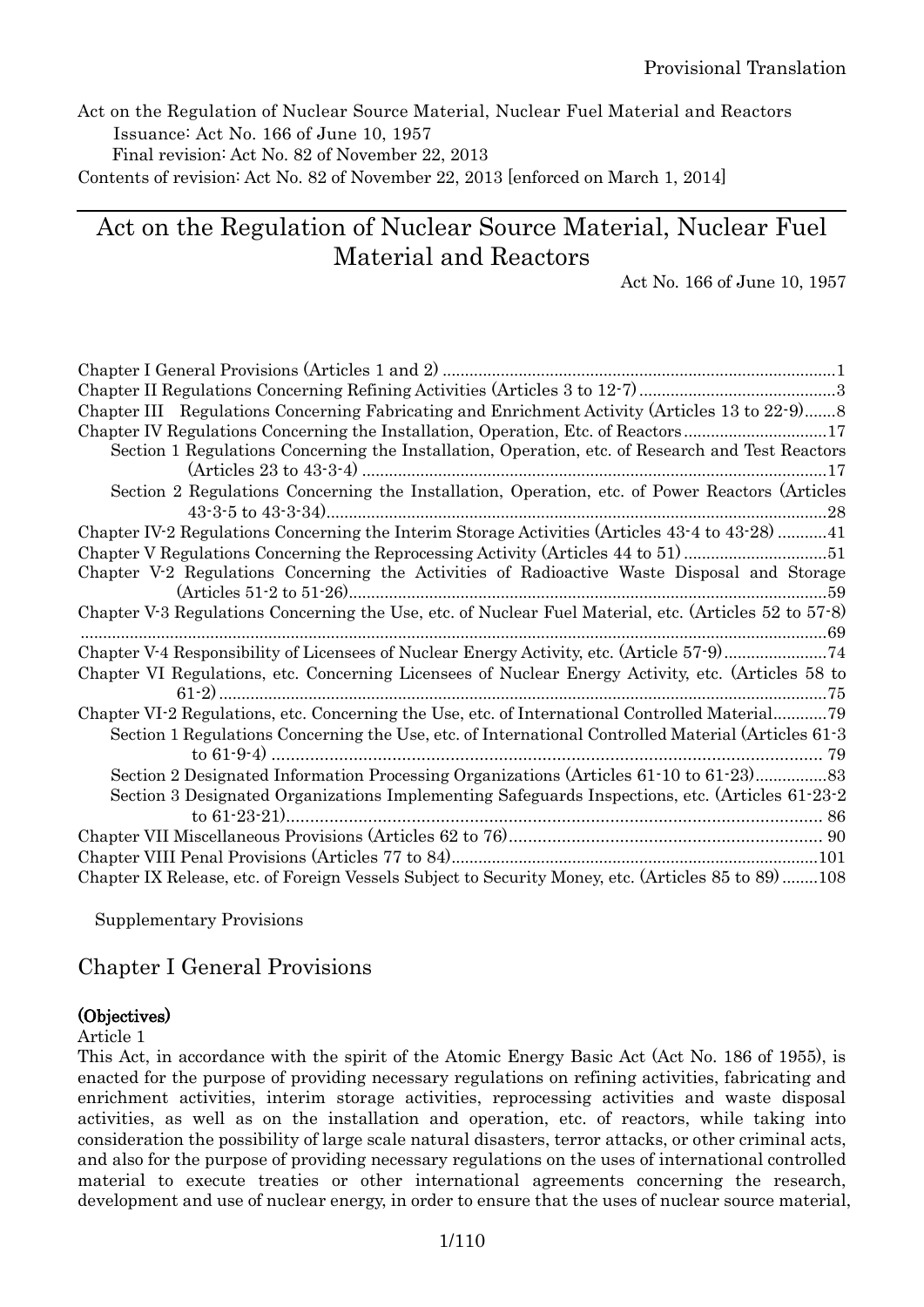nuclear fuel material and reactors are limited to peaceful ones, and at the same time, to ensure public safety by preventing hazards due to the event that a severe accident at a nuclear facility causes a discharge of an abnormal level of radioactive materials outside the factory or place of activity where said nuclear facility is installed, or otherwise resulting from nuclear source material, nuclear fuel material, and reactors, and protecting nuclear fuel material, thereby contributing to protecting people's lives, health, and property, preserving the environment, and assuring national security.

## (Definitions)

#### Article 2

(1) The term "nuclear energy" as used in this Act shall mean atomic energy prescribed in item (i) of Article 3 of the Atomic Energy Basic Act.

(2) The term "nuclear fuel material" as used in this Act shall mean nuclear fuel material prescribed in item (ii) of Article 3 of the Atomic Energy Basic Act.

(3) The term "nuclear source material" shall mean nuclear source material prescribed in item (iii) of Article 3 of the Atomic Energy Basic Act.

(4) The term "reactor" as used in this Act shall mean a reactor prescribed in item (iv) of Article 3 of the Atomic Energy Basic Act.

(5) The term "power reactor" as used in this Act shall mean a reactor used for power generation, excluding reactors used for research and testing other than those specified by Cabinet Order as being in the stage of research and development, and reactors installed on vessels.

(6) The term "specified nuclear fuel material" as used in this Act shall mean plutonium (excluding that having an isotopic concentration of plutonium 238 exceeding 80 percent), uranium 233, uranium with a ratio of uranium 233 and uranium 235 to uranium 238 exceeding the ratio of natural composition and other nuclear fuel material specified by Cabinet Order.

(7) The term "nuclear facility" as used in this Act shall mean such facility as a refining facility prescribed in item (ii) of paragraph (2) of the following Article, fuel facility prescribed in item (ii) of Article 13 (2), research and test reactor facility prescribed in item (v) of Article 23 (2), power reactor facility prescribed in item (v) of Article 43-3-5 (2), spent fuel interim storage facility prescribed in item (ii) of Article 43-4 (2), reprocessing facility prescribed in item (ii) of Article 44 (2), waste disposal facility and waste storage facility prescribed in item (ii) of Article 51-2 (2), and usage facility prescribed in item (ii) of Article 53.

(8) The term "refining" as used in this Act shall mean chemical processing of nuclear source material or nuclear fuel material in order to increase the content of uranium or thorium contained in nuclear source material or nuclear fuel material.

(9) The term "fabricating and enrichment" as used in this Act shall mean physical or chemical processing of nuclear fuel material in order to change the nuclear fuel material into such a form or composition that it may be used as fuel in a reactor.

(10) The term "reprocessing" as used in this Act shall mean the chemical processing of nuclear fuel material which has been spent as fuel in a reactor or other nuclear fuel which has been subject to nuclear fission reaction (hereinafter referred to as "spent fuel") in order to separate nuclear fuel material or other useful material from spent fuel.

(11) The term "international controlled material" as used in this Act shall mean nuclear source material, nuclear fuel material, a reactor or other material or equipment subject to safeguards or other controls based on agreements between the government of Japan and the International Atomic Energy Agency in implementation of paragraphs 1 and 4 of Article III of the Treaty on the Non-Proliferation of Nuclear Weapons (hereinafter referred to as "safeguards agreement") as well as other international agreements between the government of Japan and the government of a foreign country (including international organizations) concerning the research, development and use of nuclear energy (excluding protocol additional to the agreement between the government of Japan and the International Atomic Energy Agency c in implementation of paragraphs 1 and 4 of Article III of the Treaty on the Non-Proliferation of Nuclear Weapons (hereinafter referred to as "additional protocol")) (hereinafter referred to as "international agreements").

(12) The Nuclear Regulation Authority shall give public notices regarding the international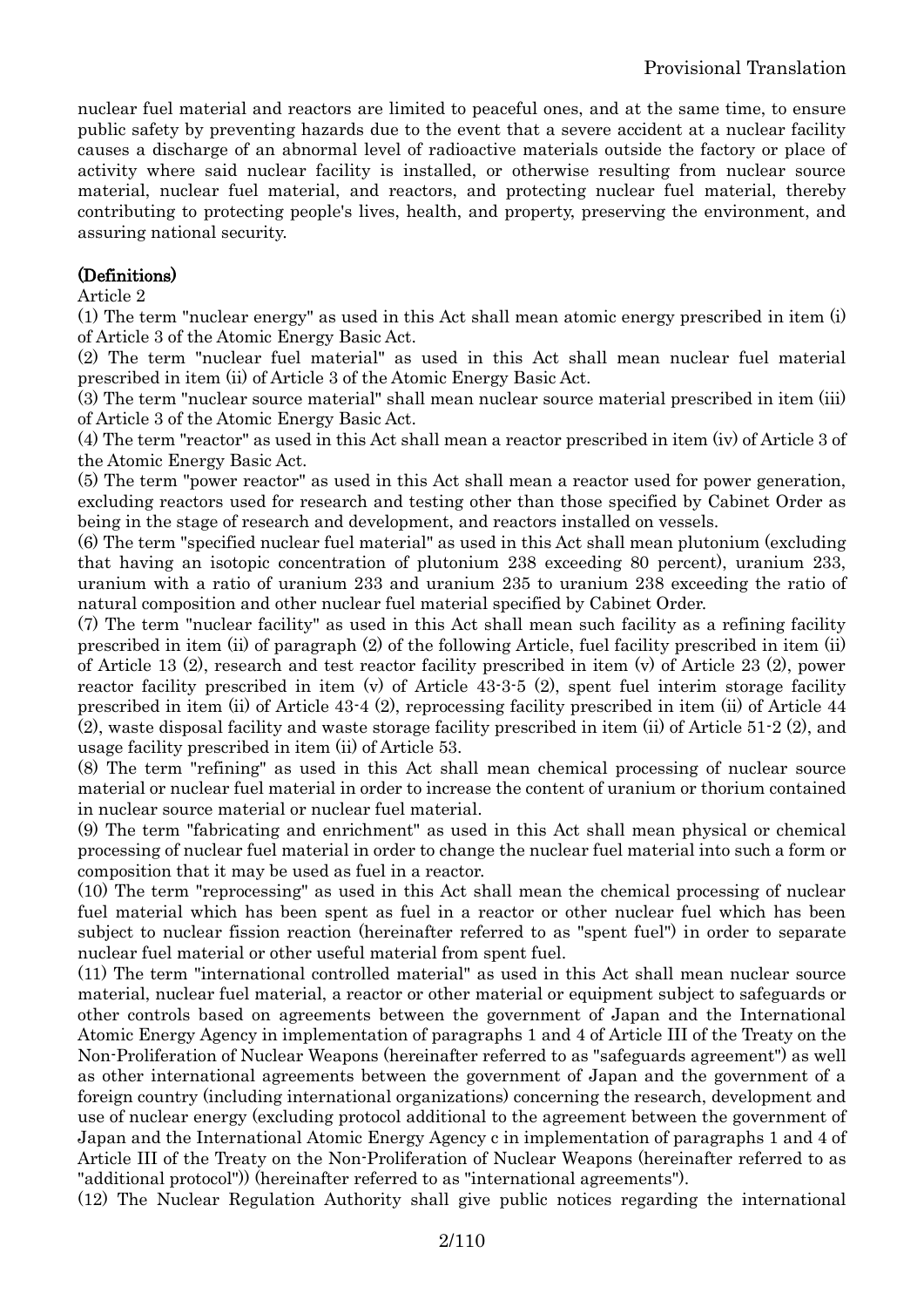controlled material set forth in the preceding paragraph.

(13) The term "internationally-specified activities" as used in this Act shall mean the activities listed in Additional Annex I.

# <span id="page-2-0"></span>Chapter II Regulations Concerning Refining Activities

## (Designation of Activity)

Article 3

(1) Any person who intends to carry out refining activities shall obtain designation by the Nuclear Regulation Authority, pursuant to the provisions of Cabinet Order.

(2) Any person or organization who intends to obtain the designation set forth in the preceding paragraph shall submit a written application containing the following items to the Nuclear Regulation Authority:

(i) The name and address and, in the case of a juridical person, the name of its representative,

(ii) The name and address of the factory or place of activity where refining equipment and auxiliary facilities (hereinafter referred to as "refining facilities") are to be installed,

(iii) The location, structure and equipment of refining facilities, and the refining method,

(iv) A construction plan for the refining facilities.

## (Criteria for Designation)

Article 4

(1) When the application for the designation set forth in paragraph (1) of the preceding Article is made, the Nuclear Regulation Authority shall not authorize the designation in the same paragraph unless it finds that the application conforms with both of the following items:

(i) That the applicant has sufficient technical capability and financial basis for executing the activity competently,

(ii) That the location, structure and equipment of the refining facilities conform with the standards specified by the Ordinance of the NRA as such that they will not hinder the prevention of disasters resulting from nuclear source material or nuclear fuel material.

## (Ineligibility for the Designation)

Article 5

No person who falls under any of the following items shall be granted the designation under Article 3 (1):

(i) A person whose designation under Article 3 (1) has been rescinded, pursuant to the provision of Article 10 (2), and for whom two years have not yet elapsed from the day of the rescission,

(ii) A person who has been sentenced to a penalty consisting of a fine or severer punishment for violating the provisions of this Act or an order pursuant to this Act, and for whom two years have not yet elapsed after the penalty was executed or suspended,

(iii) An adult ward,

(iv) A juridical person any of whose executive officials falls under any of the three preceding items.

## (Permission for and Notification of Changes)

Article 6

(1) When a person who has obtained the designation set forth in Article 3 (1) (hereinafter referred to as "licensee of refining activity") intends to change any matter listed in item (ii) or (iii) of paragraph (2) of said Article, he/she shall obtain the permission of the Nuclear Regulation Authority, pursuant to the provisions of Cabinet Order; provided, however, that this shall not apply to changing, from among the matters listed in item (ii) of said paragraph, only the name of the factory or place of activity.

(2) When a licensee of refining activity has changed any matter listed in item (i) or (iv) of Article 3 (2), except the case prescribed in Article 9 (1), he/she shall notify the Nuclear Regulation Authority of the change within thirty days from the day that the change was made. The same shall apply to a change made to, from among the matters listed in item (ii) of said paragraph, only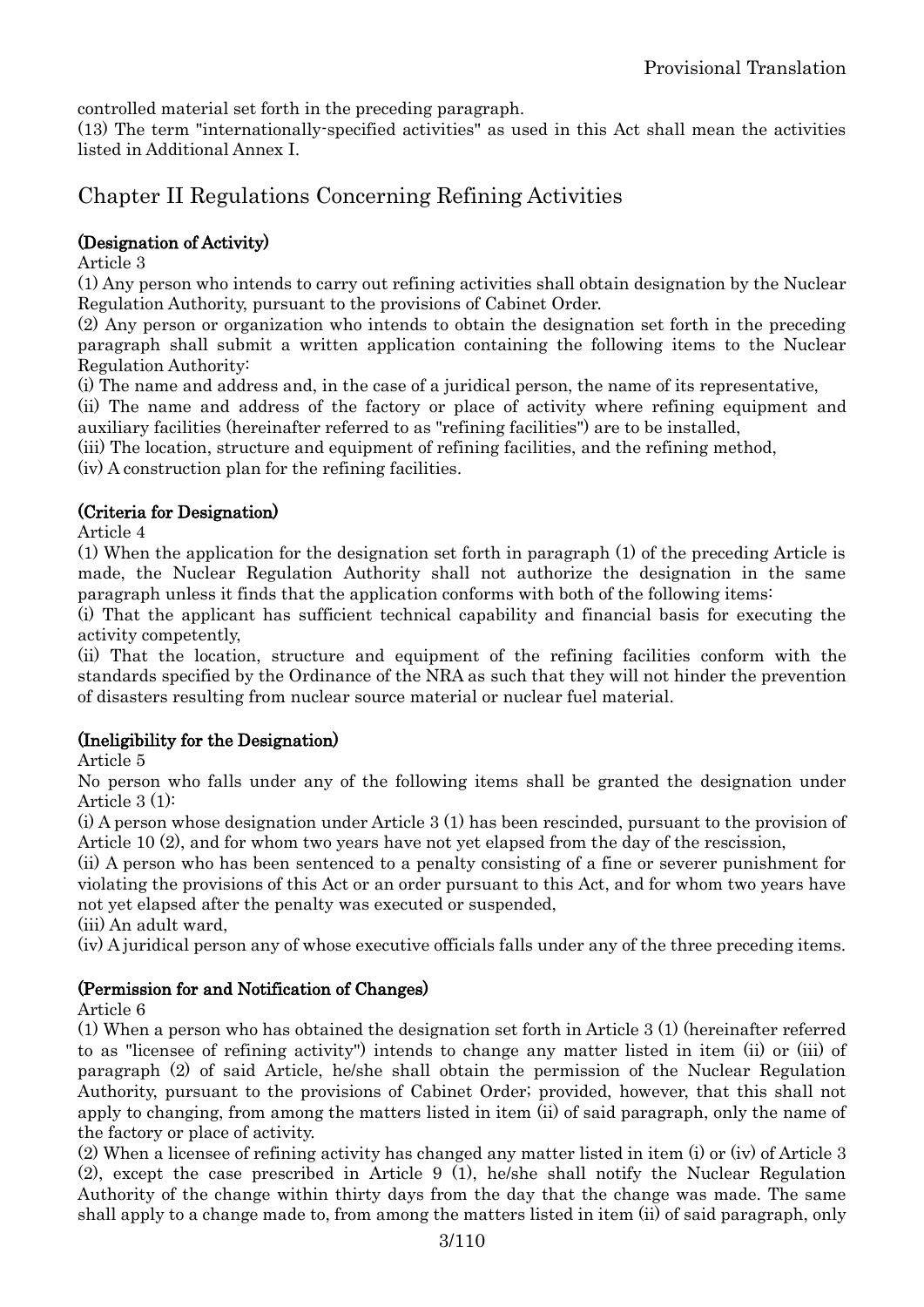the name of the factory or place of activity.

(3) The provision of Article 4 shall apply mutatis mutandis to the permission set forth in paragraph (1).

## (Notification of Commencement of Activity, etc.)

Article 7

When a licensee of refining activity has commenced, suspended or restarted his/her activity, he/she shall notify the Nuclear Regulation Authority within fifteen days from the day concerned.

## (Merger and Split)

Article 8

(1) In the case of a merger of juridical persons who are licensees of refining activity (except in the case of a merger of a juridical person who is a licensee of refining activity and a juridical person who is not a licensee of refining activity, and where the juridical person who is the licensee of refining activity continues to exist) or in the case of a split of juridical persons who are licensees of refining activity (limited to the case that the entirety of the refining activity pertaining to the permission is to be succeeded to), when the approval of the Nuclear Regulation Authority has been obtained for the merger or the split, the juridical person who is to continue to exist after the merger, the juridical person who has been established by the merger, or the juridical person who has succeeded to the entirety of the refining activity after the split shall succeed to the status of licensee of refining activity.

(2) The provisions of item (i) of Article 4 and Article 5 shall apply mutatis mutandis to the approval set forth in the preceding paragraph.

## (Inheritance)

Article 9

(1) In the case of an inheritance with regard to a licensee of refining activity, the inheritor shall succeed to the status of the licensee of refining activity.

(2) The inheritor who has succeeded to the status of the licensee of refining activity pursuant to the provision of the preceding paragraph shall notify the Nuclear Regulation Authority of the inheritance within thirty days from the day of the inheritance, with documents to prove the inheritance.

## (Rescission, etc. of the Designation)

Article 10

(1) When a licensee of refining activity fails to commence his/her activity within the period specified by the Ordinance of the Nuclear Regulation Authority (hereinafter referred to as "Ordinance of the NRA"), or suspends his/her activity for more than one year continuously, without justifiable grounds, the Nuclear Regulation Authority may rescind the designation set forth in Article 3 (1).

(2) When a licensee of refining activity falls under any of the following items, the Nuclear Regulation Authority may rescind the designation set forth in Article 3 (1), or specify a period not exceeding one year and order suspension of the activity for that period:

(i) When a licensee of refining activity falls under any of items (ii) to (iv) of Article 5,

(ii) When he/she has changed a matter for which he/she should have obtained the permission pursuant to the provision of Article 6 (1), without obtaining the permission,

(iii) When he/she has violated an order pursuant to the provision of Article 11-2 (2),

(iv) When he/she has violated the provision of Article 12 (1) or (4), or has violated an order pursuant to the provision of paragraph (3) of the said Article,

(v) When he/she has violated the provision of Article 12-2 (1) or (4), or has violated an order pursuant to the provision of paragraph (3) of said Article,

(vi) When he/she has violated the provision of Article 12-3 (1),

(vii) When he/she has violated an order pursuant to the provision of Article 12-5,

(viii) When he/she has violated the provision of Article 12-6 (1) and has abolished his/her refining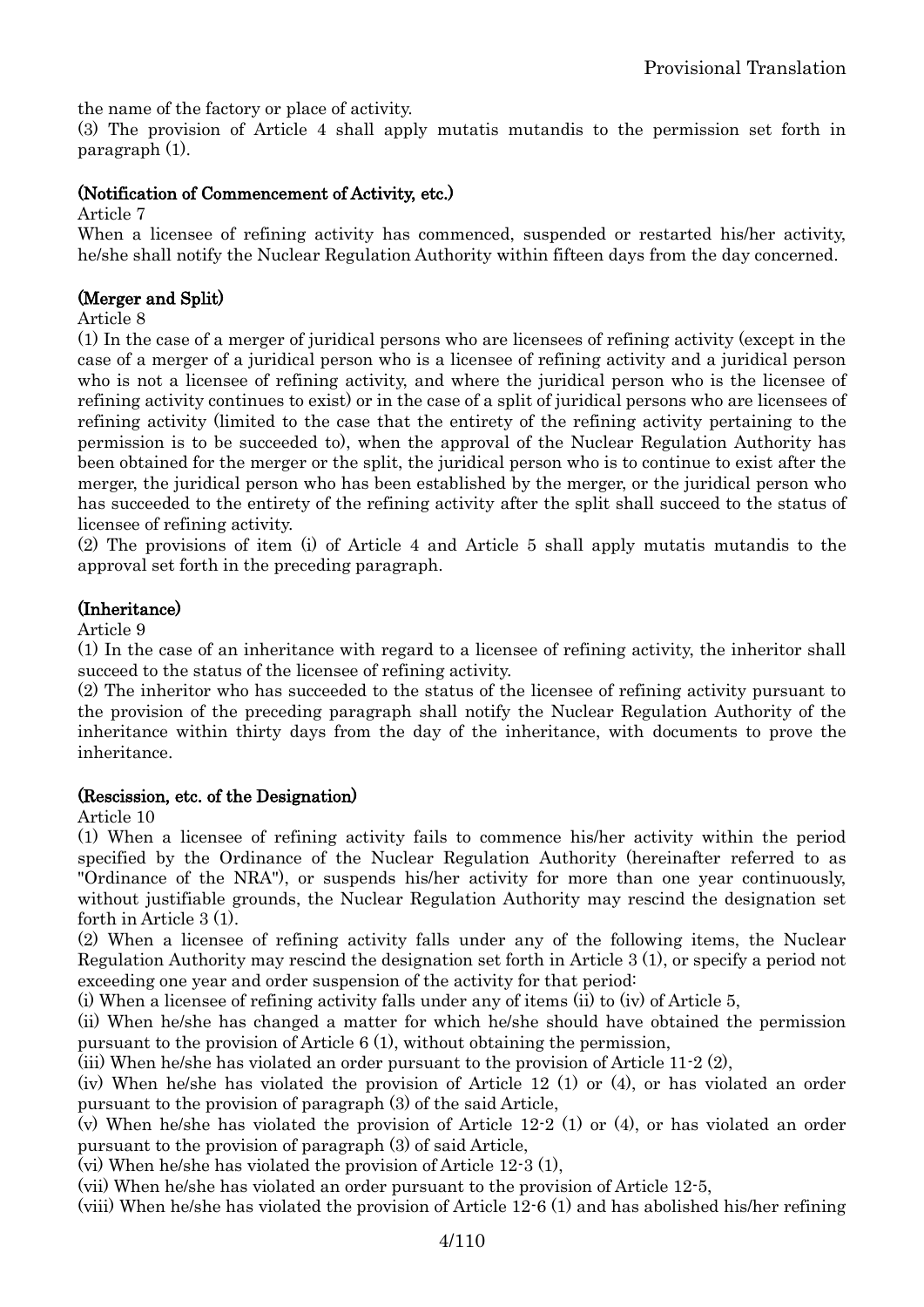activity,

(ix) When he/she has violated the provision of Article 12-6 (2),

(x) When he/she has violated the provision of Article 58 (2), or has violated an order pursuant to the provision of paragraph (3) of said Article,

(xi) When he/she has violated the provision of Article 59 (2), or has violated an order pursuant to the provision of paragraph (4) of said Article,

(xii) When he/she has violated the provision of Article 59-2 (2),

(xiii) When he/she has violated the conditions set forth in Article 62-2 (1) or (2).

## (Records)

Article 11

Pursuant to the provisions of the Ordinance of the NRA, the licensee of refining activity shall record the matters specified by the Ordinance of the NRA concerning the implementation of the refining activity, and keep this record at the factory or place of activity.

## (Measures to Be Taken for Physical Protection of Specified Nuclear Fuel Material, etc.)

Article 11-2

(1) If a licensee of refining activity handles any specified nuclear fuel material at a factory or place of activity where refining facilities have been installed and where Cabinet Order requires, the licensee of refining activity shall, pursuant to the provisions of the Ordinance of the NRA, establish and manage areas for the physical protection of specified nuclear fuel material, control specified nuclear fuel material by means of locking, etc. the material, perform maintenance and inspection of equipment and devices necessary for the physical protection of specified nuclear fuel material, and take any other necessary measures for the physical protection of specified nuclear fuel material (hereinafter referred to as "physical protection measures").

(2) When the Nuclear Regulation Authority finds that any physical protection measures are in violation of the Ordinance of the NRA based on the provision of the preceding paragraph, it may order the relevant licensee of refining activity to correct the measures pertaining to areas for the physical protection of specified nuclear fuel material, correct the handling method of specified nuclear fuel material, and take any other measures necessary for the physical protection of specified nuclear fuel material (hereinafter referred to as "corrective measures").

## (Operational Safety Programs)

Article 12

(1) If a licensee of refining activity conducts activity consisting of refining nuclear fuel material, he/she shall, pursuant to the provisions of the Ordinance of the NRA, specify operational safety programs (including rules concerning education on operational safety related to the handling of nuclear fuel material; hereinafter the same shall apply in this Article) before commencing activity and obtain the approval of the Nuclear Regulation Authority. The same shall apply when amendments are made to such programs.

(2) When the Nuclear Regulation Authority finds that the operational safety programs are not sufficient for preventing disasters resulting from nuclear fuel material, it shall not grant the approval set forth in the preceding paragraph.

(3) When the Nuclear Regulation Authority finds that the operational safety programs need to be amended for preventing disasters resulting from nuclear fuel material, it may order the relevant licensee of refining activity to amend the operational safety programs.

(4) Any licensee of refining activity and his/her employees must observe the operational safety programs.

(5) Any licensee of refining activity shall, pursuant to the provisions of the Ordinance of the NRA, undergo a periodic inspection conducted by the Nuclear Regulation Authority regarding the compliance with the provision of the preceding paragraph.

(6) In conducting the inspection set forth in the preceding paragraph, the official designated by the Nuclear Regulation Authority may carry out the matters listed below as specified by the Ordinance of the NRA: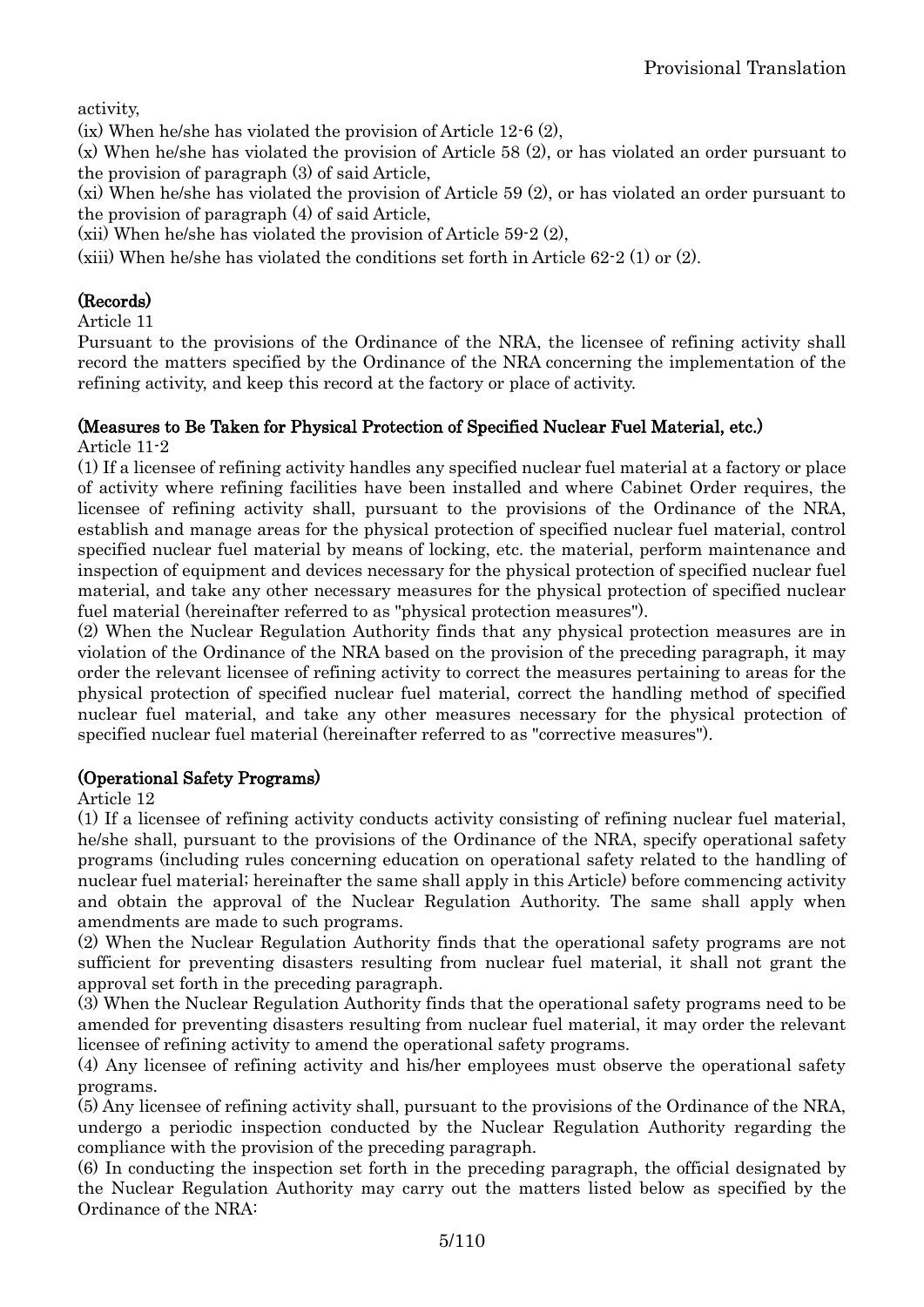(i) Enter the office, factory or place of activity,

(ii) Inspect books, documents or any other necessary property,

(iii) Question people concerned,

(iv) Request the submission of nuclear source material, nuclear fuel material or any other necessary samples (limited to the minimum amount necessary for analysis).

(7) When the official enters pursuant to the provision of item (i) of the preceding paragraph, he/she shall carry an identification card and produce it when requested by people concerned.

(8) The authority pursuant to the provision of paragraph (6) shall not be construed as one that is authorized for a criminal investigation.

## (Physical Protection Programs)

Article 12-2

(1) In the case prescribed in the provision of Article 11-2 (1), the licensee of refining activity shall, pursuant to the provisions of the Ordinance of the NRA, specify physical protection programs and obtain the approval of the Nuclear Regulation Authority before commencing the handling of specified nuclear fuel material. The same shall apply when amendments are made to such programs.

(2) When the Nuclear Regulation Authority finds that the physical protection programs are not sufficient for protecting specified nuclear fuel material, it shall not grant the approval set forth in the preceding paragraph.

(3) When the Nuclear Regulation Authority finds that the physical protection programs need to be amended for protecting specified nuclear fuel material, it may order the relevant licensee of refining activity to amend the physical protection programs.

(4) Any licensee of refining activity and his/her employees must observe the physical protection programs.

(5) The licensee of refining activity shall, pursuant to the provisions of the Ordinance of the NRA, undergo a periodic inspection conducted by the Nuclear Regulation Authority regarding the compliance with the provision of the preceding paragraph.

(6) In conducting the inspection set forth in the preceding paragraph, the official designated by the Nuclear Regulation Authority may carry out the matters listed below as specified by the Ordinance of the NRA:

(i) Enter the office, factory or place of activity,

(ii) Inspect books, documents or any other necessary property,

(iii) Question people concerned,

(iv) Request the submission of specified nuclear fuel material or any other necessary samples (limited to the minimum amount necessary for analysis).

(7) When the official enters pursuant to the provision of item (i) of the preceding paragraph, he/she shall carry an identification card and produce it when requested by people concerned.

(8) The authority pursuant to the provision of paragraph (6) shall not be construed as one that is authorized for a criminal investigation.

## (Physical Protection Manager)

Article 12-3

(1) In the case prescribed in the provision of Article 11-2 (1), the licensee of refining activity shall, pursuant to the provisions of the Ordinance of the NRA, appoint a physical protection manager from among persons who satisfy the requirements specified by the Ordinance of the NRA related to knowledge, etc. of the handling of specified nuclear fuel material, etc., and have this physical protection manager manage activity related to the physical protection of specified nuclear fuel material in a consistent manner.

(2) When any licensee of refining activity has appointed a physical protection manager pursuant to the provision of the preceding paragraph, the licensee of refining activity shall notify the Nuclear Regulation Authority of the appointment within thirty days of the date of appointment. The same shall apply to the dismissal of the physical protection manager.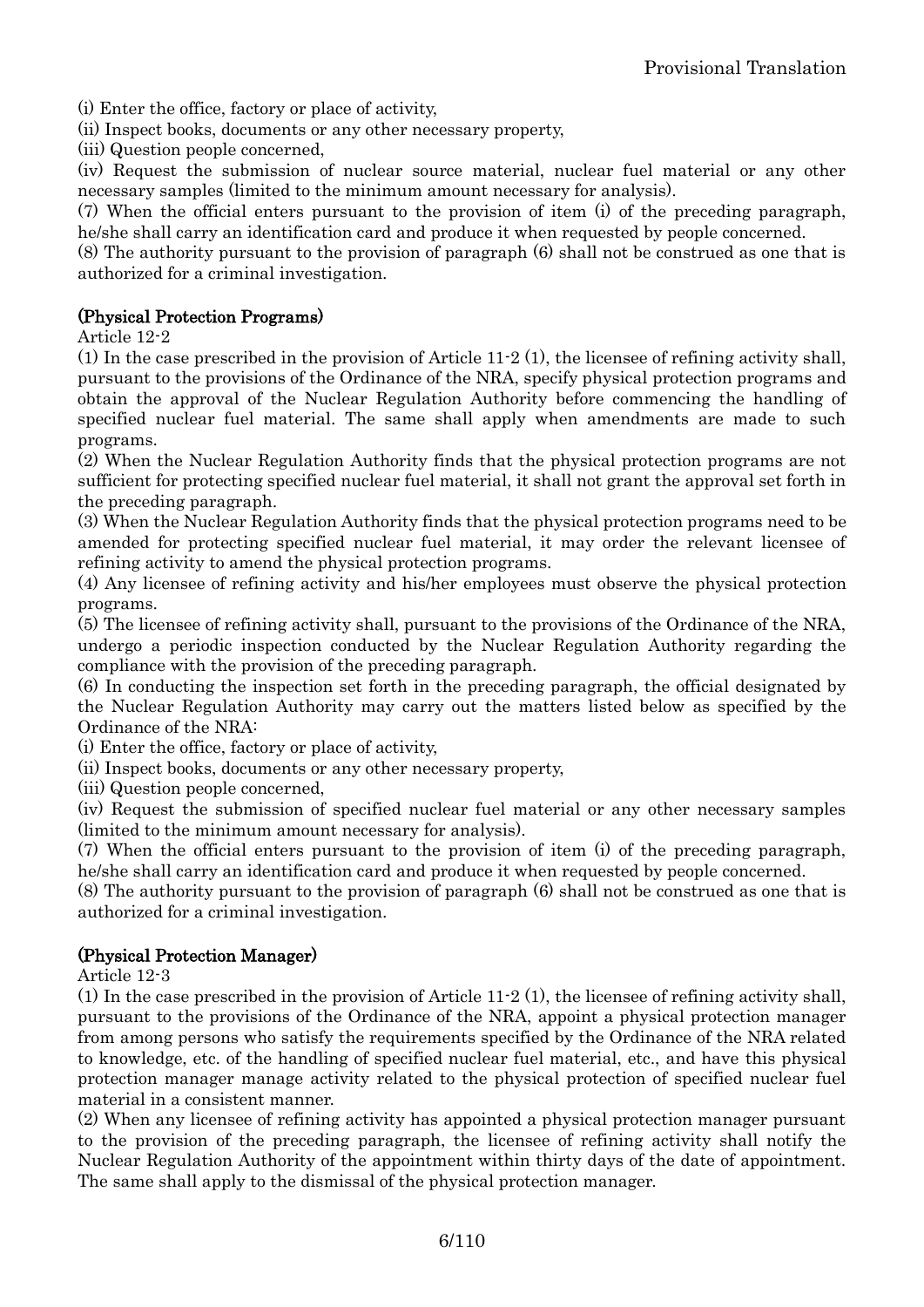## (Duties, etc. of the Physical Protection Manager)

Article 12-4

(1) The physical protection manager shall execute his/her duties in good faith.

(2) Any person entering a refining facility shall comply with instructions given by the physical protection manager for the purpose of ensuring the execution of this Act or an order pursuant to this Act or the execution of the provisions of the physical protection programs.

## (Order to Dismiss the Physical Protection Manager)

Article 12-5

When the physical protection manager has violated this Act or an order pursuant to this Act, the Nuclear Regulation Authority may order the relevant licensee of refining activity to dismiss the physical protection manager.

## (Measures Associated with Abolition of the Activity)

Article 12-6

(1) When the licensee of refining activity intends to abolish his/her activity, he shall dismantle the refining facilities, transfer the nuclear fuel material that he/she possesses, eliminate the material contaminated by nuclear fuel material, dispose of material contaminated by nuclear fuel material and take any other measures specified by the Ordinance of the NRA (hereinafter referred to as "decommissioning measures" in this Article and the following Article).

(2) When the licensee of refining activity intends to take decommissioning measures, he/she shall draw up a plan concerning said decommissioning measures (hereinafter referred to as a "decommissioning plan" in this Article and the following Article) in advance, pursuant to the provisions of the Ordinance of the NRA, and obtain the approval of the Nuclear Regulation Authority.

(3) When the licensee of refining activity intends to amend the decommissioning plan for which he/she has obtained the approval as set forth in the preceding paragraph, he/she shall obtain the approval of the Nuclear Regulation Authority pursuant to the provisions of the Ordinance of the NRA; provided, however, that this shall not apply to a minor amendment specified by the Ordinance of the NRA.

(4) When the Nuclear Regulation Authority finds that the decommissioning plan pertaining to the application for the approval as set forth in the two preceding paragraphs conforms with the standards specified by the Ordinance of the NRA, it shall grant the approval set forth in the two preceding paragraphs.

(5) When the licensee of refining activity has made a minor amendment specified by the Ordinance of the NRA as specified in the proviso of paragraph (3) to the decommissioning plan for which he/she has obtained the approval set forth in paragraph (2), he/she shall notify the Nuclear Regulation Authority regarding such an amendment.

(6) The licensee of refining activity shall take decommissioning measures in compliance with the decommissioning plan for which he/she has obtained the approval set forth in paragraph (2) (the amended decommissioning plan in the case that there has been the approval or notification regarding an amendment pursuant to the provision of paragraph (3) or the preceding paragraph). (7) The Nuclear Regulation Authority may order any licensee of refining activity who has taken decommissioning measures that are in violation of the provision of the preceding paragraph to take measures necessary for preventing disasters resulting from nuclear fuel material or material contaminated by nuclear fuel material.

(8) Upon completion of decommissioning measures, the licensee of refining activity shall obtain the confirmation of the Nuclear Regulation Authority regarding whether the results of the measures conform with the standards specified by the Ordinance of the NRA.

(9) When the licensee of refining activity has obtained the confirmation as prescribed in the preceding paragraph, the designation set forth in Article 3 (1) shall cease to be effective.

#### (Measures Associated with Rescission, etc. of the Designation)

Article 12-7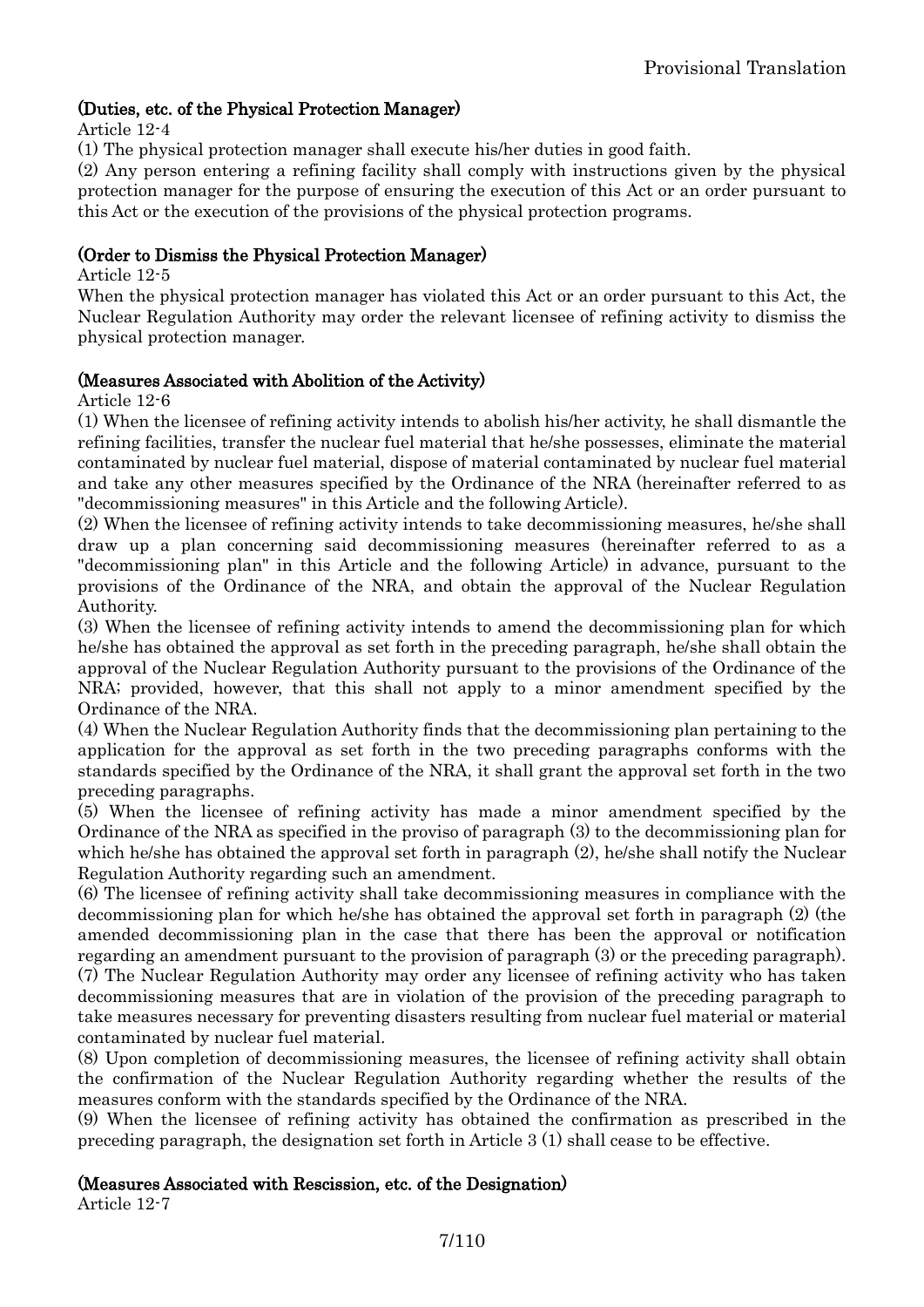(1) When the licensee of refining activity has his/her designation rescinded pursuant to the provision of Article 10, or when the licensee of refining activity has dissolved or died, and there is no inheritance pursuant to the provision of Article 8 (1) or Article 9 (1), the former licensee of refining activity, etc. (a person who controls the inherited property in lieu of the liquidator, bankruptcy trustee or heir when the licensee of refining activity has his/her designation rescinded pursuant to the provision of Article 10 or when the licensee of refining activity has dissolved or died, and there is no inheritance pursuant to the provision of Article 8 (1) or Article 9 (1); the same shall apply hereinafter) shall be deemed to be the licensee of refining activity regarding the application of the provisions of Article 11 to Article 12-5 (including penal provisions pertaining to these provisions) for the period until the confirmation prescribed in paragraph (9) is obtained.

(2) Pursuant to the provisions of the Ordinance of the NRA, the former licensee of refining activity, etc. shall draw up a decommissioning plan and apply for the approval of the Nuclear Regulation Authority within the period specified by the Ordinance of the NRA from the date that his/her designation as a refining licensee of activity was rescinded pursuant to the provision of Article 10 or the date of dissolution or death of the licensee of refining activity.

(3) The former licensee of refining activity, etc. shall not take decommissioning measures for the period until he/she obtains the approval set forth in the preceding paragraph.

(4) When the former licensee of refining activity, etc. intends to amend the decommissioning plan for which the permission set forth in paragraph (2) has been obtained, he/she shall obtain the approval of the Nuclear Regulation Authority pursuant to the provisions of the Ordinance of the NRA; provided, however, that this shall not apply to a minor amendment specified by the Ordinance of the NRA.

(5) When the Nuclear Regulation Authority finds that the decommissioning plan pertaining to application for the approval set forth in paragraph (2) and the preceding paragraph conforms with the standards specified by the Ordinance of the NRA as prescribed in paragraph (4) in the preceding Article, it shall grant the approval set forth in paragraph (2) and the preceding paragraph.

(6) When the former licensee of refining activity, etc. has made a minor amendment as specified by the Ordinance of the NRA in the proviso of paragraph (4) to a decommissioning plan for which the approval set forth in paragraph (2) has been obtained, he/she shall notify the Nuclear Regulation Authority of this minor amendment.

(7) The former licensee of refining activity, etc. shall take decommissioning measures in compliance with the decommissioning plan for which the approval set forth in paragraph (2) has been obtained (the amended decommissioning plan in the case that there has been the approval or notification regarding an amendment pursuant to the provision of paragraph (4) or the preceding paragraph).

(8) The Nuclear Regulation Authority may order any former licensee of refining activity, etc. who has taken decommissioning measures that are in violation of the provision of the preceding paragraph to take measures necessary for preventing disasters resulting from nuclear fuel material or material contaminated by nuclear fuel material.

(9) Upon completion of decommissioning measures, the former licensee of refining activity, etc. shall obtain the confirmation of the Nuclear Regulation Authority regarding whether the results of the measures conform with the standards specified by the Ordinance of the NRA as prescribed in paragraph (8) of the preceding Article.

# <span id="page-7-0"></span>Chapter III Regulations Concerning Fabricating and Enrichment Activity

## (Permission for the Activity)

Article 13

(1) Any person who intends to carry out a fabricating or enrichment activity shall obtain the permission of the Nuclear Regulation Authority, pursuant to provisions of Cabinet Order.

(2) Any person who intends to obtain the permission set forth in the preceding paragraph shall submit to the Nuclear Regulation Authority an application form containing the following matters: (i) The name and address and, in the case of a juridical person, the name of its representative,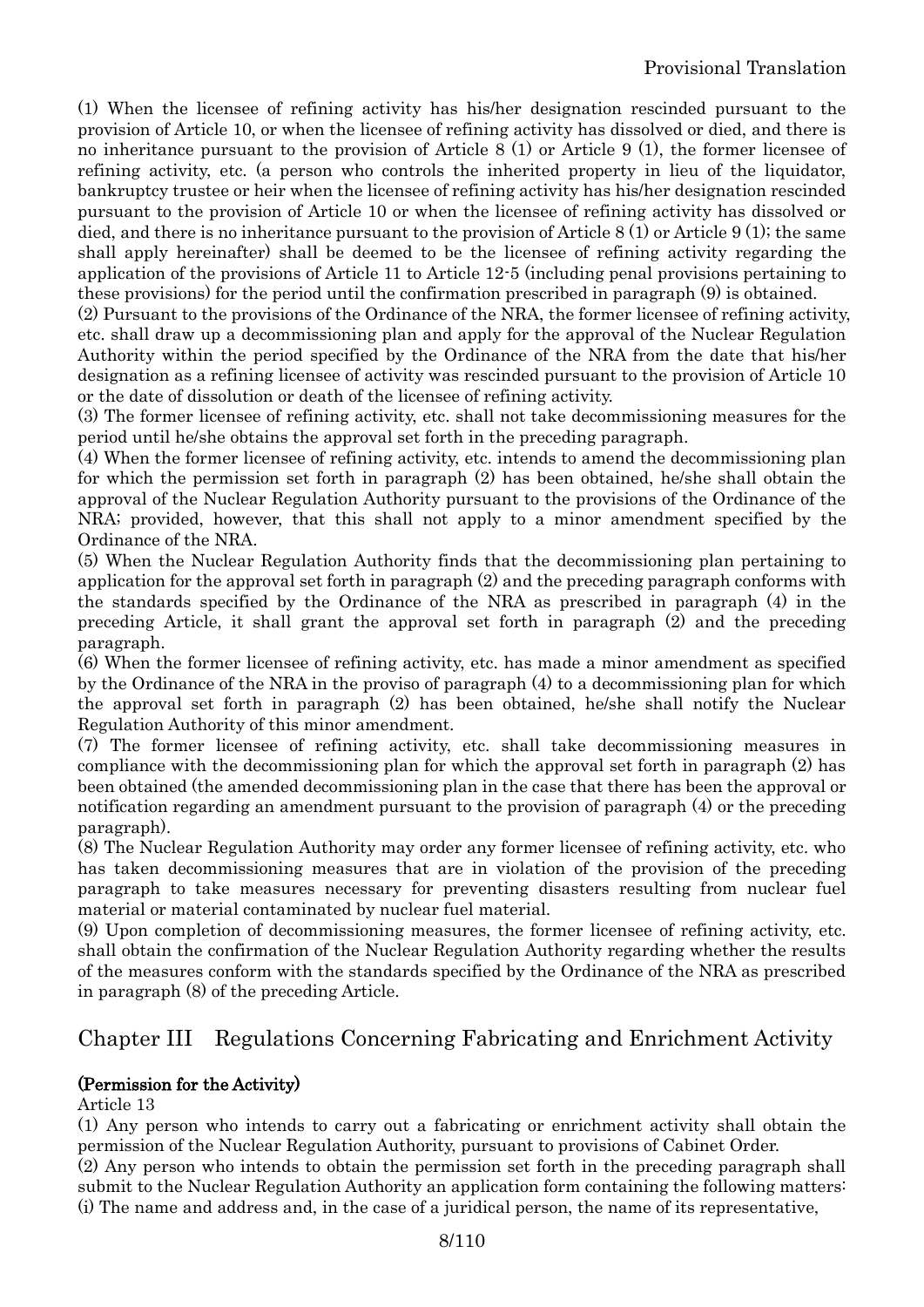(ii) The name and address of the factory or place of activity where fabricating or enrichment

equipment and auxiliary facilities (hereinafter referred to as "fuel facilities") are to be installed, (iii) The location, structure and equipment of the fuel facilities and the method of fabricating or enrichment,

(iv) A construction plan for the fuel facilities,

(v) The matters concerning the radiation management at the fuel facilities,

(vi) The matters concerning the development of facilities and systems necessary for taking responses in the event that nuclear fuel material has fallen into a critical state (a state under which a nuclear fission chain reaction is continuing; the same shall apply hereinafter) or other accidents have occurred at the fuel facilities.

## (Criteria for the Permission)

Article 14

(1) When an application for the permission set forth in paragraph (1) of the preceding Article is made, the Nuclear Regulation Authority shall not grant the permission set forth in said paragraph unless it finds that the application conforms with all of the following items:

(i) That the applicant has the technical capability required for taking measures necessary for preventing the occurrence and expansion of a severe accident (an accident where nuclear fuel material has fallen into a critical state or other severe accidents specified by the Ordinance of the NRA; the same shall apply in Article 21-2 (1) and item (ii) of Article 22-7-2 (2)) and has other technical capability sufficient for carrying out the fabricating or enrichment activity competently, (ii) That the applicant has sufficient financial basis for executing the activity competently,

(iii) That the location, structure and equipment of the fuel facilities conform with the standards specified by the Ordinance of the NRA as such that they will not hinder the prevention of disasters resulting from nuclear fuel material.

## (Ineligibility for the Permission)

Article 15

No person who falls under any of the following items shall be granted the permission under Article 13 (1):

(i) A person whose permission under Article 13 (1) has been rescinded, pursuant to the provision of Article 20 (2), and for whom two years have not yet elapsed from the day of rescission,

(ii) A person who has been sentenced to a penalty consisting of a fine or severer punishment for violating the provisions of this Act or an order pursuant to this Act, and for whom two years have not yet elapsed after the penalty was executed or suspended,

(iii) An adult ward,

(iv) A juridical person any of whose executive officials falls under any of the three preceding items.

## (Permission for and Notification of Changes)

Article 16

(1) When a person who has obtained the permission set forth in Article 13 (1) (hereinafter referred to as "licensee of fabricating or enrichment activity") intends to change any matter listed in item (ii), (iii), (v), or (vi) of paragraph (2) of said Article, he/she shall obtain the permission of the Nuclear Regulation Authority, pursuant to the provisions of Cabinet Order; provided, however, that this shall not apply to a change made to, from among the matters listed in item (ii) of said paragraph, only the name of the factory or place of activity.

(2) When a licensee of fabricating or enrichment activity has changed any matter listed in item (i) or (iv) of Article 13 (2), except the case prescribed in Article 19 (1), he/she shall notify the Nuclear Regulation Authority of the change within thirty days from the day that the change was made. The same shall apply to a change made to, from among the matters listed in item (ii) of said paragraph, only the name of the factory or place of activity.

(3) The provision of Article 14 shall apply mutatis mutandis to the permission set forth in paragraph (1).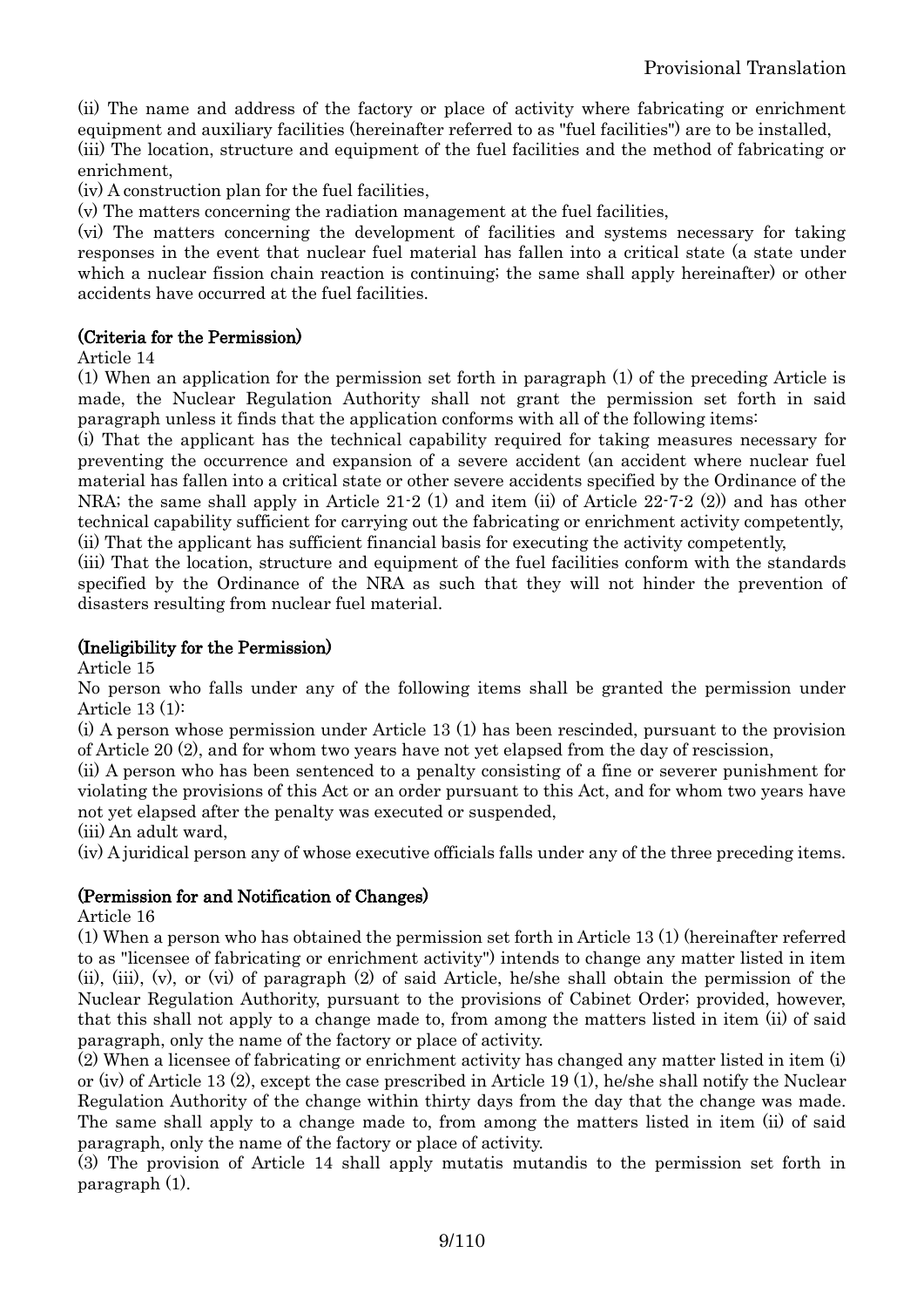## (Approval of the Design and Construction Method)

Article 16-2

(1) The licensee of fabricating or enrichment activity shall, pursuant to the provisions of the Ordinance of the NRA, obtain the approval of the Nuclear Regulation Authority with respect to the design and construction method of the fuel facilities (except for welding methods pertaining to the fuel facilities prescribed in Article 16-4 (1) that are to be welded; hereinafter the same shall apply in this Article) before commencing construction work on the fuel facilities. The same shall apply when making modifications to the fuel facilities.

(2) When any licensee of fabricating or enrichment activity intends to change the design and construction method related to a fuel facility for which the approval set forth in the preceding paragraph has been obtained, he/she shall obtain the approval of the Nuclear Regulation Authority pursuant to the provisions of the Ordinance of the NRA; provided, however, that this shall not apply to a minor change specified by the Ordinance of the NRA.

(3) When the Nuclear Regulation Authority finds that the application for the approval set forth in the two preceding paragraphs conforms with all of the following items, it shall grant the approval set forth in the two preceding paragraphs:

(i) That the design and construction method of the fuel facilities are as permitted as set forth in Article 13 (1) or paragraph (1) of the preceding Article, or as notified pursuant to the provision of paragraph (2) of said Article,

(ii) That the design and construction method of the fuel facilities conform with the technical standards specified by the Ordinance of the NRA,

(iii) That the person's quality control method pertaining to the design and construction and systems for their inspection conform with the technical standards specified by the Ordinance of the NRA.

(4) When any licensee of fabricating or enrichment activity has made a minor change to the design and construction method, as specified by the Ordinance of the NRA under the proviso of paragraph (2), concerning a fuel facility for which the approval set forth in paragraph (1) has been obtained, he/she shall notify the Nuclear Regulation Authority of the minor change.

## (Pre-service Inspection)

Article 16-3

(1) Any licensee of fabricating or enrichment activity shall subject his/her fuel facilities to an inspection concerning their construction work (except for the fuel facilities prescribed in paragraph (1) of the following Article on which welding is to be performed; hereinafter the same shall apply in the following paragraph) and performance by the Nuclear Regulation Authority, pursuant to the provisions of the Ordinance of the NRA, and shall not use the fuel facilities until after the fuel facilities have passed the inspection. The same shall apply when making modifications to the fuel facilities.

(2) Fuel facilities shall be considered to have passed the inspection set forth in the preceding paragraph when they conform with both of the following items:

(i) That the construction work of the fuel facilities has been conducted in compliance with the design and method for which the permission set forth in paragraph (1) of the preceding Article (the changed design and method in the case that there has been the approval or notification regarding a change pursuant to the provision of paragraph (2) or (4) or said Article) has been obtained,

(ii) That their performance conforms with the technical standards set forth in Article 16-4-2.

## (Welding Method and Inspection)

Article 16-4

(1) Any container used for heating uranium hexafluoride and other fuel facilities specified by the Ordinance of the NRA that are to be welded shall be inspected by the Nuclear Regulation Authority when welding is to be performed, pursuant to the provisions of the Ordinance of the NRA, and the licensee of fabricating or enrichment activity shall not use the fuel facilities until after they have passed the inspection; provided, however, that this shall not apply to the case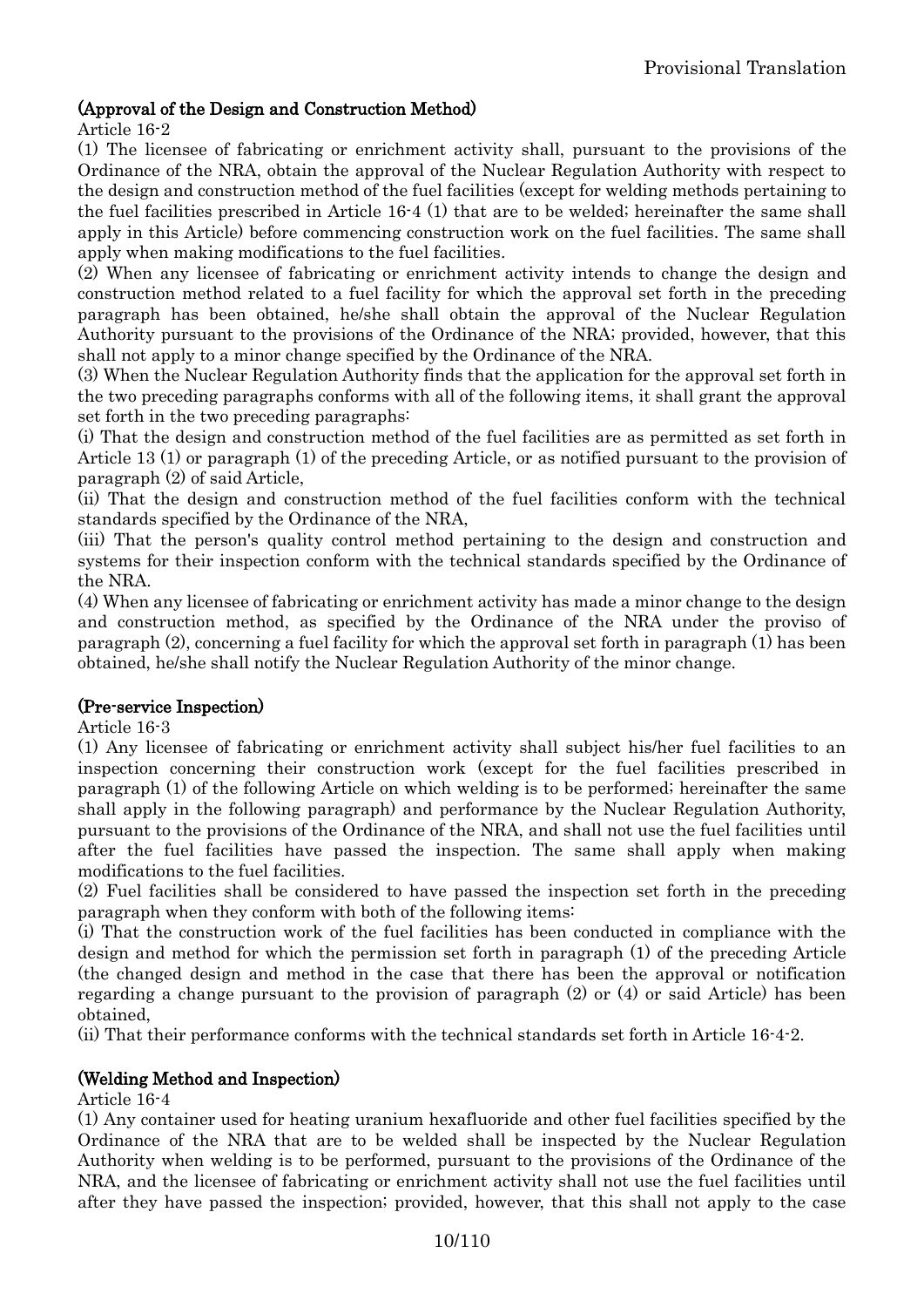prescribed in paragraph (4) and cases specified by the Ordinance of the NRA.

(2) Any person who intends to undergo the inspection set forth in the preceding paragraph shall obtain the approval of the Nuclear Regulation Authority concerning the method of welding, pursuant to the provisions of the Ordinance of the NRA.

(3) That welding shall be considered to have passed the inspection set forth in paragraph (1) when it conforms with both of the following items:

(i) That welding is being carried out in compliance with the method for which the permission set forth in the preceding paragraph has been obtained,

(ii) Welding conforms with the technical standards specified by the Ordinance of the NRA.

(4) Fuel facilities involving welding prescribed in paragraph (1) that have been imported shall be inspected by the Nuclear Regulation Authority concerning the welding pursuant to the provisions of the Ordinance of the NRA, and the licensee of fabricating or enrichment activity shall not use the fuel facilities until after they have passed the inspection.

(5) Welding shall be considered to have passed the inspection set forth in the preceding paragraph when it conforms with the technical standards set forth in item (ii) of paragraph (3).

## (Maintenance of Performance of Fuel Facilities)

Article 16-4-2

Any licensee of fabricating or enrichment activity shall maintain his/her fuel facilities, so that the performance of the fuel facilities conforms with the technical standards specified by the Ordinance of the NRA; provided, however, that this shall not apply to the case where the approval set forth in Article 22-8 (2) has been obtained (except for the cases specified by the Ordinance of the NRA).

## (Periodic Facility Inspection)

Article 16-5

(1) Any licensee of fabricating or enrichment activity shall, pursuant to the provisions of the Ordinance of the NRA, undergo an annual inspection by the Nuclear Regulation Authority concerning the performance of the fuel facilities specified by Cabinet Order; provided, however, that this shall not apply to the case where the approval set forth in Article  $22\text{-}8$  (2) has been obtained (except for the cases specified by the Ordinance of the NRA).

(2) The inspection set forth in the preceding paragraph shall be conducted with regard to whether the performance of the fuel facilities conforms with the technical standards set forth in the preceding Article.

#### (Notification of Commencement of Activity, etc.)

Article 17

When a licensee of fabricating or enrichment activity has commenced, suspended or restarted the activity, he/she shall notify the Nuclear Regulation Authority within fifteen days from the day concerned.

## (Merger and Split)

Article 18

(1) In the case of a merger of juridical persons who are licensees of fabricating or enrichment activity (except in the case of a merger of a juridical person who is a licensee of fabricating or enrichment activity and a juridical person who is not a licensee of fabricating or enrichment activity, and where the juridical person who is the licensee of fabricating or enrichment activity continues to exist) or in the case of a split of juridical persons who are licensees of fabricating or enrichment activity (limited to the case that the entirety of the fabricating or enrichment activity pertaining to the permission is to be succeeded to), when the approval of the Nuclear Regulation Authority has been obtained for the merger or the split, the juridical person who is to continue to exist after the merger, the juridical person who has been established by the merger, or the juridical person who has succeeded to the entirety of the fabricating or enrichment activity after the split shall succeed to the status of the licensee of fabricating or enrichment activity.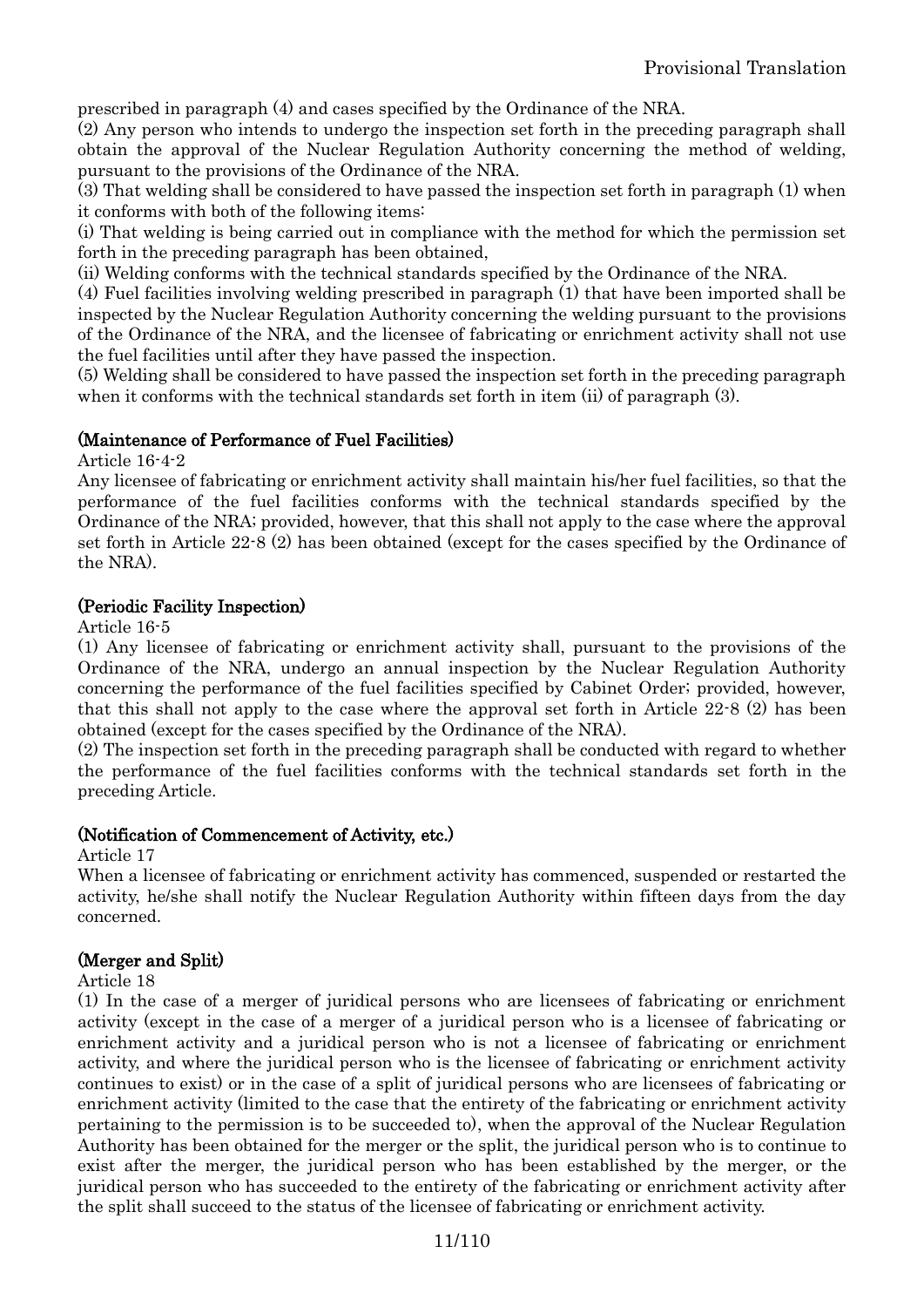(2) The provisions of items (i) and (ii) of Article 14, and Article 15 shall apply mutatis mutandis to the approval set forth in the preceding paragraph.

## (Inheritance)

Article 19

(1) In the case of an inheritance with regard to a licensee of fabricating or enrichment activity, the inheritor shall succeed to the status of the licensee of fabricating or enrichment activity.

(2) The inheritor who has succeeded to the status of the licensee of fabricating or enrichment activity pursuant to the provision of the preceding paragraph shall notify the Nuclear Regulation Authority of the inheritance within thirty days from the day of the inheritance, with documents to prove the inheritance.

## (Rescission, etc. of the Permission)

Article 20

(1) When a licensee of fabricating or enrichment activity fails to commence his/her activity within the period specified by the Ordinance of the NRA, or suspends his/her activity for more than one year continuously, without justifiable grounds, the Nuclear Regulation Authority may rescind the permission set forth in Article 13 (1).

(2) When a licensee of fabricating or enrichment activity falls under any of the following items, the Nuclear Regulation Authority may rescind the permission set forth in Article 13 (1), or specify a period not exceeding one year and order suspension of the activity for that period:

(i) When a licensee of fabricating or enrichment activity falls under any of items (ii) to (iv) of Article 15,

(ii) When he/she has changed a matter for which he/she should have obtained the permission pursuant to the provision of Article 16 (1), without obtaining the permission,

(iii) When he/she has violated an order pursuant to the provision of Article 21-3,

(iv) When he/she has violated the provision of Article 22 (1) or (4), or has violated an order pursuant to the provision of paragraph (3) of said Article,

(v) When he/she has violated an order pursuant to the provision of Article 22-5,

(vi) When he/she has violated the provision of Article 22-6 (1),

(vii) When he/she has violated an order pursuant to the provision of Article 12-2 (3) as applied mutatis mutandis pursuant to Article 22-6 (2),

(viii) When he/she has violated the provision of Article 12-2 (4) as applied mutatis mutandis pursuant to Article 22-6 (2),

(ix) When he/she has violated the provision of Article 22-7 (1),

(x) When he/she has violated an order pursuant to the provision of Article 12-5 as applied mutatis mutandis pursuant to Article 22-7 (2),

(xi) When he/she has violated the provision of Article 22-8 (1) and has abolished his/her fabricating or enrichment activity,

(xii) When he/she has violated the provision of Article 22-8 (2),

(xiii) When he/she has violated the provision of Article 58 (2), or has violated an order pursuant to the provision of paragraph (3) of said Article,

(xiv) When he/she has violated the provision of Article 59 (2), or has violated an order pursuant to the provision of paragraph (4) of said Article,

(xv) When he/she has violated the provision of Article 59-2 (2),

(xvi) When he/she has violated the provision of Article 61-8 (1) or (4), or has violated an order pursuant to the provision of paragraph (3) of said Article,

(xvii) When he/she has violated the conditions set forth in Article 62-2 (1) or (2),

(xviii) When he/she has violated the provision of Article 6 of the Act on Compensation for Nuclear Damage (Act No. 147 of 1961),

(xix) When he/she has violated an order pursuant to the provision of Article 7 (4), Article 8 (5), Article 9 (7), Article 11 (6), or Article 13-2 (2) of the Act on Special Measures Concerning Nuclear Emergency Preparedness (Act No. 156 of 1999).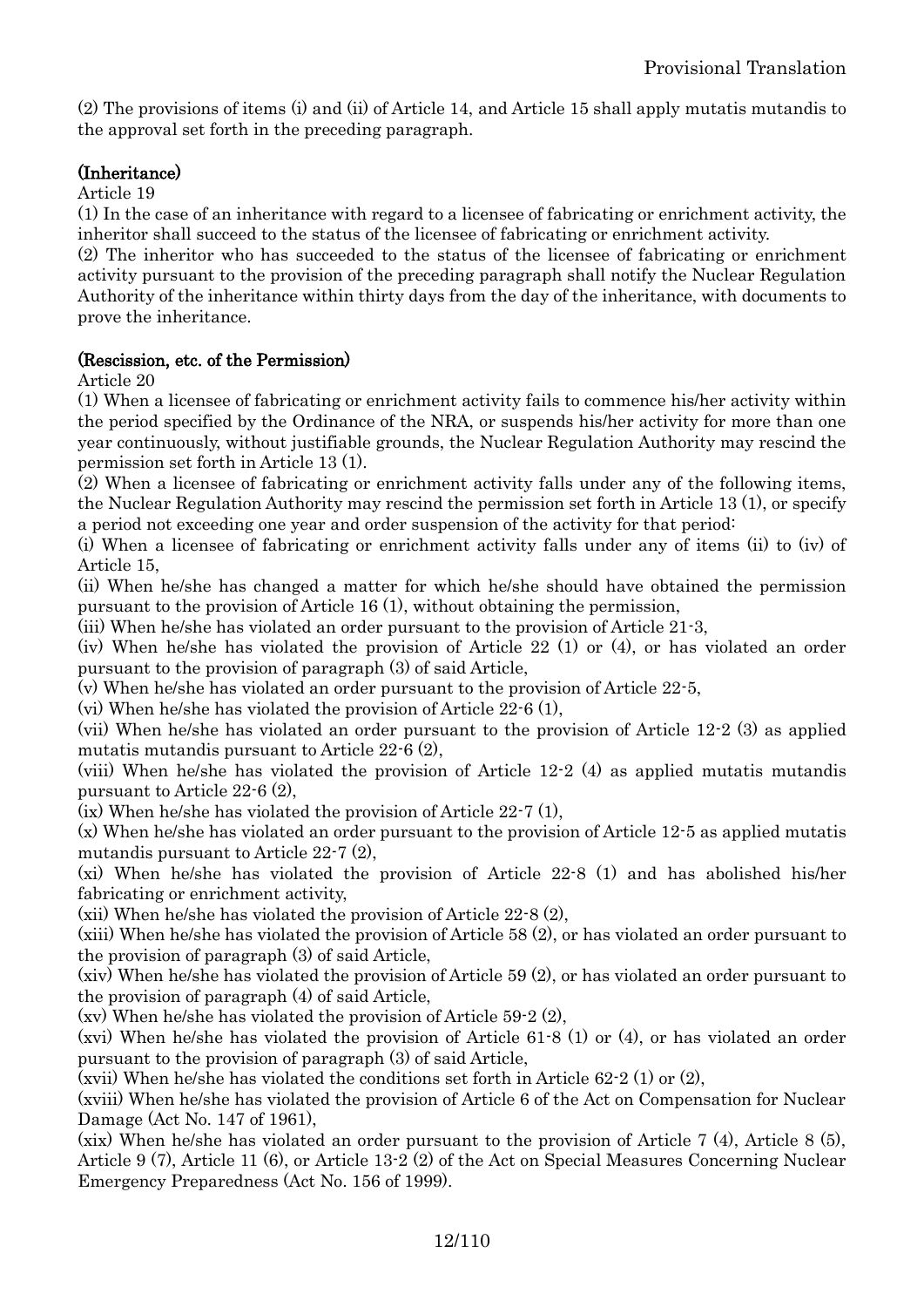## (Records)

Article 21

Pursuant to the provisions of the Ordinance of the NRA, the licensee of fabricating or enrichment activity shall record the matters specified by the Ordinance of the NRA concerning the implementation of the fabricating or enrichment activity, and keep this record at the factory or place of activity.

## (Measures to Be Taken for Operational Safety and Physical Protection of Specified Nuclear Fuel Material)

## Article 21-2

(1) Any licensee of fabricating or enrichment activity shall, pursuant to the provisions of the Ordinance of the NRA, take necessary operational safety measures concerning the following matters (including the matters concerning measures to be taken in the event of a severe accident): (i) Maintenance etc. of fuel facilities,

(ii) Operation of fabricating or enrichment equipment,

(iii) Shipment, storage or disposal of nuclear fuel material or material contaminated by nuclear fuel material (regarding shipment and disposal, limited to that conducted in the premises of the factory or place of activity where the fuel facilities have been installed; the same shall apply to the following Article).

(2) Any licensee of fabricating or enrichment activity who handles specified nuclear fuel material at a factory or place of activity where the fabricating fuel facilities have been installed shall, if specified by Cabinet Order, take physical protection measures pursuant to the provisions of the Ordinance of the NRA.

## (Suspension, etc. of the Use of Facilities)

Article 21-3

(1) When the Nuclear Regulation Authority finds that any of the location, structure or equipment of the fuel facilities does not conform with the standards set forth in item (iii) of Article 14, that the performance of the fuel facilities does not conform with the technical standards set forth in Article 16-4-2, or that the measures pertaining to the maintenance etc. of the fuel facilities, the operation of fabricating or enrichment equipment, or the shipment, storage or disposal of nuclear fuel material or material contaminated by nuclear fuel material are in violation of the provisions of the Ordinance of the NRA pursuant to the provision of paragraph (1) of the preceding Article, it may order the relevant licensee of fabricating or enrichment activity to suspend, remodel, repair or change the location of the fuel facilities, designate a method for operation of fabricating or enrichment equipment or order any other necessary operational safety measures to be taken.

(2) When the Nuclear Regulation Authority finds that the physical protection measures are in violation of the provisions of the Ordinance of the NRA pursuant to the provision of paragraph (2) of the preceding Article, it may order the relevant licensee of fabricating or enrichment activity to take corrective measures, etc.

## (Operational Safety Programs)

Article 22

(1) Any licensee of fabricating or enrichment activity shall, pursuant to the provisions of the Ordinance of the NRA, specify operational safety programs (including rules concerning education on operational safety related to the handling of nuclear fuel material; hereinafter the same shall apply in this Article) before commencing activity and obtain the approval of the Nuclear Regulation Authority. The same shall apply when amendments are made to such programs.

(2) When the Nuclear Regulation Authority finds that the operational safety programs are not sufficient for preventing disasters resulting from nuclear fuel material, it shall not grant the approval set forth in the preceding paragraph.

(3) When the Nuclear Regulation Authority finds that the operational safety programs need to be amended for preventing disasters resulting from nuclear fuel material, it may order the relevant licensee of fabricating or enrichment activity to amend the operational safety programs.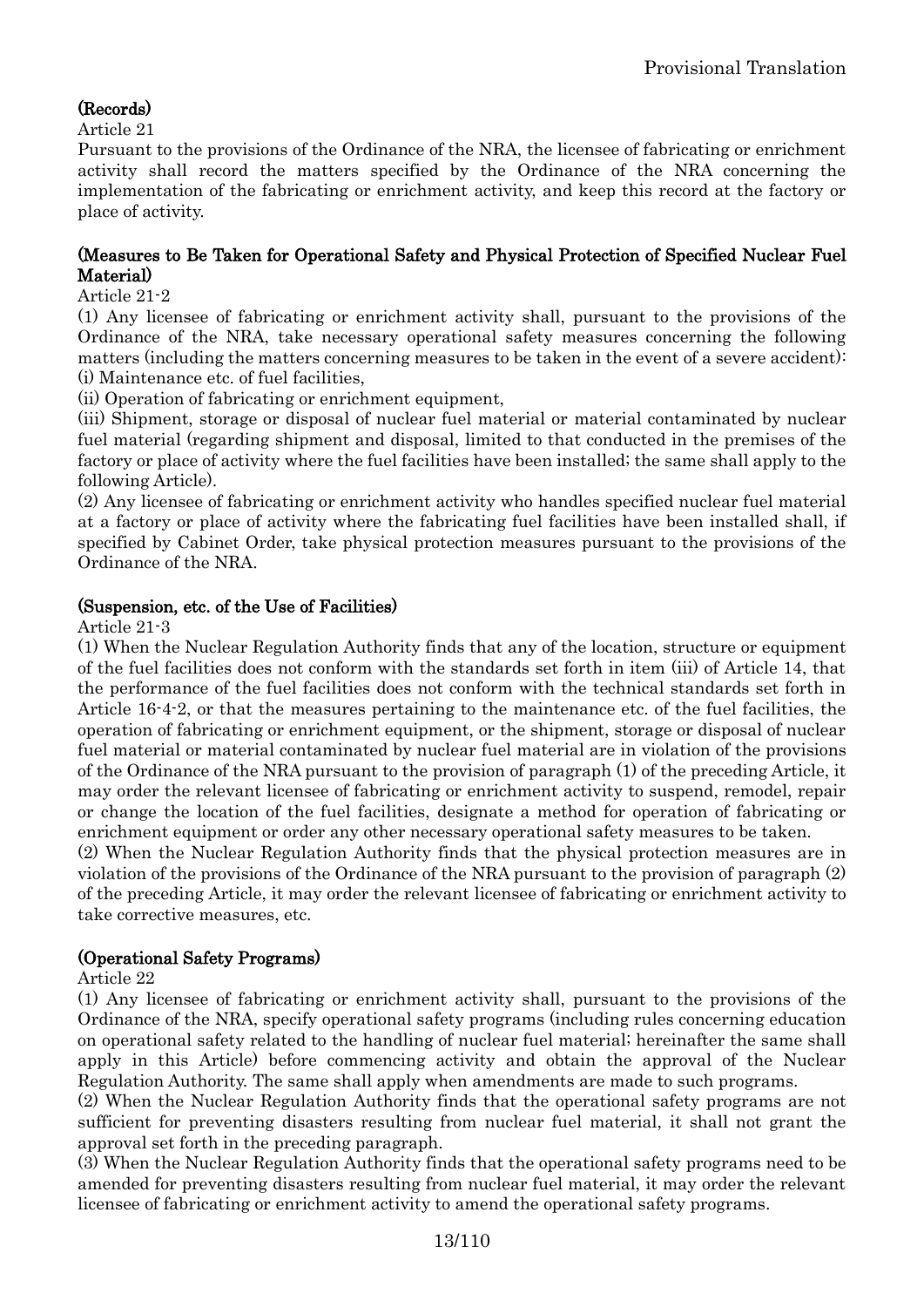(4) Any licensee of fabricating or enrichment activity and his/her employees shall observe the operational safety programs.

(5) Any licensee of fabricating or enrichment activity shall, pursuant to the provisions of the Ordinance of the NRA, undergo a periodic inspection conducted by the Nuclear Regulation Authority regarding the compliance with the provision of the preceding paragraph.

(6) The provisions of Article 12 (6) to (8) shall apply mutatis mutandis to the inspection set forth in the preceding paragraph. In this case, the term "the preceding paragraph" in paragraph (6) of said Article shall be deemed to be replaced with "Article 22 (5)."

## (Chief Engineer of Nuclear Fuel)

Article 22-2

(1) Any licensee of fabricating or enrichment activity shall, pursuant to the provisions of the Ordinance of the NRA, appoint a chief engineer of nuclear fuel from among the persons who are certified chief engineers of nuclear fuel set forth in paragraph (1) of the following Article and have work experience specified by the Ordinance of the NRA, and have this person supervise operational safety related to the handling of nuclear fuel material.

(2) When any licensee of fabricating or enrichment activity has appointed a chief engineer of nuclear fuel pursuant to the provision of the preceding paragraph, the licensee of fabricating or enrichment activity shall notify the Nuclear Regulation Authority of the appointment within thirty days from the day of the appointment. The same shall apply to the dismissal of the chief engineer of nuclear fuel.

## (Certification for Chief Engineer of Nuclear Fuel)

Article 22-3

(1) The Nuclear Regulation Authority shall issue a certification for chief engineer of nuclear fuel to the person who falls under any of the following items:

(i) A person who has passed the examination for chief engineer of nuclear fuel conducted by the Nuclear Regulation Authority,

(ii) A person whom the Nuclear Regulation Authority finds, pursuant to the provisions of Cabinet Order, to possess knowledge and experience related to the handling of nuclear fuel material equal to or more than those of the persons listed in the preceding item.

(2) The Nuclear Regulation Authority may not issue a certification for chief engineer of nuclear fuel to any person who falls under either of the following items:

(i) A person who has been ordered to return his/her certification for chief engineer of nuclear fuel pursuant to the provision of the following paragraph, and for whom one year has not yet elapsed from the day he/she was ordered to return his/her license,

(ii) A person who has been sentenced to a penalty consisting of a fine or severer punishment for violating the provisions of this Act or an order pursuant to this Act, and for whom two years have not yet elapsed after the penalty was executed or suspended.

(3) When a person who has been issued a certification for chief engineer of nuclear fuel has violated the provisions of this Act or an order pursuant to this Act, the Nuclear Regulation Authority may order him/her to return his/her license.

(4) The subjects, procedures and other details of the examination for chief engineer of nuclear fuel set forth in item (i) of paragraph (1), and the procedure for issuing and returning the certification for chief engineer of nuclear fuel shall be specified by the Ordinance of the NRA.

## (Duties, etc. of the Chief Engineer of Nuclear Fuel)

Article 22-4

(1) The chief engineer of nuclear fuel shall execute his/her duties related to the handling of nuclear fuel material in the fabricating or enrichment activity in good faith.

(2) Any person who is engaged in the handling of nuclear fuel material in the fabricating or enrichment activity shall comply with the instructions for safe handling of such nuclear fuel material given by the chief engineer of nuclear fuel.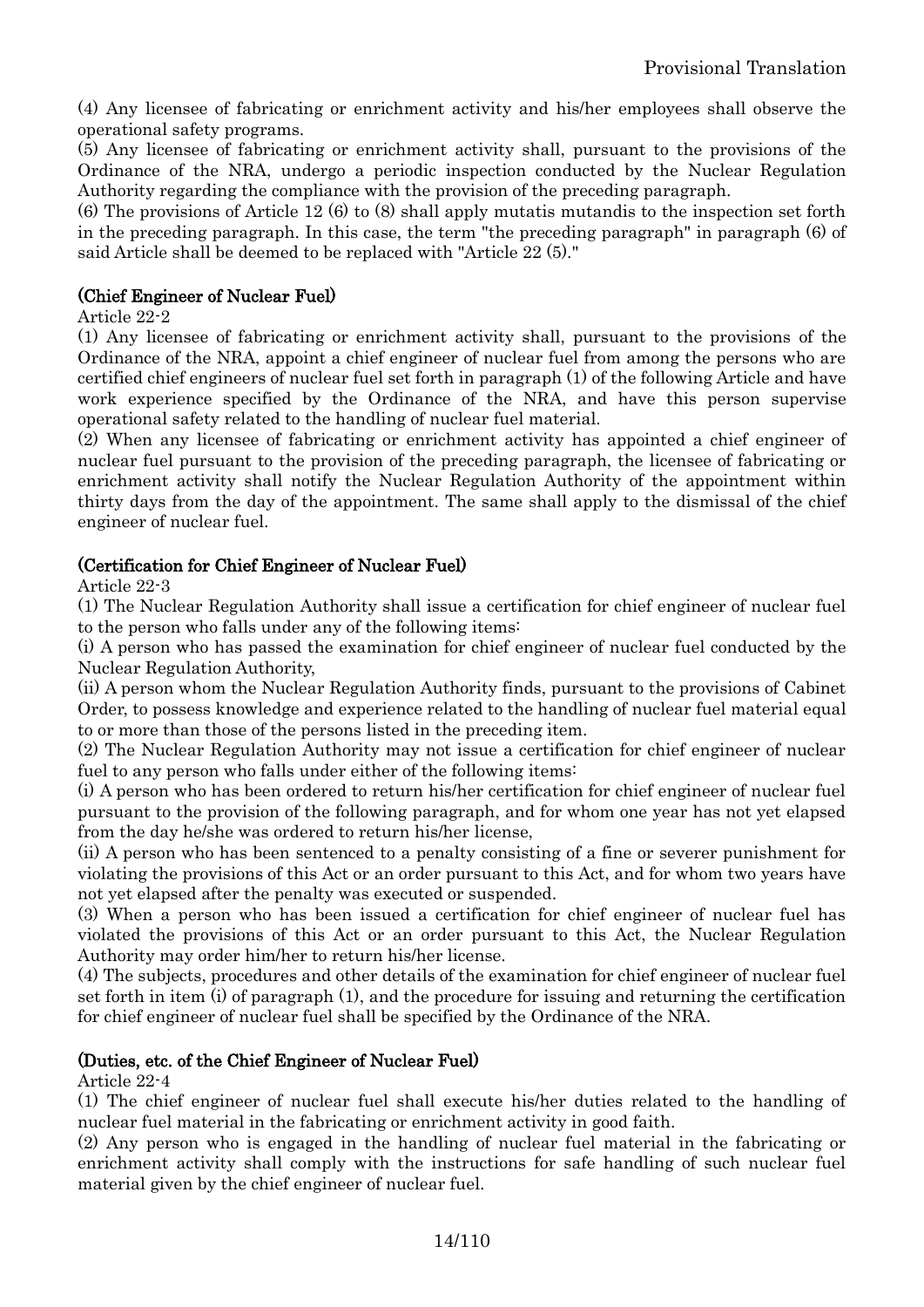## (Order to Dismiss the Chief Engineer of Nuclear Fuel)

#### Article 22-5

When the chief engineer of nuclear fuel has violated the provisions of this Act or an order pursuant to this Act, the Nuclear Regulation Authority may order the relevant licensee of fabricating or enrichment activity to dismiss the chief engineer of nuclear fuel.

## (Physical Protection Programs)

#### Article 22-6

(1) In the case prescribed in the provision of Article 21-2 (2), the licensee of fabricating or enrichment activity shall, pursuant to the provisions of the Ordinance of the NRA, specify physical protection programs and obtain the approval of the Nuclear Regulation Authority before commencing the handling of specified nuclear fuel material. The same shall apply when amendments are made to such programs.

(2) The provisions of Article 12-2 (2) to (5) shall apply mutatis mutandis to the physical protection programs set forth in the preceding paragraph, and the provisions of paragraphs (6) to (8) of said Article shall apply mutatis mutandis to the inspection set forth in paragraph (5) of said Article as applied mutatis mutandis pursuant to this paragraph. In this case, the term "the preceding paragraph" in paragraph (2) of said Article shall be deemed to be replaced with "Article 22-6 (1)," and the term "licensee of refining activity" in the provisions of paragraphs (3) to (5) of said Article shall be deemed to be replaced with "licensee of fabricating or enrichment activity."

## (Physical Protection Manager)

## Article 22-7

(1) In the case prescribed in the provision of Article 21-2 (2), the licensee of fabricating or enrichment activity shall, pursuant to the provisions of the Ordinance of the NRA, appoint a physical protection manager, from among persons who satisfy the requirements specified by the Ordinance of the NRA related to knowledge, etc. of the handling of specified nuclear fuel material, etc., and have this physical protection manager manage activity related to the physical protection of specified nuclear fuel material in a consistent manner.

(2) The provisions of Article 12-3 (2), Article 12-4 and Article 12-5 shall apply mutatis mutandis to the physical protection manager set forth in the preceding paragraph. In this case, the term "licensee of refining activity" in these provisions shall be deemed to be replaced with "licensee of fabricating or enrichment activity," and the term "refining facilities" shall be deemed to be replaced with "fuel facilities."

## (Evaluation for the Purpose of Improving the Safety of Fuel Facilities)

Article 22-7-2

(1) The licensee of fabricating or enrichment activity shall, pursuant to the provisions of the Ordinance of the NRA, conduct self-evaluation of the safety of his/her fuel facilities at each timing specified by the Ordinance of the NRA for the purpose of improving the safety of the fuel facilities; provided, however, that this shall not apply to the case where the approval set forth in paragraph (2) of the following Article has been obtained (except for the cases specified by the Ordinance of the NRA).

(2) The evaluation set forth in the preceding paragraph shall be conducted by investigating and analyzing the matters listed below and making a comprehensive evaluation of the safety of said fuel facilities as a whole, while taking into consideration the results of the investigation and analysis:

(i) When having taken the following measures for the purpose of preventing the occurrence and expansion of any possible severe accidents at fuel facilities (hereinafter referred to as "prevention, etc. of accidents" in this item), said measures and the matters concerning the effects of the measures for the prevention, etc. of accidents:

(a) Install equipment or apparatus contributing to the prevention, etc. of accidents other than the equipment or apparatus specified in the technical standards set forth in item (ii) of Article 16-2 (3) as those to be installed,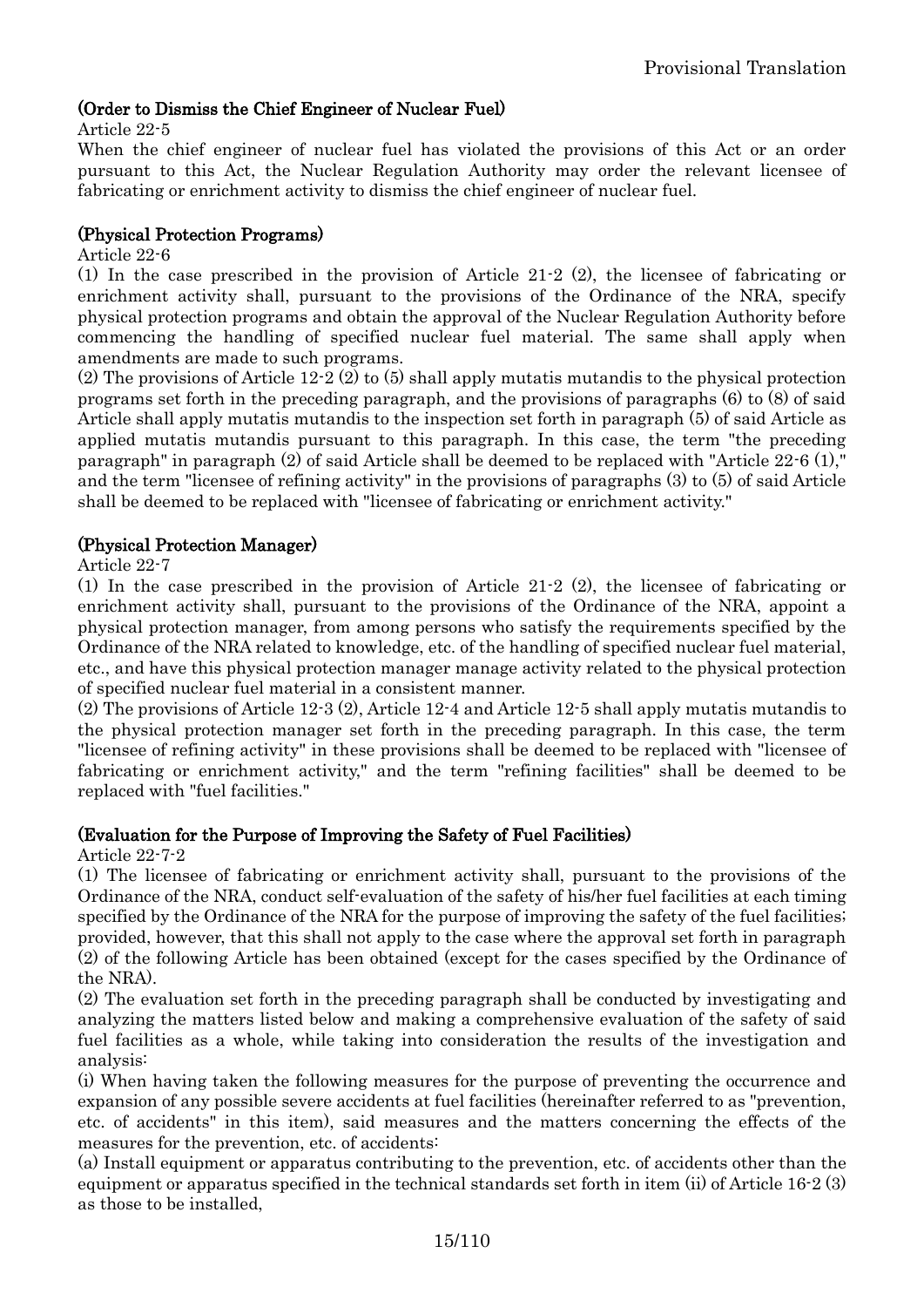(b) Develop a system for steadily taking measures for the prevention, etc. of accidents, such as through increasing personnel for ensuring operational safety and enhancing education on operational safety,

(ii) When there remains a possibility to lead to a severe accident in spite of having taken the measures listed in (a) and (b) of the preceding item, the matters concerning said possibility.

(3) When a licensee of fabricating or enrichment activity has conducted self-evaluation set forth in paragraph (1), he/she shall notify the Nuclear Regulation Authority of the results of the self-evaluation, methods of investigation, analysis, and comprehensive evaluation for said self-evaluation, and the matters specified by the Ordinance of the NRA (referred to as the "results of the evaluation, etc." in paragraph (5)), pursuant to the provisions of the Ordinance of the NRA; provided, however, that this shall not apply to the case where the approval set forth in paragraph (2) of the following Article has been obtained (except for the cases specified by the Ordinance of the NRA).

(4) When the Nuclear Regulation Authority finds that methods of investigation, analysis, and comprehensive evaluation for said self-evaluation, out of the matters it was notified of pursuant to the provision of the preceding paragraph, do not conform with the methods specified by the Ordinance of the NRA, it may order the licensee of fabricating or enrichment activity who has made the notification to change the methods of investigation, analysis, or comprehensive evaluation.

(5) When a licensee of fabricating or enrichment activity has made a notification pursuant to the provision of paragraph (3), he/she shall publicize the results of the evaluation, etc. that he/she made a notification of, pursuant to the provisions of the Ordinance of the NRA.

## (Measures Associated with Abolition of the Activity)

Article 22-8

(1) When the licensee of fabricating or enrichment activity intends to abolish his/her activity, he/she shall dismantle the fuel facilities, transfer the nuclear fuel material that he/she possesses, eliminate the contamination caused by nuclear fuel material, dispose of the material contaminated by nuclear fuel material and take any other measures specified by the Ordinance of the NRA (hereinafter referred to as "decommissioning measures" in this Article and the following Article).

(2) When the licensee of fabricating or enrichment activity intends to take decommissioning measures, he/she shall draw up a plan concerning the decommissioning measures (hereinafter referred to as a "decommissioning plan" in the following Article) in advance, pursuant to the provisions of the Ordinance of the NRA, and obtain the approval of the Nuclear Regulation Authority.

(3) The provisions of Article 12-6 (3) to (9) shall apply mutatis mutandis to the decommissioning measures of the licensee of fabricating or enrichment activity. In this case, the term "the preceding paragraph" in paragraph (3) of said Article shall be deemed to be replaced with "Article 22-8 (2)"; the term "the two preceding paragraphs" in paragraph (4) of said Article shall be deemed to be replaced with "Article 22-8 (2) and the preceding paragraph"; the term "paragraph (2)" in paragraphs (5) and (6) of said Article shall be deemed to be replaced with "Article 22-8 (2)"; and the term "designation set forth in Article 3 (1)" in paragraph (9) of said Article shall be deemed to be replaced with "permission set forth in Article 13 (1)."

## (Measures Associated with Rescission, etc. of the Permission)

#### Article 22-9

(1) When any licensee of fabricating or enrichment activity has had his/her permission rescinded pursuant to the provision of Article 20, or when any licensee of fabricating or enrichment activity has dissolved or died, and there is no inheritance pursuant to the provision of Article 18 (1) or Article 19 (1), the former licensee of fabricating or enrichment activity, etc. (a person who controls the inherited property in lieu of the liquidator, bankruptcy trustee or heir when the licensee of fabricating or enrichment activity has had his/her permission rescinded pursuant to the provision of Article 20 or when the licensee of fabricating or enrichment activity has dissolved or died, and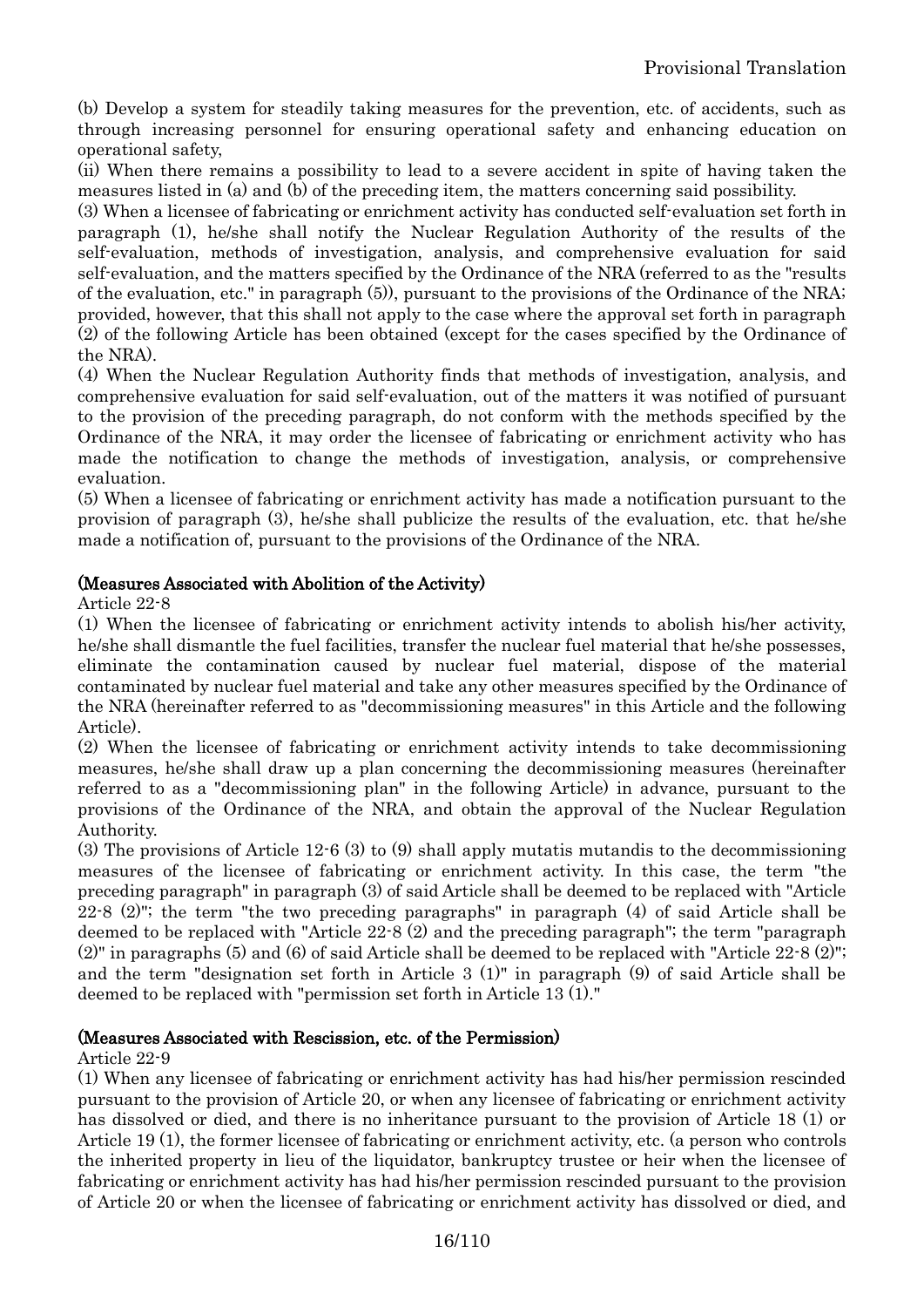there is no inheritance pursuant to the provision of Article 18 (1) or Article 19 (1); the same shall apply hereinafter) shall be deemed to be the licensee of fabricating or enrichment activity regarding the application of the provisions of Article 16-4-2, Article 16-5, Articles 21 to 22-2 and Articles 22-4 to 22-7-2 (including penal provisions pertaining to these provisions) for the period until the confirmation prescribed in Article 12-7 (9) as applied mutatis mutandis pursuant to paragraph (5) is obtained.

(2) Pursuant to the provisions of the Ordinance of the NRA, the former licensee of fabricating or enrichment activity, etc. shall draw up a decommissioning plan and apply for the approval of the Nuclear Regulation Authority within the period specified by the Ordinance of the NRA from the date that his/her permission as a licensee of fabricating or enrichment activity was rescinded pursuant to the provision of Article 20 or the date of dissolution or death of the licensee of fabricating or enrichment activity.

(3) The former licensee of fabricating or enrichment activity, etc. shall not take decommissioning measures for the period until he/she obtains the approval set forth in the preceding paragraph.

(4) In the case that the former licensee of fabricating or enrichment activity, etc. who shall be deemed as the licensee of fabricating or enrichment activity pursuant to the provision of paragraph (1) has obtained the approval set forth in paragraph (2) (except for the cases specified by the Ordinance of the NRA), the provisions of Article 16-4-2, Article 16-5, and Article 22-7-2 shall not apply.

(5) The provisions of Article 12-7 (4) to (9) shall apply mutatis mutandis to decommissioning measures of the former licensee of fabricating or enrichment activity, etc. In this case, the term "paragraph (2)" in these provisions shall be deemed to be replaced with "Article 22-9 (2)"; the term "paragraph (4) of the preceding Article" in paragraph (5) of said Article shall be deemed to be replaced with "paragraph (4) of the preceding Article as applied mutatis mutandis pursuant to Article 22-8 (3)"; and the term "paragraph (8) of the preceding Article" in paragraph (9) of said Article shall be deemed to be replaced with "paragraph (8) of the preceding Article as applied mutatis mutandis pursuant to Article 22-8 (3)."

<span id="page-16-0"></span>Chapter IV Regulations Concerning the Installation, Operation, Etc. of Reactors

<span id="page-16-1"></span>Section 1 Regulations Concerning the Installation, Operation, etc. of Research and Test Reactors

## (Permission for the Installation)

Article 23

(1) Any person who intends to install reactors other than power reactors (hereinafter referred to as "research and test reactors") shall obtain the permission of the Nuclear Regulation Authority, pursuant to the provisions of Cabinet Order.

(2) Any person who intends to obtain the permission set forth in the preceding paragraph shall submit an application form containing the following matters to the Nuclear Regulation Authority: (i) The name and address of the applicant and, in the case of a juridical person, the name of its representative,

(ii) The purpose for which the reactors are to be used,

(iii) The type, thermal output and number of the research and test reactors,

(iv) The name and address of the factory or place of activity where the research and test reactors are to be installed (in the case that the research and test reactors are to be installed on a vessel, the name and address of the factory or place of activity of the shipbuilder who is to build the vessel and the address of the vessel when performing construction for installing the research and test reactors),

(v) The location, structure and equipment of the research and test reactors and auxiliary facilities (hereinafter referred to as "research and test reactor facilities"),

(vi) The construction plan for the research and test reactor facilities,

(vii) The type and amount scheduled for annual use of nuclear fuel material to be used as fuel for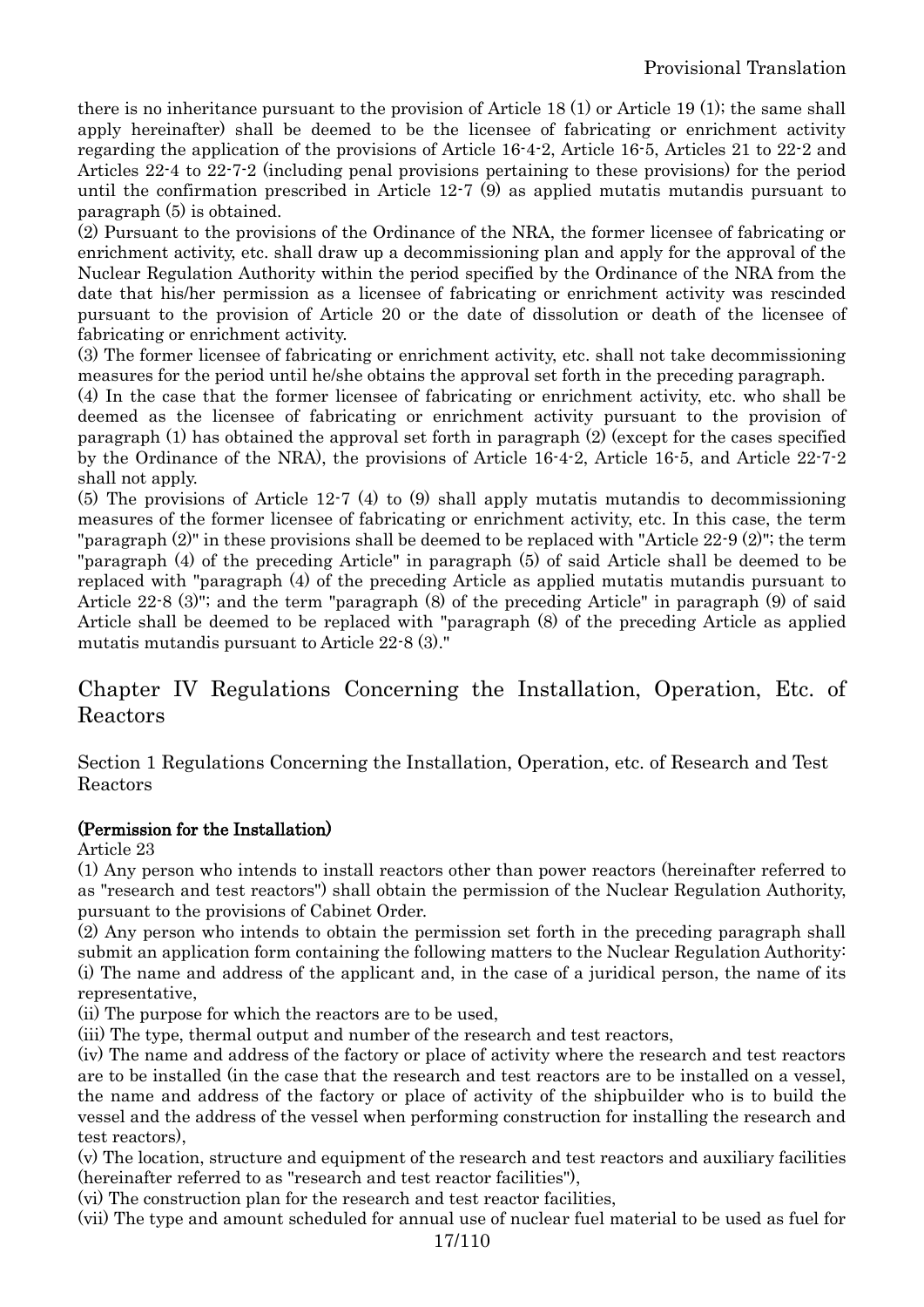the research and test reactors, (viii) The method for disposing of spent fuel.

## (Permission pertaining to Research and Test Reactors Installed on Foreign Nuclear Vessels) Article 23-2

(1) Any person other than one who possesses Japanese nationality, a juridical person established in accordance with Japanese laws and regulations or any other organization (excluding a person who has obtained the permission set forth in paragraph (1) of the preceding Article (hereinafter referred to as "licensee of research and test reactor operation")) who intends to put a vessel equipped with research and test reactors (hereinafter referred to as "nuclear vessel") (excluding war vessels; hereinafter referred to as "foreign nuclear vessels") that he/she owns into the water areas of Japan shall, pursuant to the provisions of Cabinet Order, obtain the permission of the Nuclear Regulation Authority to maintain research and test reactors in Japan in association with placing such foreign nuclear vessels in the water areas of Japan.

(2) Any person who intends to obtain the permission set forth in the preceding paragraph shall submit an application form containing the following matters to the Nuclear Regulation Authority: (i) The name of the vessel,

(ii) The matters listed in items (i) to (iii) and in items (v) and (viii) of paragraph (2) of the preceding Article.

## (Criteria for the Permission)

Article 24

(1) In the case that an application for the permission set forth in Article 23 (1) is made, the Nuclear Regulation Authority shall not grant the permission set forth in said paragraph unless it finds that the application conforms with all of the following items:

(i) That the research and test reactors will not be utilized for non-peaceful purposes,

(ii) That the applicant (including the shipbuilder who constructs the vessel in the case that research and test reactors are to be installed on a vessel) has sufficient technical capability and financial basis necessary for installing the research and test reactors, and has sufficient technical capability for operating the research and test reactors competently,

(iii) That the location, structure and equipment of the research and test reactor facilities conform with the standards specified by the Ordinance of the NRA as such that they will not hinder the prevention of disasters resulting from nuclear fuel material (including spent fuel; the same shall apply hereinafter, excluding in item (vii) of Article 43-3-5 (2)), material contaminated by nuclear fuel material (including fission products; the same shall apply hereinafter) or the research and test reactors.

(2) In granting the permission set forth in Article 23 (1), the Nuclear Regulation Authority shall hear, in advance, the opinion of the Atomic Energy Commission with respect to the application of the criteria prescribed in item (i) of the preceding paragraph. Article 24-2

(1) In the case that an application for the permission set forth in Article 23-2 (1) is made, the Nuclear Regulation Authority shall not grant the permission set forth in Article 23-2 (1) unless it finds that the application conforms with the matters listed in items (i), (ii) (limited to the portion pertaining to operation of the research and test reactors only) and (iii) of paragraph (1) of the preceding Article.

(2) The provision of paragraph (2) of the preceding Article shall apply mutatis mutandis to the permission set forth in Article 23-2 (1).

## (Ineligibility for the Permission)

Article 25

Any person who falls under any of the following items shall not be granted the permission set forth in Article 23 (1) or Article 23-2 (1):

(i) A person whose permission set forth in Article 23 (1) or Article 23-2 (1) has been rescinded pursuant to the provision of Article 33 (2) or (3), and for whom two years have not yet elapsed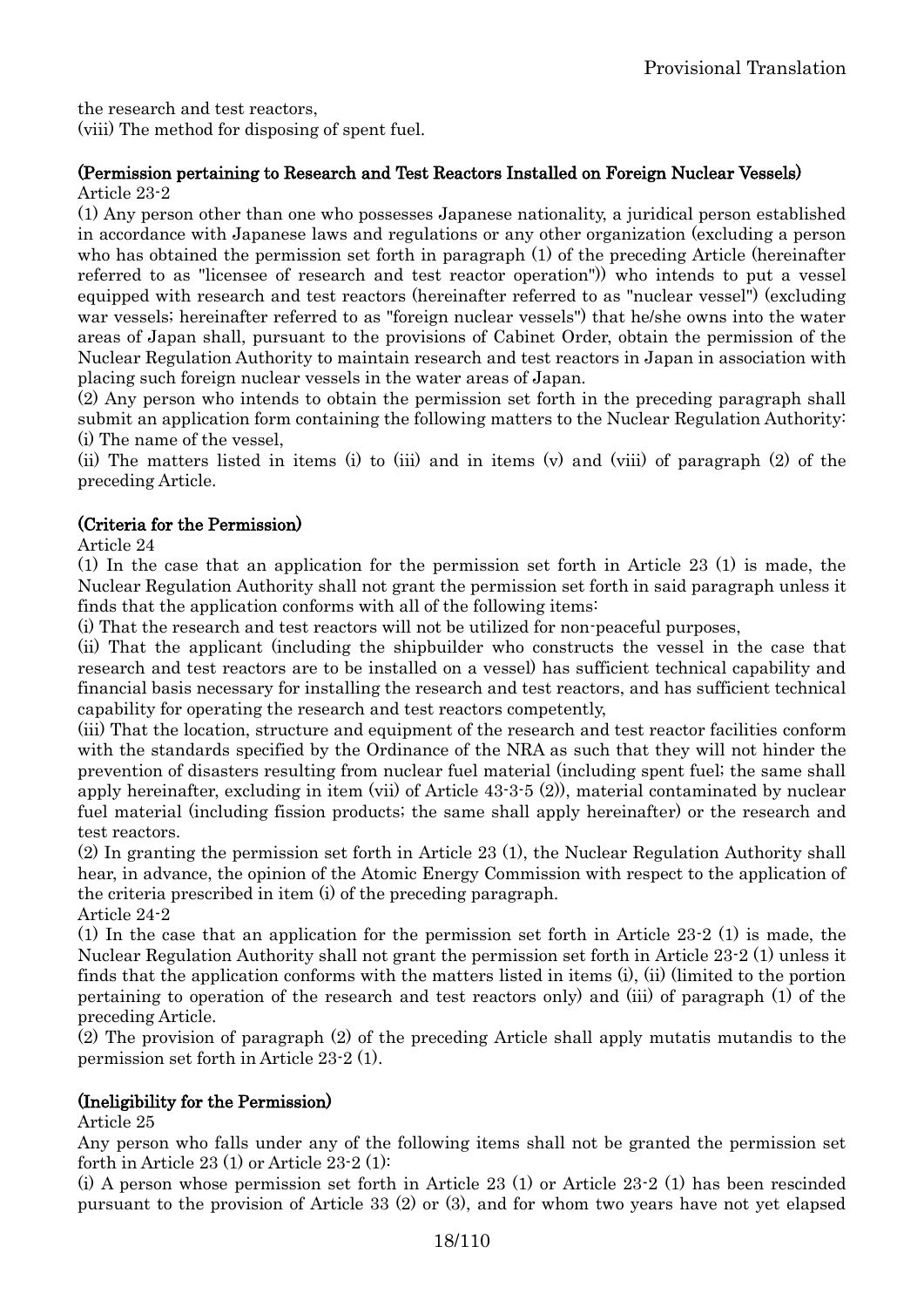from the day of the rescission,

(ii) A person who has been sentenced to a penalty consisting of a fine or severer punishment for violating the provisions of this Act or an order pursuant to this Act, and for whom two years have not yet elapsed after the penalty was executed or suspended,

(iii) An adult ward,

(iv) A juridical person any of whose executive officials falls under any of the three preceding items.

## (Permission for and Notification, etc. of Changes)

Article 26

(1) When any licensee of research and test reactor operation intends to change any matter listed in items (ii) to (v), or item (viii) of Article 23 (2), he/she shall obtain the permission of the Nuclear Regulation Authority, pursuant to the provisions of Cabinet Order; provided, however, that this shall not apply to a change made to, from among the matters listed in item (iv) of said paragraph, only the name of the factory or place of activity.

(2) When a licensee of research and test reactor operation has changed any matter listed in item (i), (vi) or (vii) of Article 23 (2), except the case prescribed in Article 32 (1), he/she shall notify the Nuclear Regulation Authority of the change within thirty days from the day that the change was made. The same shall apply to a change made to, from among the matters listed in item (iv) of said paragraph, only the name of the factory or place of activity.

(3) In a case where research and test reactors are to be installed on a vessel, and when the registration of the vessel set forth in Article 5 (1) of the Ship Act (Act No. 46 of 1899) has been carried out, the licensee of research and test reactor operation shall notify the Nuclear Regulation Authority of the name of the vessel within thirty days from the day of the registration. The same shall apply when a change is made to this name.

(4) The provision of Article 24 shall apply mutatis mutandis to the permission set forth in paragraph (1).

Article 26-2

(1) When a person who has obtained the permission set forth in Article 23-2 (1) (hereinafter referred to as "operator of a foreign nuclear vessel") intends to change the matter listed in item (ii) of paragraph (2) of said Article in Japan (excluding cases where the provision of the following paragraph is applicable), or intends to place a foreign nuclear vessel in the water areas of Japan after having changed these matters outside of Japan, he/she shall obtain the permission of the Nuclear Regulation Authority with respect to such changes and the maintenance of the research and test reactors pertaining to the changes in Japan, pursuant to the provisions of Cabinet Order. (2) When the operator of a foreign nuclear vessel has changed the matter listed in item (i) of Article 23-2 (2) in Japan, or a matter listed in item (ii) of said paragraph that pertains only to item (i) of Article 23 (2), he/she shall notify, without delay, the Nuclear Regulation Authority of such changes. The same shall apply when a foreign nuclear vessel enters the water areas of Japan after changing only these matters outside of Japan.

(3) The provision of Article 24-2 shall apply mutatis mutandis to the permission set forth in paragraph (1).

#### (Approval of the Design and Construction Method)

#### Article 27

(1) Any licensee of research and test reactor operation shall, pursuant to the provisions of the Ordinance of the NRA, obtain the approval of the Nuclear Regulation Authority with respect to the design and construction method of the research and test reactor facilities (except for welding methods pertaining to research and test reactor facilities prescribed in Article 28-2 (1) that are to be welded; hereinafter the same shall apply in this Article) before commencing construction work of the research and test reactor facilities. The same shall apply when making modifications to the reactor facilities.

(2) When any licensee of research and test reactor operation intends to change the design and construction method related to a research and test reactor facility for which the approval set forth in the preceding paragraph has been obtained, he/she shall obtain the approval of the Nuclear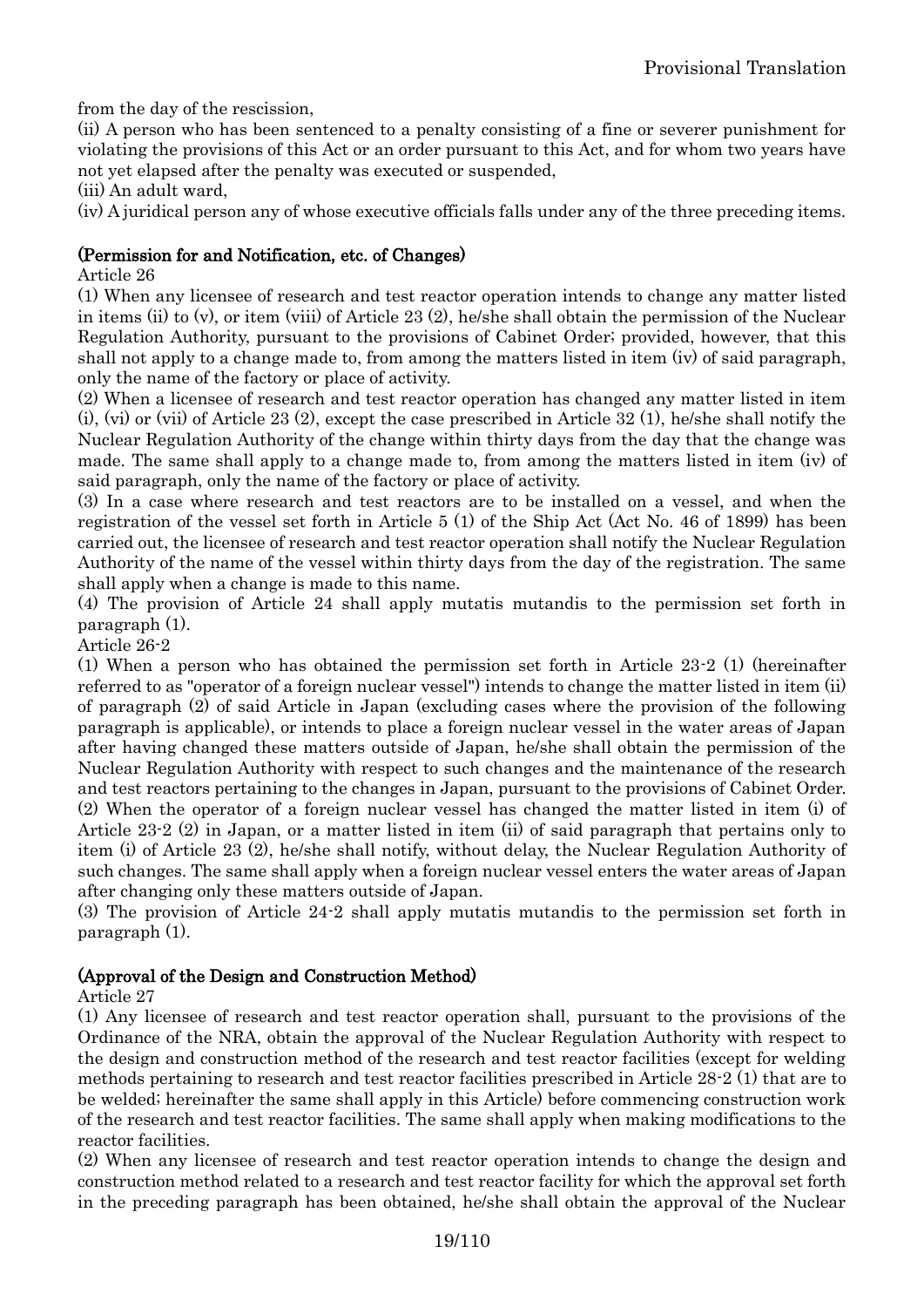Regulation Authority pursuant to the provisions of the Ordinance of the NRA; provided, however, that this shall not apply to a minor change specified by the Ordinance of the NRA.

(3) When the Nuclear Regulation Authority finds that the application for the approval set forth in the two preceding paragraphs conform with all of the following items, it shall grant the approval set forth in the two preceding paragraphs:

(i) That the design and construction method of the research and test reactor facilities are as permitted as set forth in Article 23 (1) or Article 26 (1), or as notified pursuant to the provision of paragraph (2) of said Article,

(ii) That the design and construction method of the research and test reactor facilities conform with the technical standards specified by the Ordinance of the NRA,

(iii) That the person's quality control method pertaining to the design and construction and systems for their inspection conform with the technical standards specified by the Ordinance of the NRA.

(4) When any licensee of research and test reactor operation has made a minor change to the design and construction method of a research and test reactor facility for which the approval set forth in paragraph (1) has been obtained, he/she shall notify the Nuclear Regulation Authority of the minor change, pursuant to the provisions of the Ordinance of the NRA under the proviso of paragraph (2).

## (Pre-service Inspection)

Article 28

(1) Any licensee of research and test reactor operation shall subject his/her research and test reactor facilities to an inspection concerning their construction work (except for the research and test reactor facilities prescribed in paragraph (1) of the following Article on which welding is to be performed; hereinafter the same shall apply in the following paragraph) and performance by the Nuclear Regulation Authority, pursuant to the provisions of the Ordinance of the NRA, and shall not use the research and test reactor facilities until after the research and test reactor facilities have passed the inspection. The same shall apply when making modifications to the research and test reactor facilities.

(2) Research and test reactor facilities shall be considered to have passed the inspection set forth in the preceding paragraph when they conform with both of the following items:

(i) That the construction work has been carried out in compliance with the design and method for which the approval set forth in paragraph (1) of the preceding Article (the changed design and method in the case that there has been the approval or notification regarding a change pursuant to the provision of paragraph (2) or (4) of said Article) has been obtained,

(ii) That their performance conforms with the technical standards set forth in Article 28-3.

## (Welding Method and Inspection)

## Article 28-2

(1) Any reactor container pertaining to research and test reactors and other research and test reactor facilities specified by the Ordinance of the NRA that are to be welded shall be inspected by the Nuclear Regulation Authority with respect to the welding, pursuant to the provisions of the Ordinance of the NRA, and the licensee of research and test reactor operation may not use such containers or research and test reactor facilities until after they have passed the inspection; provided, however, that this shall not apply to the case prescribed in paragraph (4) or cases specified by the Ordinance of the NRA.

(2) A person who intends to undergo the inspection set forth in the preceding paragraph shall obtain the approval of the Nuclear Regulation Authority concerning the method of welding, pursuant to the provisions of the Ordinance of the NRA.

(3) Welding shall be considered to have passed the inspection set forth in paragraph (1) when it conforms with both of the following items:

(i) That welding is being carried out in compliance with the method for which the approval set forth in the preceding paragraph has been obtained,

(ii) That welding conforms with the technical standards specified by the Ordinance of the NRA.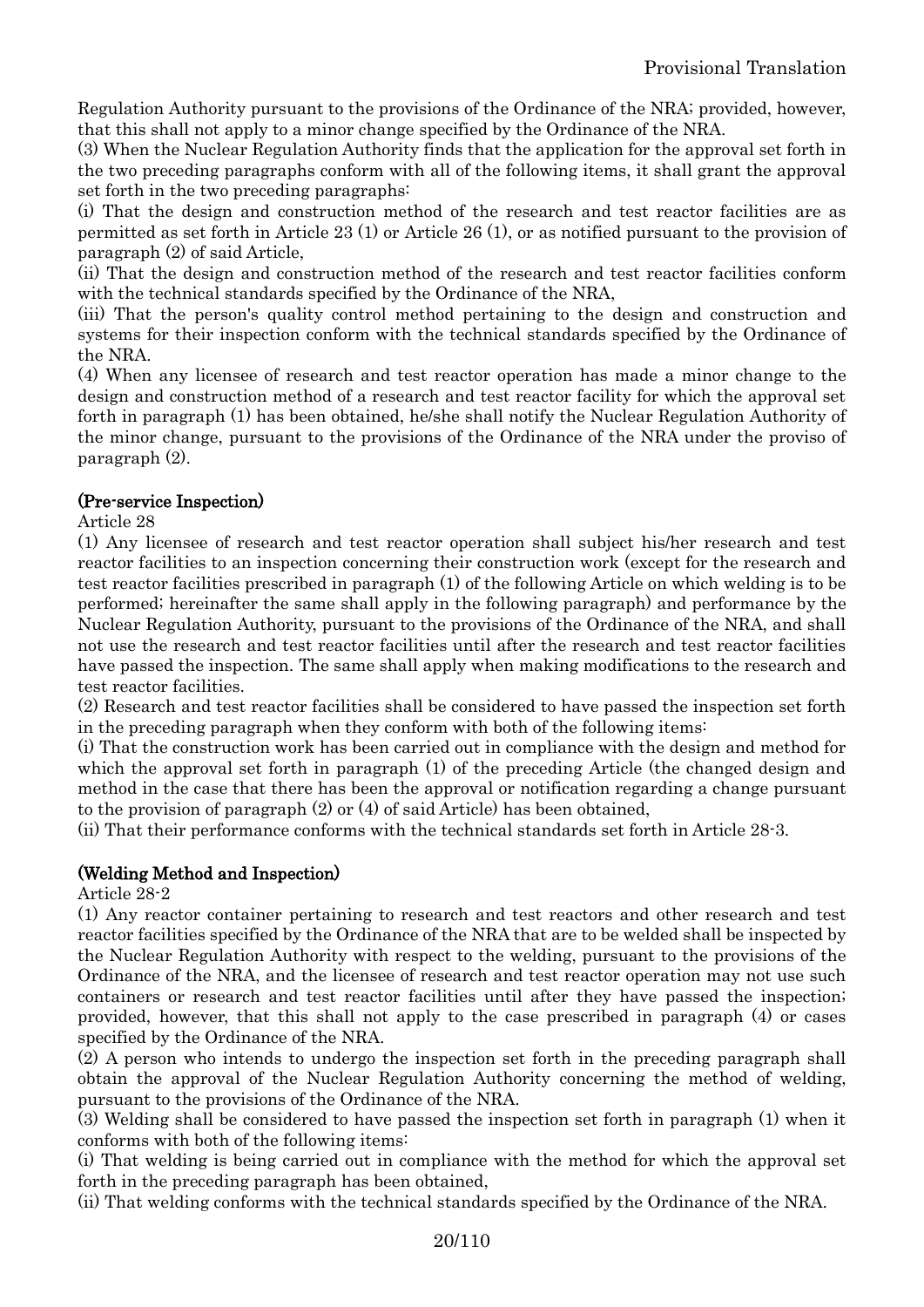(4) Research and test reactor facilities involving welding prescribed in paragraph (1) that have been imported shall be inspected by the Nuclear Regulation Authority concerning the welding pursuant to the provisions of the Ordinance of the NRA, and the licensee of research and test reactor operation shall not use the research and test reactor facilities until after they have passed the inspection.

(5) Welding shall be considered to have passed the inspection set forth in the preceding paragraph when it conforms with the technical standards set forth in item (ii) of paragraph (3).

## (Maintenance of Performance of Research and Test Reactor Facilities)

Article 28-3

Any licensee of research and test reactor operation shall maintain his/her research and test reactor facilities, so that the performance of the research and test reactor facilities conforms with the technical standards specified by the Ordinance of the NRA; provided, however, that this shall not apply to research and test reactors when the approval set forth in Article 43-3-2 (2) has been obtained, unless otherwise specified by the Ordinance of the NRA.

## (Periodic Facility Inspection)

Article 29

(1) Any licensee of research and test reactor operation shall, pursuant to the provisions of the Ordinance of the NRA, undergo an annual inspection by the Nuclear Regulation Authority concerning the performance of the research and test reactor facilities specified by Cabinet Order; provided, however, that this shall not apply to research and test reactors when the approval set forth in Article 43-3-2 (2) has been obtained, unless otherwise specified by the Ordinance of the NRA.

(2) The inspection set forth in the preceding paragraph shall be conducted with regard to whether the performance of the research and test reactor facilities conforms with the technical standards set forth in the preceding Article.

## (Operation Plan)

#### Article 30

Any licensee of research and test reactor operation shall, pursuant to provisions of the Ordinance of the NRA, create an operation plan for the research and test reactors pertaining to their installation (except for the research and test reactors that fall under those specified by Cabinet Order) and notify the Nuclear Regulation Authority of the plan. The same shall apply when amendments are made to such plans; provided, however, that this shall not apply to the research and test reactors for which the approval set forth in Article 43-3-2 (2) has been obtained.

## (Merger and Split)

Article 31

(1) In the case of a merger of juridical persons who are licensees of research and test reactor operation (except in the case of a merger of a juridical person who is a licensee of research and test reactor operation and a juridical person who is not a licensee of research and test reactor operation, and where the juridical person who is the licensee of research and test reactor operation continues to exist) or in the case of a split of juridical persons who are licensees of research and test reactor operation (limited to the case that the entirety of the research and test reactor facilities, nuclear fuel material, and material contaminated by nuclear fuel material pertaining to the permission is to be succeeded to), when the approval of the Nuclear Regulation Authority has been obtained for the merger or the split, the juridical person who is to continue to exist after the merger, the juridical person who has been established by the merger, or the juridical person who has succeeded to the entirety of the research and test reactor facilities, nuclear fuel material, and material contaminated by nuclear fuel material after the split shall succeed to the status of the licensee of research and test reactor operation.

(2) The provisions of items (i) and (ii) of Article 24 (1), paragraph (2) of said Article, and Article 25 shall apply mutatis mutandis to the approval set forth in the preceding paragraph.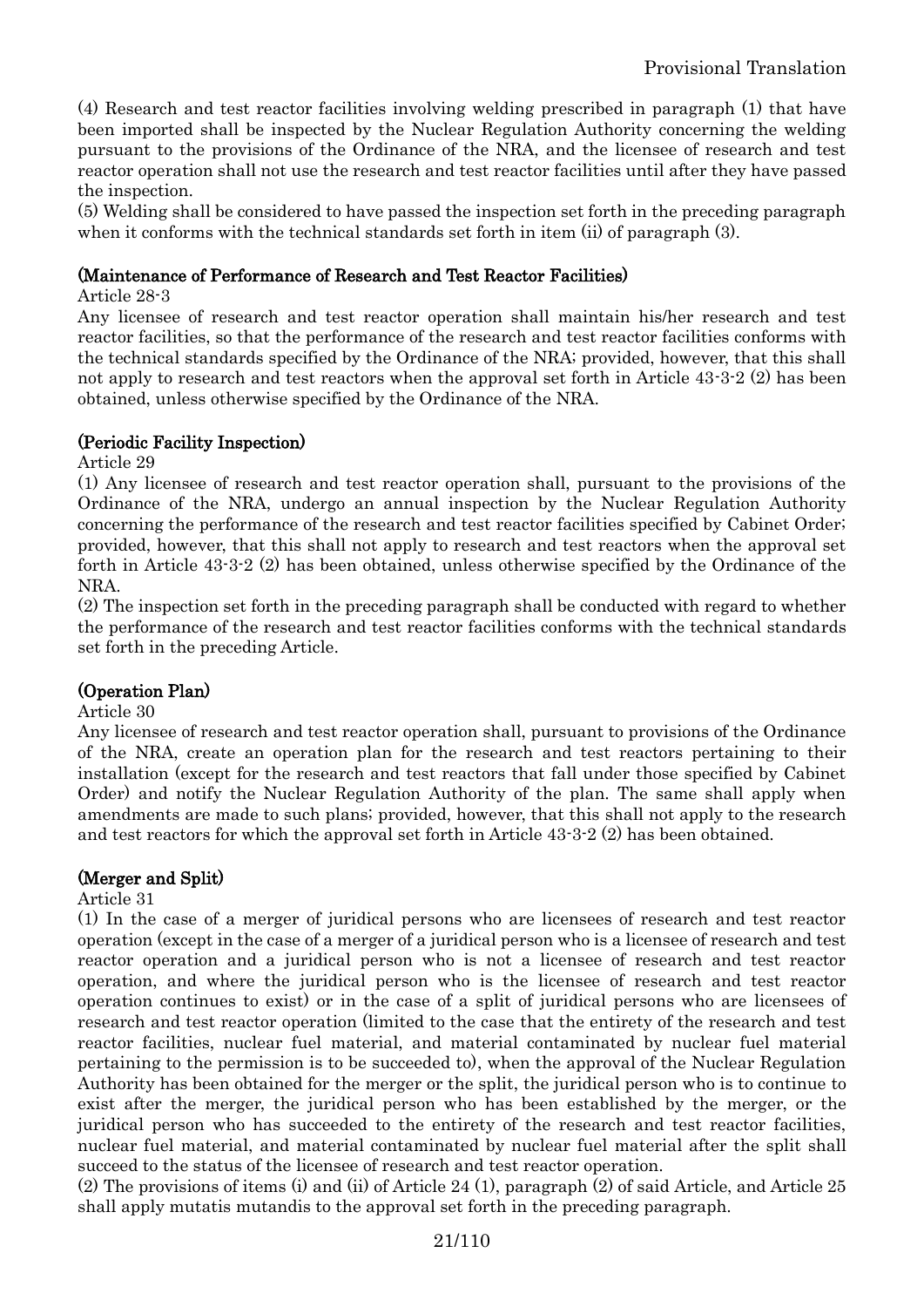## (Inheritance)

Article 32

(1) In the case of an inheritance with regard to a licensee of research and test reactor operation, the inheritor shall succeed to the status of the licensee of research and test reactor operation.

(2) The inheritor who has succeeded to the status of the licensee of research and test reactor operation pursuant to the provision of the preceding paragraph shall notify the Nuclear Regulation Authority of the inheritance within thirty days from the day of the inheritance, with documents to prove the inheritance.

## (Rescission, etc. of the Permission)

Article 33

(1) When a licensee of research and test reactor operation fails to commence operation of his/her research and test reactors within the period specified by the Ordinance of the NRA, or suspends operation for more than one year continuously, without justifiable grounds, the Nuclear Regulation Authority may rescind the permission set forth in Article 23 (1).

(2) When a licensee of research and test reactor operation falls under any of the following items, the Nuclear Regulation Authority may rescind the permission set forth in Article 23 (1), or specify a period not exceeding one year and order suspension of the operation of research and test reactors for that period:

(i) When a licensee of research and test reactor operation falls under any of items (ii) to (iv) of Article 25,

(ii) When he/she has changed a matter for which he/she should have obtained the permission pursuant to the provision of Article 26 (1), without obtaining the permission,

(iii) When he/she has violated an order pursuant to the provision of Article 36 or Article 36-2 (4),

(iv) When he/she has violated the provision of Article 37 (1) or (4), or has violated an order pursuant to the provision of paragraph (3) of said Article,

(v) When he/she has violated an order pursuant to the provision of Article 43,

(vi) When he/she has violated the provision pursuant of Article 43-2 (1),

(vii) When he/she has violated an order pursuant to the provision of Article 12-2 (3) as applied mutatis mutandis pursuant to Article 43-2 (2),

(viii) When he/she has violated the provision of Article 12-2 (4) as applied mutatis mutandis to Article 43-2 (2),

(ix) When he/she has violated the provision of Article 43-3 (1),

(x) When he/she has violated an order pursuant to the provision of Article 12-5 as applied mutatis mutandis pursuant to Article 43-3 (2),

(xi) When he/she has abolished a research and test reactor in violation of the provision of Article  $43-3-2(1)$ ,

(xii) When he/she has violated the provision of Article 43-3-2 (2),

(xiii) When he/she has violated the provision of Article 58 (2), or has violated an order pursuant to the provision of paragraph (3) of said Article,

(xiv) When he/she has violated the provision of Article 59 (2), or has violated an order pursuant to the provision of paragraph (4) of said Article,

(xv) When he/she has violated the provision of Article 59-2 (2),

(xvi) When he/she has violated the provision of Article 61-8 (1) or (4), or has violated an order pursuant to the provision of paragraph (3) of said Article,

(xvii) When he/she has violated the conditions set forth in Article 62-2 (1) or (2),

(xviii) When he/she has violated the provision of Article 6 of the Act on Compensation for Nuclear Damage,

(xix) When he/she has violated an order pursuant to the provision of Article 7 (4), Article 8 (5), Article 9 (7), Article 11 (6), or Article 13-2 (2) of the Act on Special Measures Concerning Nuclear Emergency Preparedness,

(xx) When he/she has been disposed of pursuant to the provision of Article 37-2 (1) of the Act on Port Regulations (Act No. 174 of 1948) (including the cases where applied mutatis mutandis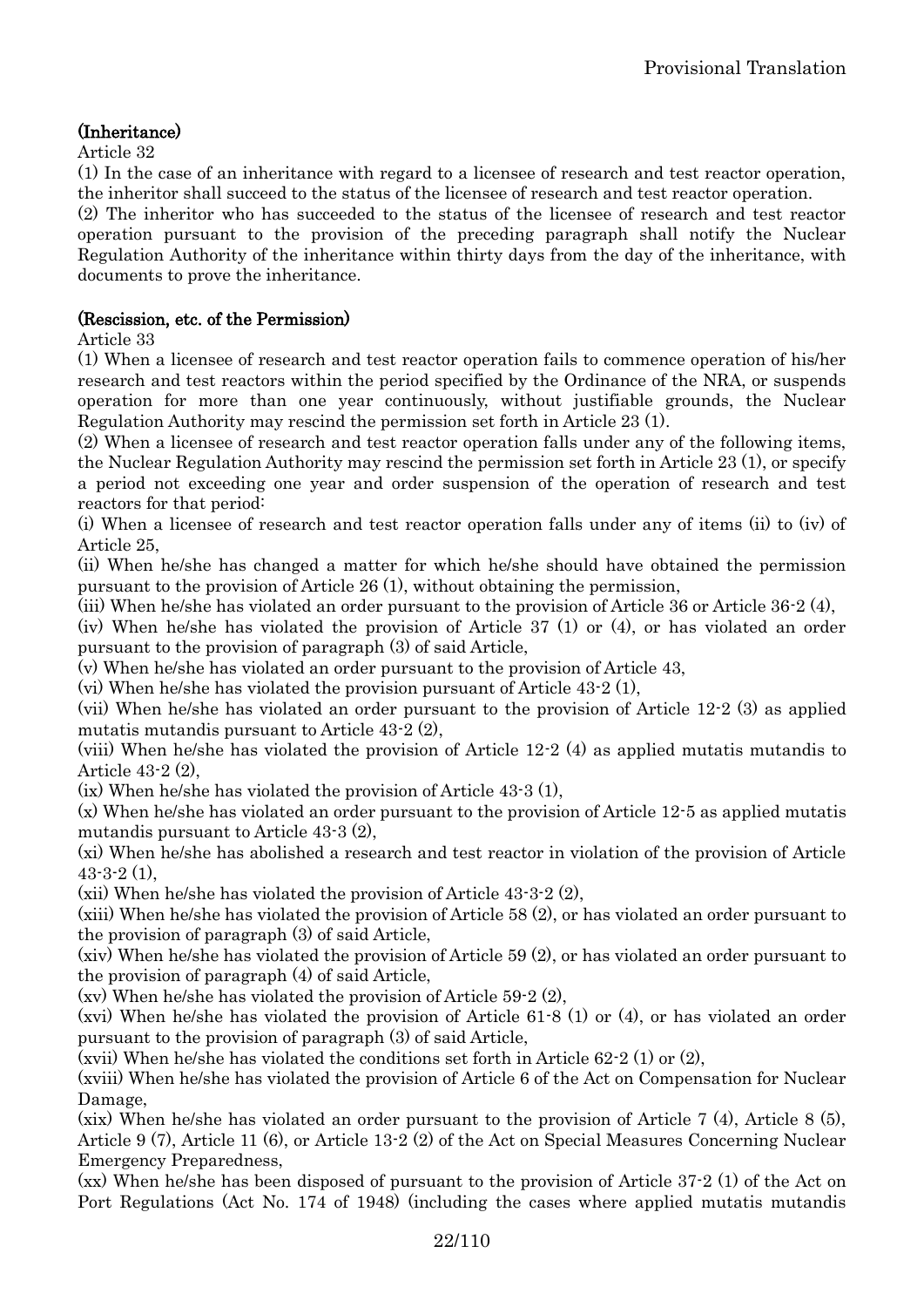pursuant to Article 37-5 of said Act), or when he/she has violated the provision of Article 21 (1) of said Act as applied mutatis mutandis pursuant to paragraph (2) of said Article (including the cases where applied mutatis mutandis pursuant to Article 37-5 of said Act).

(3) When the operator of a foreign nuclear vessel falls under any of the following items, the Nuclear Regulation Authority may rescind the permission set forth in Article 23-2 (1):

(i) When he/she falls under item (i), (iii), (xiii), (xiv) or  $(xx)$  of the preceding paragraph,

(ii) When he/she has changed or maintained the matters as set forth in Article 26-2 (1) without obtaining the permission set forth in the said paragraph,

(iii) When he/she has violated the conditions set forth in Article 62-2 (1).

## (Records)

Article 34

Pursuant to the provisions of the Ordinance of the NRA, the licensee of research and test reactor operation shall record the matters specified by the Ordinance of the NRA concerning the operation of the research and test reactors and other uses of the research and test reactor facilities, and keep this record at the factory or place of activity (in the case that research and test reactors are to be installed on a vessel, the vessel or the office of the licensee of research and test reactor operation).

## (Measures to Be Taken for Operational Safety and Physical Protection of Specified Nuclear Fuel Material)

Article 35

(1) Any licensee of research and test reactor operation and any operator of a foreign nuclear vessel shall, pursuant to the provisions of the Ordinance of the NRA, take necessary operational safety measures concerning the following matters:

(i) Maintenance etc. of research and test reactor facilities,

(ii) Operation of research and test reactors,

(iii) Shipment, storage or disposal of nuclear fuel material or material contaminated by nuclear fuel material (shipment and disposal shall be limited to the factory or place of activity (including reactor vessels; hereinafter the same shall apply in the following paragraph) where the research and test reactor facilities have been installed; hereinafter the same shall apply to paragraph (1) of the following Article).

(2) Any licensee of research and test reactor operation or operator of a foreign nuclear vessel who handles specified nuclear fuel material at a factory or place of activity where the research and test reactor facilities have been installed shall, if specified by Cabinet Order, take physical protection measures pursuant to the provisions of the Ordinance of the NRA.

## (Suspension, etc. of the Use of Facilities)

Article 36

(1) When the Nuclear Regulation Authority finds that any of the location, structure or equipment of the research and test reactor facilities does not conform with the standards set forth in item (iii) of Article 24 (1), that the performance of the research and test reactor facilities does not conform with the technical standards set forth in Article 28-3, or that the measures pertaining to the maintenance etc. of the research and test reactor facilities, the operation of the research and test reactors, or the shipment, storage or disposal of nuclear fuel material or material contaminated by nuclear fuel material are in violation of the provisions of the Ordinance of the NRA pursuant to the provision of paragraph (1) of the preceding Article, it may order the relevant licensee of research and test reactor operation or the relevant operator of a foreign nuclear vessel to suspend use, remodel, repair or change the location of the research and test reactor facilities, designate a method for operating the research and test reactors or order the necessary operational safety measures to be taken.

(2) When the Nuclear Regulation Authority finds that the physical protection measures are in violation of the provisions of the Ordinance of the NRA pursuant to the provision of paragraph (2) of the preceding Article, it may order the relevant licensee of research and test reactor operation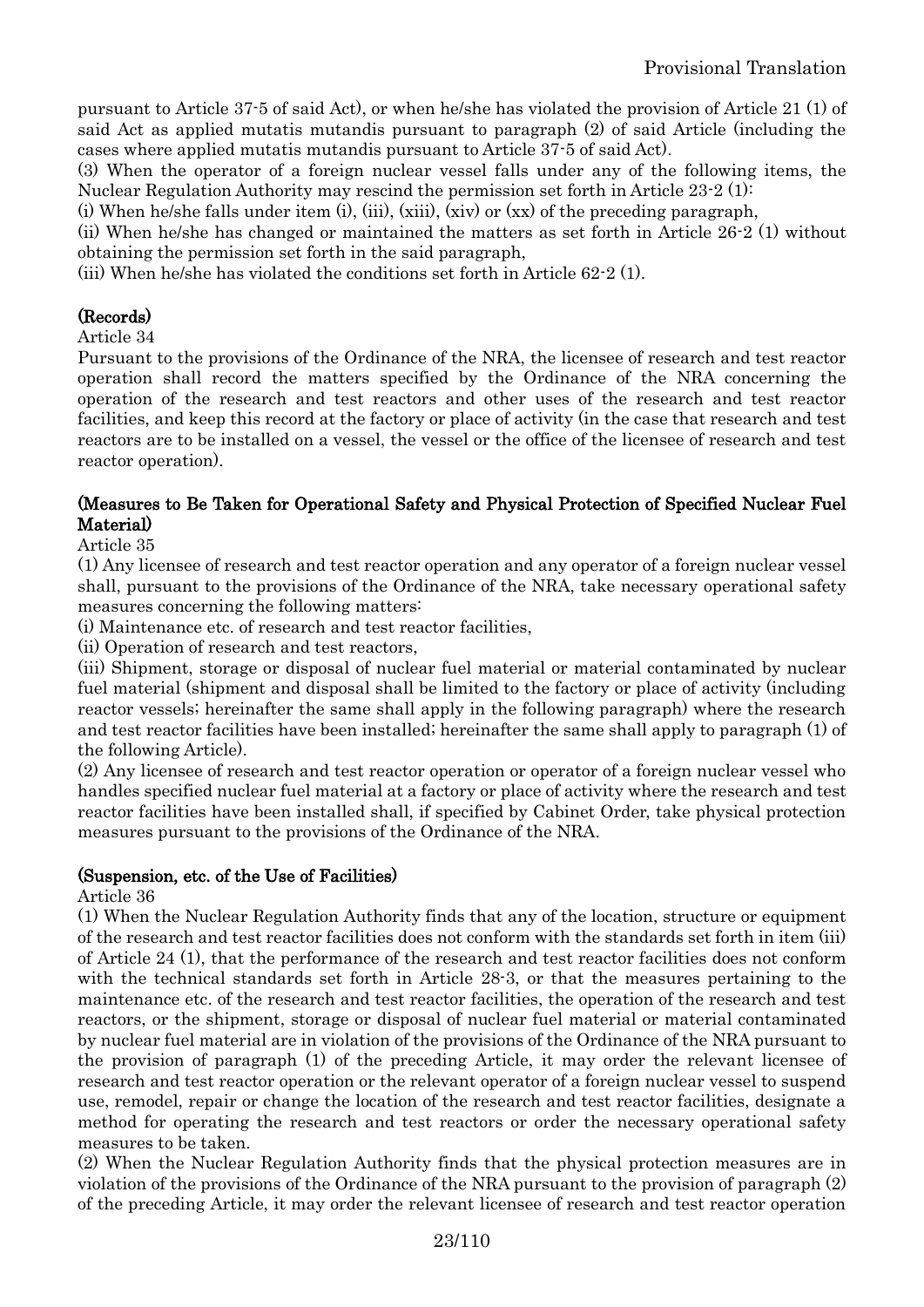or the relevant operator of a foreign nuclear vessel to take corrective measures, etc.

#### (Notification, etc. of the Entry of a Nuclear Vessel into a Port)

Article 36-2

(1) When any licensee of research and test reactor operation (limited to a person who has installed research and test reactors on a vessel; hereinafter the same shall apply in this Article) intends to place a nuclear vessel in a port of Japan, he/she shall notify the Nuclear Regulation Authority in advance, pursuant to the provisions of the Ordinance of the NRA.

(2) When any operator of a foreign nuclear vessel intends to place a foreign nuclear vessel in a port of Japan, he/she shall notify the Nuclear Regulation Authority in advance, pursuant to the provisions of the Ordinance of the NRA.

(3) When the notification pursuant to the provision of the two preceding paragraphs is made, the Nuclear Regulation Authority shall, if it finds it necessary, notify the Minister of Land, Infrastructure, Transport and Tourism (hereinafter referred to as the "Minister of MLIT") of matters pertaining to measures to be taken by the licensee of research and test reactor operation to prevent disasters resulting from nuclear fuel material, material contaminated by nuclear fuel material, or research and test reactors, pursuant to the provisions of the Ordinance of the NRA.

(4) When the notification set forth in the preceding paragraph is made, the Minister of MLIT shall order the licensee of research and test reactor operation or the operator of a foreign nuclear vessel to take necessary measures for preventing disasters resulting from nuclear fuel material, material contaminated by nuclear fuel material, or research and test reactors, and shall also instruct, through the Commander of the Japan Coast Guard, the director of the port pertaining to the notification set forth in paragraph (1) or (2) (in the case of a port other than one prescribed in Article 3 (2) of the Act on Port Regulations, the director of the Office of the Regional Coast Guard Headquarters who exercises authority as director of the port, pursuant to the provision of Article 37-5 of said Act) to take the necessary regulations concerning navigation of the relevant reactor vessels.

## (Operational Safety Programs)

Article 37

(1) Any licensee of research and test reactor operation shall, pursuant to the provisions of the Ordinance of the NRA, specify operational safety programs (including rules concerning education on operational safety related to the operation of the research and test reactors; hereinafter the same shall apply in this Article) before commencing the operation of the research and test reactors, and obtain the approval of the Nuclear Regulation Authority. The same shall apply when amendments are made to such programs.

(2) When the Nuclear Regulation Authority finds that the operational safety programs are not sufficient for preventing disasters resulting from nuclear fuel material, material contaminated by nuclear fuel material, or research and test reactors, it shall not grant the approval set forth in the preceding paragraph.

(3) When the Nuclear Regulation Authority finds that the operational safety programs need to be amended for preventing disasters resulting from nuclear fuel material, material contaminated by nuclear fuel material, or research and test reactors, it may order the relevant licensee of research and test reactor operation to amend the operational safety programs.

(4) Any licensee of research and test reactor operation and his/her employees shall observe the operational safety programs.

(5) Any licensee of research and test reactor operation shall, pursuant to the provisions of the Ordinance of the NRA, undergo a periodic inspection conducted by the Nuclear Regulation Authority regarding the compliance with the provision of the preceding paragraph.

(6) The provisions of Article 12 (6) to (8) shall apply mutatis mutandis to the inspection set forth in the preceding paragraph. In this case, the term "the preceding paragraph" in paragraph (6) of said Article shall be deemed to be replaced with "Article 37 (5)." Article 38

Deletion [Act No. 44 of May 2005]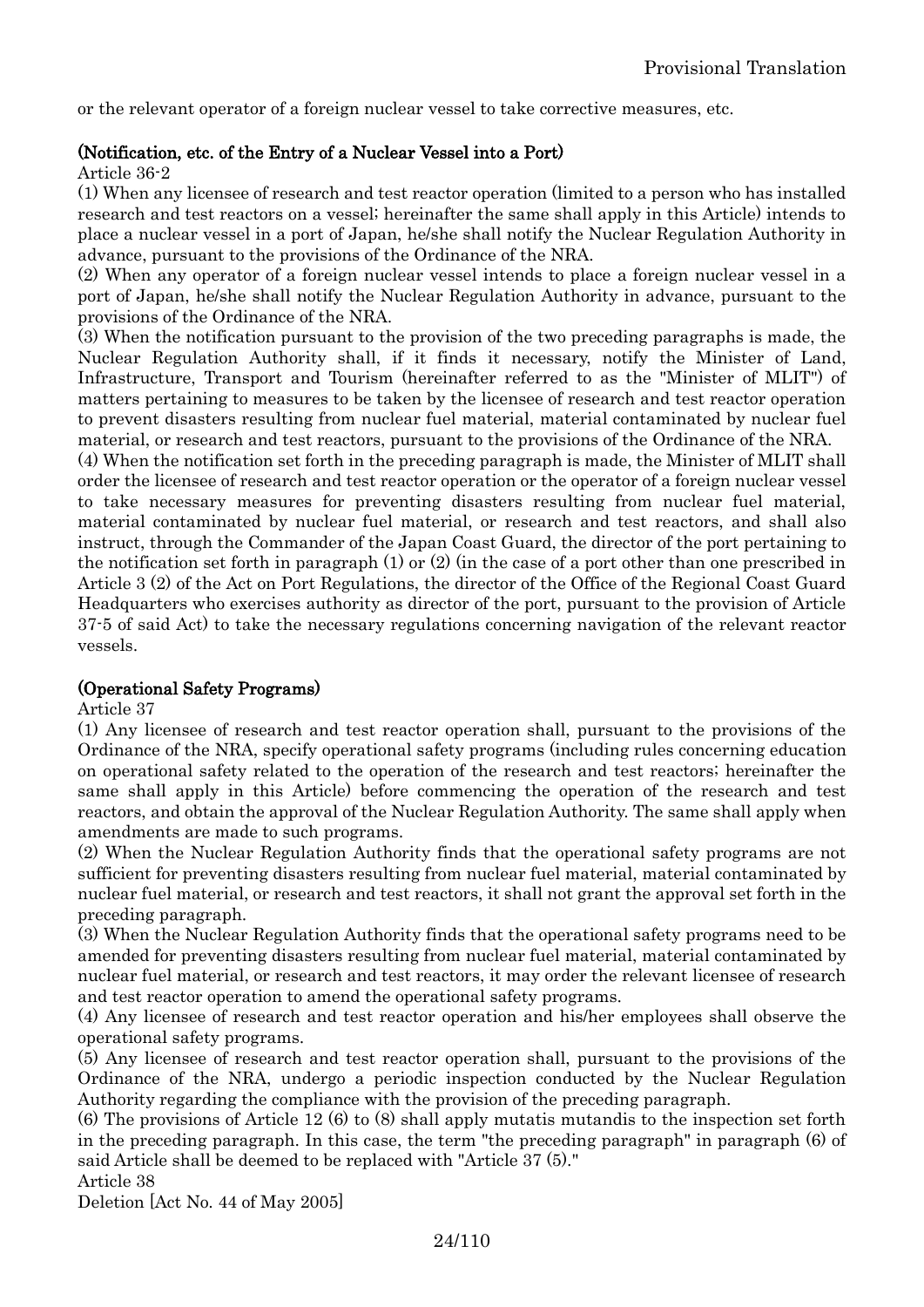## (Reception, etc. of Research and Test Reactors)

Article 39

(1) Any person who intends to receive research and test reactors or entire facilities that include research and test reactors (including nuclear vessels; the same shall apply in paragraph (4)) from a licensee of research and test reactor operation shall obtain the permission of the Nuclear Regulation Authority pursuant to the provisions of Cabinet Order.

(2) Any person who intends to receive nuclear vessels from a person other than one who possesses Japanese nationality, a juridical person established in accordance with Japanese laws and regulations, or any other organization (excluding licensees of research and test reactor operation) shall obtain the permission of the Nuclear Regulation Authority, pursuant to the provisions of Cabinet Order.

(3) The provisions of Article 24 and Article 25 shall apply mutatis mutandis to the approval set forth in the two preceding paragraphs.

(4) A person who, with the permission set forth in paragraph (1), has received research and test reactors or entire facilities that include research and test reactors from a licensee of research and test reactor operation shall succeed to the status of the licensee of research and test reactor operation with respect to the relevant research and test reactors.

(5) A person who, with the permission set forth in paragraph (2), has received a reactor vessel shall be deemed a licensee of research and test reactor operation. In this case, the term "any matter listed in items (ii) to (v), or item (viii) of Article 23 (2)" in Article 26 (1) and the term "any matter listed in items (i), (vi) or (vii) of Article 23 (2)" in paragraph (2) of said Article shall be deemed to be replaced with "any matter specified by Cabinet Order," and the term "Article 23 (1)" in Article 33 and in Article 43-3-2 (3) shall be deemed to be replaced with "Article 39 (2)."

## (Chief Engineer of Research and Test Reactors)

Article 40

(1) Any licensee of research and test reactor operation shall, pursuant to the provisions of the Ordinance of the NRA, appoint a chief engineer of research and test reactors from among the persons who are licensed chief engineers of research and test reactors set forth in paragraph (1) of the following Article, and have this person supervise safety concerning the operation of reactors.

(2) When any licensee of research and test reactor operation has appointed a chief engineer of research and test reactors pursuant to the provision of the preceding paragraph, the licensee of research and test reactor operation shall notify the Nuclear Regulation Authority of the appointment within thirty days of the appointment. The same shall apply to the dismissal of the chief engineer of research and test reactors.

#### (Certificate for Chief Engineer of Reactors)

Article 41

(1) The Nuclear Regulation Authority shall issue a certificate for chief engineer of reactors to any person who falls under any of the following items:

(i) A person who has passed the examination for chief engineer of reactors executed by the Nuclear Regulation Authority,

(ii) A person whom the Nuclear Regulation Authority finds, pursuant to the provisions of Cabinet Order, to possess knowledge and experience related to reactors equal to or more than those of the persons listed in the preceding item.

(2) The Nuclear Regulation Authority may not issue a certification for chief engineer of reactors to any person who falls under any of the following items:

(i) A person who has been ordered to return his/her certification for chief engineer of reactors pursuant to the provision of the following paragraph, and for whom one year has not yet elapsed from the day he/she was ordered to return his/her certification,

(ii) A person who has been sentenced to a penalty consisting of a fine or severer punishment for violating the provisions of this Act or an order pursuant to this Act, and for whom two years have not yet elapsed after the penalty was executed or suspended.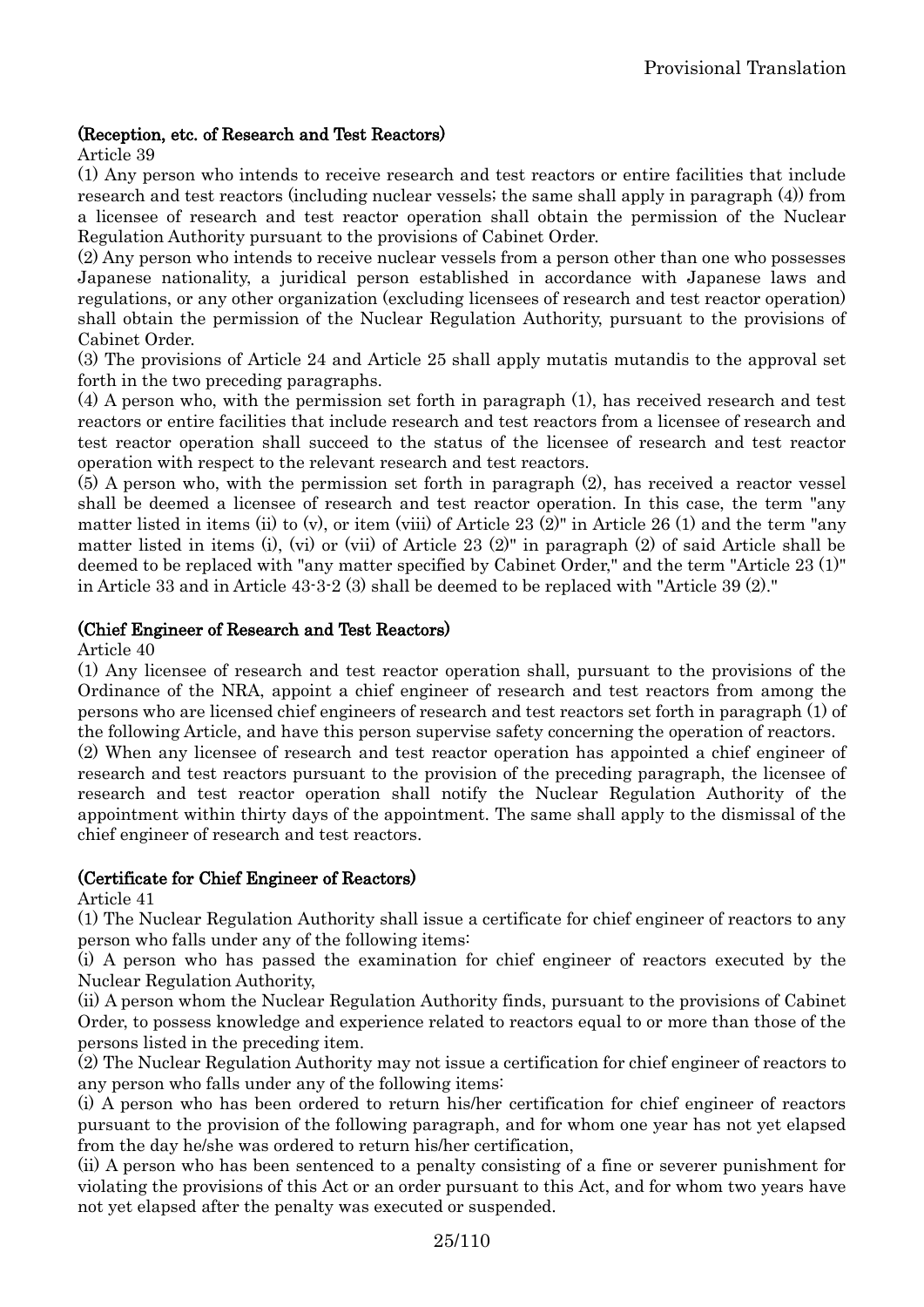(3) When a person who has been issued a certification for chief engineer of reactors has violated the provisions of this Act or an order pursuant to this Act, the Nuclear Regulation Authority may order him/her to return his/her certification.

(4) The subjects, procedures and other details of the examination for chief engineer of reactors set forth in item (i) of paragraph (1), and the procedure for issuing and returning the certification for chief engineer of reactors shall be specified by the Ordinance of the NRA.

## (Duties, etc. of the Chief Engineer of Research and Test Reactors)

Article 42

(1) The chief engineer of research and test reactors shall execute his/her duties in good faith.

(2) Any person who is engaged in the operation of research and test reactors shall comply with the instructions for operational safety given by the chief engineer of research and test reactors.

## (Order to Dismiss the Chief Engineer of Research and Test Reactors)

Article 43

When the chief engineer of research and test reactors has violated the provisions of this Act or an order pursuant to this Act, the Nuclear Regulation Authority may order the relevant licensee of research and test reactor operation to dismiss the chief engineer of research and test reactors.

## (Physical Protection Programs)

Article 43-2

(1) In the case prescribed in the provision of Article 35 (2), the licensee of research and test reactor operation shall, pursuant to the provisions of the Ordinance of the NRA, specify physical protection programs and obtain the approval of the Nuclear Regulation Authority before commencing the handling of specified nuclear fuel material. The same shall apply when amendments are made to such programs.

(2) The provisions of Article 12-2 (2) to (5) shall apply mutatis mutandis to the physical protection programs set forth in the preceding paragraph, and the provisions of paragraphs (6) to (8) of said Article shall apply mutatis mutandis to the inspection set forth in paragraph (5) of said Article as applied mutatis mutandis pursuant to this paragraph. In this case, the term "the preceding paragraph" in paragraph (2) of said Article shall be deemed to be replaced with "Article 43-2 (1)", and the term "licensee of refining activity" in paragraphs (3) to (5) of said Article shall be deemed to be replaced with "licensee of research and test reactor operation."

## (Physical Protection Manager)

Article 43-3

(1) In the case prescribed in the provision of Article 35 (2), the licensee of research and test reactor operation shall, pursuant to the provisions of the Ordinance of the NRA, appoint a physical protection manager, from among persons who satisfy the requirements specified by the Ordinance of the NRA related to knowledge, etc. of the handling of specified nuclear fuel material, etc., and have this physical protection manager manage activity related to the physical protection of specified nuclear fuel material in a consistent manner.

(2) The provisions of Article 12-3 (2), Article 12-4 and Article 12-5 shall apply mutatis mutandis to physical protection manager set forth in the preceding paragraph. In this case, the term "licensee of refining activity" in these provisions shall be deemed to be replaced with "licensee of research and test reactor operation," and the term "refining facilities" shall be deemed to be replaced with "research and test reactor facilities."

#### (Measures Associated with Abolition of Research and Test Reactors)

Article 43-3-2

(1) When the licensee of research and test reactor operation intends to abolish his/her research and test reactors, he/she shall dismantle the research and test reactor facilities, transfer the nuclear fuel material that he/she possesses, eliminate the contamination caused by nuclear fuel material, dispose of material contaminated by nuclear fuel material and take any other measures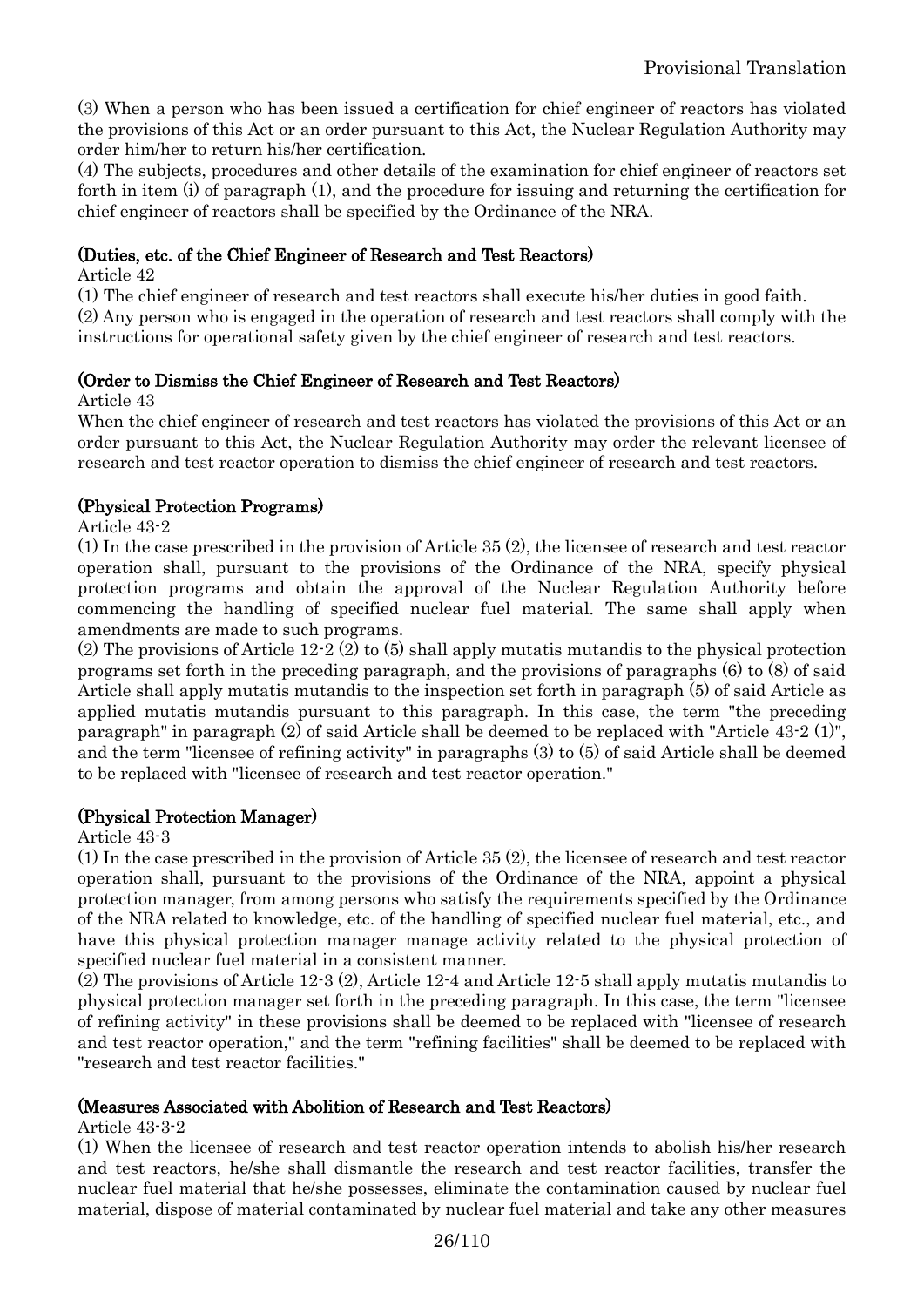specified by the Ordinance of the NRA (hereinafter referred to as "decommissioning measures" in this Article and the following Article).

(2) When the licensee of research and test reactor operation intends to take decommissioning measures, he/she shall draw up a plan concerning said decommissioning measures (hereinafter referred to as a "decommissioning plan" in the following Article) in advance, pursuant to the provisions of the Ordinance of the NRA, and obtain the approval of the Nuclear Regulation Authority.

(3) The provisions of Article 12-6 (3) to (9) shall apply mutatis mutandis to the decommissioning measures of the licensee of research and test reactor operation. In this case, the term "the preceding paragraph" in paragraph (3) of said Article shall be deemed to be replaced with "Article 43-3-2 (2)"; the term "the two preceding paragraphs" in paragraph (4) of said Article shall be deemed to be replaced with "Article 43-3-2 (2) and the preceding paragraph"; the term "paragraph (2)" in paragraphs (5) and (6) of said Article shall be deemed to be replaced with "Article 43-3-2 (2)"; the term "or material contaminated by nuclear fuel material" in paragraph (7) of said Article shall be deemed to be replaced with ", material contaminated by nuclear fuel material, or research and test reactors"; and the term "the designation set forth in Article 3 (1) shall cease to be effective" in paragraph (9) of said Article shall be deemed to be replaced with "the permission set forth in Article 23 (1) shall cease to be effective with respect to research and test reactors pertaining to the approval set forth in Article 43-3-2 (2)."

## (Measures Associated with Rescission, etc. of the Permission)

## Article 43-3-3

(1) When any licensee of research and test reactor operation has had his/her permission rescinded pursuant to the provision of Article 33 (1) or (2), or when any licensee of research and test reactor operation has dissolved or died, and there is no inheritance pursuant to the provision of Article 31 (1) or Article 32 (1), the former licensee of research and test reactor operation, etc. (a person who controls the inherited property in lieu of the liquidator, bankruptcy trustee or heir when the licensee of research and test reactor operation has had his/her permission rescinded pursuant to the provision of Article 33 (1) or (2) or when the licensee of research and test reactor operation has dissolved or died, and there is no inheritance pursuant to the provision of Article 31 (1) or Article 32 (1); the same shall apply hereinafter) shall be deemed to be the licensee of research and test reactor operation regarding the application of the provisions of Article 28-3, Article 29, Articles 34 to 36, Article 37, Article 40 and Articles 42 to 43-3 (including penal provisions pertaining to these provisions) for the period until the confirmation prescribed in Article 12-7 (9) as applied mutatis mutandis pursuant to paragraph (4) is obtained.

(2) Pursuant to the provisions of the Ordinance of the NRA, the former licensee of research and test reactor operation, etc. shall draw up a decommissioning plan and apply for the approval of the Nuclear Regulation Authority within the period specified by the Ordinance of the NRA from the date that his/her permission as a licensee of research and test reactor operation was rescinded pursuant to the provision of Article 33 (1) or (2), or the date of dissolution or death of the licensee of research and test reactor operation.

(3) The former licensee of research and test reactor operation, etc. shall not take decommissioning measures for the period until he/she obtains the approval set forth in the preceding paragraph.

(4) The provisions of Article 12-7 (4) to (9) shall apply mutatis mutandis to decommissioning measures of the former licensee of research and test reactor operation, etc., and the provision of Article 22-9 (4) shall apply mutatis mutandis to the former licensee of research and test reactor operation, etc. In this case, the term "paragraph (2)" in these provisions shall be deemed to be replaced with "Article 43-3-3 (2)"; the term "paragraph (4) of the preceding Article" in Article 12-7 (5) shall be deemed to be replaced with "paragraph (4) of the preceding Article as applied mutatis mutandis pursuant to Article 43-3-2 (3)"; the term "or material contaminated by nuclear fuel material" in paragraph (8) of said Article shall be deemed to be replaced with ", material contaminated by nuclear fuel material, or research and test reactors"; the term "paragraph (8) of the preceding Article" in paragraph (9) of said Article shall be deemed to be replaced with "paragraph (8) of the preceding Article as applied mutatis mutandis pursuant to Article 43-3-2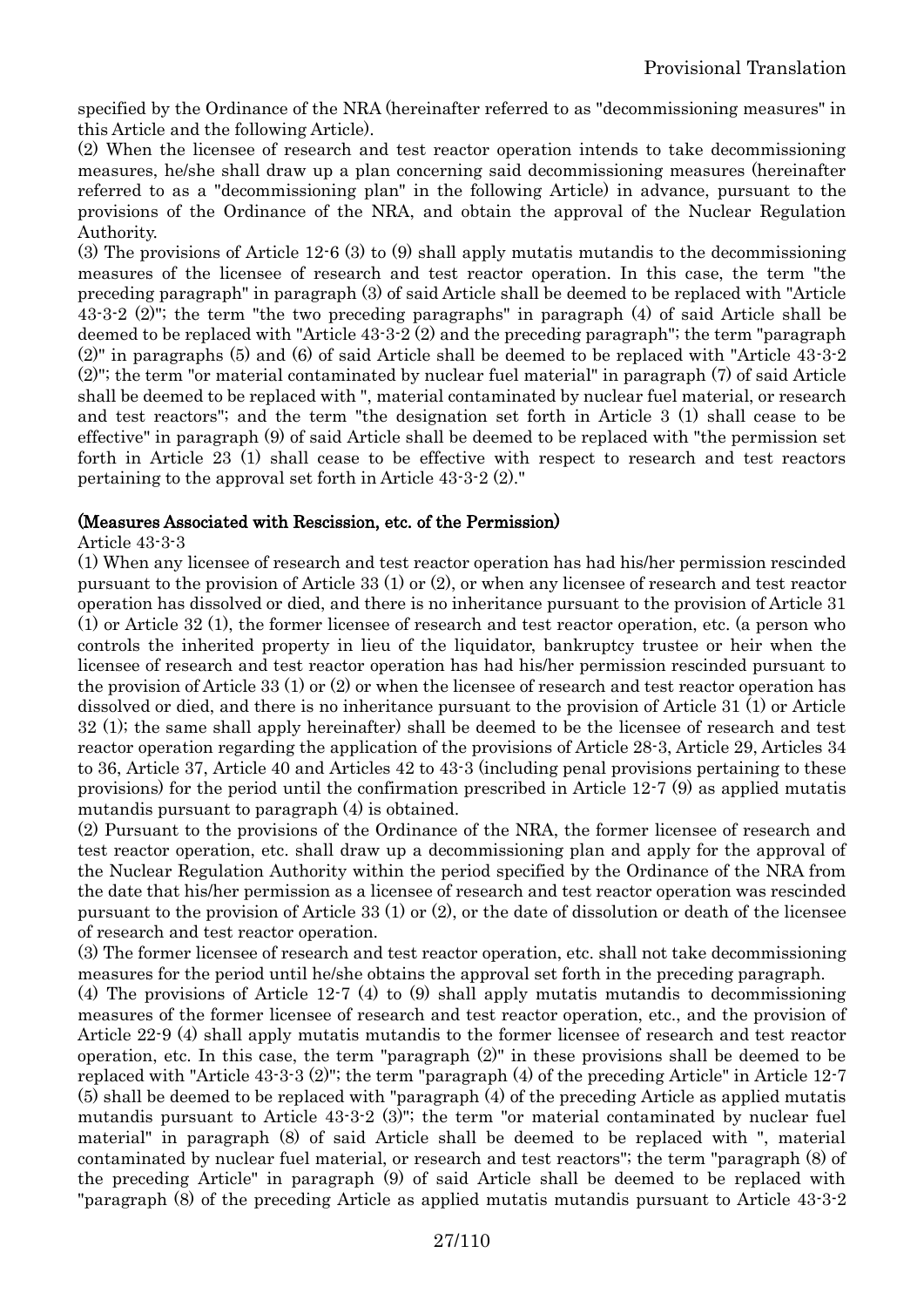(3)"; the term "paragraph (1)" in Article 22-9 (4) shall be deemed to be replaced with "Article 43-3-3 (1)," the term "as the licensee of fabricating or enrichment activity" shall be deemed to be replaced with "as the licensee of research and test reactor operation" and the term "Article 16-4-2, Article 16-5, and Article 22-7-2" shall be deemed to be replaced with "Article 28-3 and Article 29."

## (Delegation to Cabinet Order)

## Article 43-3-4

(1) In the case of abolition of research and test reactors by an operator of a foreign nuclear vessel or a rescission of the permission of an operator of a foreign nuclear vessel pursuant to the provision of Article 33 (3), the necessary matters concerning measures to be taken by the operator of the foreign nuclear vessel to prevent disasters resulting from the research and test reactors or from nuclear fuel material or material contaminated by nuclear fuel material in association with the abolition, etc. of the research and test reactors may be specified by Cabinet Order.

(2) The necessary penal provisions may be established in the Cabinet Order pursuant to the provision of the preceding paragraph.

(3) The penalties that may be provided for in the penal provisions set forth in the preceding paragraph shall be imprisonment with work for not more than one year, a fine of not more than one million yen, or both.

<span id="page-27-0"></span>Section 2 Regulations Concerning the Installation, Operation, etc. of Power Reactors

## (Permission for the Installation)

Article 43-3-5

(1) Any person who intends to install power reactors shall obtain the permission of the Nuclear Regulation Authority, pursuant to the provisions of Cabinet Order.

(2) Any person who intends to obtain the permission set forth in the preceding paragraph shall submit an application form containing the following matters to the Nuclear Regulation Authority: (i) The name and address of the applicant and, in the case of a juridical person, the name of its representative,

(ii) The purpose for which the power reactors are to be used,

(iii) The type, thermal output and number of the power reactors,

(iv) The name and address of the factory or place of activity where the power reactors are to be installed,

(v) The location, structure and equipment of the power reactors and auxiliary facilities (hereinafter referred to as "power reactor facilities"),

(vi) The construction plan for the power reactor facilities,

(vii) The type and amount scheduled for annual use of nuclear fuel material to be used as fuel for the power reactors,

(viii) The method for disposing of spent fuel,

(ix) The matters concerning the radiation management at the power reactor facilities,

(x) The matters concerning the development of facilities and systems necessary for taking responses in the event of the occurrence of significant damage to the core of the power reactors or other accidents.

## (Criteria for the Permission)

Article 43-3-6

(1) In the case that an application for the permission set forth in paragraph (1) of the preceding Article is made, the Nuclear Regulation Authority shall not grant the permission set forth in said paragraph unless it finds that the application conforms with all of the following items:

(i) That the power reactors will not be utilized for non-peaceful purposes,

(ii) That the applicant has sufficient technical capability and financial basis necessary for installing the power reactors,

(iii) That the applicant has the technical capability required for taking measures necessary for preventing the occurrence and expansion of a severe accident (significant damage to the core of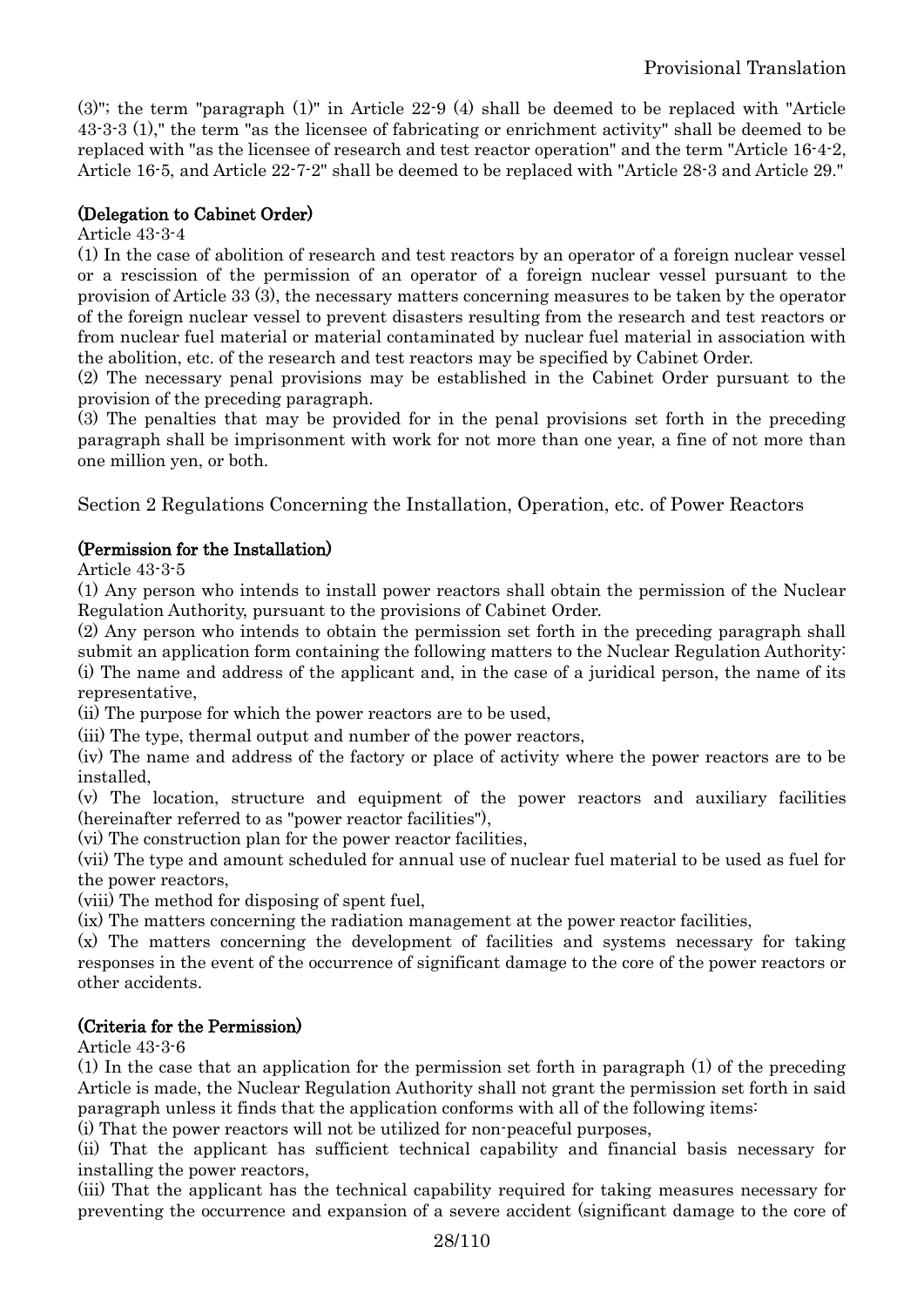the power reactor or other severe accidents specified by the Ordinance of the NRA; the same shall apply in Article 43-3-22 (1) and item (ii) of Article 43-3-29 (2)) and has other technical capability sufficient for operating the power reactors competently,

(iv) That the location, structure and equipment of the power reactor facilities conform with the standards specified by the Ordinance of the NRA as being such that they will not hinder the prevention of disasters resulting from nuclear fuel material, material contaminated by nuclear fuel material, or the power reactors.

(2) In the case set forth in the preceding paragraph, the type design of specified equipment prescribed in Article 43-3-30 (1) that has obtained type certification pursuant to the provision of said paragraph shall be deemed to conform with the standards set forth in item (iv) of the preceding paragraph (limited to the portion pertaining to the technical standards).

(3) In granting the permission set forth in paragraph (1) of the preceding Article, the Nuclear Regulation Authority shall hear, in advance, the opinion of the Atomic Energy Commission with respect to the application of the criteria prescribed in item (i) of paragraph (1).

## (Ineligibility for the Permission)

Article 43-3-7

Any person who falls under any of the following items shall not be granted the permission set forth in Article 43-3-5(1):

(i) A person whose permission set forth in Article 43-3-5 (1) has been rescinded pursuant to the provision of Article 43-3-20 (2), and for whom two years have not yet elapsed from the day of the rescission,

(ii) A person who has been sentenced to a penalty consisting of a fine or severer punishment for violating the provisions of this Act or an order pursuant to this Act, and for whom two years have not yet elapsed after the penalty was executed or suspended,

(iii) An adult ward,

(iv) A juridical person any of whose executive officials falls under any of the three preceding items.

## (Permission for and Notification, etc. of Changes)

Article 43-3-8

(1) When any person who has obtained the permission set forth in Article 43-3-5 (1) (hereinafter referred to as a "licensee of power reactor operation") intends to change any matter listed in items (ii) to (v), or items (viii) to (x) of paragraph (2) of said Article, he/she shall obtain the permission of the Nuclear Regulation Authority, pursuant to the provisions of Cabinet Order; provided, however, that this shall not apply to a change made to, from among the matters listed in item (iv) of said paragraph, only the name of the factory or place of activity, or a change made to, from among the matters listed in item (v) of said paragraph, only those specified by the Ordinance of the NRA set forth in paragraph (4).

(2) The provision of Article 43-3-6 shall apply mutatis mutandis to the permission set forth in the main clause of the preceding paragraph.

(3) When a licensee of power reactor operation has changed any matter listed in item (i), (vi) or (vii) of Article 43-3-5 (2), except the case prescribed in Article 43-3-19 (1), he/she shall notify the Nuclear Regulation Authority of the change within thirty days from the day that the change was made. The same shall apply to a change made to, from among the matters listed in item (iv) of said paragraph, only the name of the factory or place of activity.

(4) When a licensee of power reactor operation intends to make a change to, from among the matters listed in item (v) of Article 43-3-5 (2), only those that will clearly cause no hindrance to the prevention of disasters resulting from nuclear fuel material, material contaminated by nuclear fuel material, or power reactors (addition of new equipment of the same type that will not hinder the prevention of disasters resulting from nuclear fuel material, material contaminated by nuclear fuel material, or power reactors, or other changes specified by the Ordinance of the NRA), he/she shall notify the Nuclear Regulation Authority of the details of the change, pursuant to the provisions of the Ordinance of the NRA. In this case, the licensee of power reactor operation who has made the notification shall not make the change pertaining to the notification until thirty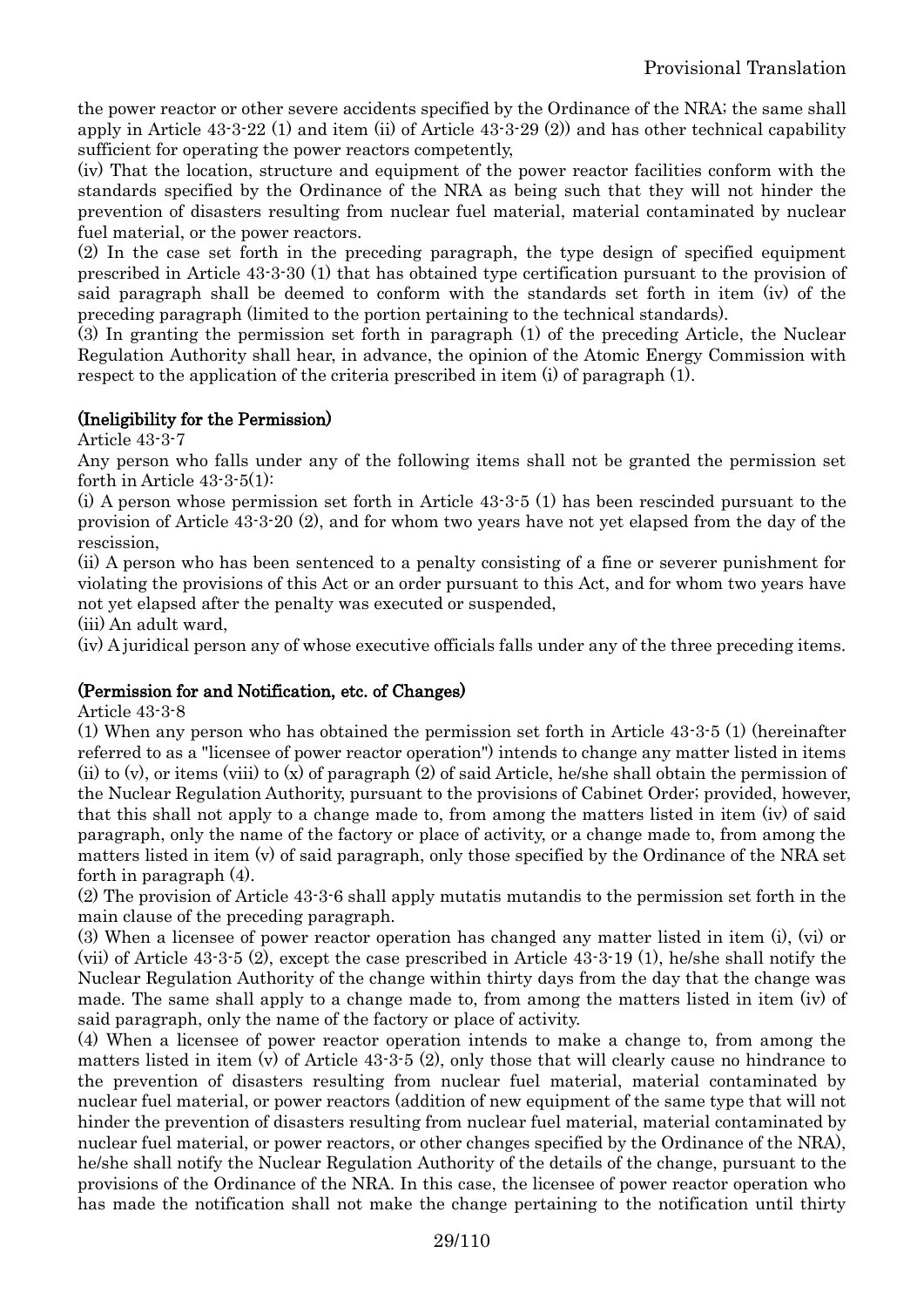days have elapsed from the day that the notification was received.

(5) When the Nuclear Regulation Authority finds that the details of the change for which the notification was made pursuant to the provision of the first sentence of the preceding paragraph conform with all of the items of Article 43-3-6 (1), it may shorten the period prescribed in the second sentence of the preceding paragraph.

(6) When the Nuclear Regulation Authority finds that the details of the change for which the notification was made pursuant to the provision of the first sentence of paragraph (4) do not conform with any of the items of Article 43-3-6 (1), it may order the licensee of power reactor operation who has made the notification to amend the details of said notification or suspend the change, within thirty days from the day that it received the notification (within the extended period when the period prescribed in the second sentence of paragraph (4) has been extended pursuant to the provision of the following paragraph).

(7) When a considerable period of time is required for examining whether the details of the change for which the notification was made pursuant to the provision of the first sentence of paragraph (4) conform with all of the items of Article 43-3-6 (1) and there are justifiable grounds to admit that the examination will not be completed within the period prescribed in the second sentence of paragraph (4), the Nuclear Regulation Authority may extend said period to a period that it considers reasonable. In this case, the Nuclear Regulation Authority shall notify the licensee of power reactor operation who has made the notification of said extended period and the reason for said extension, without delay.

(8) When the Nuclear Regulation Authority finds that the change pertaining to an application for the permission set forth in the main clause of paragraph (1) is especially necessary for the prevention of disasters resulting from nuclear fuel material, material contaminated by nuclear fuel material, or power reactors, it may prioritize the examination for the permission set forth in the main clause of said paragraph with respect to said change over the examination for the permission set forth in the main clause of said paragraph with respect to other power reactor facilities.

## (Approval of Plan for Construction Work)

Article 43-3-9

(1) Any licensee of power reactor operation who intends to carry out installation or modification of power reactor facilities (excluding installation or modification specified by the Ordinance of the NRA as being such that it will not hinder the prevention of disasters resulting from nuclear fuel material, material contaminated by nuclear fuel material, or power reactors) shall, pursuant to the provisions of the Ordinance of the NRA, obtain the approval of the Nuclear Regulation Authority with respect to the plan for construction work before commencing said installation or modification; provided, however, that this shall not apply to unavoidable temporary construction work in the case that part of the power reactor facilities were lost or damaged or in the event of disasters or other emergencies.

(2) When a person who has obtained the approval set forth in the preceding paragraph intends to amend the approved plan for construction work, he/she shall obtain the approval of the Nuclear Regulation Authority, pursuant to the provisions of the Ordinance of the NRA; provided, however, that this shall not apply to a minor amendment specified by the Ordinance of the NRA.

(3) When the Nuclear Regulation Authority finds that the application for the approval set forth in the two preceding paragraphs conforms with all of the following items, it shall grant the approval set forth in the two preceding paragraphs:

(i) That the plan for construction work is based on the permission obtained as set forth in Article 43-3-5 (1) or paragraph (1) of the preceding Article or on the notification made pursuant to the provision of paragraph (3) or the first sentence of paragraph (4) of said Article,

(ii) That the power reactor facilities conform with the technical standards set forth in Article 43-3-14,

(iii) That the person's quality control method pertaining to the design and construction and systems for their inspection conform with the technical standards specified by the Ordinance of the NRA.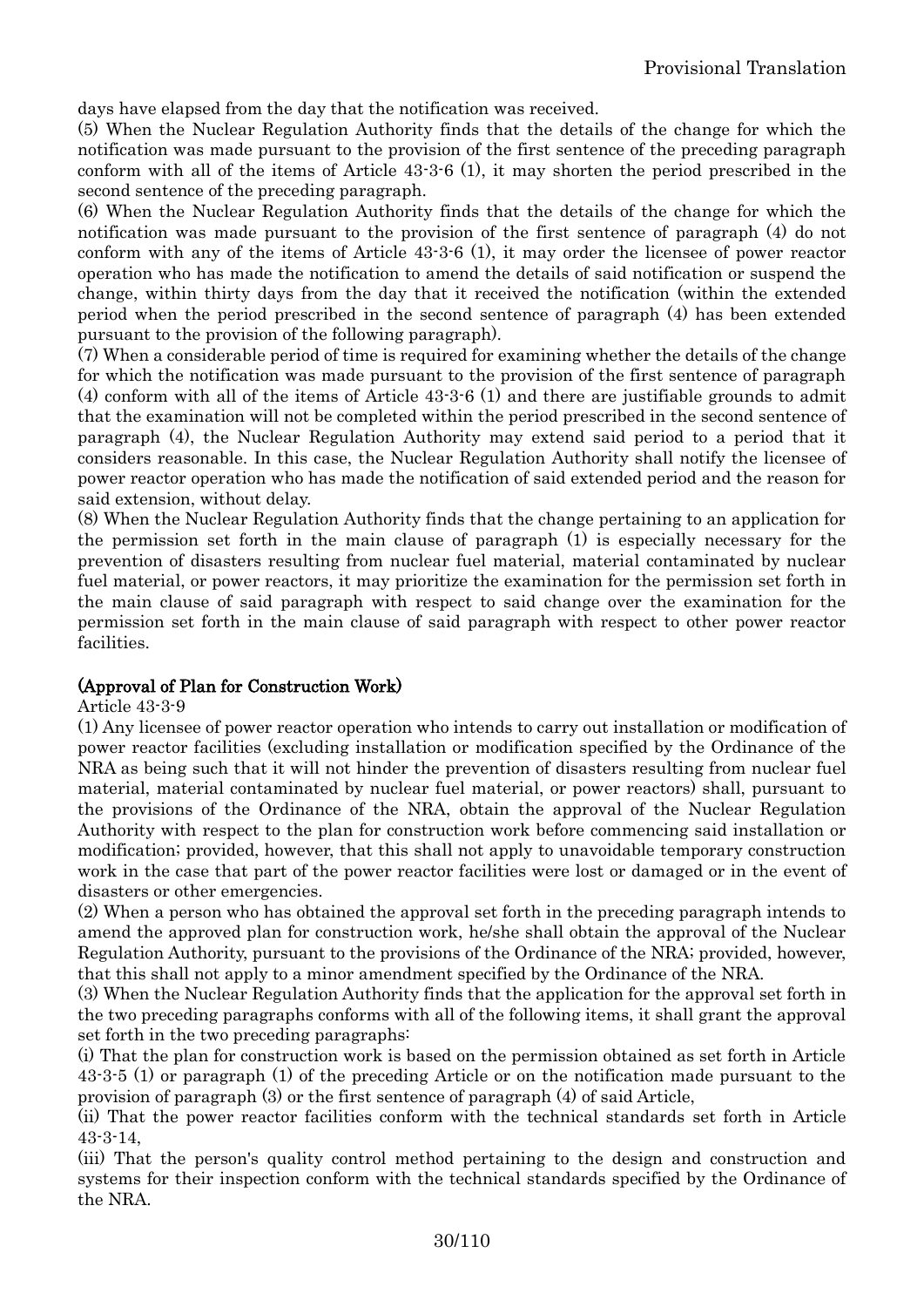(4) In the case set forth in the preceding paragraph, the specified equipment with certified type design prescribed in Article 43-3-31 (1) whose type has been designated pursuant to the provision of said paragraph shall be deemed to conform with the technical standards set forth in item (ii) of the preceding paragraph.

(5) When a licensee of power reactor operation carries out unavoidable temporary construction work pursuant to the provision of the proviso of paragraph (1), he/she shall notify the Nuclear Regulation Authority of the work, without delay after commencing it.

(6) When a person who has obtained the approval set forth in paragraph (1) intends to make a minor amendment specified by the Ordinance of the NRA to the plan for construction work pursuant to the provision of the proviso of paragraph (2), he/she shall notify the Nuclear Regulation Authority of the amended plan for construction work, without delay after amending the plan; provided, however, that this shall not apply to cases specified by the Ordinance of the NRA.

## (Notification of Plan for Construction Work)

Article 43-3-10

(1) Any licensee of power reactor operation who intends to carry out installation or modification of power reactor facilities (limited to installation or modification specified by the Ordinance of the NRA set forth in paragraph (1) of the preceding Article) that is specified by the Ordinance of the NRA shall notify the Nuclear Regulation Authority of the plan for construction work, pursuant to the provisions of the Ordinance of the NRA. The same shall apply to an amendment to the plan for construction work (excluding a minor amendment specified by the Ordinance of the NRA).

(2) A person who has made the notification pursuant to the provision of the preceding paragraph shall not commence the construction work pertaining to the notification until thirty days have elapsed from the day that the notification was received.

(3) When the Nuclear Regulation Authority finds that the plan for construction work for which the notification was made pursuant to the provision of paragraph (1) conform with all of the items of paragraph (3) of the preceding Article, it may shorten the period prescribed in the preceding paragraph.

(4) When the Nuclear Regulation Authority finds that the plan for construction work for which the notification was made pursuant to the provision of paragraph (1) do not conform with any of the items of paragraph (3) of the preceding Article, it may order the person who has made the notification to amend the plan for construction work or abolish it, within thirty days from the day that it received the notification (within the extended period when the period prescribed in paragraph (2) has been extended pursuant to the provision of the following paragraph).

(5) When a considerable period of time is required for examining whether the plan for construction work for which the notification was made pursuant to the provision of paragraph (1) conforms with all of the items of paragraph (3) of the preceding Article and there are justifiable grounds to admit that the examination will not be completed within the period prescribed in paragraph (2), the Nuclear Regulation Authority may extend said period to a period that it considers reasonable. In this case, the Nuclear Regulation Authority shall notify the person who has made the notification of said extended period and the reason for said extension, without delay. (6) In the case set forth in the three preceding paragraphs, specified equipment with certified type design prescribed in Article 43-3-31 (1) whose type has been designated pursuant to the provision of said paragraph shall be deemed to conform with the technical standards set forth in item (ii) of paragraph (3) of the preceding Article.

## (Pre-service Inspection)

#### Article 43-3-11

(1) Any power reactor facilities installed or modified by obtaining the approval set forth in Article 43-3-9 (1) or (2), or power reactor facilities installed or modified by making the notification pursuant to the provision of paragraph (1) of the preceding Article (excluding facilities for which an order pursuant to the provision of paragraph (4) of said Article has been issued and for which the notification under the provision of paragraph (1) of said Article has not been made) shall be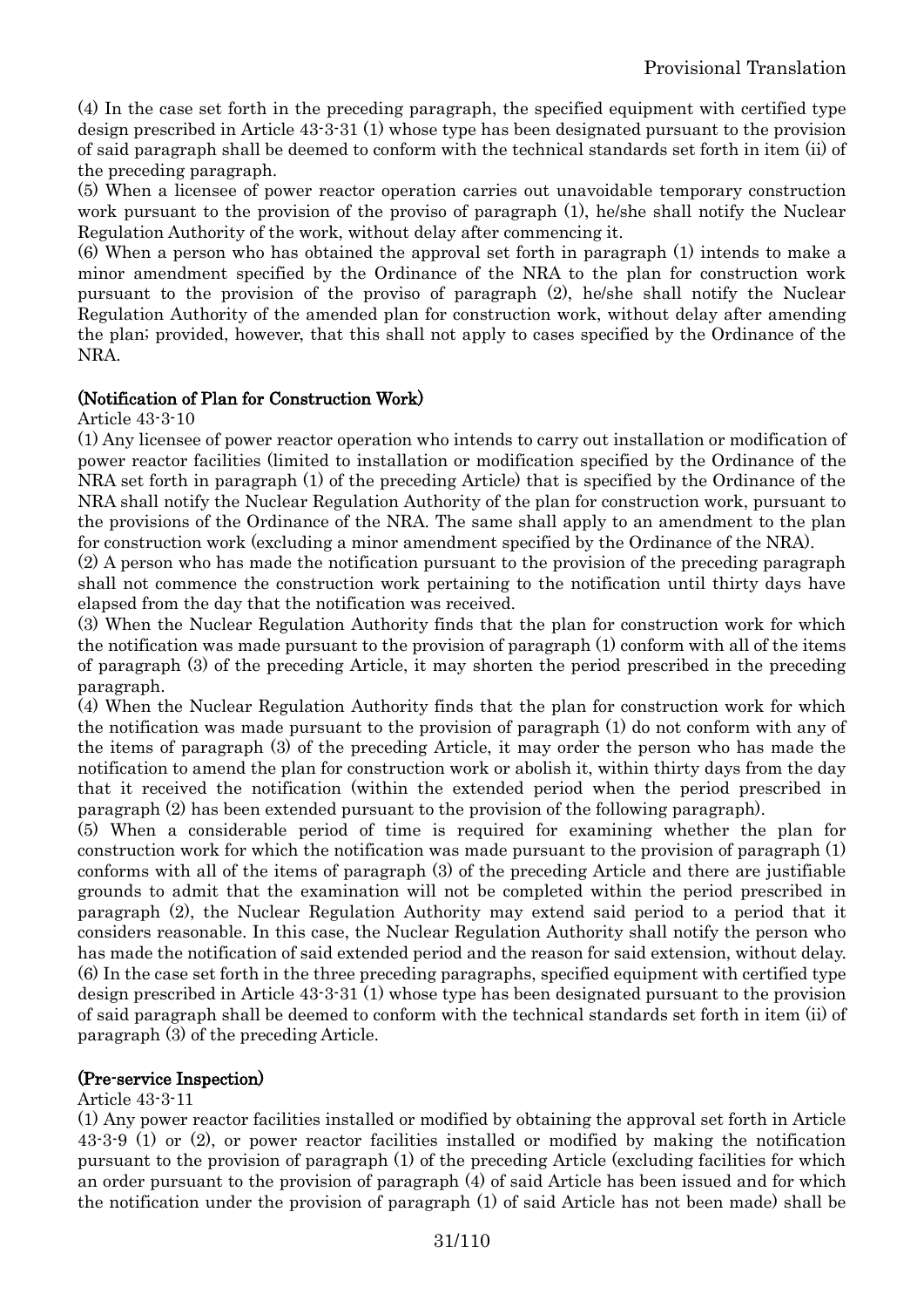inspected by the Nuclear Regulation Authority, regarding their construction work, pursuant to the provisions of the Ordinance of the NRA, and the licensee of power reactor operation shall not use them until after they have passed the inspection; provided, however, that this shall not apply to cases specified by the Ordinance of the NRA.

(2) Power reactor facilities shall be considered to have passed the inspection set forth in the preceding paragraph when they conform with both of the following items:

(i) That the construction work has been carried out in compliance with the plan for construction work for which the approval set forth in Article 43-3-9 (1) or (2) has been obtained (including a plan after a minor amendment specified by the Ordinance of the NRA set forth in the proviso of said paragraph) or with the plan for construction work for which the notification has been made pursuant to the provision of paragraph (1) of the preceding Article (including a plan after a minor amendment specified by the Ordinance of the NRA set forth in the second sentence of said paragraph),

(ii) That the power reactor facilities conform with the technical standards set forth in Article 43-3-14.

## (Fuel Assembly Inspection)

Article 43-3-12

(1) Any nuclear fuel material to be used as fuel for power reactors (hereinafter referred to as the "fuel assembly" in this Article and Article 78) shall, pursuant to the provisions of the Ordinance of the NRA, be inspected by the Nuclear Regulation Authority, regarding its fabrication and enrichment by each process as specified by the Ordinance of the NRA, and the licensee of power reactor operation shall not use it until after it has passed the inspection; provided, however, that this shall not apply to the case prescribed in paragraph (4) and cases specified by the Ordinance of the NRA.

(2) Any person who intends to undergo the inspection set forth in the preceding paragraph shall obtain the approval of the Nuclear Regulation Authority regarding the design of the fuel assembly, pursuant to the provisions of the Ordinance of the NRA.

(3) Fuel assembly shall be considered to have passed the inspection set forth in paragraph (1) when it conforms with both of the following items:

(i) That its fabrication and enrichment is carried out in compliance with the design for which the approval set forth in the preceding paragraph has been obtained,

(ii) That the fuel assembly conforms with the technical standards specified by the Ordinance of the NRA.

(4) Any imported fuel assembly shall be inspected by the Nuclear Regulation Authority and the licensee of power reactor operation shall not use it until after it has passed the inspection.

(5) Fuel assembly shall be considered to have passed the inspection set forth in the preceding paragraph when it conforms with the technical standards set forth in item (ii) of paragraph (3).

## (Welding Safety Management Inspection)

Article 43-3-13

(1) Any licensee of power reactor operation who installs reactor containers pertaining to power reactors and other power rector facilities specified by the Ordinance of the NRA (hereinafter referred to as "reactor containers, etc." in this paragraph) that are to be welded, or reactor containers, etc. involving welding that have been imported shall, pursuant to the provisions of the Ordinance of the NRA, carry out a self-inspection regarding the welding before commencing the use of the reactor containers, etc., and shall record and preserve the results thereof; provided, however, that this shall not apply to cases specified by the Ordinance of the NRA.

(2) In the inspection set forth in the preceding paragraph (hereinafter referred to as a "self-inspection on welding" in this Article and Article 43-3-24), it shall be confirmed that the welding conforms with the technical standards set forth in the following Article.

(3) Any licensee of power reactor operation who carries out a self-inspection on welding shall, pursuant to the provisions of the Ordinance of the NRA, undergo the examination by the Nuclear Regulation Authority regarding his/her system for carrying out the self-inspection on welding at a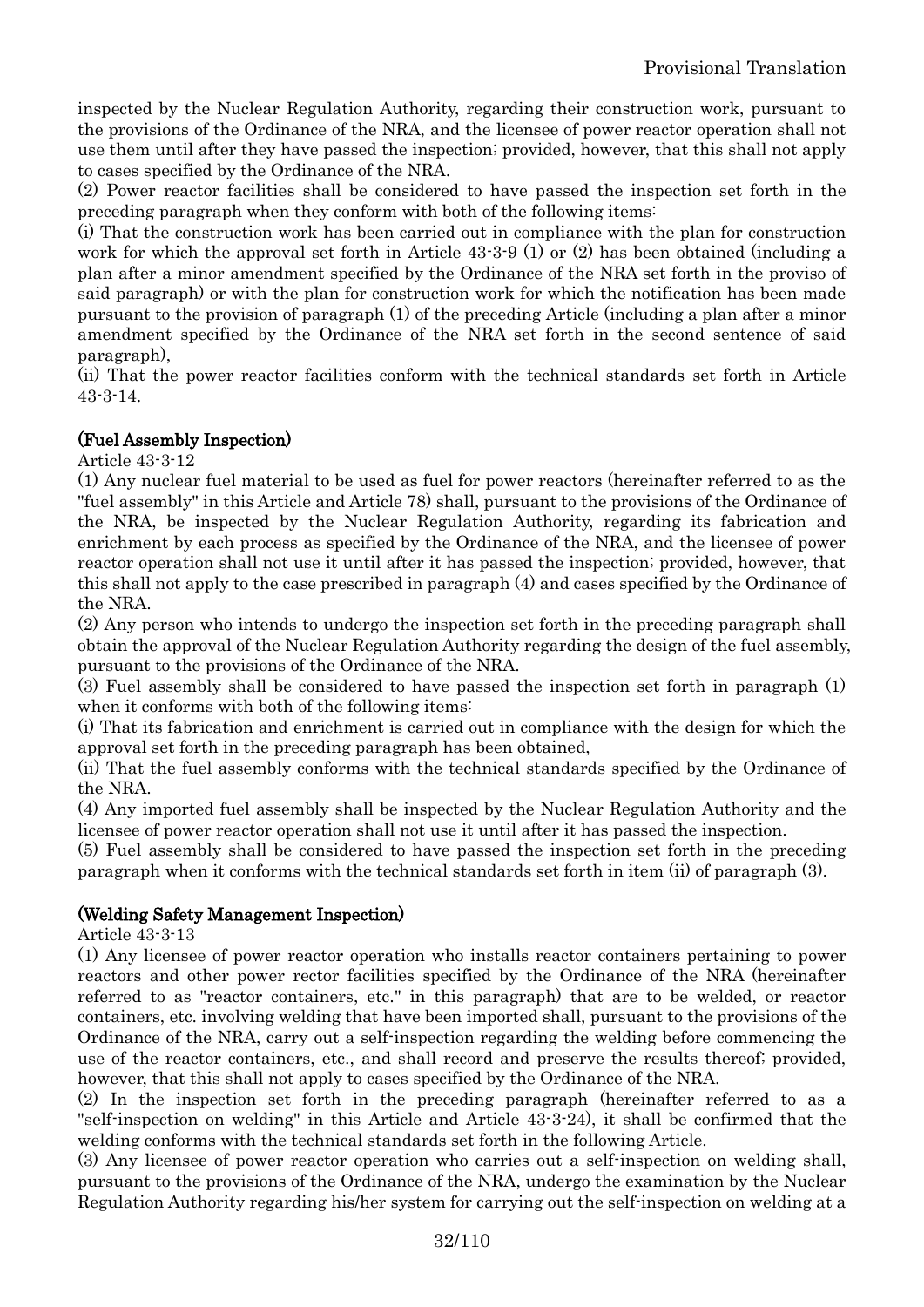time specified by the Ordinance of the NRA (when he/she has been given the notification set forth in paragraph (6), at a time specified by the Ordinance of the NRA in accordance with the results of the past evaluation of the self-inspection on welding pertaining to said notification).

(4) The examination set forth in the preceding paragraph shall be conducted, in accordance with the principle of ensuring safety management for power reactor facilities, with respect to the organization in charge of a self-inspection on welding, inspection methods, process control, and other matters specified by the Ordinance of the NRA.

(5) The Nuclear Regulation Authority shall, based on the results of the examination set forth in paragraph (3), comprehensively evaluate the system of the licensee of power reactor operation for carrying out a self-inspection on welding.

(6) The Nuclear Regulation Authority shall notify the person who has undergone the examination set forth in paragraph (3) of the results of said examination and the evaluation set forth in the preceding paragraph.

## (Maintenance of Power Reactor Facilities)

Article 43-3-14

Any licensee of power reactor operation shall maintain his/her power reactor facilities so that they conform with the technical standards specified by the Ordinance of the NRA; provided, however, that this shall not apply to power reactors for which the approval set forth in Article 43-3-33 (2) has been obtained, unless otherwise specified by the Ordinance of the NRA.

## (Periodic Facility Inspection)

#### Article 43-3-15

(1) Any person who installs specified significant power reactor facilities (power reactor facilities other than those specified by the Ordinance of the NRA as being such that they will not particularly hinder the prevention of disasters resulting from nuclear fuel material, material contaminated by nuclear fuel material, or power reactors; hereinafter the same shall apply in this Article) shall, pursuant to the provisions of the Ordinance of the NRA, undergo an inspection by the Nuclear Regulation Authority regarding such facilities at each timing specified by the Ordinance of the NRA; provided, however, that this shall not apply to the case that the approval set forth in Article 43-3-33 (2) has been obtained, or unless otherwise specified by the Ordinance of the NRA.

#### (Periodic Safety Management Inspection)

#### Article 43-3-16

(1) Any person who installs specified power reactor facilities (power reactors used for power generation, containers to store such reactors, or other power reactor facilities that are specified by the Ordinance of the NRA; hereinafter the same shall apply in this Article) shall, pursuant to the provisions of the Ordinance of the NRA, carry out a periodic self-inspection regarding said specified power reactor facilities, and shall record and preserve the results thereof; provided, however, that this shall not apply to power reactors for which the approval set forth in Article 43-3-33 (2) has been obtained, unless otherwise specified by the Ordinance of the NRA.

(2) In the inspection set forth in the preceding paragraph (hereinafter referred to as a "periodic self-inspection" in this Article and Article 43-3-24), it shall be confirmed that the specified power reactor facilities conform with the technical standards set forth in Article 43-3-14.

(3) When a person who installs specified power reactor facilities for which he/she carries out a periodic self-inspection finds, at the time of the periodic self-inspection, any part in the specified power reactor facilities specified by the Ordinance of the NRA that is likely to cease to conform with the technical standards set forth in Article 43-3-14 after the elapse of a certain period of time, he/she shall, pursuant to the provisions of the Ordinance of the NRA, evaluate the time when said part is expected to cease to conform with the technical standards set forth in said Article and other matters specified by the Ordinance of the NRA, and record and preserve the results thereof, and at the same time, shall make a report concerning the matters specified by the Ordinance of the NRA to the Nuclear Regulation Authority.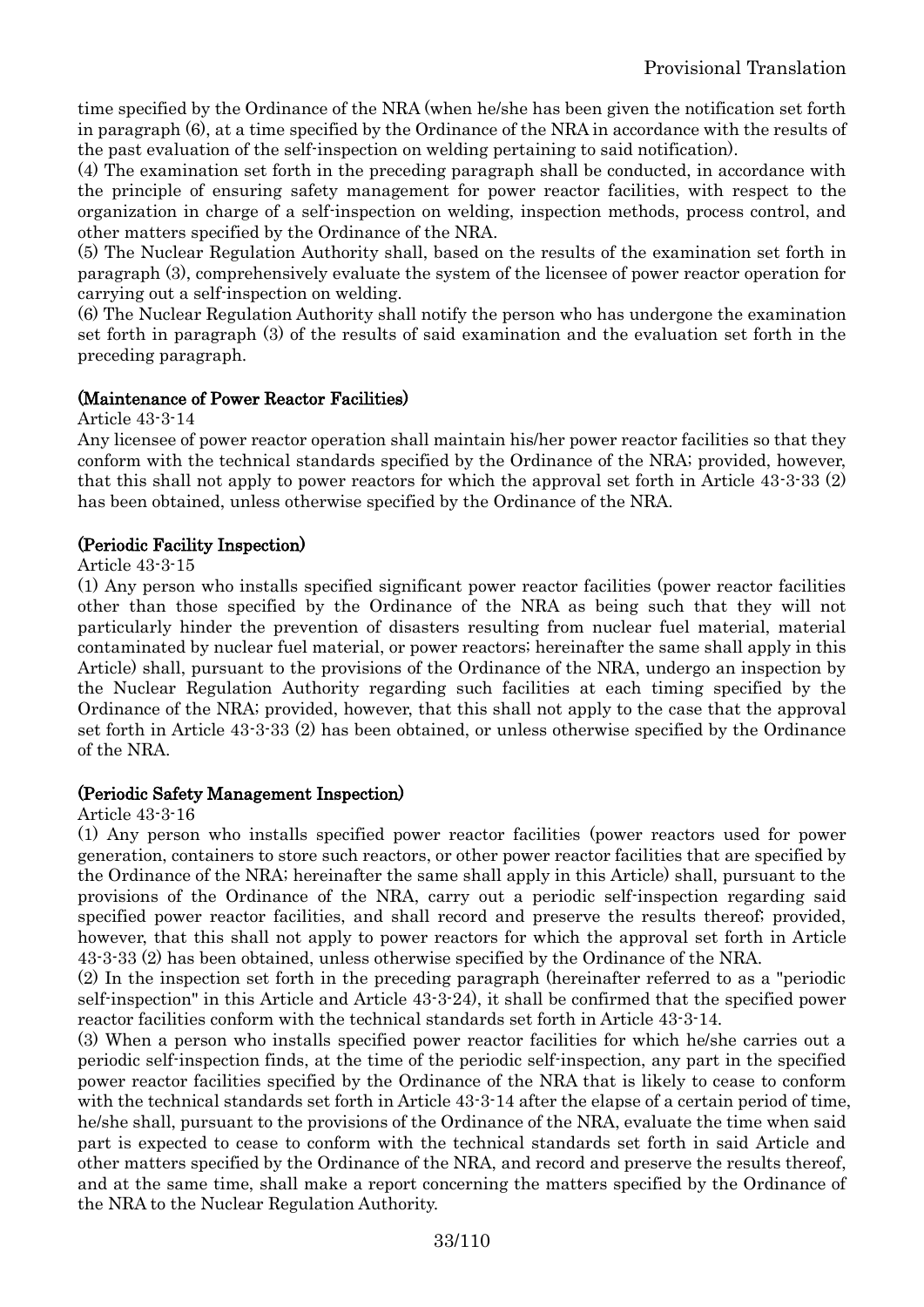(4) A person who installs specified power reactor facilities for which he/she carries out a periodic self-inspection shall, pursuant to the provisions of the Ordinance of the NRA, undergo the examination by the Nuclear Regulation Authority regarding his/her system for carrying out the periodic self-inspection at a time specified by the Ordinance of the NRA; provided, however, that this shall not apply to power reactors for which the approval set forth in Article 43-3-33 (2) has been obtained, unless otherwise specified by the Ordinance of the NRA.

(5) The examination set forth in the preceding paragraph shall be conducted, in accordance with the principle of ensuring safety management for power reactor facilities, with respect to the organization in charge of a periodic self-inspection, inspection methods, process control, and other matters specified by the Ordinance of the NRA.

(6) The provisions of Article 43-3-13 (5) and (6) shall apply mutatis mutandis to the examination set forth in paragraph (4). In this case, the term "paragraph (3)" in paragraphs (5) qand (6) of said Article shall be deemed to be replaced with "Article 43-3-16 (4)."

## (Operation Plan)

Article 43-3-17

Any licensee of power reactor operation shall, pursuant to the Ordinance of the NRA, create an operation plan for the power reactors pertaining to their installation and notify the Nuclear Regulation Authority of the plan. The same shall apply when amendments are made to such plans; provided, however, that this shall not apply to the power reactors for which the approval set forth in Article 43-3-33 (2) has been obtained.

## (Merger and Split)

Article 43-3-18

(1) In the case of a merger of juridical persons who are licensees of power reactor operation (except in the case of a merger of a juridical person who is a licensee of power reactor operation and a juridical person who is not a licensee of power reactor operation, and where the juridical person who is the licensee of power reactor operation continues to exist) or in the case of a split of juridical persons who are licensees of power reactor operation (limited to the case that the entirety of the power reactor facilities, nuclear fuel material, and material contaminated by nuclear fuel material pertaining to the permission is to be succeeded to), when the approval of the Nuclear Regulation Authority has been obtained for the merger or the split, the juridical person who is to continue to exist after the merger, the juridical person who has been established by the merger, or the juridical person who has succeeded to the entirety of said power reactor facilities, nuclear fuel material, and material contaminated by nuclear fuel material after the split, shall succeed to the status of the licensee of power reactor operation.

(2) The provisions of items (i) to (iii) of Article 43-3-6 (1), paragraph (3) of said Article, and Article 43-3-7 shall apply mutatis mutandis to the approval set forth in the preceding paragraph.

## (Inheritance)

Article 43-3-19

(1) In the case of an inheritance with regard to a licensee of power reactor operation, the inheritor shall succeed to the status of the licensee of power reactor operation.

(2) The inheritor who has succeeded to the status of the licensee of power reactor operation pursuant to the provision of the preceding paragraph shall notify the Nuclear Regulation Authority of the inheritance within thirty days from the day of the inheritance, with documents to prove the inheritance.

## (Rescission, etc. of the Permission)

Article 43-3-20

(1) When a licensee of power reactor operation fails to commence operation of his/her power reactors within the period specified by the Ordinance of the NRA, or suspends operation for more than one year continuously, without justifiable grounds, the Nuclear Regulation Authority may rescind the permission set forth in Article 43-3-5 (1).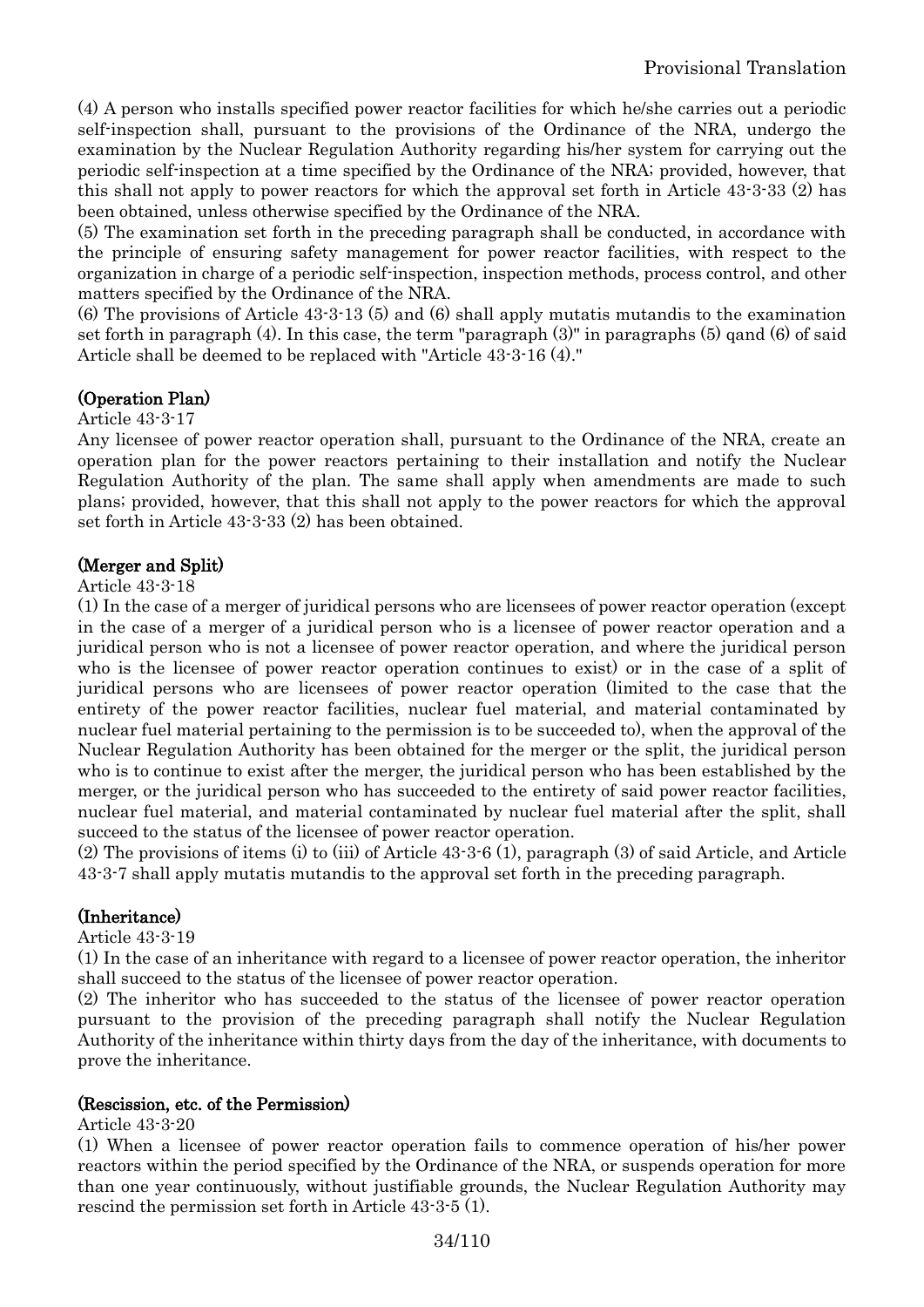(2) When a licensee of power reactor operation falls under any of the following items, the Nuclear Regulation Authority may rescind the permission set forth in Article 43-3-5 (1), or specify a period not exceeding one year and order suspension of operation for that period:

(i) When a licensee of power reactor operation falls under any of items (ii) to (iv) of Article 43-3-7, (ii) When he/she has changed a matter for which he/she should have obtained the permission pursuant to the provision of the main clause of Article 43-3-8 (1), without obtaining the permission,

(iii) When he/she has violated the provision of the second sentence of Article 43-3-8 (4), or has violated an order pursuant to the provision of paragraph (6) of said Article,

(iv) When he/she has violated an order pursuant to the provision of Article 43-3-23,

(v) When he/she has violated the provision of Article 43-3-24 (1) or (4), or has violated an order pursuant to the provision of paragraph (3) of said Article,

(vi) When he/she has violated an order pursuant to the provision of Article 43 as applied mutatis mutandis pursuant to Article 43-3-26 (2),

(vii) When he/she has violated the provision of Article 43-3-27 (1),

(viii) When he/she has violated an order pursuant to the provision of Article 12-2 (3) as applied mutatis mutandis pursuant to Article 43-3-27 (2),

(ix) When he/she has violated the provision of Article 12-2 (4) as applied mutatis mutandis pursuant to Article 43-3-27 (2),

(x) When he/she has violated the provision of Article 43-3-28 (1),

(xi) When he/she has violated an order pursuant to the provision of Article 12-5 as applied mutatis mutandis pursuant to Article 43-3-28 (2),

(xii) When he/she has operated a power reactor after the end of the extended period prescribed in Article 43-3-32 (2),

(xiii) When he/she has operated a power reactor after the end of the period during which he/she is allowed to operate it as prescribed in Article 43-3-32 (1), in violation of the provision of paragraph (4) of said Article,

(xiv) When he/she has abolished a power reactor in violation of the provision of Article 43-3-33 (1), (xv) When he/she has violated the provision of Article 43-3-33 (2),

(xvi) When he/she has violated the provision of Article 58 (2), or has violated an order pursuant to the provision of paragraph (3) of said Article,

(xvii) When he/she has violated the provision of Article 59 (2), or has violated an order pursuant to the provision of paragraph (4) of said Article,

(xviii) When he/she has violated the provision of Article 59-2 (2),

(xix) When he/she has violated the provision of Article 61-8 (1) or (4), or has violated an order pursuant to the provision of paragraph (3) of said Article,

 $(xx)$  When he/she has violated the conditions set forth in Article 62-2 (1) or (2),

(xxi) When he/she has violated the provision of Article 6 of the Act on Compensation for Nuclear Damage,

(xxii) When he/she has violated an order pursuant to the provision of Article 7 (4), Article 8 (5), Article 9 (7), Article 11 (6), or Article 13-2 (2) of the Act on Special Measures Concerning Nuclear Emergency Preparedness.

## (Records)

Article 43-3-21

Pursuant to the provisions of the Ordinance of the NRA, the licensee of power reactor operation shall record the matters specified by the Ordinance of the NRA concerning the operation of the power reactors and the use of other power reactor facilities, and keep this record at the factory or place of activity.

## (Measures to Be Taken for Operational Safety and Physical Protection of Specified Nuclear Fuel Material)

## Article 43-3-22

(1) Any licensee of power reactor operation shall, pursuant to the provisions of the Ordinance of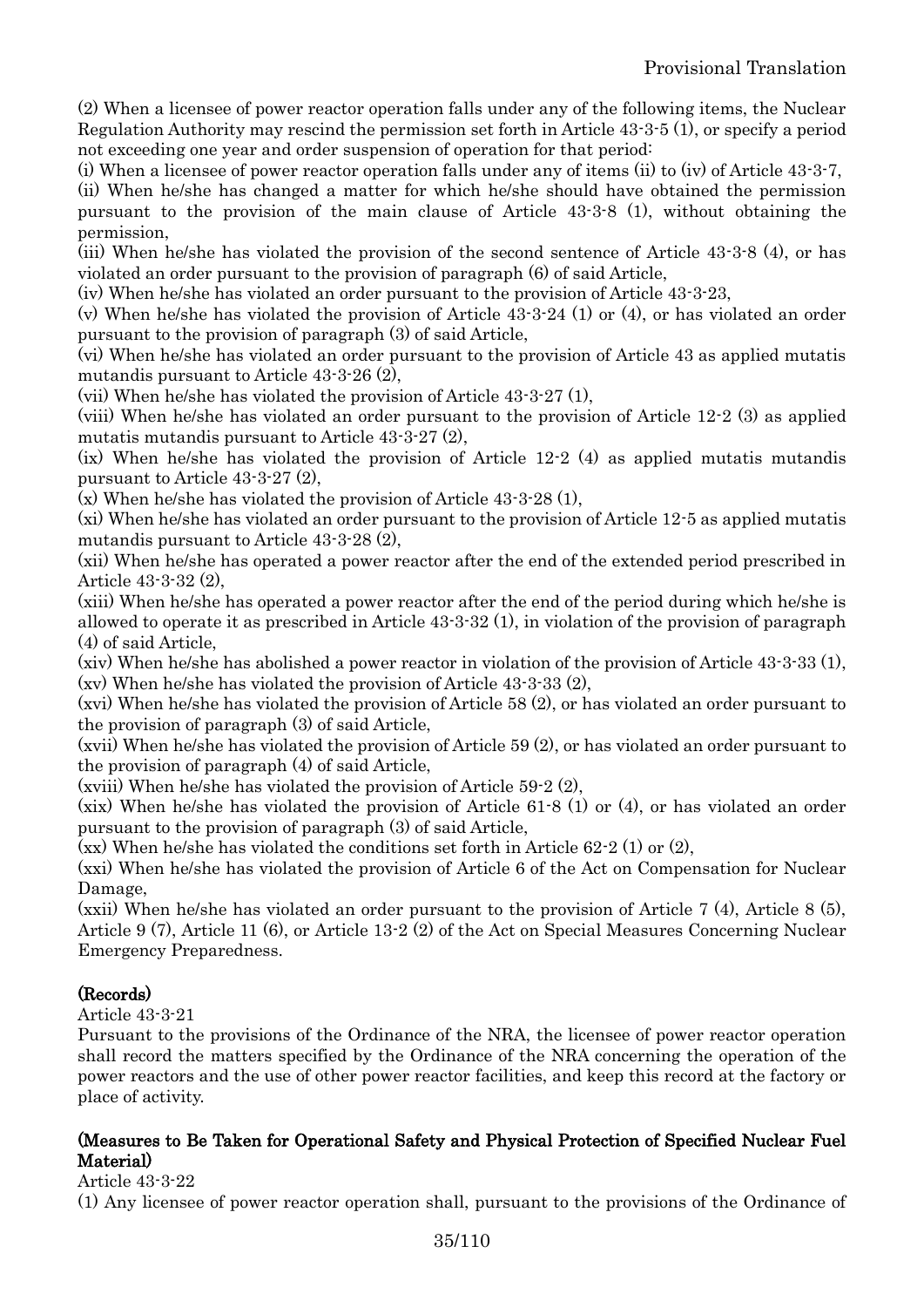the NRA, take necessary operational safety measures concerning the following matters (including the matters concerning measures to be taken in the event of a severe accident):

(i) Maintenance of the power reactor facilities,

(ii) Operation of the power reactors,

(iii) Shipment, storage or disposal of nuclear fuel material or material contaminated by nuclear fuel material (regarding shipment and disposal, limited to that conducted in the premises of the factory or place of activity where the power reactor facilities have been installed; the same shall apply in paragraph (1) of the following Article).

(2) Any licensee of power reactor operation who handles specified nuclear fuel material at a factory or place of activity where power reactor facilities have been installed shall, if specified by Cabinet Order, take physical protection measures pursuant to the provisions of the Ordinance of the NRA.

## (Suspension, etc. of the Use of Facilities)

Article 43-3-23

(1) When the Nuclear Regulation Authority finds that any of the location, structure or equipment of the power reactor facilities does not conform with the standards set forth in item (iv) of Article 43-3-6 (1), that the power reactor facilities do not conform with the technical standards set forth in Article 43-3-14, or that the measures pertaining to the maintenance of the power reactor facilities, the operation of the power reactors, or the shipment, storage or disposal of nuclear fuel material or material contaminated by nuclear fuel material are in violation of the provisions of the Ordinance of the NRA pursuant to the provision of paragraph (1) of the preceding Article, it may order the relevant licensee of power reactor operation to suspend use, remodel, repair or change the location of the power reactor facilities, designate a method for operating the power reactors or order the necessary operational safety measures to be taken.

(2) When the Nuclear Regulation Authority finds that the physical protection measures are in violation of the provisions of the Ordinance of the NRA pursuant to the provision of paragraph (2) of the preceding Article, it may order the relevant licensee of power reactor operation to take corrective measures, etc.

## (Operational Safety Programs)

Article 43-3-24

(1) Any licensee of power reactor operation shall, pursuant to the provisions of the Ordinance of the NRA, specify operational safety programs (including rules concerning education on safety related to the operation of the power reactors, self-inspections on welding, and periodic self-inspections; hereinafter the same shall apply in this Article) before commencing the operation of the power reactors and obtain the approval of the Nuclear Regulation Authority. The same shall apply when amendments are made to such programs.

(2) When the Nuclear Regulation Authority finds that the operational safety programs are not sufficient for preventing disasters resulting from nuclear fuel material, material contaminated by nuclear fuel material, or power reactors, it shall not grant the approval set forth in the preceding paragraph.

(3) When the Nuclear Regulation Authority finds that the operational safety programs need to be amended for preventing disasters resulting from nuclear fuel material, material contaminated by nuclear fuel material, or power reactors, it may order the relevant licensee of power reactor operation to amend the operational safety programs.

(4) Any licensee of power reactor operation and his/her employees must observe the operational safety programs.

(5) Any licensee of power reactor operation shall, pursuant to the provisions of the Ordinance of the NRA, undergo a periodic inspection conducted by the Nuclear Regulation Authority regarding the compliance with the provision set forth in the preceding paragraph (excluding the system for carrying out a self-inspection on welding and other matters specified by the Ordinance of the NRA, and the system for carrying out a periodic self-inspection and other matters specified by the Ordinance of the NRA).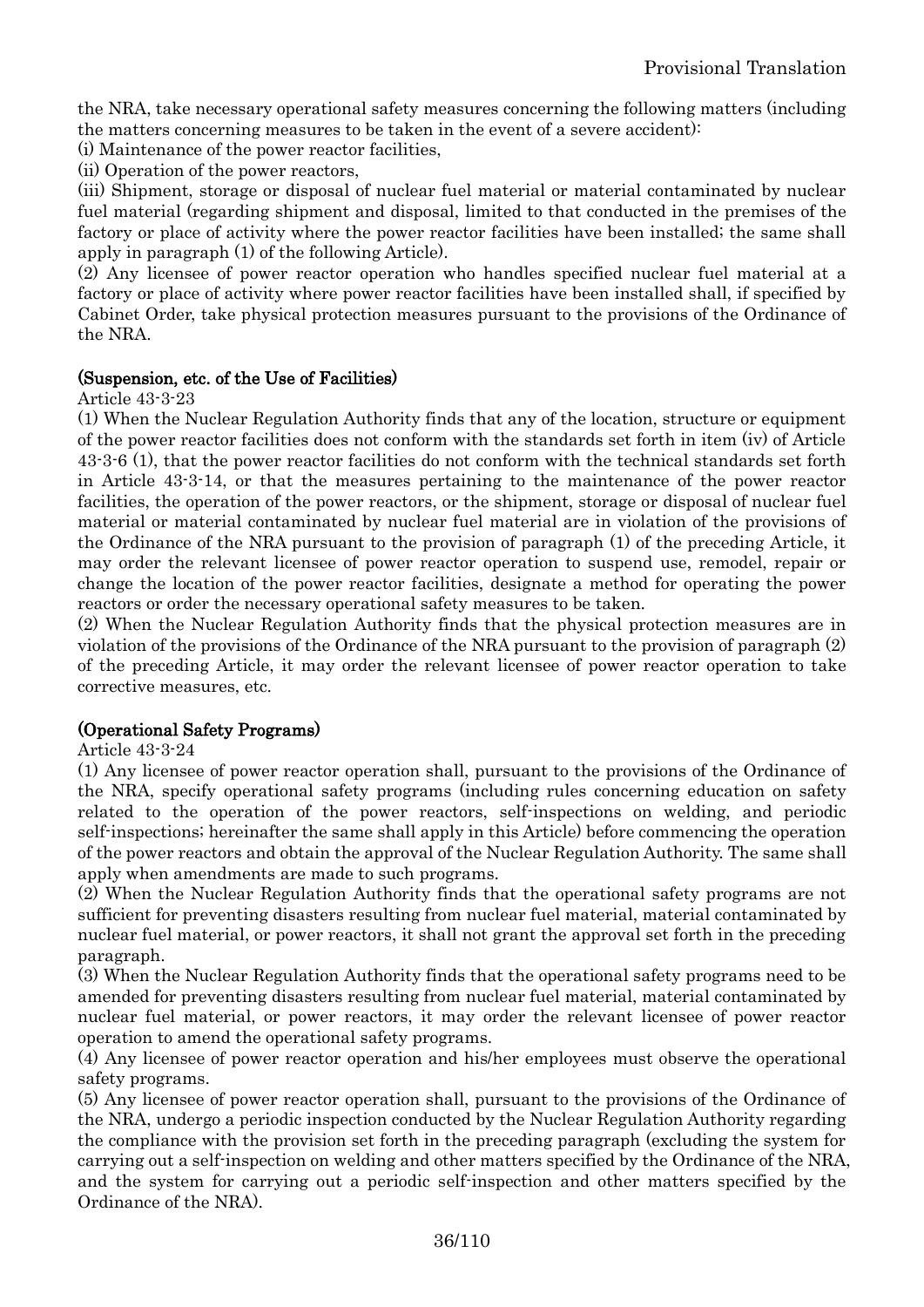(6) The provisions of Article 12 (6) to (8) shall apply mutatis mutandis to the inspection set forth in the preceding paragraph. In this case, the term "the preceding paragraph" in paragraph (6) of said Article shall be deemed to be replaced with "Article 43-3-24 (5)."

### (Reception, etc. of Power Reactors)

Article 43-3-25

(1) Any person who intends to receive power reactors or entire facilities that include power reactors from a licensee of power reactor operation shall obtain the permission of the Nuclear Regulation Authority, pursuant to the provisions of Cabinet Order.

(2) The provisions of Article 43-3-6 and Article 43-3-7 shall apply mutatis mutandis to the permission set forth in the preceding paragraph.

(3) A person who, with the permission set forth in paragraph (1), has received power reactors or entire facilities that include power reactors from a licensee of power reactor operation shall succeed to the status of the licensee of power reactor operation with respect to the relevant power reactors.

### (Chief Engineer of Power Reactors)

Article 43-3-26

(1) Any licensee of power reactor operation shall, pursuant to the provisions of the Ordinance of the NRA, appoint a chief engineer of power reactors from among the persons who are licensed chief engineers of reactors as set forth in Article 41 (1) and have work experience specified by the Ordinance of the NRA, and have this person supervise safety concerning the operation of power reactors.

(2) The provisions of Article 40 (2), Article 42 and Article 43 shall apply mutatis mutandis to chief engineers of power reactors set forth in the preceding paragraph. In this case, the term "licensee of research and test reactor operation" in Article 40 (2) and Article 43 shall be deemed to be replaced with "licensee of power reactor operation" and the term "research and test reactors" in Article 42 (2) shall be deemed to be replaced with "power reactors."

### (Physical Protection Programs)

Article 43-3-27

(1) In the case where prescribed in the provision of Article 43-3-22 (2), the licensee of power reactor operation shall, pursuant to the provisions of the Ordinance of the NRA, specify physical protection programs and obtain the approval of the Nuclear Regulation Authority before commencing the handling of specified nuclear fuel material. The same shall apply when amendments are made to such programs.

(2) The provisions of Article 12-2 (2) to (5) shall apply mutatis mutandis to the physical protection programs set forth in the preceding paragraph, and the provisions of paragraphs (6) to (8) of said Article shall apply mutatis mutandis to the inspection set forth in paragraph (5) of said Article. In this case, the term "the preceding paragraph" in paragraph (2) of said Article shall be deemed to be replaced with "Article 43-3-27 (1)" and the term "licensee of refining activity" in paragraphs (3) to (5) of said Article shall be deemed to be replaced with "licensee of power reactor operation."

### (Physical Protection Manager)

Article 43-3-28

(1) In the case prescribed in the provision of Article 43-3-22 (2), the licensee of power reactor operation shall, pursuant to the provisions of the Ordinance of the NRA, appoint a physical protection manager, from among persons who satisfy the requirements specified by the Ordinance of the NRA related to knowledge, etc. of the handling of specified nuclear fuel material, etc., and have this physical protection manager manage the business related to the physical protection of specified nuclear fuel material in a consistent manner.

(2) The provisions of Article 12-3 (2), Article 12-4, and Article 12-5 shall apply mutatis mutandis to the physical protection manager set forth in the preceding paragraph. In this case, the term "licensee of refining activity" in these provisions shall be deemed to be replaced with "licensee of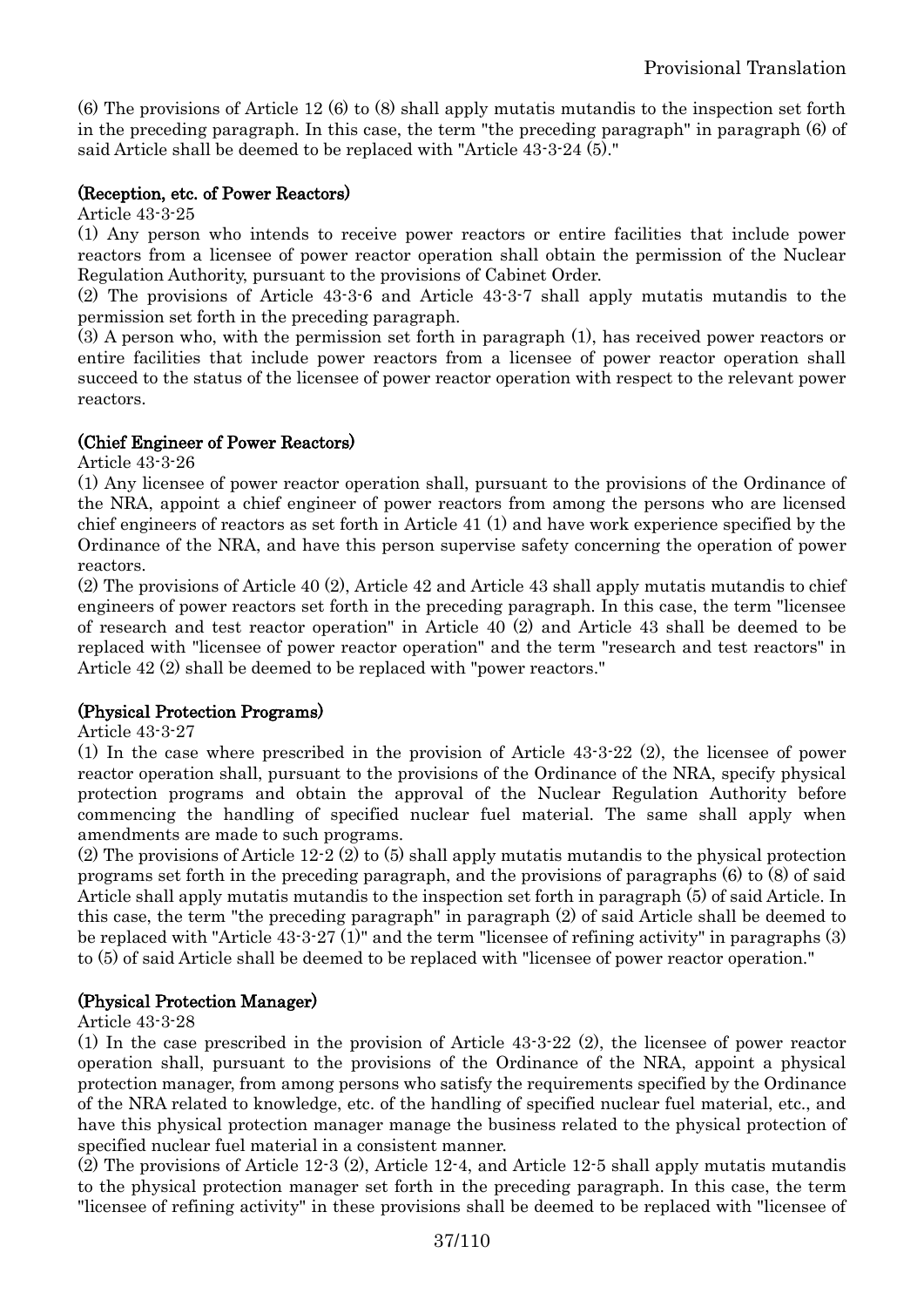power reactor operation" and the term "refining facilities" shall be deemed to be replaced with "power reactor facilities."

# (Evaluation for the Purpose of Improving the Safety of Power Reactor Facilities)

Article 43-3-29

(1) The licensee of power reactor operation shall, pursuant to the provisions of the Ordinance of the NRA, conduct self-evaluation of the safety of his/her power reactor facilities at each timing specified by the Ordinance of the NRA for the purpose of improving the safety of the power reactor facilities; provided, however, that this shall not apply to power reactors when the approval set forth in Article 43-3-33 (2) has been obtained, unless otherwise specified by the Ordinance of the NRA.

(2) The evaluation set forth in the preceding paragraph shall be conducted by investigating and analyzing the matters listed below and making a comprehensive evaluation of the safety of said power reactor facilities as a whole, while taking into consideration the results of the investigation and analysis:

(i) When having taken the following measures for the purpose of preventing the occurrence and expansion of any possible severe accidents at power reactor facilities (hereinafter referred to as "prevention, etc. of accidents" in this item), said measures and the matters concerning the effects of the measures for the prevention, etc. of accidents:

(a) Install equipment or apparatus contributing to the prevention, etc. of accidents other than the equipment or apparatus specified in the technical standards set forth in Article 43-3-14 as those to be installed,

(b) Develop a system for steadily taking measures for the prevention, etc. of accidents, such as through increasing personnel for ensuring operational safety and enhancing education on operational safety,

(ii) When there remains a possibility to lead to a severe accident in spite of having taken the measures listed in (a) and (b) of the preceding item, the matters concerning said possibility.

(3) When a licensee of power reactor operation has conducted self-evaluation set forth in paragraph (1), he/she shall notify the Nuclear Regulation Authority of the results of the self-evaluation, methods of investigation, analysis, and comprehensive evaluation for said self-evaluation, and the matters specified by the Ordinance of the NRA (referred to as the "results of the evaluation, etc." in paragraph (5)), pursuant to the provisions of the Ordinance of the NRA; provided, however, that this shall not apply to power reactors when the approval set forth in Article 43-3-33 (2) has been obtained, unless otherwise specified by the Ordinance of the NRA.

(4) When the Nuclear Regulation Authority finds that methods of investigation, analysis, and comprehensive evaluation for said self-evaluation, out of the matters it was notified of pursuant to the provision of the preceding paragraph, do not conform with the methods specified by the Ordinance of the NRA, it may order the licensee of power reactor operation who has made the notification to change the methods of investigation, analysis, or comprehensive evaluation.

(5) When a licensee of power reactor operation has made a notification pursuant to the provision of paragraph (3), he/she shall publicize the results of the evaluation, etc. that he/she made a notification of, pursuant to the provisions of the Ordinance of the NRA.

### (Type Certification for Design of Specified Equipment for Power Reactor Facilities)

Article 43-3-30

(1) The Nuclear Regulation Authority shall, upon application, grant type certification for type design of containment vessels, emergency power systems, and other machines or appliances for power reactor facilities that are specified by the Ordinance of the NRA (hereinafter referred to as "specified equipment").

(2) When the application set forth in the preceding paragraph is made, if the Nuclear Regulation Authority finds that the type design of the specified equipment for which said application is made conforms with the standards set forth in item (iv) of Article 43-3-6 (1) (limited to the portion pertaining to the technical standards; hereinafter the same shall apply in this Article), it shall grant the type certification set forth in the preceding paragraph.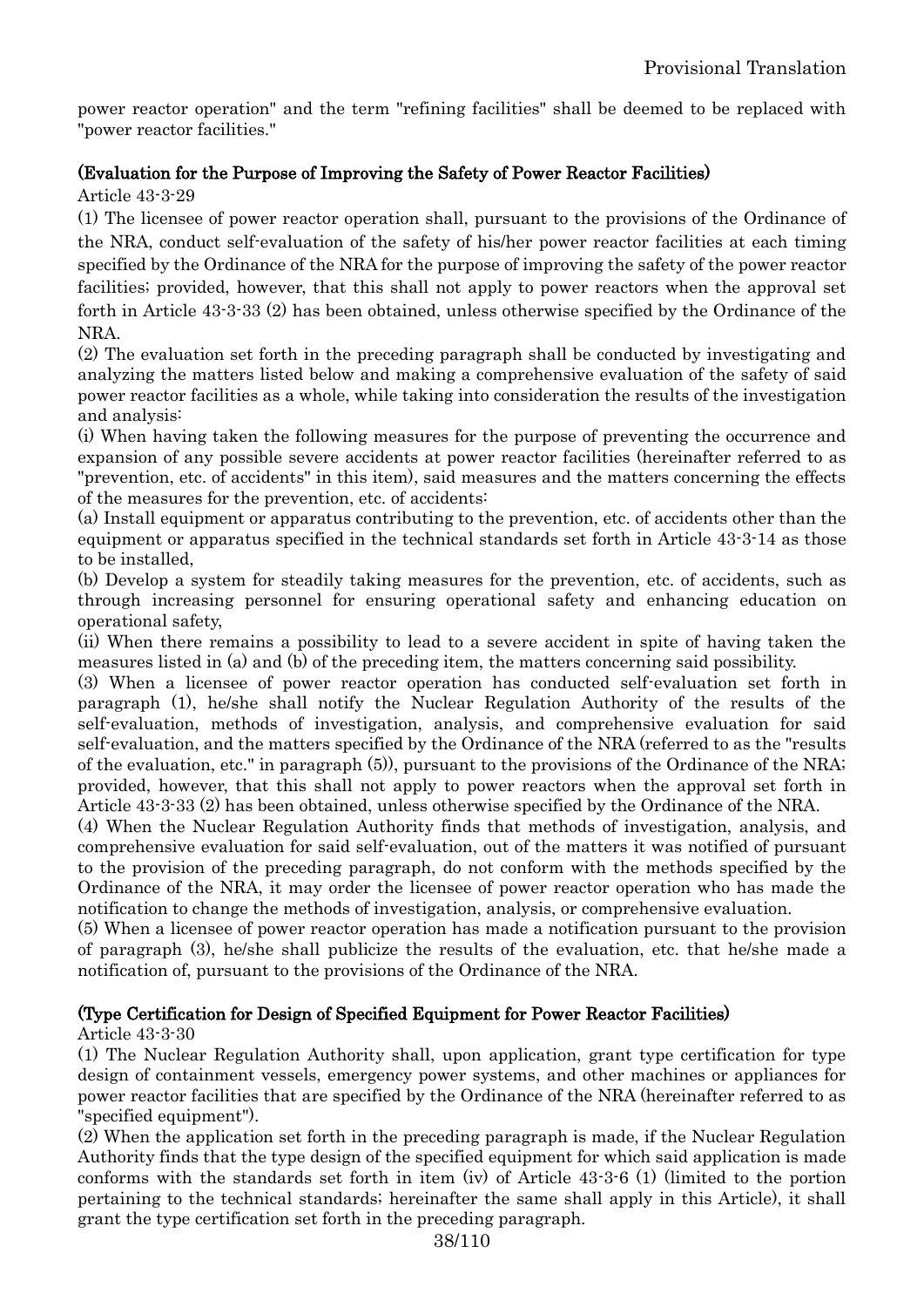(3) When a person who has obtained type certification for his/her type design intends to change the design of specified equipment of said type, he/she shall obtain the approval of the Nuclear Regulation Authority. The same shall apply in the case that the standards set forth in item (iv) of Article 43-3-6 (1) have been amended and the specified equipment of the type certified for its type design has ceased to conform with the standards set forth in said item.

(4) When the application for the approval set forth in the preceding paragraph is made, the Nuclear Regulation Authority shall examine whether the design for which said application is made conforms with the standards set forth in item (iv) of Article 43-3-6 (1) and if it finds that said design conforms with said standards, it shall grant the approval.

(5) When the specified equipment of the type certified for its type design has ceased to conform with the standards set forth in item (iv) of Article  $43-3-6$  (1), the Nuclear Regulation Authority may rescind said type certification.

(6) Procedures for granting the certification set forth in paragraph (1) and any other necessary matters pertaining to type certification shall be specified by the Ordinance of the NRA.

#### (Designation of Type of Specified Equipment for Power Reactor Facilities)

Article 43-3-31

(1) For the purpose of improving the safety of power reactor facilities, the Nuclear Regulation Authority shall, upon application, designate the specified equipment with the design certified for its type as set forth in paragraph (1) of the preceding Article (hereinafter referred to as "specified equipment with certified type design") for its type.

(2) The application for the designation set forth in the preceding paragraph may also be made by a person who manufactures said specified equipment with certified type design on a regular basis in foreign countries, or a person who has concluded an agreement to purchase said specified equipment with certified type design from said person and who exports said specified equipment with certified type design to Japan on a regular basis.

(3) The designation set forth in paragraph (1) shall be made based on a judgment of whether said specified equipment with certified type design for which an application is made falls under all of the following items:

(i) That the equipment is based on the design certified for its type as set forth in paragraph (1) of the preceding Article,

(ii) That the equipment conforms with the technical standards set forth in Article 43-3-14,

(iii) That the equipment demonstrates uniformity.

(4) The designation set forth in paragraph (1) may be made by limiting the scope in which said specified equipment with certified type design may be used or by attaching conditions.

(5) When the Nuclear Regulation Authority finds that the specified equipment with certified type design designated for its type has ceased to fall under any of the items of paragraph (3), it may rescind the designation.

(6) In addition to the case prescribed in the preceding paragraph, when a designated equipment manufacturer, etc. in foreign countries (the person prescribed in paragraph (2) who has obtained the designation set forth in paragraph (1) for the type of specified equipment with certified type design that he/she manufactures or exports; hereinafter the same shall apply in this paragraph) falls under any of the following items, the Nuclear Regulation Authority may rescind the designation set forth in paragraph (1) for said designated equipment manufacturer, etc. in foreign countries:

(i) When the designated equipment manufacturer, etc. in foreign countries has violated the provisions of the Ordinance of the NRA based on the provision of the following paragraph,

(ii) In the case that the Nuclear Regulation Authority finds it necessary for enforcing this Act and has requested the designated equipment manufacturer, etc. in foreign countries to make a report on his/her business, when he/she has not made the report or has made a false report,

(iii) In the case that the Nuclear Regulation Authority finds it necessary for enforcing this Act and has intended to have its official inspect the specified equipment with certified type design designated for its type, books, documents and any other property, and question the people concerned, at the office or other places of activity of the designated equipment manufacturer, etc.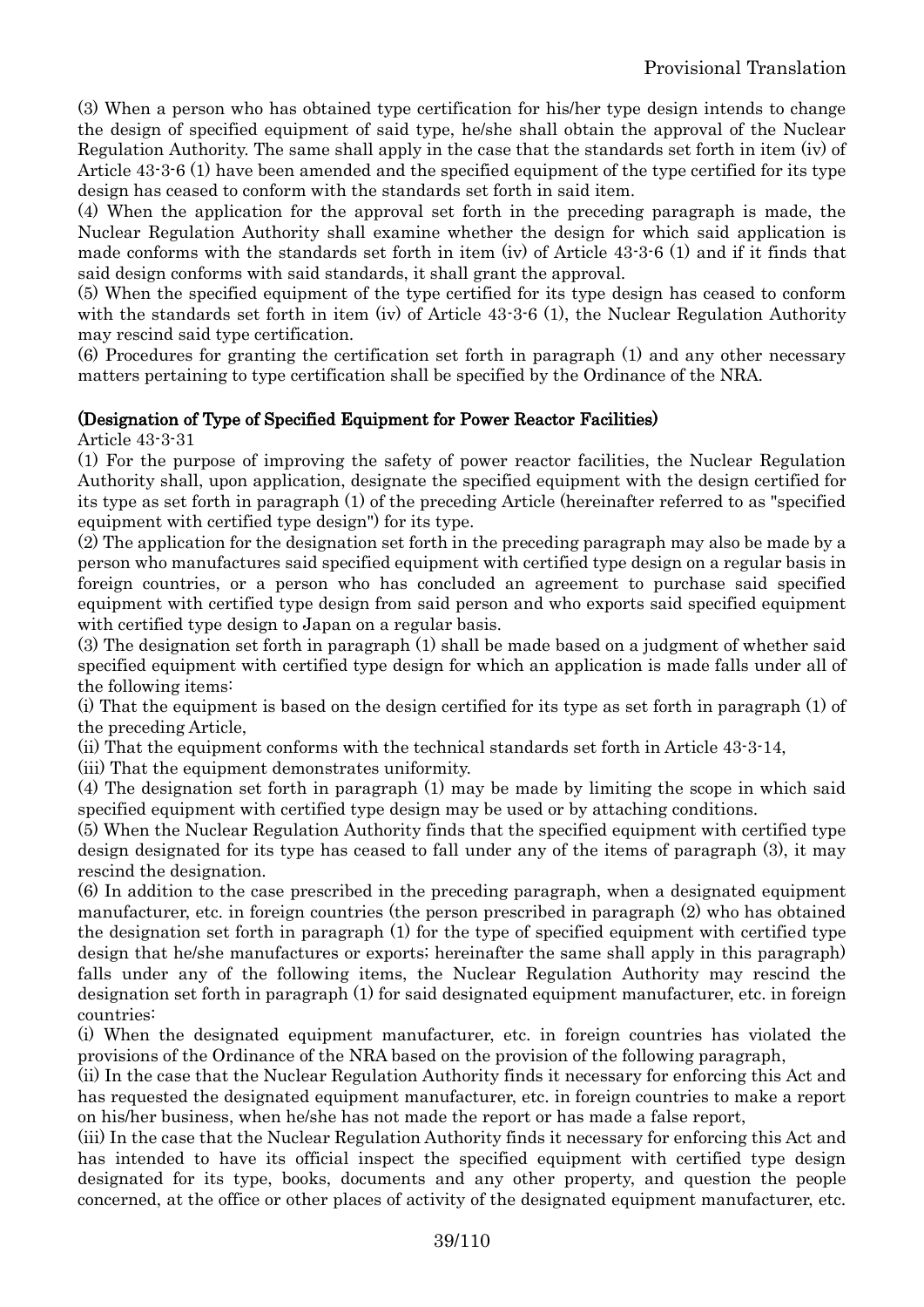in foreign countries, or at any other place where said specified equipment with certified type design is found to be located, when the relevant person has refused, obstructed or challenged the inspection, or has not given a statement or has given a false statement in response to a question. (7) Procedures for making the designation set forth in paragraph (1) and any other necessary

matters pertaining to type designation shall be specified by the Ordinance of the NRA.

# (Operation Period, etc.)

#### Article 43-3-32

(1) The period during which a licensee of power reactor operation may operate a power reactor that he/she has installed shall be forty years from the day on which construction work for installing said power reactor has passed the inspection set forth in Article 43-3-11 (1) for the first time.

(2) The period set forth in the preceding paragraph may be extended only once upon the expiration thereof by obtaining the approval of the Nuclear Regulation Authority.

(3) The period to be extended pursuant to the provision of the preceding paragraph shall not exceed the period specified by Cabinet Order as not exceeding 20 years.

(4) Any licensee of power reactor operation who intends to obtain the approval set forth in paragraph (2) shall make an application for the approval to the Nuclear Regulation Authority, pursuant to the provisions of the Ordinance of the NRA.

(5) The Nuclear Regulation Authority may grant the approval set forth in the preceding paragraph, only in the case that it finds, in light of the status of deterioration of the reactor and any other equipment as a result of their long-term operation, that the power reactor for which the application for the approval set forth in said paragraph is made conforms with the standards specified by the Ordinance of the NRA as the standards for ensuring the safety during the period to be extended pursuant to the provision of paragraph (2).

#### (Measures Associated with Abolition of Power Reactors)

Article 43-3-33

(1) When the licensee of power reactor operation intends to abolish his/her power reactors, he/she shall dismantle the power reactor facilities, transfer the nuclear fuel material that he/she possesses, eliminate the contamination caused by nuclear fuel material, dispose of material contaminated by nuclear fuel material and take any other measures specified by the Ordinance of the NRA (hereinafter referred to as "decommissioning measures" in this Article and the following Article).

(2) When the licensee of power reactor operation intends to take decommissioning measures, he/she shall draw up a plan concerning said decommissioning measures (hereinafter referred to as "decommissioning plan" in the following Article) in advance, pursuant to the provisions of the Ordinance of the NRA, and obtain the approval of the Nuclear Regulation Authority.

(3) The provisions of Article 12-6 (3) to (9) shall apply mutatis mutandis to the decommissioning measures of the licensee of power reactor operation. In this case, the term "the preceding paragraph" in paragraph (3) of said Article shall be deemed to be replaced with "Article 43-3-33 (2)"; the term "the two preceding paragraphs" in paragraph (4) of said Article shall be deemed to be replaced with "Article 43-3-33 (2) and the preceding paragraph"; the term "paragraph (2)" in paragraphs (5) and (6) of said Article shall be deemed to be replaced with "Article 43-3-33 (2)"; the term "or material contaminated by nuclear fuel material" in paragraph (7) of said Article shall be deemed to be replaced with ", material contaminated by nuclear fuel material, or power reactors"; and the term "the designation set forth in Article 3 (1) shall cease to be effective" in paragraph (9) of said Article shall be deemed to be replaced with "the permission set forth in Article 43-3-5 (1) shall cease to be effective with respect to power reactors pertaining to the approval set forth in Article 43-3-33 (2)."

### (Measures Associated with Rescission, etc. of the Permission)

Article 43-3-34

(1) When any licensee of power reactor operation has had his/her permission rescinded pursuant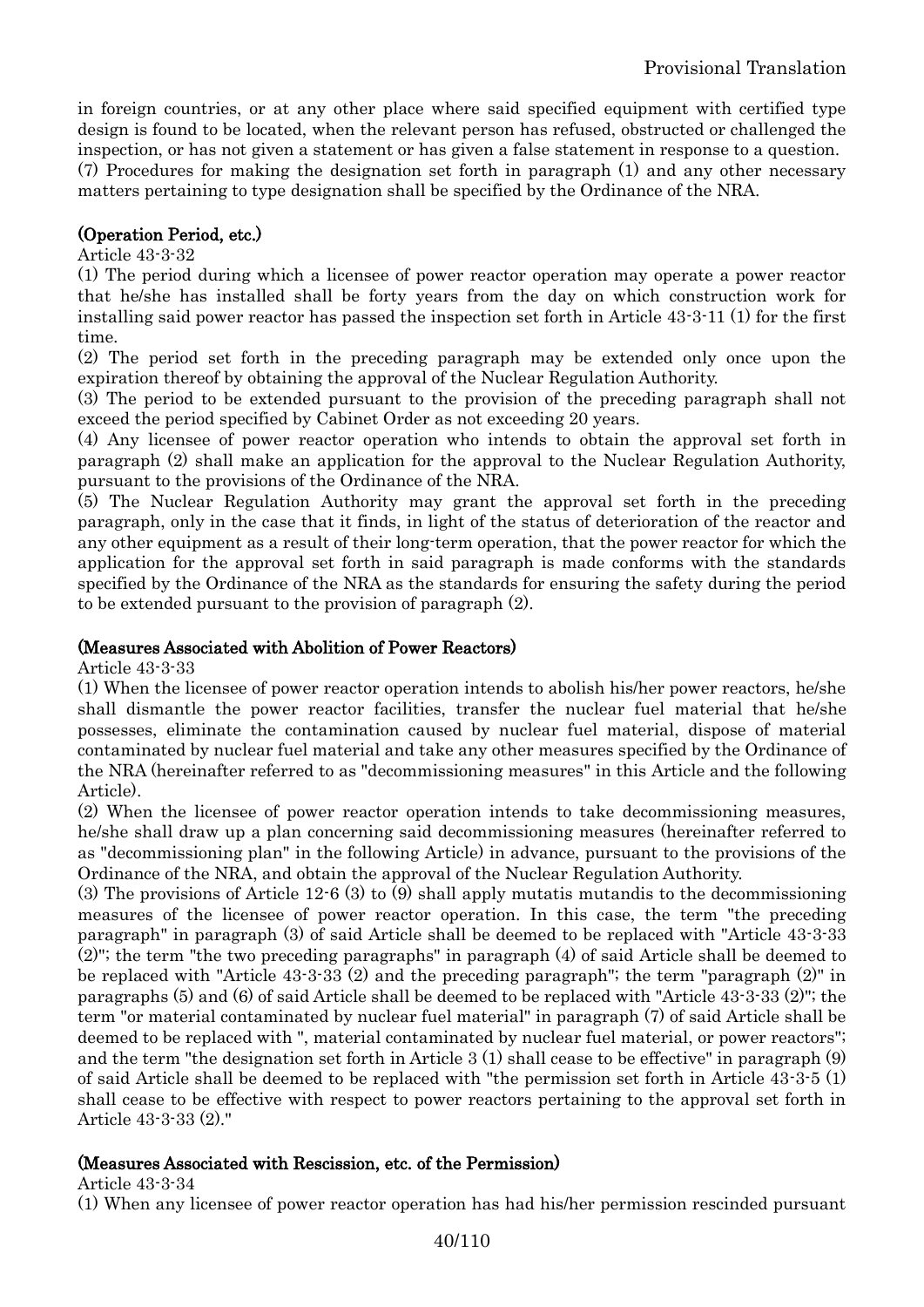to the provision of Article 43-3-20 (1) or (2), or when any licensee of power reactor operation has dissolved or died, and there is no inheritance pursuant to the provision of Article 43-3-18 (1) or Article 43-3-19 (1), the former licensee of power reactor operation, etc. (a person who controls the inherited property in lieu of the liquidator, bankruptcy trustee or heir when the licensee of power reactor operation has had his/her permission rescinded pursuant to the provision of Article 43-3-20 (1) or (2) or when the licensee of power reactor operation has dissolved or died, and there is no inheritance pursuant to the provision of Article 43-3-18 (1) or Article 43-3-19 (1); the same shall apply hereinafter) shall be deemed to be the licensee of power reactor operation regarding the application of the provisions of Articles 43-3-14 to 43-3-16, Articles 43-3-21 to 43-3-24, and Articles 43-3-26 to 43-3-29 (including penal provisions pertaining to these provisions) for the period until the confirmation prescribed in Article 12-7 (9) as applied mutatis mutandis pursuant to paragraph (4) is obtained.

(2) Pursuant to the provisions of the Ordinance of the NRA, the former licensee of power reactor operation, etc. shall draw up a decommissioning plan and apply for the approval of the Nuclear Regulation Authority within the period specified by the Ordinance of the NRA from the date that his/her permission as a licensee of power reactor operation was rescinded pursuant to the provision of Article 43-3-20 (1) or (2), or the date of dissolution or death of the licensee of power reactor operation.

(3) The former licensee of power reactor operation, etc. shall not take decommissioning measures for the period until he/she obtains the approval set forth in the preceding paragraph.

(4) The provisions of Article 12-7 (4) to (9) shall apply mutatis mutandis to decommissioning measures of the former licensee of power reactor operation, etc., and the provision of Article 22-9 (4) shall apply mutatis mutandis to the former licensee of power reactor operation, etc. In this case, the term "paragraph (2)" in these provisions shall be deemed to be replaced with "Article 43-3-34 (2)"; the term "paragraph (4) of the preceding Article" in Article 12-7 (5) shall be deemed to be replaced with "paragraph (4) of the preceding Article as applied mutatis mutandis pursuant to Article 43-3-33 (3)"; the term "or material contaminated by nuclear fuel material" in paragraph (8) of said Article shall be deemed to be replaced with ", material contaminated by nuclear fuel material, or power reactors"; the term "paragraph (8) of the preceding Article" in paragraph (9) of said Article shall be deemed to be replaced with "paragraph (8) of the preceding Article as applied mutatis mutandis pursuant to Article  $43-3-33$  (3)"; the term "paragraph (1)" in Article  $22-9$  (4) shall be deemed to be replaced with "Article 43-3-34 (1)," the term "as the licensee of fabricating or enrichment activity" shall be deemed to be replaced with "as the licensee of power reactor operation," and the term "Article 16-4-2, Article 16-5, and Article 22-7-2" shall be deemed to be replaced with "Articles 43-3-14 to 43-3-16 and Article 43-3-29."

# Chapter IV-2 Regulations Concerning the Interim Storage Activities

### (Permission for the Activity)

#### Article 43-4

(1) Any person who intends to carry out an activity for interim storage of spent fuel (limited to spent fuel pertaining to commercial power reactors (power reactors other than the reactors specified by the Cabinet Order set forth in Article 2 (5)) or any other reactors specified by Cabinet Order as reactors that are, as a result of their operation, likely to generate spent fuel exceeding the storage capacity of storage equipment inside the power reactor facilities; hereinafter the same shall apply in this Chapter, Article 60 (1), item (vi)-5 of Article 77 and item (xvi)-2 of Article 78) (limited to storage carried out by a licensee of research and test reactor operation, operator of a foreign nuclear vessel, licensee of power reactor operation, person who has obtained the designation set forth in Article 44 (1), or person who has obtained the permission set forth in Article 52 (1) at storage facilities with a storage capacity not less than that specified by Cabinet Order, with the exception of storage carried out by such person at research and test reactor facilities, power reactor facilities, reprocessing facilities prescribed in item (ii) of Article 44 (2) and storage facilities prescribed in item (viii) of Article 52 (2) associated with usage facilities prescribed in item (vii) of said paragraph (hereinafter referred to as "spent fuel interim storage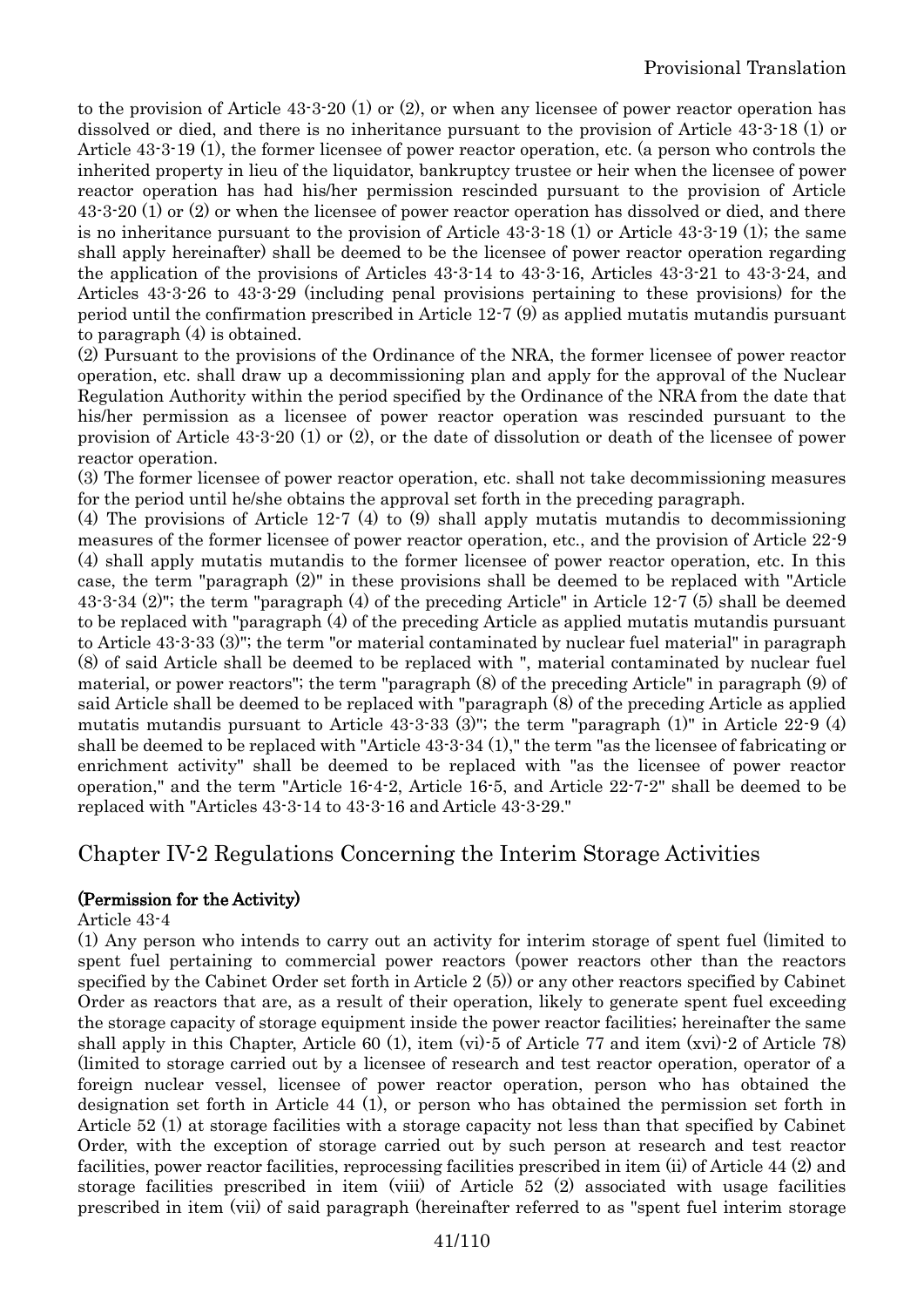facilities"); hereinafter such interim storage of spent fuel shall be simply referred to as "interim storage of spent fuel") shall obtain the permission of the Nuclear Regulation Authority pursuant to the provisions of Cabinet Order.

(2) Any person who intends to obtain the permission set forth in the preceding paragraph shall submit an application form containing the following matters to the Nuclear Regulation Authority: (i) The name and address of the applicant and, in the case of a juridical person, the name of its representative,

(ii) The name and address of the place of activity where the spent fuel interim storage equipment and auxiliary facilities (hereinafter referred to as "spent fuel interim storage facilities") are to be installed,

(iii) The type of spent fuel to be stored and the storage capacity,

(iv) The location, structure and equipment of the spent fuel interim storage facilities, and the storage method,

(v) A construction plan for the spent fuel interim storage facilities,

(vi) The method for carrying out the spent fuel after termination of storage.

### (Criteria for the Permission)

Article 43-5

(1) In the case that an application for the permission set forth in paragraph (1) of the preceding Article is made, the Nuclear Regulation Authority shall not grant the permission set forth in said paragraph unless it finds that the application conforms with all of the following items:

(i) That spent fuel interim storage facilities will not be used for non-peaceful purposes,

(ii) That the applicant has sufficient technical capability and financial basis for executing the activity competently,

(iii) That the location, structure and equipment of the spent fuel interim storage facilities conform with the standards specified by the Ordinance of the NRA as such that they will not hinder the prevention of disasters resulting from nuclear fuel material or by material contaminated by nuclear fuel material.

(2) In the case set forth in the preceding paragraph, the type design of specified container, etc. prescribed in Article 43-26-2 (1) that has obtained type certification pursuant to the provision of said paragraph shall be deemed to conform with the standards specified by the Ordinance of the NRA set forth in item (iii) of the preceding paragraph (limited to the portion pertaining to the technical standards).

(3) In granting the permission set forth in paragraph (1) of the preceding Article, the Nuclear Regulation Authority shall hear, in advance, the opinion of the Atomic Energy Commission with respect to the application of the criteria prescribed in item (i) of paragraph (1).

### (Ineligibility for the Permission)

Article 43-6

Any person who falls under any of the following items shall not be granted the permission set forth in Article 43-4 (1):

(i) A person whose permission set forth in Article 43-4 (1) has been rescinded pursuant to the provision of Article 43-16 (2), and for whom two years have not yet elapsed from the day of the rescission,

(ii) A person who has been sentenced to a penalty consisting of a fine or severer punishment for violating the provisions of this Act or an order pursuant to this Act, and for whom two years have not yet elapsed after the penalty was executed or suspended,

(iii) An adult ward,

(iv) A juridical person any of whose executive officials falls under any of the three preceding items.

# (Permission for and Notification of Changes)

Article 43-7

(1) When any person who has obtained the permission set forth in Article 43-4 (1) (hereinafter referred to as "licensee of spent fuel interim storage activity") intends to change any matter listed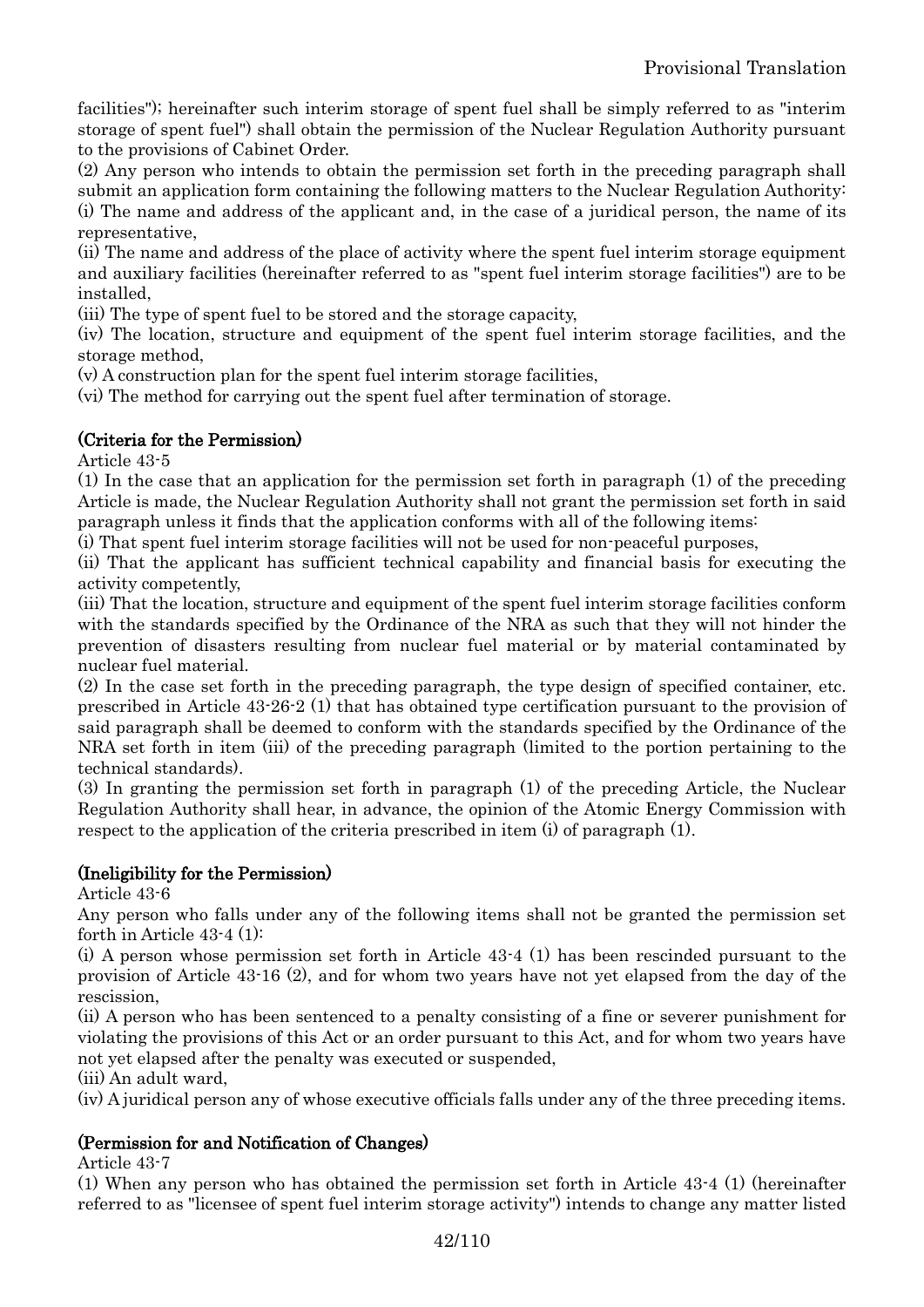in items (ii) to (iv), or item (vi) of paragraph (2) of said Article, he/she shall obtain the permission of the Nuclear Regulation Authority, pursuant to the provisions of Cabinet Order; provided, however, that this shall not apply to a change made to, from among the matters listed in item (ii) of said paragraph, only the name of the place of activity.

(2) When a licensee of spent fuel interim storage activity has changed any matter listed in item (i) or (v) of Article 43-4 (2), except the case prescribed in Article 43-15 (1), he/she shall notify the Nuclear Regulation Authority of the change within thirty days from the day that the change was made. The same shall apply to a change made to, from among the matters listed in item (ii) of said paragraph, only the name of the place of activity.

(3) The provision of Article 43-5 shall apply mutatis mutandis to the permission set forth in paragraph (1).

### (Approval of the Design and Construction Method)

Article 43-8

(1) Any licensee of spent fuel interim storage activity shall, pursuant to the provisions of the Ordinance of the NRA, obtain the approval of the Nuclear Regulation Authority with respect to the design and construction method of the spent fuel interim storage facilities (except for welding methods pertaining to spent fuel interim storage facilities prescribed in Article 43-10 (1) that are to be welded; hereinafter the same shall apply in this Article) before commencing construction work on the spent fuel interim storage facilities. The same shall apply when making modifications to the spent fuel interim storage facilities.

(2) When any licensee of spent fuel interim storage activity intends to change the design and construction method related to a spent fuel interim storage facility for which the approval set forth in the preceding paragraph has been obtained, he/she shall obtain the approval of the Nuclear Regulation Authority as set forth in the Ordinance of the NRA; provided, however, that this shall not apply to a minor change specified by the Ordinance of the NRA.

(3) When the Nuclear Regulation Authority finds that the application for the approval set forth in the two preceding paragraphs conform with all of the following items, it shall grant the approval set forth in the two preceding paragraphs:

(i) That the design and construction method of the spent fuel interim storage facilities are permitted as set forth in Article 43-4 (1) or paragraph (1) of the preceding Article, or as notified pursuant to the provision of paragraph (2) of said Article,

(ii) That the design and construction method of the spent fuel interim storage facilities conform with the technical standards specified by the Ordinance of the NRA.

(iii) That the person's quality control method pertaining to the design and construction and systems for their inspection conform with the technical standards specified by the Ordinance of the NRA.

(4) In the case set forth in the preceding paragraph, the specified container, etc. with certified type design prescribed in Article 43-26-3 (1) whose type has been designated pursuant to the provision of said paragraph shall be deemed to conform with the technical standards set forth in item (ii) of the preceding paragraph.

(5) When any licensee of spent fuel interim storage activity has made a minor change to the design and construction method, as specified by the Ordinance of the NRA under the proviso of paragraph (2), of a spent fuel interim storage facility for which the approval set forth in paragraph (1) has been obtained, he/she shall notify the Nuclear Regulation Authority of the minor change.

#### (Pre-service Inspection)

Article 43-9

(1) Any licensee of spent fuel interim storage activity shall subject his/her spent fuel interim storage facilities to an inspection concerning their construction work (except for the reactor facilities prescribed in paragraph (1) of the following Article on which welding is to be performed; hereinafter the same shall apply in the following paragraph) and performance by the Nuclear Regulation Authority, pursuant to the provisions of the Ordinance of the NRA, and shall not use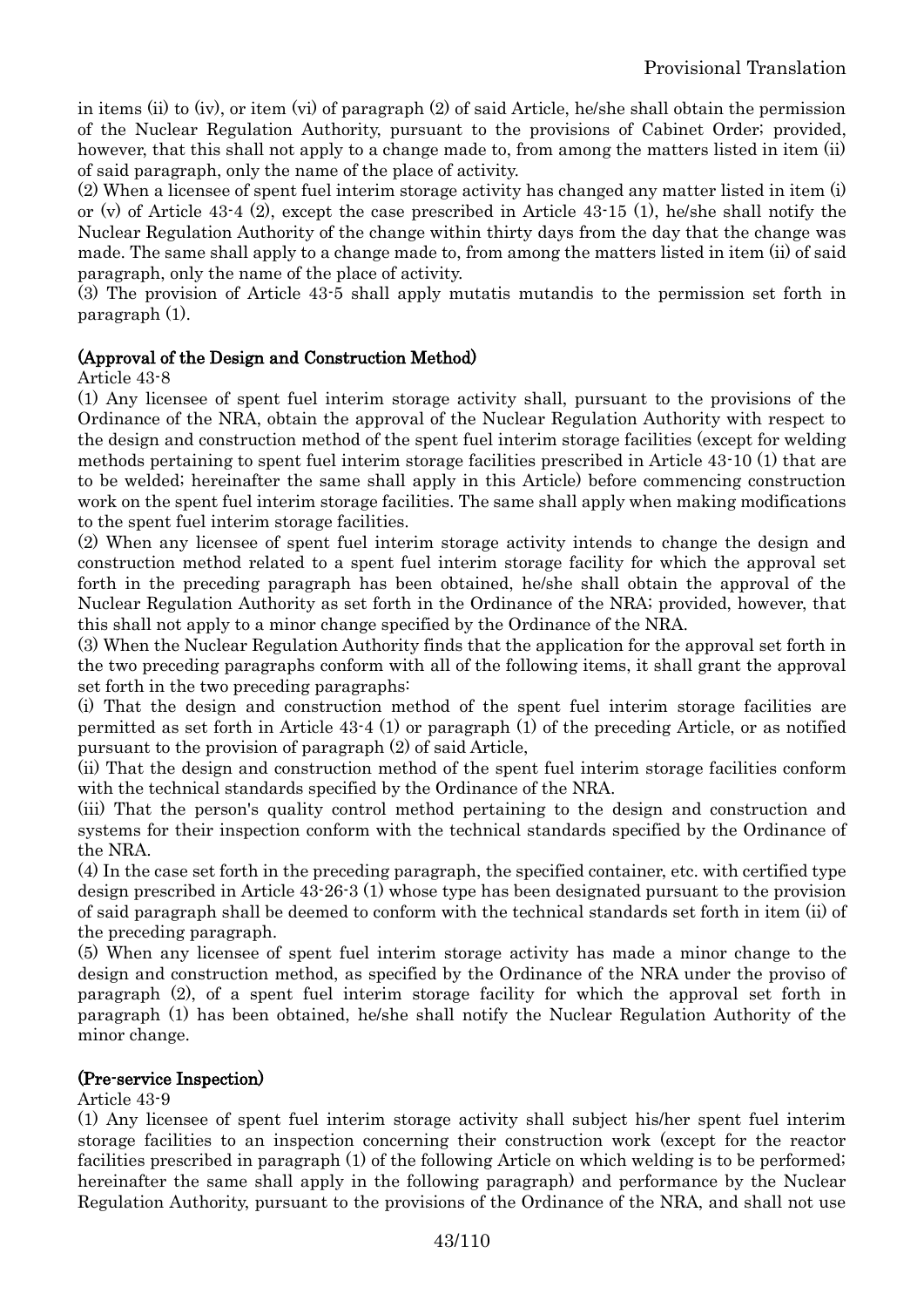the spent fuel interim storage facilities until after they have passed the inspection. The same shall apply when making modifications to the spent fuel interim storage facilities.

(2) Spent fuel interim storage facilities shall be considered to have passed the inspection set forth in the preceding paragraph when they conform with both of the following items:

(i) That the construction work has been carried out in compliance with the design and method for which the approval set forth in paragraph (1) of the preceding Article (the changed design and method in the case that there has been the approval or notification regarding a change pursuant to the provision of paragraph (2) or (5) of said Article) has been obtained,

(ii) That their performance conforms with the technical standards set forth in Article 43-10-2.

### (Welding Method and Inspection)

Article 43-10

(1) Any containers used for interim storage of spent fuel and any other spent fuel interim storage facilities specified by the Ordinance of the NRA that are to be welded shall be inspected by the Nuclear Regulation Authority with respect to the welding, pursuant to the provisions of the Ordinance of the NRA, and the licensee of spent fuel interim storage activity may not use the containers or facilities until after they have passed the inspection; provided, however, that this shall not apply to the case prescribed in paragraph (4) and cases specified by the Ordinance of the NRA.

(2) A person who intends to undergo the inspection set forth in the preceding paragraph shall obtain the approval of the Nuclear Regulation Authority concerning the method of welding, pursuant to the provisions of the Ordinance of the NRA.

(3) Welding shall be considered to have passed the inspection set forth in paragraph (1) when it conforms with both of the following items:

(i) That welding is being carried out in compliance with the method for which the approval set forth in the preceding paragraph has been obtained,

(ii) That welding conforms with the technical standards specified by the Ordinance of the NRA.

(4) Spent fuel interim storage facilities involving the welding prescribed in paragraph (1) that have been imported shall be inspected by the Nuclear Regulation Authority concerning the welding pursuant to the provisions of the Ordinance of the NRA, and the licensee of spent fuel interim storage activity shall not use the spent fuel interim storage facilities until after they have passed the inspection.

(5) Welding shall be considered to have passed the inspection set forth in the preceding paragraph when it conforms with the technical standards set forth in item (ii) of paragraph (3).

#### (Maintenance of Performance of Spent Fuel Interim Storage Facilities)

Article 43-10-2

Any licensee of spent fuel interim storage activity shall maintain his/her spent fuel interim storage facilities, so that the performance of the spent fuel interim storage facilities conforms with the technical standards specified by the Ordinance of the NRA; provided, however, that this shall not apply to the case where the approval set forth in Article 43-27 (2) has been obtained (except for the cases specified by the Ordinance of the NRA).

### (Periodic Facility Inspection)

Article 43-11

(1) Any licensee of spent fuel interim storage activity shall, pursuant to the provisions of the Ordinance of the NRA, undergo an inspection conducted at intervals of not less than one year as specified by the Ordinance of the NRA by the Nuclear Regulation Authority concerning the performance of the spent fuel interim storage facilities specified by Cabinet Order; provided, however, that this shall not apply to the case where the approval set forth in Article 43-27 (2) has been obtained (except for the cases specified by the Ordinance of the NRA).

(2) The inspection set forth in the preceding paragraph shall be conducted with regard to whether the performance of the spent fuel interim storage facilities conforms with the technical standards set forth in the preceding Article.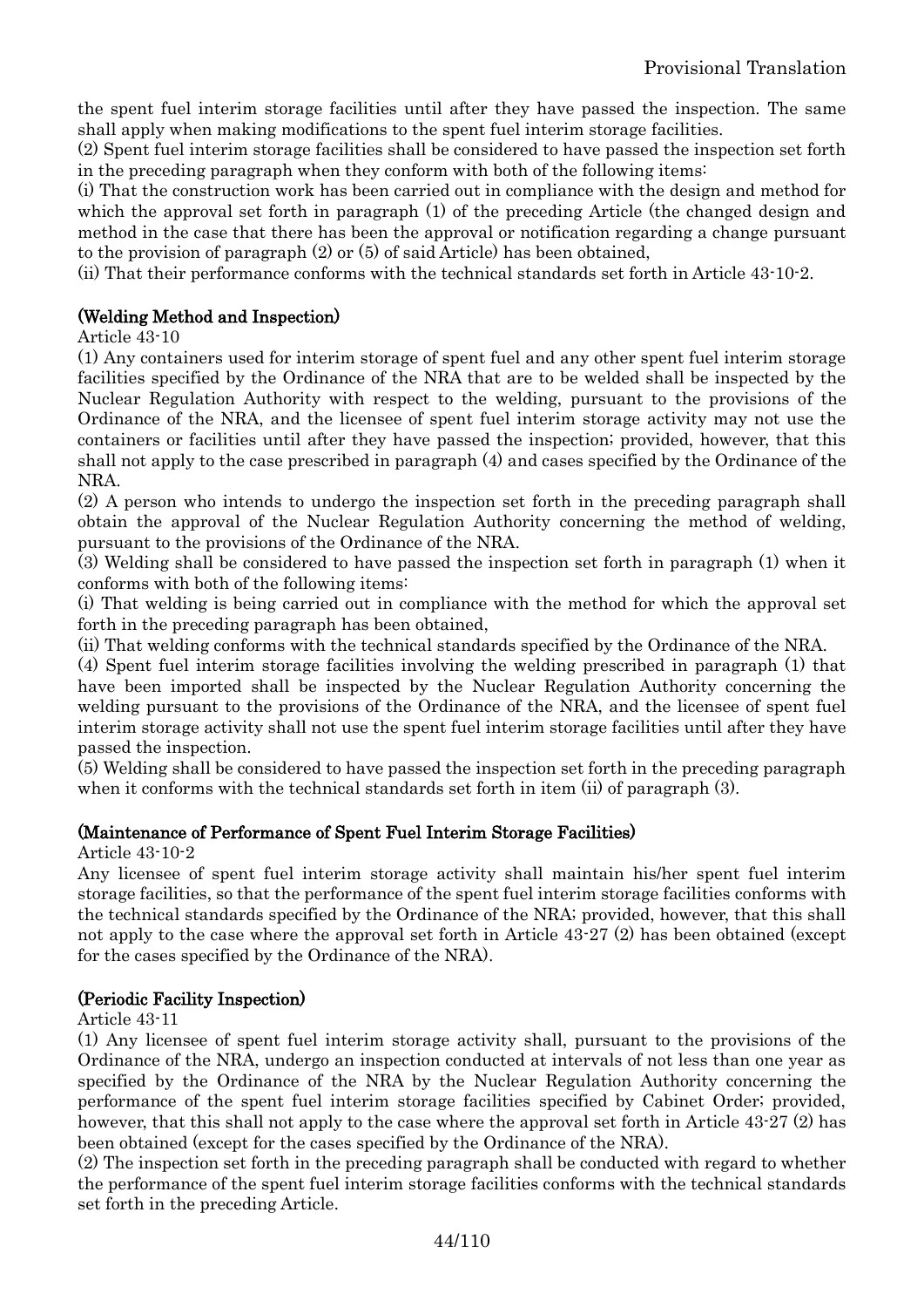### (Notification of Commencement of Activity, etc.)

#### Article 43-12

When a licensee of spent fuel interim storage activity has commenced, suspended or restarted his/her activity, he/she shall notify the Nuclear Regulation Authority within fifteen days from the day concerned.

### (Storage Plan)

#### Article 43-13

Any licensee of spent fuel interim storage activity shall, pursuant to the provisions of the Ordinance of the NRA, create a storage plan for the spent fuel interim storage facilities, and notify the Nuclear Regulation Authority of the plan. The same shall apply when amendments are made to such plans; provided, however, that this shall not apply when the approval set forth in Article 43-27 (2) has been obtained.

#### (Merger and Split)

Article 43-14

(1) In the case of a merger of juridical persons who are licensees of spent fuel interim storage activity (except in the case of a merger of a juridical person who is a licensee of spent fuel interim storage activity and a juridical person who is not a licensee of spent fuel interim storage activity, and where the juridical person who is the licensee of spent fuel interim storage activity continues to exist) or in the case of a split of juridical persons who are licensees of spent fuel interim storage activity (limited to the case that the entirety of the spent fuel interim storage activity pertaining to the permission is to be succeeded to), when the approval of the Nuclear Regulation Authority has been obtained for the merger or the split, the juridical person who is to continue to exist after the merger, the juridical person who has been established by the merger, or the juridical person who has succeeded to the entirety of the spent fuel interim storage activity after the split shall succeed to the status of the licensee of spent fuel interim storage activity.

(2) The provisions of items (i) and (ii) of Article 43-5 (1), paragraph (3) of said Article, and Article 43-6 shall apply mutatis mutandis to the approval set forth in the preceding paragraph.

### (Inheritance)

#### Article 43-15

(1) In the case of an inheritance with regard to a licensee of spent fuel interim storage activity, the inheritor shall succeed to the status of the licensee of spent fuel interim storage activity.

(2) The inheritor who has succeeded to the status of the licensee of spent fuel interim storage activity pursuant to the provision of the preceding paragraph shall notify the Nuclear Regulation Authority of the inheritance within thirty days from the day of the inheritance, with documents to prove the inheritance.

#### (Rescission, etc. of the Permission)

Article 43-16

(1) When a licensee of spent fuel interim storage activity fails to commence his/her activity within the period specified by the Ordinance of the NRA, or suspends his/her activity for more than one year continuously, without justifiable grounds, the Nuclear Regulation Authority may rescind the permission set forth in Article 43-4 (1).

(2) When a licensee of spent fuel interim storage activity falls under any of the following items, the Nuclear Regulation Authority may rescind the permission set forth in Article 43-4 (1), or specify a period not exceeding one year and order suspension of activity for that period:

(i) When a licensee of spent fuel interim storage activity falls under any of items (ii) to (iv) of Article 43-6,

(ii) When he/she has changed a matter for which he/she should have obtained the permission pursuant to the provision of Article 43-7 (1), without obtaining the permission,

(iii) When he/she has violated an order pursuant to the provision of Article 43-19,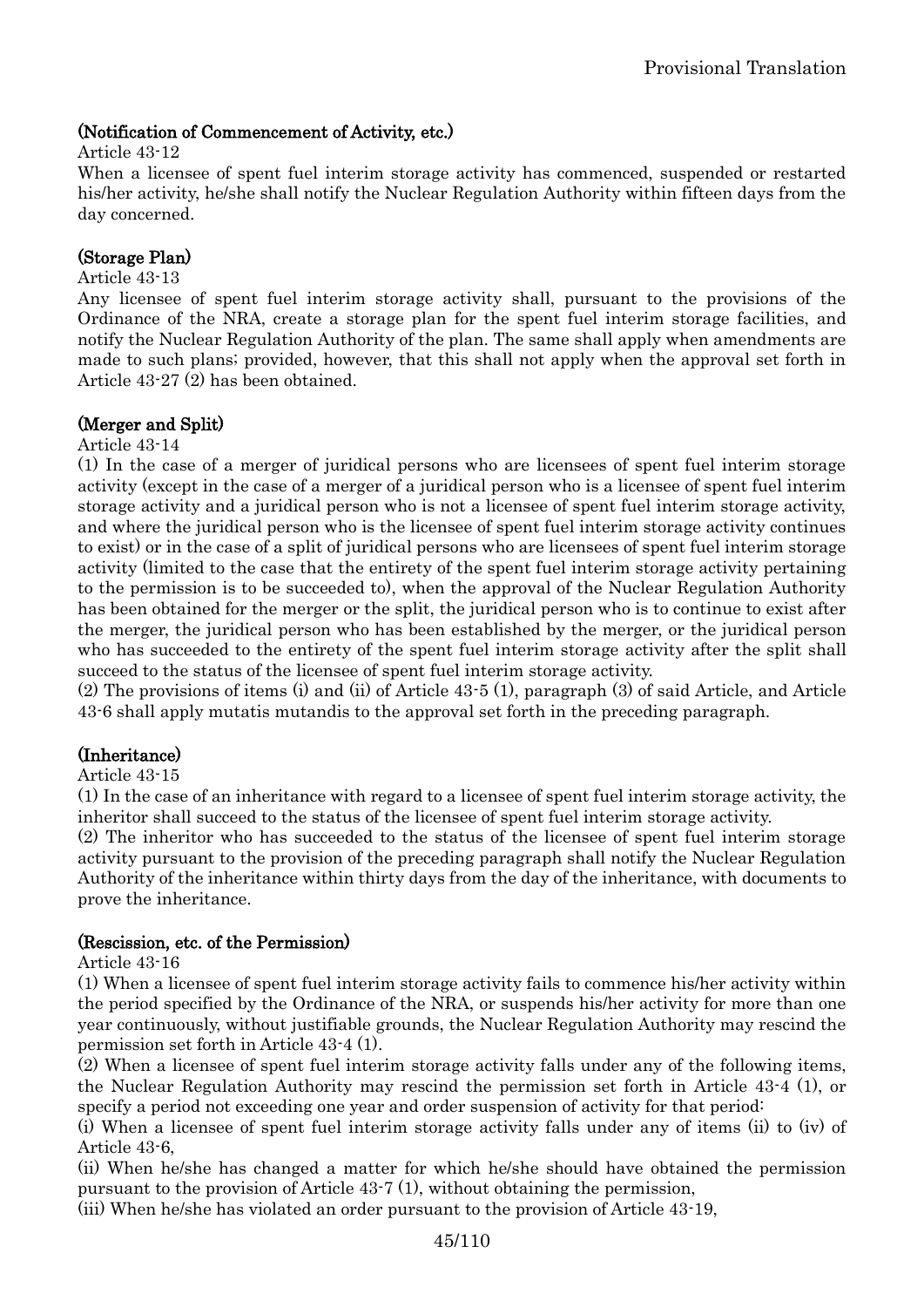(iv) When he/she has violated the provision of Article 43-20 (1) or (4), or has violated an order pursuant to the provision of paragraph (3) of said Article,

(v) When he/she has violated an order pursuant to the provision of Article 43-24,

(vi) When he/she has violated the provision of Article 43-25 (1),

(vii) When he/she has violated an order pursuant to the provision of Article 12-2 (3) as applied mutatis mutandis pursuant to Article 43-25 (2),

(viii) When he/she has violated the provision of Article 12-2 (4) as applied mutatis mutandis pursuant to Article 43-25 (2),

(ix) When he/she has violated the provision of Article 43-26 (1),

(x) When he/she has violated an order pursuant to the provision of Article 12-5 as applied mutatis mutandis pursuant to Article 43-26 (2),

(xi) When he/she has abolished the activity of interim storage of spent fuel in violation of the provision of Article 43-27 (1),

(xii) When he/she has violated the provision of Article 43-27 (2),

(xiii) When he/she has violated the provision of Article 58 (2), or has violated an order pursuant to the provision of paragraph (3) of said Article,

(xiv) When he/she has violated the provision of Article 59 (2), or has violated an order pursuant to the provision of paragraph (4) of said Article,

(xv) When he/she has violated the provision of Article 59-2 (2),

(xvi) When he/she has violated the provision of Article 61-8 (1) or (4), or has violated an order pursuant to the provision of paragraph (3) of said Article,

(xvii) When he/she has violated the conditions set forth in Article  $62-2(1)$  or  $(2)$ ,

(xviii) When he/she has violated the provision of Article 6 of the Act on Compensation for Nuclear Damage,

(xix) When he/she has violated an order pursuant to the provision of Article 7 (4), Article 8 (5), Article 9 (7), Article 11 (6), or Article 13-2 (2) of the Act on Special Measures Concerning Nuclear Emergency Preparedness.

### (Records)

Article 43-17

Pursuant to the provisions of the Ordinance of the NRA, the licensee of spent fuel interim storage activity shall record the matters specified by the Ordinance of the NRA concerning the execution of the activity of interim storage of spent fuel, and keep this record at the place of activity.

### (Measures to Be Taken for Operational Safety and Physical Protection of Specified Nuclear Fuel Material)

Article 43-18

(1) Any licensee of spent fuel interim storage activity shall, pursuant to the provisions of the Ordinance of the NRA, take necessary operational safety measures concerning the following matters:

(i) Maintenance etc. of spent fuel interim storage facilities,

(ii) Operation of spent fuel interim storage equipment,

(iii) Shipment of spent fuel (limited to the place of activity where the spent fuel interim storage facilities have been installed; hereinafter the same shall apply in paragraph (1) of the following Article) or shipment, storage or disposal of material contaminated by spent fuel (shipment and disposal shall be limited to the place of activity where the spent fuel interim storage facilities have been installed; hereinafter the same shall apply in said paragraph).

(2) Any licensee of spent fuel interim storage activity who handles specified nuclear fuel material at a place of activity where the spent fuel interim storage facilities have been installed shall, if specified by Cabinet Order, take physical protection measures pursuant to the provisions of the Ordinance of the NRA.

### (Suspension, etc. of the Use of Facilities)

Article 43-19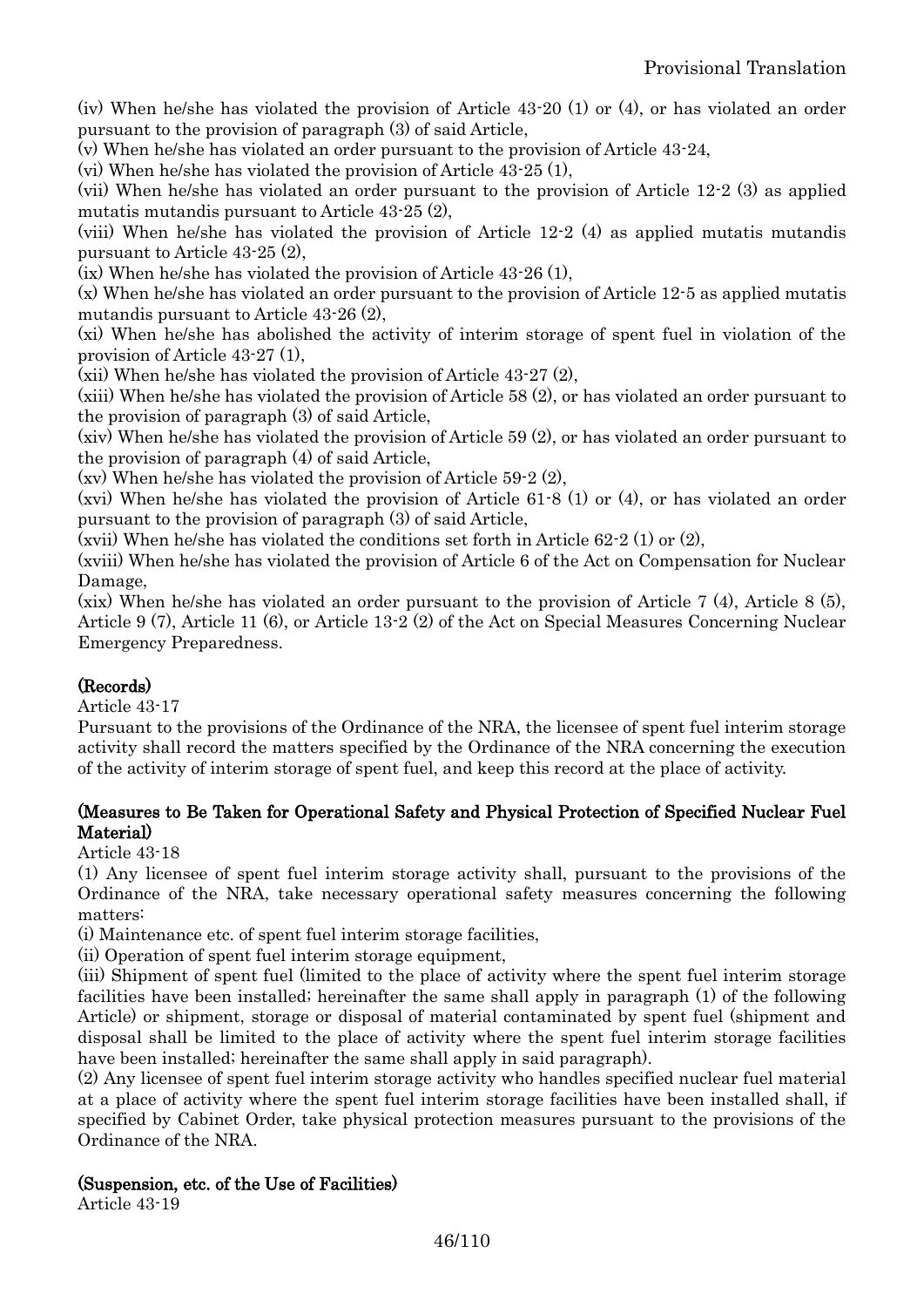(1) When the Nuclear Regulation Authority finds that any of the location, structure or equipment of the spent fuel interim storage facilities does not conform with the standards set forth in item (iii) of Article 43-5 (1), that the performance of the spent fuel interim storage facilities does not conform with the technical standards set forth in Article 43-10-2, or that the measures pertaining to the maintenance etc. of the spent fuel interim storage facilities, the operation of the spent fuel interim storage equipment, the shipment of the spent fuel, or the shipment, storage or disposal of material contaminated by the spent fuel are in violation of the provisions of the Ordinance of the NRA pursuant to the provision of paragraph (1) of the preceding Article, it may order the relevant licensee of spent fuel interim storage activity to suspend use, remodel, repair or change the location of the spent fuel interim storage facilities, designate a method for operating the spent fuel interim storage equipment or order the necessary operational safety measures to be taken.

(2) When the Nuclear Regulation Authority finds that the physical protection measures are in violation of the provisions of the Ordinance of the NRA pursuant to the provision of paragraph (2) of the preceding Article, it may order the relevant licensee of spent fuel interim storage activity to take corrective measures, etc.

# (Operational Safety Programs)

#### Article 43-20

(1) Any licensee of spent fuel interim storage activity shall, pursuant to the provisions of the Ordinance of the NRA, specify operational safety programs (including rules concerning education on operational safety related to the handling of nuclear fuel material; hereinafter the same shall apply in this Article) before commencing his/her activity, and obtain the approval of the Nuclear Regulation Authority. The same shall apply when amendments are made to such programs.

(2) When the Nuclear Regulation Authority finds that the operational safety programs are not sufficient for preventing disasters resulting from spent fuel or material contaminated by spent fuel, it shall not grant the approval set forth in the preceding paragraph.

(3) When the Nuclear Regulation Authority finds that the operational safety programs need to be amended for preventing disasters resulting from spent fuel or material contaminated by spent fuel, it may order the relevant licensee of spent fuel interim storage activity to amend the operational safety programs.

(4) Any licensee of spent fuel interim storage activity and his/her employees must observe the operational safety programs.

(5) Any licensee of spent fuel interim storage activity shall, pursuant to the provisions of the Ordinance of the NRA, undergo a periodic inspection conducted by the Nuclear Regulation Authority regarding the compliance with the provision of the preceding paragraph.

(6) The provisions of Article 12 (6) to (8) shall apply mutatis mutandis to the inspection set forth in the preceding paragraph. In this case, the term "the preceding paragraph" in paragraph (6) of said Article shall be deemed to be replaced with "Article 43-20 (5)."

Article 43-21

Deletion [Act No. 44 of May 2005]

### (Chief Engineer of Spent Fuel)

Article 43-22

(1) Any licensee of spent fuel interim storage activity shall, pursuant to the provisions of the Ordinance of the NRA, appoint a chief engineer of spent fuel from among persons who are certified chief engineers of nuclear fuel as set forth in Article 22-3 (1) or other persons who possess qualifications as specified by Ordinance of the NRA, and have this person supervise safety concerning the handling of spent fuel.

(2) When licensee of spent fuel interim storage activity has appointed a chief engineer of spent fuel pursuant to the provision of the preceding paragraph, the licensee of spent fuel interim storage activity shall notify the Nuclear Regulation Authority of the appointment within thirty days of the appointment. The same shall apply to the dismissal of the chief engineer of spent fuel.

### (Duties, etc. of the Chief Engineer of Spent Fuel)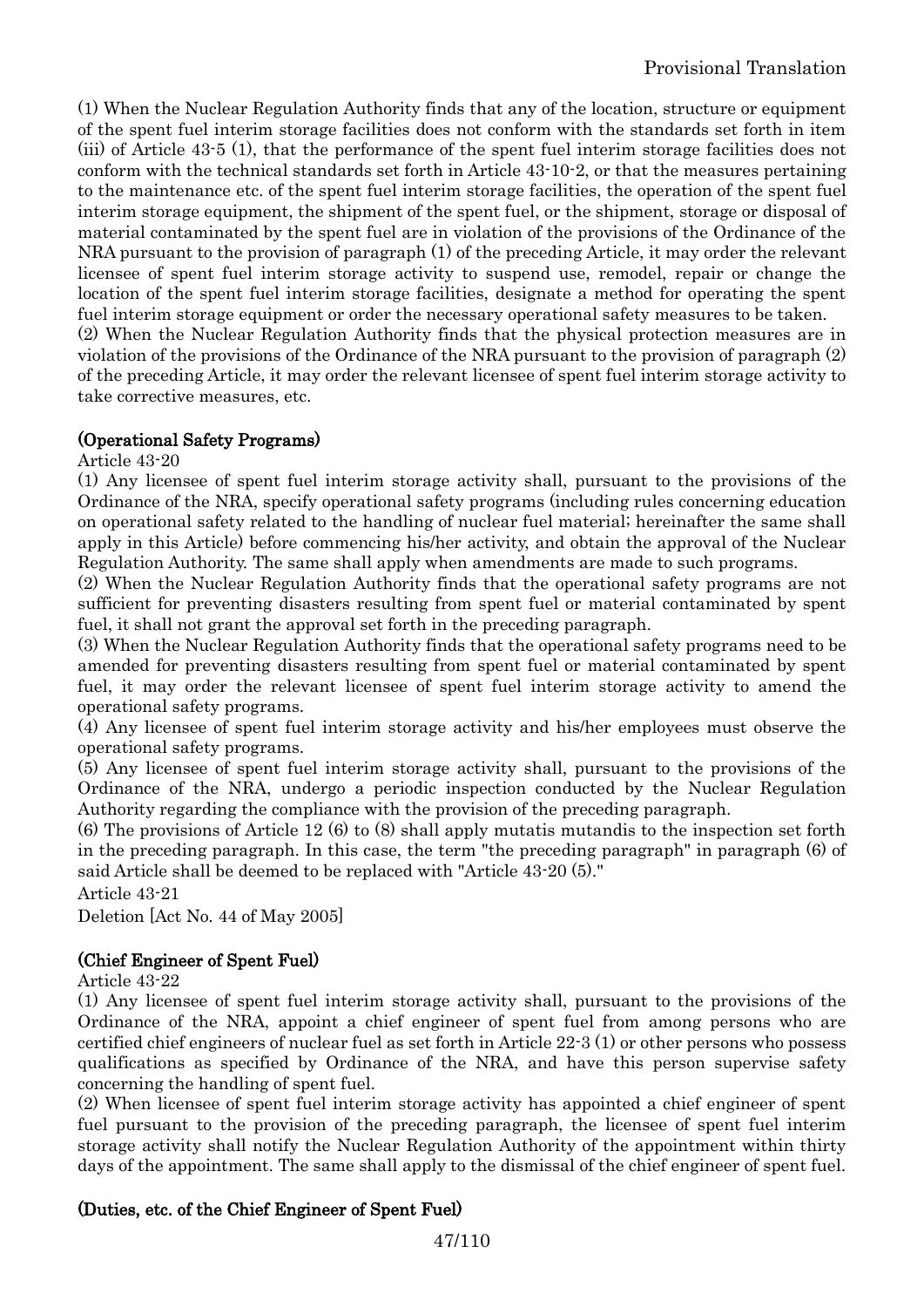### Article 43-23

(1) The chief engineer of spent fuel shall execute his/her duties related to the handling of spent fuel in the activity of interim storage of spent fuel in good faith.

(2) Any person who is engaged in the handling of spent fuel in the activity of interim storage of spent fuel shall comply with the instructions for safe handling of such spent fuel given by the chief engineer of spent fuel.

#### (Order to Dismiss the Chief Engineer of Spent Fuel)

Article 43-24

When the chief engineer of spent fuel has violated the provisions of this Act or an order pursuant to this Act, the Nuclear Regulation Authority may order the relevant licensee of spent fuel interim storage activity to dismiss the chief engineer of spent fuel.

#### (Physical Protection Programs)

Article 43-25

(1) In the case prescribed in the provision of Article 43-18 (2), the licensee of spent fuel interim storage activity shall, pursuant to the provisions of the Ordinance of the NRA, specify physical protection programs and obtain the approval of the Nuclear Regulation Authority before commencing the handling of specified nuclear fuel material. The same shall apply when amendments are made to such programs.

(2) The provisions of Article 12-2 (2) to (5) shall apply mutatis mutandis to the physical protection programs set forth in the preceding paragraph, and the provisions of paragraphs (6) to (8) of said Article shall apply mutatis mutandis to the inspection set forth in paragraph (5) of said Article as applied mutatis mutandis pursuant to this paragraph. In this case, the term "the preceding paragraph" in paragraph (2) of said Article shall be deemed to be replaced with "Article 43-25 (1)" and the term "licensee of refining activity" in paragraphs (3) to (5) of said Article shall be deemed to be replaced with "licensee of spent fuel interim storage activity."

### (Physical Protection Manager)

Article 43-26

(1) In the case prescribed in the provision of Article 43-18 (2), the licensee of spent fuel interim storage activity shall, pursuant to the provisions of the Ordinance of the NRA, appoint a physical protection manager, from among persons who satisfy the requirements specified by the Ordinance of the NRA related to knowledge, etc. of the handling of specified nuclear fuel material, etc., and have this physical protection manager manage activity related to the physical protection of specified nuclear fuel material in a consistent manner.

(2) The provisions of Article 12-3 (2), Article 12-4 and Article 12-5 shall apply mutatis mutandis to the physical protection manager set forth in the preceding paragraph. In this case, the term "licensee of refining activity" in these provisions shall be deemed to be replaced with "licensee of spent fuel interim storage activity" and the term "refining facilities" shall be deemed to be replaced with "spent fuel interim storage facilities."

# (Type Certification for Design of Specified Container, etc. for Spent Fuel Interim Storage Facilities)

#### Article 43-26-2

(1) The Nuclear Regulation Authority shall, upon application, grant type certification for type design of containers used for interim storage of spent fuel and other appliances for spent fuel interim storage facilities that are specified by the Ordinance of the NRA (hereinafter referred to as "specified container, etc.").

(2) When the application set forth in the preceding paragraph is made, if the Nuclear Regulation Authority finds that the type design of the specified container, etc. for which said application is made conforms with the standards set forth in item (iii) of Article 43-5 (1) (limited to the portion pertaining to the technical standards; hereinafter the same shall apply in this Article), it shall grant the type certification set forth in the preceding paragraph.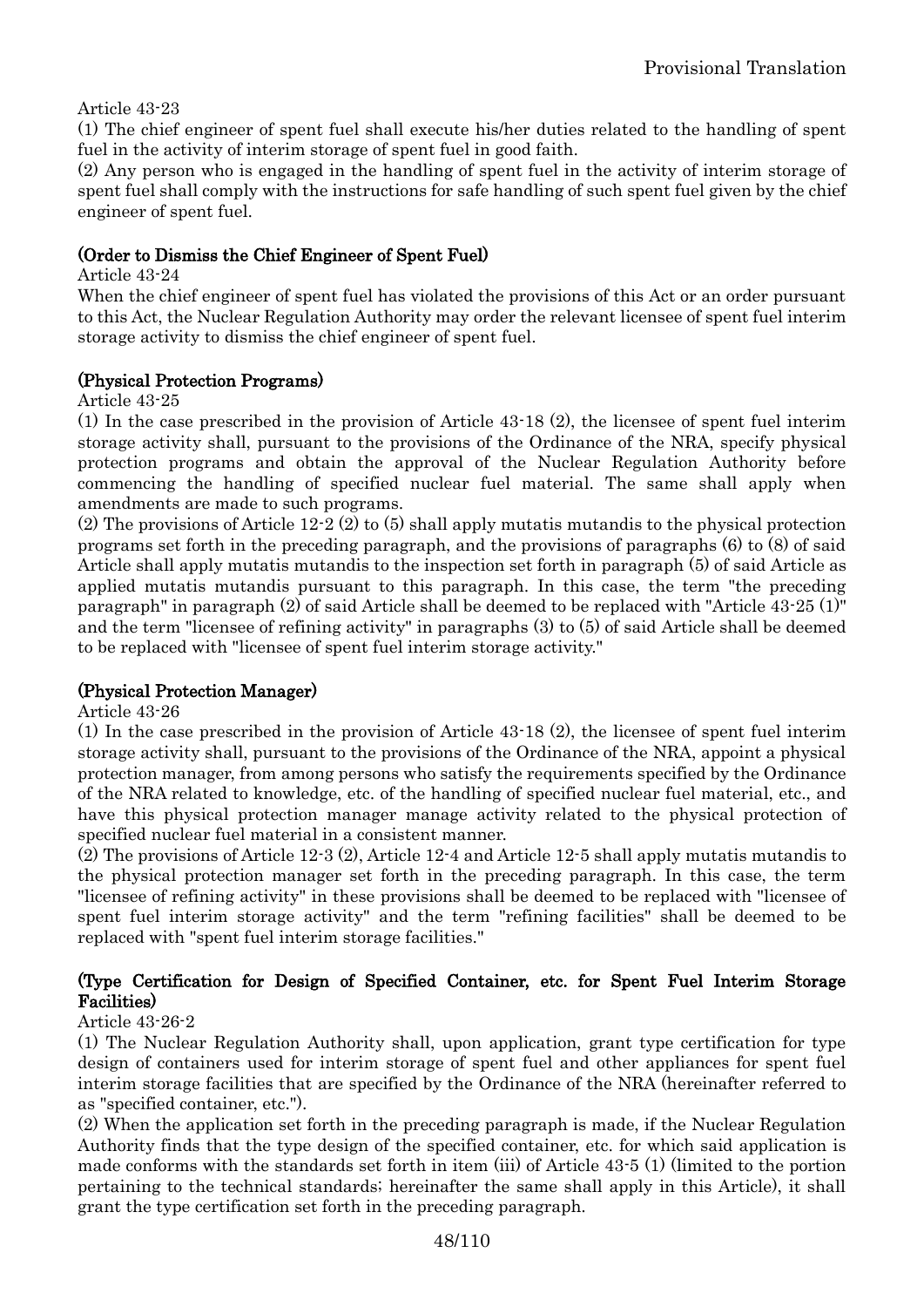(3) When a person who has obtained type certification for his/her type design intends to change the design of the specified container, etc. of said type, he/she shall obtain the approval of the Nuclear Regulation Authority. The same shall apply in the case that the standards set forth in item (iii) of Article 43-5 (1) have been amended and the specified container, etc. of the type certified for its type design has ceased to conform with the standards set forth in said item.

(4) When the application for the approval set forth in the preceding paragraph is made, the Nuclear Regulation Authority shall examine whether the design for which said application is made conforms with the standards set forth in item (iii) of Article 43-5 (1) and if it finds that said design conforms with said standards, it shall grant the approval.

(5) When the specified container, etc. of the type certified for its type design has ceased to conform with the standards set forth in item (iii) of Article 43-5 (1), the Nuclear Regulation Authority may rescind said type certification.

(6) Procedures for granting the certification set forth in paragraph (1) and any other necessary matters pertaining to type certification shall be specified by the Ordinance of the NRA.

#### (Designation of Type of Specified Container, etc. for Spent Fuel Interim Storage Facilities) Article 43-26-3

(1) For the purpose of improving the safety of spent fuel interim storage facilities, the Nuclear Regulation Authority shall, upon application, designate the specified container, etc. with the design certified for its type as set forth in paragraph (1) of the preceding Article (hereinafter referred to as "specified container, etc. with certified type design") for its type.

(2) The application for the designation set forth in the preceding paragraph may also be made by a person who manufactures said specified container, etc. with certified type design on a regular basis in foreign countries, or a person who has concluded an agreement to purchase said specified container, etc. with certified type design from said person and who exports said specified container, etc. with certified type design to Japan on a regular basis.

(3) The designation set forth in paragraph (1) shall be made based on a judgment of whether said specified container, etc. with certified type design for which an application is made falls under all of the following items:

(i) That the container, etc. is based on the design certified for its type as set forth in paragraph (1) of the preceding Article,

(ii) That the container, etc. conforms with the technical standards set forth in item (ii) of Article 43-8, (3),

(iii) That the container, etc. demonstrates uniformity.

(4) The designation set forth in paragraph (1) may be made by limiting the scope in which said specified container, etc. with certified type design may be used or by attaching conditions.

(5) When the Nuclear Regulation Authority finds that the specified container, etc. with certified type design designated for its type has ceased to fall under any of the items of paragraph (3), it may rescind the designation.

(6) In addition to the case prescribed in the preceding paragraph, when a designated container manufacturer, etc. in foreign countries (the person prescribed in paragraph (2) who has obtained the designation set forth in paragraph (1) for the type of specified container, etc. that he/she manufactures or exports; hereinafter the same shall apply in this paragraph) falls under any of the following items, the Nuclear Regulation Authority may rescind the designation set forth in paragraph (1) for said designated container manufacturer, etc. in foreign countries:

(i) When the designated container manufacturer, etc. in foreign countries has violated the provisions of the Ordinance of the NRA based on the provision of the following paragraph,

(ii) In the case that the Nuclear Regulation Authority finds it necessary for enforcing this Act and has requested the designated container manufacturer, etc. in foreign countries to make a report on his/her business, when he/she has not made the report or has made a false report,

(iii) In the case that the Nuclear Regulation Authority finds it necessary for enforcing this Act and has intended to have its official inspect the specified container, etc. designated for its type, books, documents and any other property, and question the people concerned, at the office or other places of activity of the designated container manufacturer, etc. in foreign countries, or at any other place where said specified container, etc. is found to be located, when the relevant person has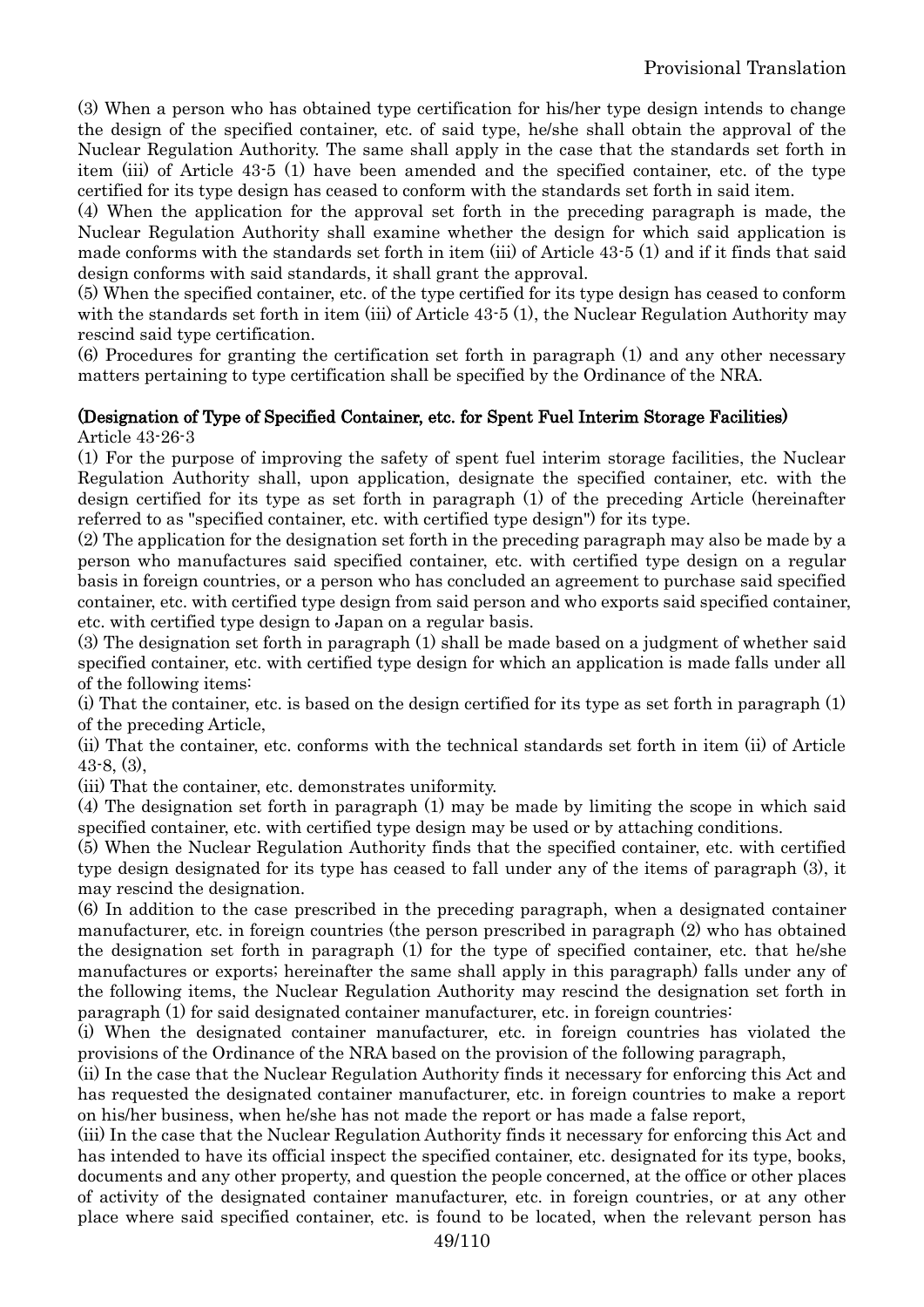refused, obstructed or challenged the inspection, or has not given a statement or has given a false statement in response to a question.

(7) Procedures for making the designation set forth in paragraph (1) and any other necessary matters pertaining to type designation shall be specified by the Ordinance of the NRA.

#### (Measures Associated with Abolition of the Activity)

#### Article 43-27

(1) When the licensee of spent fuel interim storage activity intends to abolish his/her activity, he/she shall dismantle the spent fuel interim storage facilities, eliminate the contamination caused by the spent fuel, dispose of the material contaminated by the spent fuel and take any other measures specified by the Ordinance of the NRA (hereinafter referred to as "decommissioning measures" in this Article and the following Article).

(2) When the licensee of spent fuel interim storage activity intends to take decommissioning measures, he/she shall draw up a plan concerning said decommissioning measures (hereinafter referred to as a "decommissioning plan" in the following Article) in advance, pursuant to the provisions of the Ordinance of the NRA, and obtain the approval of the Nuclear Regulation Authority.

(3) The provisions of Article 12-6 (3) to (9) shall apply mutatis mutandis to the decommissioning measures of licensee of spent fuel interim storage activity. In this case, the term "the preceding paragraph" in paragraph (3) of said Article shall be deemed to be replaced with "Article 43-27 (2)"; the term "the two preceding paragraphs" in paragraph (4) of said Article shall be deemed to be replaced with "Article 43-27 (2) and the preceding paragraph"; the term "paragraph (2)" in paragraphs (5) and (6) of said Article shall be deemed to be replaced with "Article 43-27 (2)"; the term "nuclear fuel material" in paragraph (7) of said Article shall be deemed to be replaced with "spent fuel"; and the term "designation set forth in Article 3 (1)" in paragraph (9) of said Article shall be deemed to be replaced with "permission set forth in Article 43-4 (1)."

#### (Measures Associated with Rescission, etc. of the Permission)

Article 43-28

(1) When any licensee of spent fuel interim storage activity has had his/her permission rescinded pursuant to the provision of Article 43-16, or when any licensee of spent fuel interim storage activity has dissolved or died, and there is no inheritance pursuant to the provision of Article 43-14 (1) or Article 43-15 (1), the former licensee of spent fuel interim storage activity, etc. (a person who controls the inherited property in lieu of the liquidator, bankruptcy trustee or heir when the licensee of spent fuel interim storage activity has had his/her permission rescinded pursuant to the provision of Article 43-16 or when the licensee of spent fuel interim storage activity has dissolved or died, and there is no inheritance pursuant to the provision of Article 43-14 (1) or Article 43-15 (1); the same shall apply hereinafter) shall be deemed to be the licensee of spent fuel interim storage activity regarding the application of the provisions of Article 43-10-2, Article 43-11, Articles 43-17 to 43-20 and Articles 43-22 to 43-26 (including penal provisions pertaining to these provisions) for the period until the confirmation prescribed in Article 12-7 (9) as applied mutatis mutandis pursuant to paragraph (4) is obtained.

(2) Pursuant to the provisions of the Ordinance of the NRA, the former licensee of spent fuel interim storage activity, etc. shall draw up a decommissioning plan and apply for the approval of the Nuclear Regulation Authority within the period specified by the Ordinance of the NRA from the date that his/her permission as a licensee of spent fuel interim storage activity was rescinded pursuant to the provision of Article 43-16 or the date of dissolution or death of the licensee of spent fuel interim storage activity.

(3) The former licensee of spent fuel interim storage activity, etc. shall not take decommissioning measures for the period until he/she obtains the approval set forth in the preceding paragraph.

(4) The provisions of Article 12-7 (4) to (9) shall apply mutatis mutandis to decommissioning measures of the former licensee of spent fuel interim storage activity, etc., and the provision of Article 22-9 (4) shall apply mutatis mutandis to the former licensee of spent fuel interim storage activity, etc. In this case, the term "paragraph (2)" in these provisions shall be deemed to be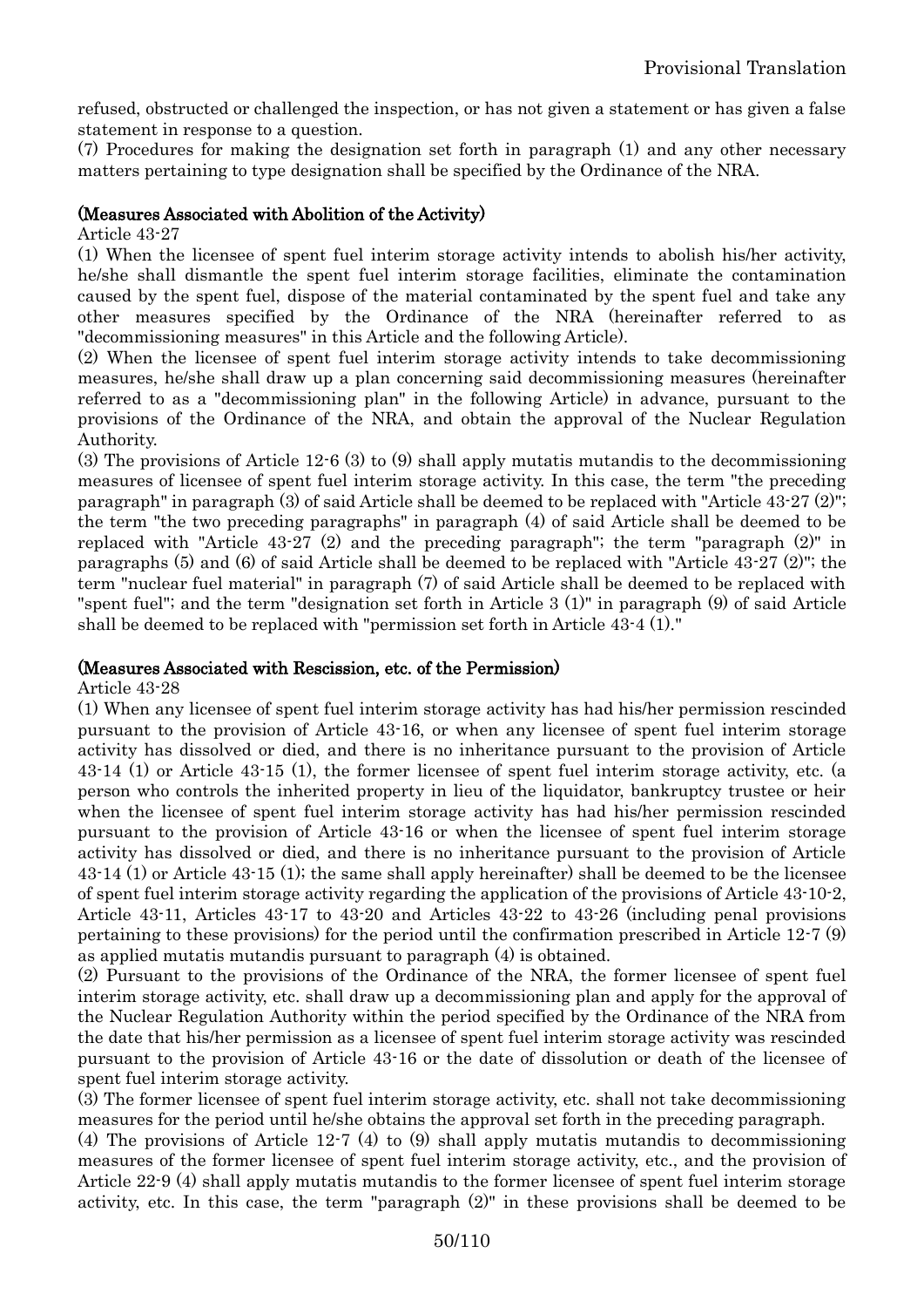replaced with "Article 43-28 (2)"; the term "paragraph (4) of the preceding Article" in Article 12-7 (5) shall be deemed to be replaced with "paragraph (4) of the preceding Article as applied mutatis mutandis pursuant to Article 43-27 (3)"; the term "nuclear fuel material" in paragraph (8) of said Article shall be deemed to be replaced with "spent fuel"; the term "paragraph (8) of the preceding Article" in paragraph (9) of said Article shall be deemed to be replaced with "paragraph (8) of the preceding Article as applied mutatis mutandis pursuant to Article 43-27 (3)"; the term "paragraph (1)" in Article 22-9 (4) shall be deemed to be replaced with "Article 43-28 (1)," the term "licensee of fabricating or enrichment activity" shall be deemed to be replaced with "licensee of spent fuel interim storage activity" and the term "Article 16-4-2, Article 16-5, and Article 22-7-2" shall be deemed to be replaced with "Article 43-10-2 and Article 43-11."

# Chapter V Regulations Concerning the Reprocessing Activity

# (Designation of Activity)

Article 44

(1) Any person who intends to carry out the reprocessing activity shall obtain designation from the Nuclear Regulation Authority, pursuant to the provisions of Cabinet Order.

(2) Any person who intends to obtain the designation set forth in the preceding paragraph shall submit an application form containing the following matters to the Nuclear Regulation Authority: (i) The name and address of the applicant and, in the case of a juridical person, the name of its representative,

(ii) The name and address of the factory or place of activity where the reprocessing equipment and auxiliary facilities (hereinafter referred to as "reprocessing facilities") are to be installed,

(iii) The type of spent fuel to be reprocessed and reprocessing capacity,

(iv) The location, structure and equipment of the reprocessing facilities, and the reprocessing method,

(v) A construction plan for the reprocessing facilities,

(vi) The method for disposing of nuclear fuel material that has been separated from spent fuel.

(vii) The matters concerning the radiation management at the reprocessing facilities,

(viii) The matters concerning the development of facilities and systems necessary for taking responses in the event that nuclear fuel material has fallen into a critical state or other accidents have occurred at the reprocessing facilities.

### (Criteria for Designation)

Article 44-2

(1) In the case that an application for the designation set forth in paragraph (1) of the preceding Article is made, the Nuclear Regulation Authority shall not grant the designation in said paragraph unless it finds that the application conforms with all of the following items:

(i) That reprocessing facilities will not be utilized for non-peaceful purposes,

(ii) That the applicant has the technical capability required for taking measures necessary for preventing the occurrence and expansion of a severe accident (an accident where nuclear fuel material has fallen into a critical state or other severe accidents specified by the Ordinance of the NRA; the same shall apply in Article 48 (1) and item (ii) of Article 50-4-2 (2)) and has other technical capability sufficient for carrying out the reprocessing activity competently,

(iii) That the applicant has sufficient financial basis for executing the activity competently,

(iv) That the location, structure and equipment of the reprocessing facilities conform with the standards specified by the Ordinance of the NRA as such that they will not hinder the prevention of disasters resulting from spent fuel, material separated from spent fuel, or material contaminated by spent fuel or material separated from spent fuel.

(2) In granting the designation set forth in paragraph (1) of the preceding Article, the Nuclear Regulation Authority shall hear, in advance, the opinion of the Atomic Energy Commission with respect to the application of the criteria prescribed in item (i) of the preceding paragraph.

# (Ineligibility for the Designation)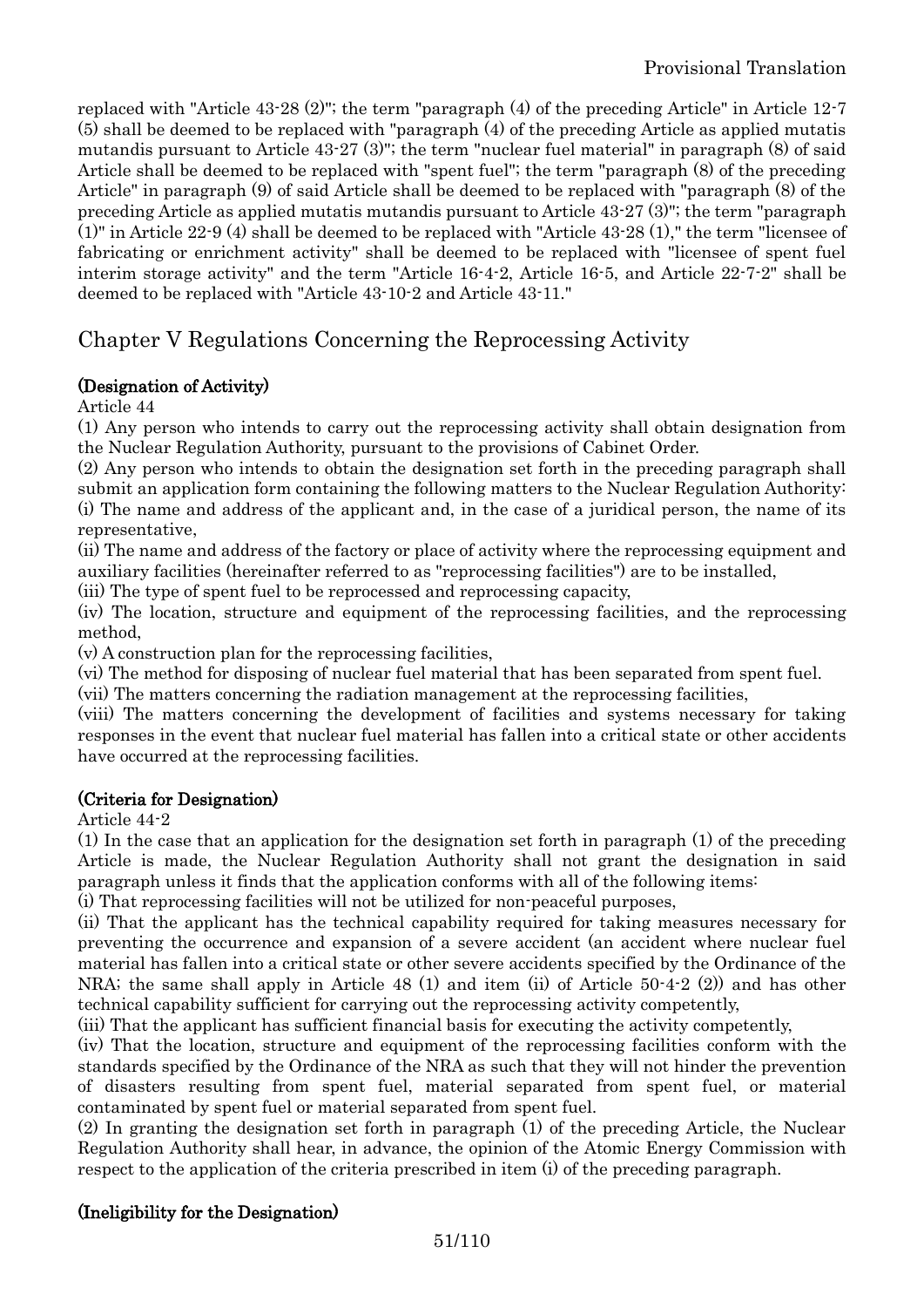Article 44-3

Any person who falls under any of the following items shall not be granted the designation set forth in Article 44 (1):

(i) A person whose permission set forth in Article 44 (1) has been rescinded pursuant to the provision of Article 46-7 (2), and for whom two years have not yet elapsed from the day of the rescission,

(ii) A person who has been sentenced to a penalty consisting of a fine or severer punishment for violating the provisions of this Act or an order pursuant to this Act, and for whom two years have not yet elapsed after the penalty was executed or suspended,

(iii) An adult ward,

(iv) A juridical person any of whose executive officials falls under any of the three preceding items.

### (Permission for and Notification of Changes)

Article 44-4

(1) When any person who has obtained the designation set forth in Article 44 (1) (hereinafter referred to as "licensee of reprocessing activity") intends to change any matter listed in items (ii) to (iv), or items (vi) to (viii) of paragraph (2) of said Article, he/she shall obtain the permission of the Nuclear Regulation Authority, pursuant to the provisions of Cabinet Order; provided, however, that this shall not apply to a change made to, from among the matters listed in item (ii) of said paragraph, only the name of the factory or place of activity.

(2) When a licensee of reprocessing activity has changed any matter listed in item (i) or (v) of Article 44 (2), except the case prescribed in Article 46-6 (1), he/she shall notify the Nuclear Regulation Authority of the change within thirty days from the day that the change was made. The same shall apply to a change made to, from among the matters listed in item (ii) of said paragraph, only the name of the factory or place of activity.

(3) The provision of Article 44-2 shall apply mutatis mutandis to the permission set forth in paragraph (1).

### (Approval of the Design and Construction Method)

Article 45

(1) Any licensee of reprocessing activity shall, pursuant to the provisions of the Ordinance of the NRA, obtain the approval of the Nuclear Regulation Authority with respect to the design and construction method of the reprocessing facilities (except for welding methods pertaining to reprocessing facilities prescribed in Article 46-2 (1) that are to be welded; hereinafter the same shall apply in this Article) before commencing construction work on the reprocessing facilities. The same shall apply when making modifications to the reprocessing facilities.

(2) When any licensee of reprocessing activity intends to change the design and construction method related to a reprocessing facility for which the approval set forth in the preceding paragraph has been obtained, he/she shall obtain the approval of the Nuclear Regulation Authority as set forth in the Ordinance of the NRA; provided, however, that this shall not apply to a minor change specified by the Ordinance of the NRA.

(3) When the Nuclear Regulation Authority finds that the application for the approval set forth in the two preceding paragraphs conform with all of the following items, it shall grant the approval set forth in the two preceding paragraphs:

(i) That the design and construction method of the reprocessing facilities are as designated as set forth in Article 44 (1), as permitted as set forth in paragraph (1) of the preceding Article, or as notified pursuant to the provision of paragraph (2) of said Article,

(ii) That the design and construction method of the reprocessing facilities conform with the technical standards specified by the Ordinance of the NRA,

(iii) That the person's quality control method pertaining to the design and construction and systems for their inspection conform with the technical standards specified by the Ordinance of the NRA.

(4) When any licensee of reprocessing activity has made a minor change to the design and construction method, as specified by the Ordinance of the NRA under the proviso of paragraph (2),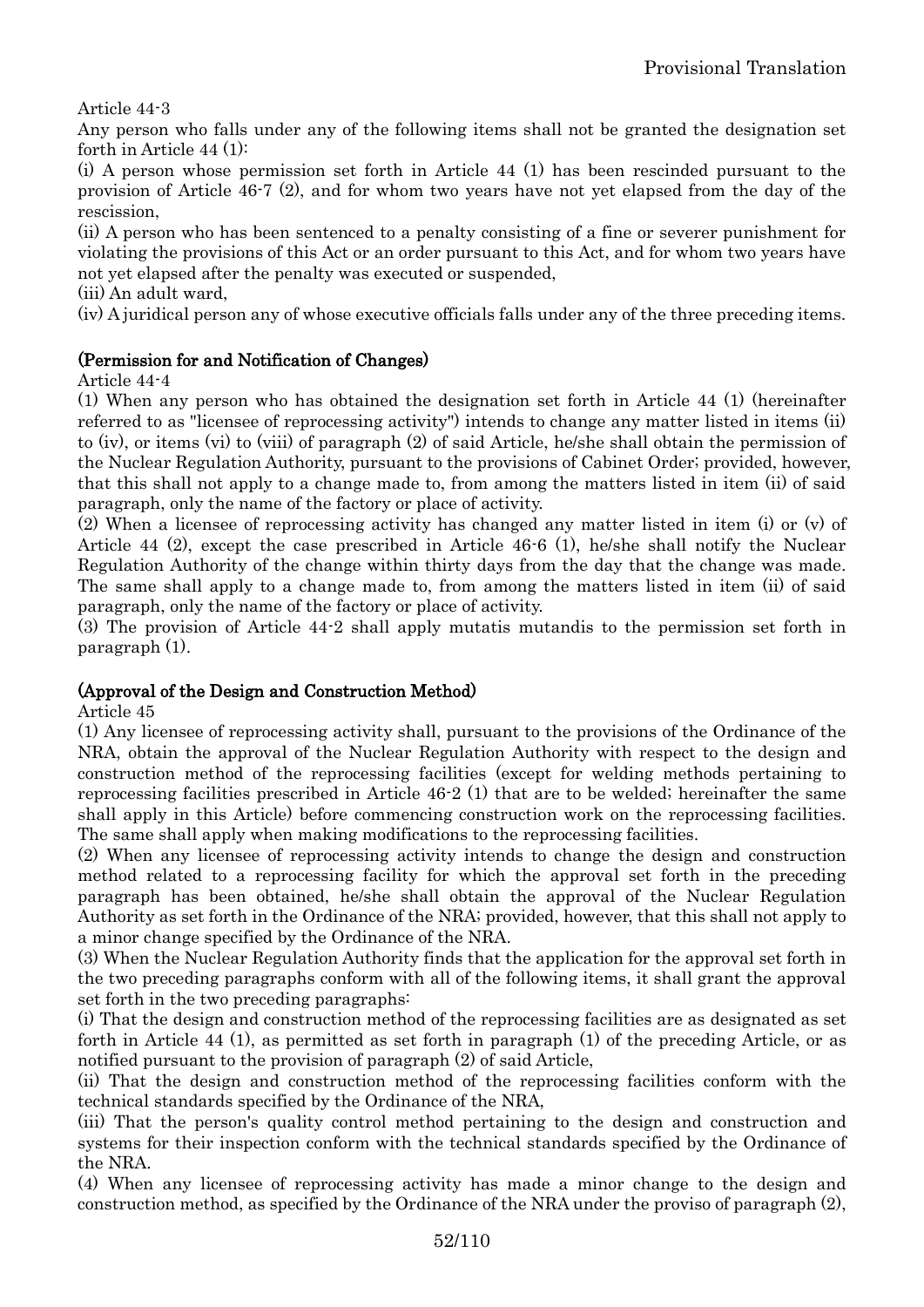of a reprocessing facility for which the approval set forth in paragraph (1) has been obtained, he/she shall notify the Nuclear Regulation Authority of the minor change.

#### (Pre-service Inspection)

#### Article 46

(1) Any licensee of reprocessing activity shall subject his/her reprocessing facilities to an inspection concerning their construction work (except for the reprocessing facilities prescribed in paragraph (1) of the following Article on which welding is to be performed; hereinafter the same shall apply in the following paragraph) and performance by the Nuclear Regulation Authority, pursuant to the provisions of the Ordinance of the NRA, and shall not use the reprocessing facilities until after they have passed the inspection. The same shall apply when making modifications to the reprocessing facilities.

(2) Reprocessing facilities shall be considered to have passed the inspection set forth in the preceding paragraph when they conform with both of the following items:

(i) That the construction work has been carried out in compliance with the design and method for which the approval set forth in paragraph (1) of the preceding Article (the changed design and method in the case that there has been the approval or notification regarding a change pursuant to the provision of paragraph (2) or (4) of said Article) has been obtained,

(ii) That their performance conforms with the technical standards set forth in Article 46-2-2.

### (Welding Method and Inspection)

Article 46-2

(1) Any dissolution tanks that are to be used for spent fuel and any other reprocessing facilities specified by the Ordinance of the NRA that are to be welded shall be inspected by the Nuclear Regulation Authority with respect to the welding, pursuant to the provisions of the Ordinance of the NRA, and the licensee of reprocessing activity may not use the tanks or facilities until after they have passed the inspection; provided, however, that this shall not apply to the case prescribed in paragraph (4) and cases specified by the Ordinance of the NRA.

(2) A person who intends to undergo the inspection set forth in the preceding paragraph shall obtain the approval of the Nuclear Regulation Authority concerning the method of welding, pursuant to the provisions of the Ordinance of the NRA.

(3) Welding shall be considered to have passed the inspection set forth in paragraph (1) when it conforms with both of the following items:

(i) That welding is being carried out in compliance with the method for which the approval set forth in the preceding paragraph has been obtained,

(ii) That welding conforms with the technical standards specified by the Ordinance of the NRA.

(4) Reprocessing facilities involving welding prescribed in paragraph (1) that have been imported shall be inspected by the Nuclear Regulation Authority concerning the welding pursuant to the provisions of the Ordinance of the NRA, and the licensee of reprocessing activity shall not use the reprocessing facilities until after they have passed the inspection.

(5) Welding shall be considered to have passed the inspection set forth in the preceding paragraph when it conforms with the technical standards set forth in item (ii) of paragraph (3).

### (Maintenance of Performance of Reprocessing Facilities)

#### Article 46-2-2

Any licensee of reprocessing activity shall maintain his/her reprocessing facilities, so that the performance of the reprocessing facilities conforms with the technical standards specified by the Ordinance of the NRA; provided, however, that this shall not apply to the case where the approval set forth in Article 50-5 (2) has been obtained (except for the cases specified by the Ordinance of the NRA).

### (Periodic Facility Inspection)

Article 46-2-3

(1) Any licensee of reprocessing activity shall, pursuant to the provisions of the Ordinance of the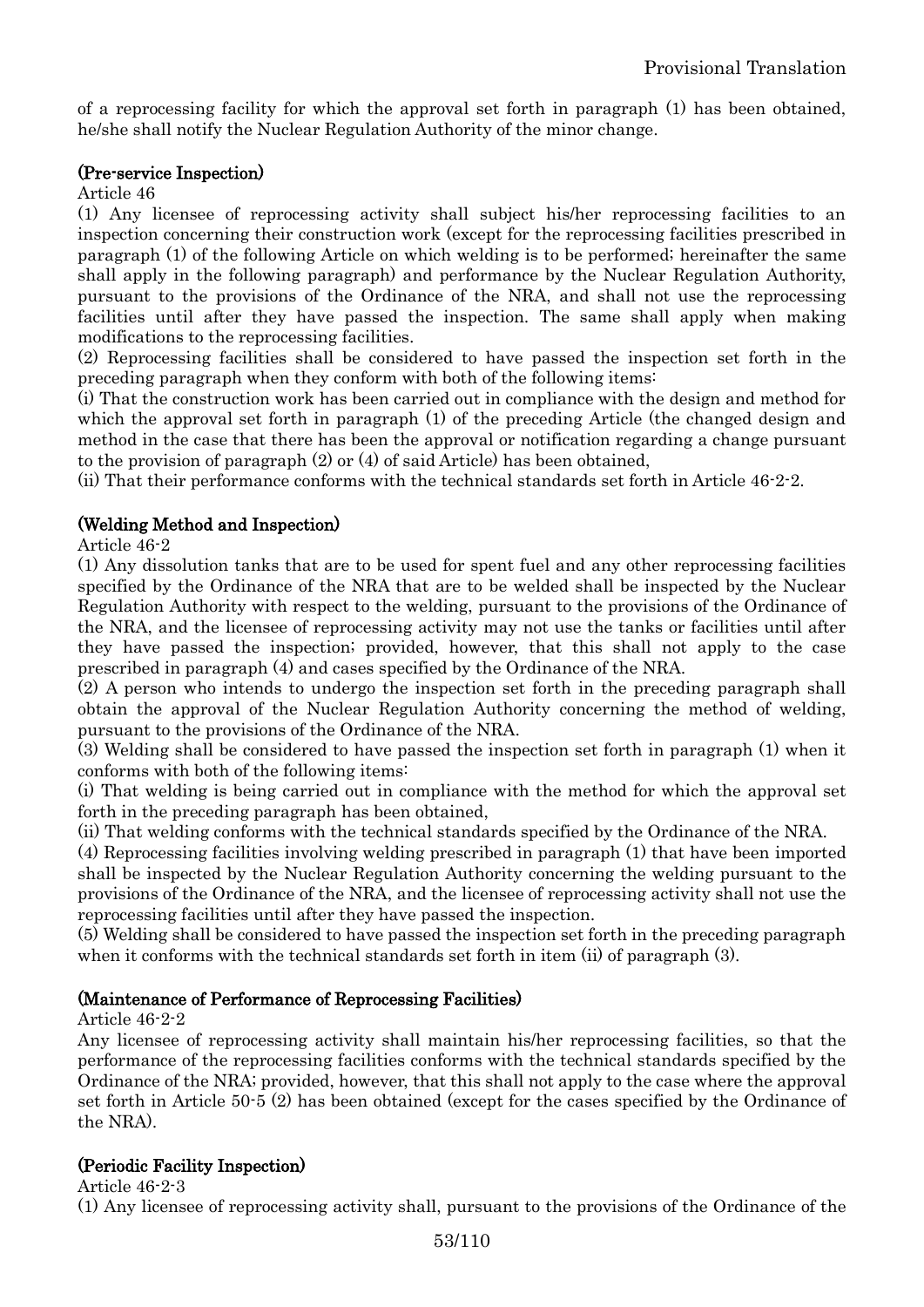NRA, undergo an annual inspection conducted by the Nuclear Regulation Authority concerning the performance of the reprocessing facilities specified by Cabinet Order; provided, however, that this shall not apply to a case where the approval set forth in Article 50-5 (2) has been obtained (except for the cases specified by the Ordinance of the NRA).

(2) The inspection set forth in the preceding paragraph shall be conducted with regard to whether the performance of the reprocessing facilities conforms with the technical standards set forth in the preceding Article.

### (Notification of Commencement of Activity, etc.)

Article 46-3

When a licensee of reprocessing activity has commenced, suspended or restarted his/her activity, he/she shall notify the Nuclear Regulation Authority within fifteen days from the day concerned.

# (Usage Plan)

#### Article 46-4

Any licensee of reprocessing activity shall, pursuant to the provisions of the Ordinance of the NRA, create an operation plan for the reprocessing facilities, and notify the Nuclear Regulation Authority of the plan. The same shall apply when amendments are made to such plans; provided, however, that this shall not apply when the approval set forth in Article 50-5 (2) has been obtained.

### (Merger and Split)

#### Article 46-5

(1) In the case of a merger of juridical persons who are licensees of reprocessing activity (except in the case of a merger of a juridical person who is a licensee of reprocessing activity and a juridical person who is not a licensee of reprocessing activity, and where the juridical person who is the licensee of reprocessing activity continues to exist) or in the case of a split of juridical persons who are licensees of reprocessing activity (limited to the case that the entirety of the reprocessing activity pertaining to the permission is to be succeeded to), when the approval of the Nuclear Regulation Authority has been obtained for the merger or the split, the juridical person who is to continue to exist after the merger, the juridical person who has been established by the merger, or the juridical person who has succeeded to the entirety of the reprocessing activity after the split shall succeed to the status of the licensee of reprocessing activity.

(2) The provisions of items (i) to (iii) of Article 44-2 (1), paragraph (2) of said Article, and Article 44-3 shall apply mutatis mutandis to the approval set forth in the preceding paragraph.

### (Inheritance)

Article 46-6

(1) In the case of an inheritance with regard to a licensee of reprocessing activity the inheritor shall succeed to the status of the licensee of reprocessing activity.

(2) The inheritor who has succeeded to the status of the licensee of reprocessing activity pursuant to the provision of the preceding paragraph shall notify the Nuclear Regulation Authority of the inheritance within thirty days from the day of the inheritance, with documents to prove the inheritance.

#### (Rescission, etc. of the Designation)

Article 46-7

(1) When a licensee of reprocessing activity fails to commence his/her activity within the period specified by the Ordinance of the NRA, or suspends his/her activity for more than one year continuously, without justifiable grounds, the Nuclear Regulation Authority may rescind the designation set forth in Article 44 (1).

(2) When a licensee of reprocessing activity falls under any of the following items, the Nuclear Regulation Authority may rescind the designation set forth in Article 44 (1), or specify a period not exceeding one year and order suspension of activity for that period: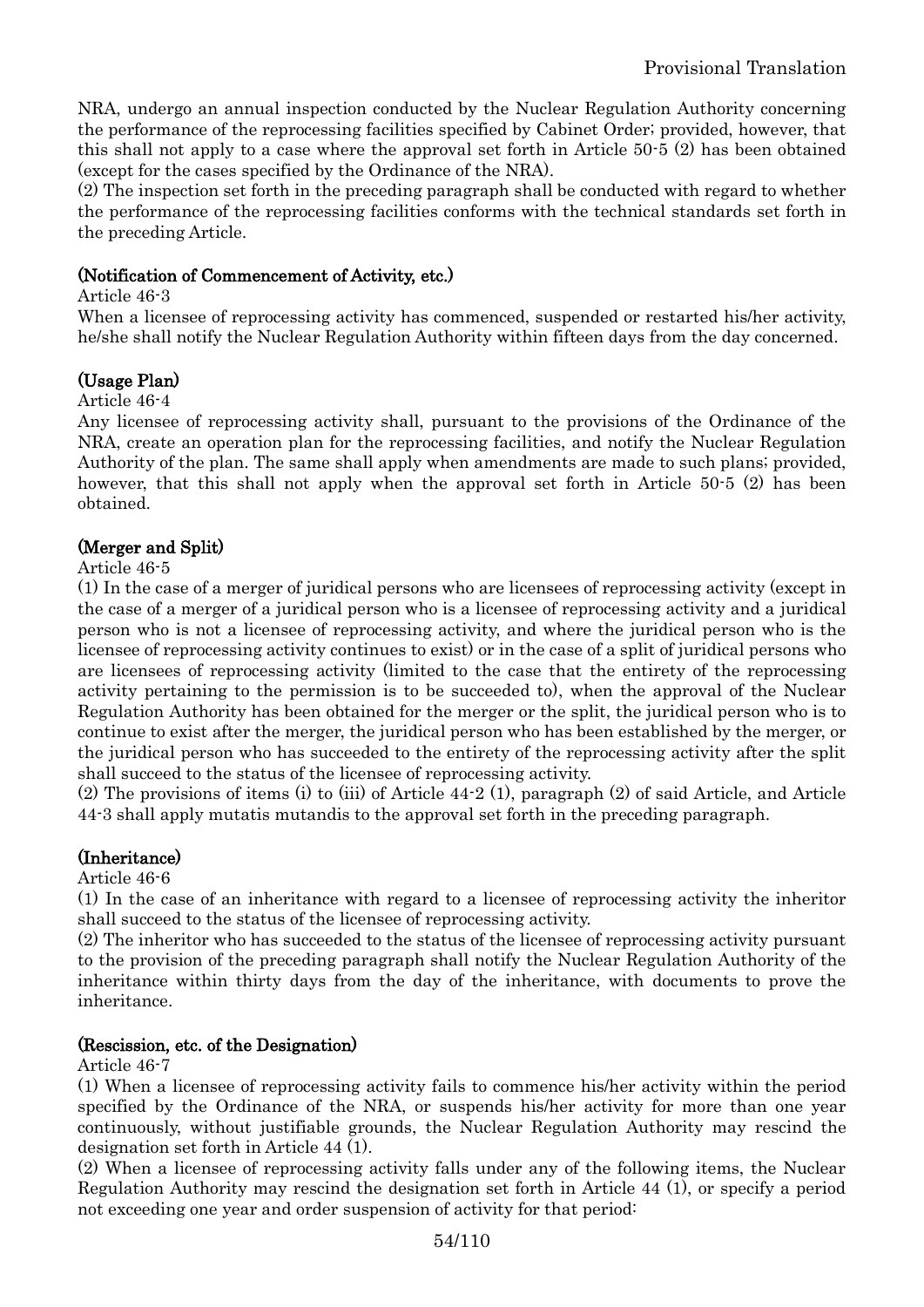(i) When a licensee of reprocessing activity falls under any of items (ii) to (iv) of Article 44-3,

(ii) When he/she has changed a matter for which he/she should have obtained the permission pursuant to the provision of Article 44-4 (1), without obtaining the permission,

(iii) When he/she has violated an order pursuant to the provision of Article 49,

(iv) When he/she has violated the provision of Article 50 (1) or (4), or has violated an order pursuant to the provision of paragraph (3) of said Article,

(v) When he/she has violated an order pursuant to the provision of Article 22-5 as applied mutatis mutandis pursuant to Article 50-2 (2),

(vi) When he/she has violated the provision of Article 50-3 (1),

(vii) When he/she has violated an order pursuant to the provision of Article 12-2 (3) as applied mutatis mutandis pursuant to Article 50-3 (2),

(viii) When he/she has violated the provision of Article 12-2 (4) as applied mutatis mutandis pursuant to Article 50-3 (2),

(ix) When he/she has violated the provision of Article 50-4 (1),

(x) When he/she has violated an order pursuant to the provision of Article 12-5 as applied mutatis mutandis pursuant to Article 50-4 (2),

(xi) When he/she has abolished his/her activity of reprocessing in violation of the provision of Article 50-5 (1),

(xii) When he/she has violated the provision of Article 50-5 (2),

(xiii) When he/she has violated the provision of Article 58 (2), or has violated an order pursuant to the provision of paragraph (3) of said Article,

(xiv) When he/she has violated the provision of Article 59 (2), or has violated an order pursuant to the provision of paragraph (4) of said Article,

(xv) When he/she has violated the provision of Article 59-2 (2),

(xvi) When he/she has violated the provision of Article 61-8 (1) or (4), or has violated an order pursuant to the provision of paragraph (3) of said Article,

(xvii) When he/she has violated the conditions set forth in Article  $62-2(1)$  or  $(2)$ ,

(xviii) When he/she has violated the provision of Article 6 of the Act on Compensation for Nuclear Damage,

(xix) When he/she has violated an order pursuant to the provision of Article 7 (4), Article 8 (5), Article 9 (7), Article 11 (6), or Article 13-2 (2) of the Act on Special Measures Concerning Nuclear Emergency Preparedness.

### (Records)

Article 47

Pursuant to the provisions of the Ordinance of the NRA, the licensee of reprocessing activity shall record the matters specified by the Ordinance of the NRA concerning the execution of the reprocessing activity, and keep this record at the factory or place of activity.

### (Measures to Be Taken for Operational Safety and Physical Protection of Specified Nuclear Fuel Material)

Article 48

(1) Any licensee of reprocessing activity shall, pursuant to the provisions of the Ordinance of the NRA, take necessary operational safety measures concerning the following matters (including the matters concerning measures to be taken in the event of a severe accident):

(i) Maintenance, etc. of reprocessing facilities,

(ii) Operation of reprocessing equipment,

(iii) Shipment, storage or disposal of spent fuel, material separated from spent fuel, or material contaminated by such material or spent fuel (regarding shipment and disposal, limited to that conducted in the premises of the factory or place of activity where the reprocessing facilities have been installed; hereinafter the same shall apply in the following Article).

(2) Any licensee of reprocessing activity who handles specified nuclear fuel material at a factory or place of activity where reprocessing facilities have been installed shall, if specified by Cabinet Order, take physical protection measures pursuant to the provisions of the Ordinance of the NRA.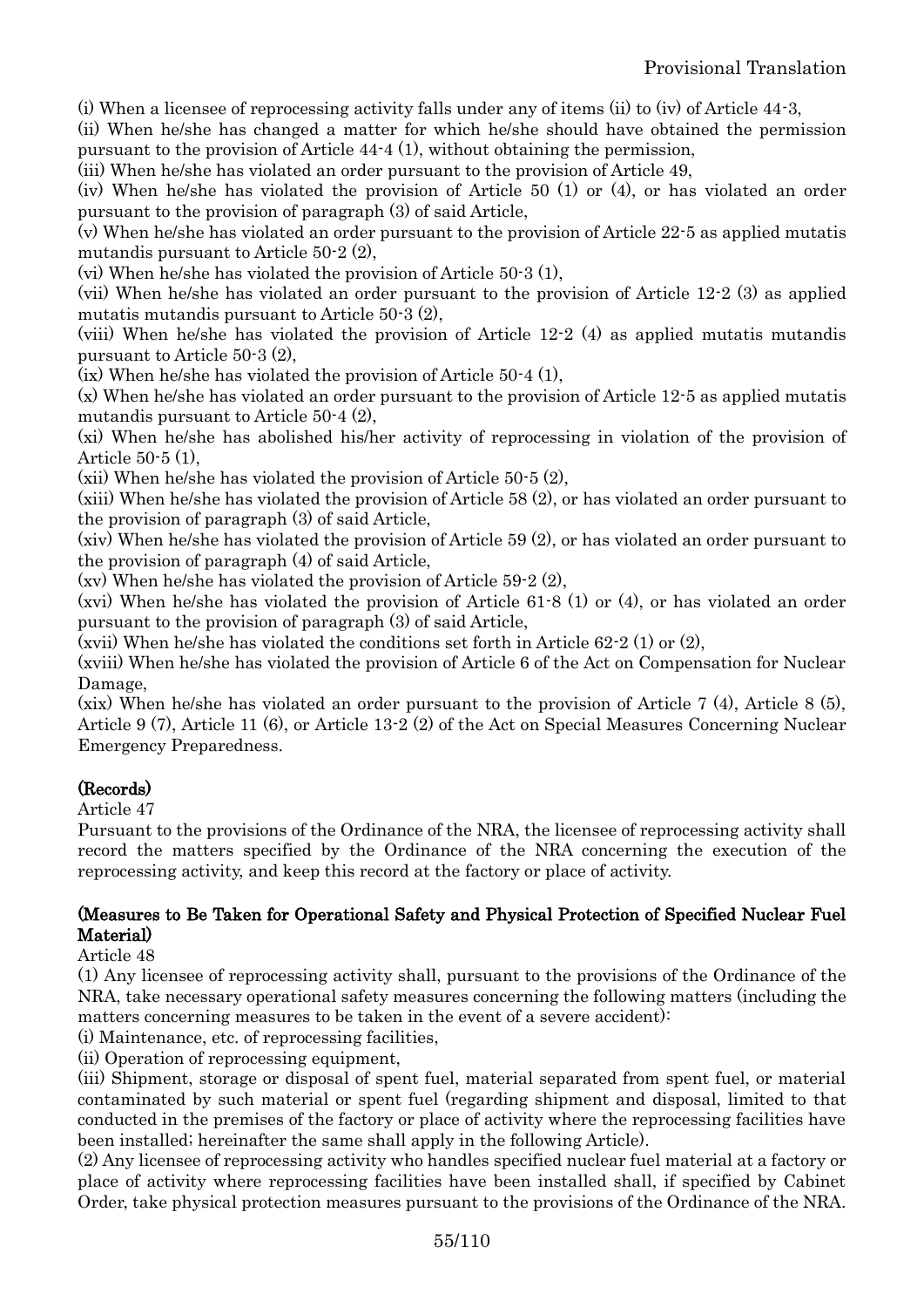### (Suspension, etc. of the Use of Facilities)

Article 49

(1) When the Nuclear Regulation Authority finds that any of the location, structure or equipment of the reprocessing facilities does not conform with the standards set forth in item (iv) of Article 44-2 (1), that the performance of the reprocessing facilities does not conform with the technical standards set forth in Article 46-2-2, or that the measures pertaining to the maintenance etc. of reprocessing facilities, the operation of the reprocessing equipment, or the shipment, storage or disposal of spent fuel, material separated from spent fuel, or material contaminated by such material or spent fuel are in violation of the provisions of the Ordinance of the NRA pursuant to the provision of paragraph (1) of the preceding Article, it may order the relevant licensee of reprocessing activity to suspend use, remodel, repair or change the location of the reprocessing facilities, designate a method for operating the reprocessing equipment or order the necessary operational safety measures to be taken.

(2) When the Nuclear Regulation Authority finds that the physical protection measures are in violation of the provisions of the Ordinance of the NRA pursuant to the provision of paragraph (2) of the preceding Article, it may order the relevant licensee of reprocessing activity to take corrective measures, etc.

### (Operational Safety Programs)

Article 50

(1) Any licensee of reprocessing activity shall, pursuant to the provisions of the Ordinance of the NRA, specify operational safety programs (including rules concerning education on operational safety related to the handling of nuclear fuel material; hereinafter the same shall apply in this Article) before commencing his/her activity, and obtain the approval of the Nuclear Regulation Authority. The same shall apply when amendments are made to such programs.

(2) When the Nuclear Regulation Authority finds that the operational safety programs are not sufficient for preventing disasters resulting from spent fuel, material separated from spent fuel, or material contaminated by such material or spent fuel, it shall not grant the approval set forth in the preceding paragraph.

(3) When the Nuclear Regulation Authority finds that the operational safety programs need to be amended for preventing disasters resulting from spent fuel, material separated from spent fuel, or material contaminated by such material or spent fuel, it may order the relevant licensee of reprocessing activity to amend the operational safety programs.

(4) Any licensee of reprocessing activity and his/her employees must observe the operational safety programs.

(5) Any licensee of reprocessing activity shall, pursuant to the provisions of the Ordinance of the NRA, undergo a periodic inspection conducted by the Nuclear Regulation Authority regarding the compliance with the provision of the preceding paragraph.

(6) The provisions of Article 12 (6) to (8) shall apply mutatis mutandis to the inspection set forth in the preceding paragraph. In this case, the term "the preceding paragraph" in paragraph (6) of said Article shall be deemed to be replaced with "Article 50 (5)."

### (Chief Engineer of Nuclear Fuel)

Article 50-2

(1) Any licensee of reprocessing activity shall, pursuant to the provisions of the Ordinance of the NRA, appoint a chief engineer of nuclear fuel from among persons who are certified chief engineers of nuclear fuel as set forth in Article 22-3 (1) and have work experience specified by the Ordinance of the NRA, and have this person supervise safety concerning the handling of nuclear fuel material.

(2) The provisions of Article 22-2 (2), Article 22-4 and Article 22-5 shall apply mutandis mutatis to the chief engineer of nuclear fuel set forth in the preceding paragraph.

### (Physical Protection Programs)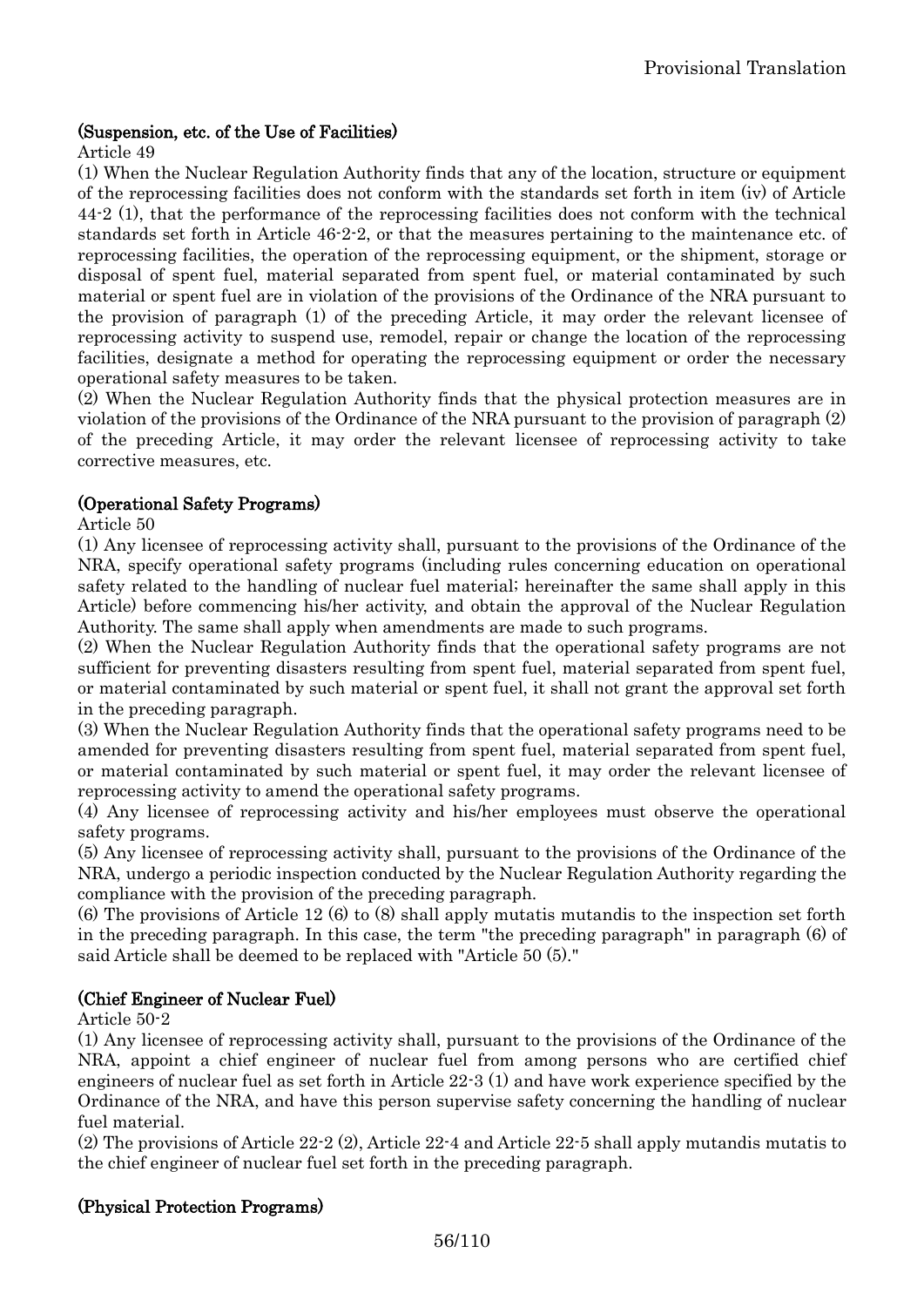Article 50-3

(1) In the case prescribed in the provision of Article 48 (2), the licensee of reprocessing activity shall, pursuant to the provisions of the Ordinance of the NRA, specify physical protection programs and obtain the approval of the Nuclear Regulation Authority before commencing the handling of specified nuclear fuel material. The same shall apply when amendments are made to such programs.

(2) The provisions of Article 12-2 (2) to (5) shall apply mutatis mutandis to the physical protection programs set forth in the preceding paragraph, and the provisions of paragraphs (6) to (8) of said Article shall apply mutatis mutandis to the inspection set forth in paragraph (5) of said Article as applied mutatis mutandis pursuant to this paragraph. In this case, the term "the preceding paragraph" in paragraph (2) of said Article shall be deemed to be replaced with "Article 50-3 (1)" and the term "licensee of refining activity" in paragraphs (3) to (5) of said Article shall be deemed to be replaced with "licensee of reprocessing activity."

# (Physical Protection Manager)

Article 50-4

(1) In the case prescribed in the provision of Article 48 (2), the licensee of reprocessing activity shall, pursuant to the provisions of the Ordinance of the NRA, appoint a physical protection manager, from among persons who satisfy the requirements specified by the Ordinance of the NRA related to knowledge, etc. of the handling of specified nuclear fuel material, etc., and have this physical protection manager manage activity related to the physical protection of specified nuclear fuel material in a consistent manner.

(2) The provisions of Article 12-3 (2), Article 12-4 and Article 12-5 shall apply mutatis mutandis to the physical protection manager set forth in the preceding paragraph. In this case, the term "licensee of refining activity" in these provisions shall be deemed to be replaced with "licensee of reprocessing activity" and the term "refining facilities" shall be deemed to be replaced with "reprocessing facilities."

# (Evaluation for the Purpose of Improving the Safety of Reprocessing Facilities)

Article 50-4-2

(1) The licensee of reprocessing activity shall, pursuant to the provisions of the Ordinance of the NRA, conduct self-evaluation of the safety of his/her reprocessing facilities at each timing specified by the Ordinance of the NRA for the purpose of improving the safety of the reprocessing facilities; provided, however, that this shall not apply to the case where the approval set forth in paragraph (2) of the following Article has been obtained (except for the cases specified by the Ordinance of the NRA).

(2) The evaluation set forth in the preceding paragraph shall be conducted by investigating and analyzing the matters listed below and making a comprehensive evaluation of the safety of said reprocessing facilities as a whole, while taking into consideration the results of the investigation and analysis:

(i) When having taken the following measures for the purpose of preventing the occurrence and expansion of any possible severe accidents at reprocessing facilities (hereinafter referred to as "prevention, etc. of accidents" in this item), said measures and the matters concerning the effects of the measures for the prevention, etc. of accidents:

(a) Install equipment or apparatus contributing to the prevention, etc. of accidents other than the equipment or apparatus specified in the technical standards set forth in item (ii) of Article 45 (3) as those to be installed,

(b) Develop a system for steadily taking measures for the prevention, etc. of accidents, such as through increasing personnel for ensuring operational safety and enhancing education on operational safety,

(ii) When there remains a possibility to lead to a severe accident in spite of having taken the measures listed in (a) and (b) of the preceding item, the matters concerning said possibility.

(3) When a licensee of reprocessing activity has conducted self-evaluation set forth in paragraph (1), he/she shall notify the Nuclear Regulation Authority of the results of the self-evaluation,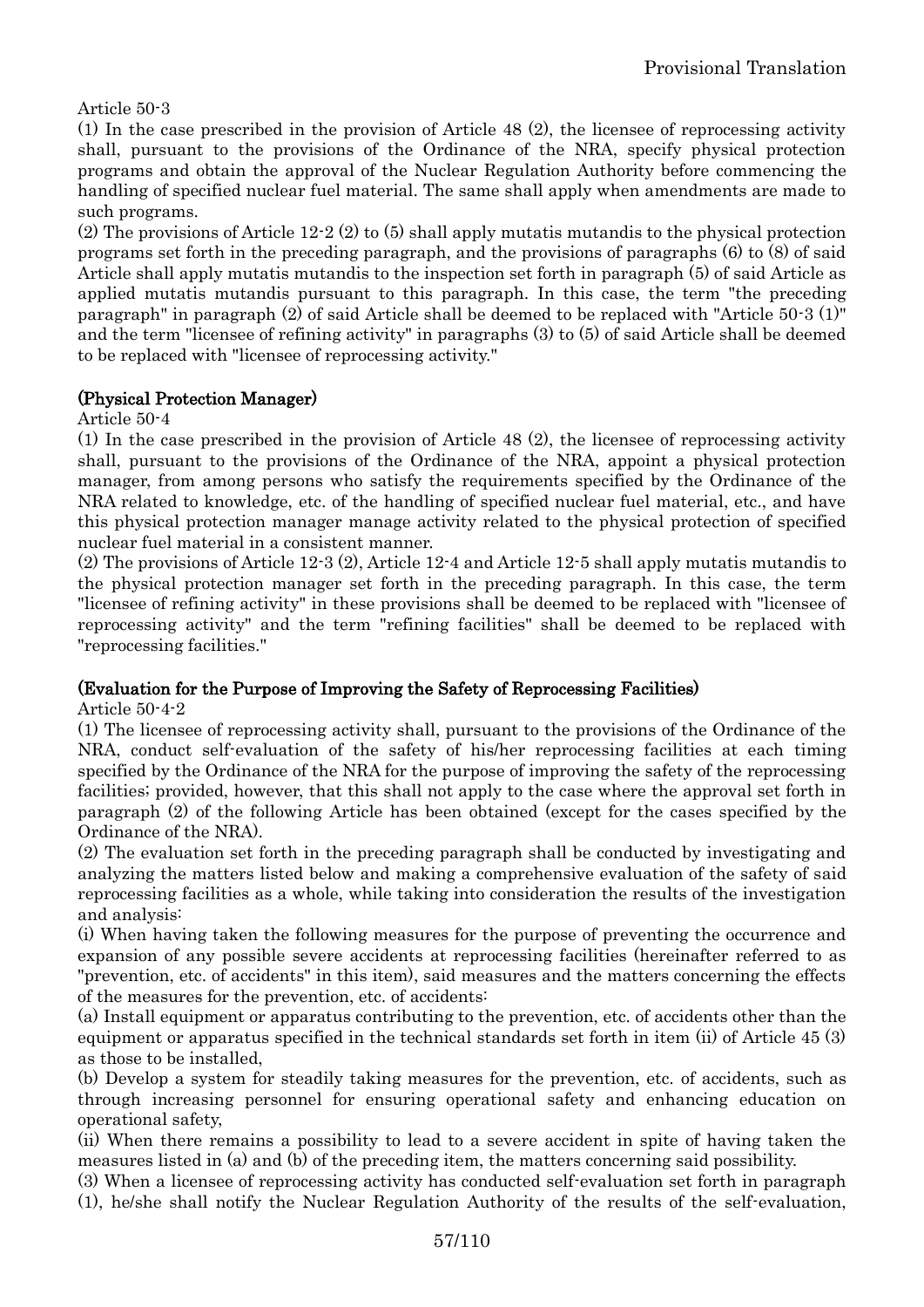methods of investigation, analysis, and comprehensive evaluation for said self-evaluation, and the matters specified by the Ordinance of the NRA (referred to as the "results of the evaluation, etc." in paragraph (5)), pursuant to the provisions of the Ordinance of the NRA; provided, however, that this shall not apply to the case where the approval set forth in paragraph (2) of the following Article has been obtained (except for the cases specified by the Ordinance of the NRA).

(4) When the Nuclear Regulation Authority finds that methods of investigation, analysis, and comprehensive evaluation for said self-evaluation, out of the matters it was notified of pursuant to the provision of the preceding paragraph, do not conform with the methods specified by the Ordinance of the NRA, it may order the licensee of reprocessing activity who has made the notification to change the methods of investigation, analysis, or comprehensive evaluation.

(5) When a licensee of reprocessing activity has made a notification pursuant to the provision of paragraph (3), he/she shall publicize the results of the evaluation, etc. that he/she made a notification of, pursuant to the provisions of the Ordinance of the NRA.

#### (Measures Associated with Abolition of the Activity)

Article 50-5

(1) When the licensee of reprocessing activity intends to abolish his/her activity, he/she shall dismantle the reprocessing facilities, transfer the spent fuel and material separated from spent fuel that he/she possesses, eliminate the contamination caused by spent fuel, dispose of spent fuel, material separated from spent fuel and material contaminated by such material and spent fuel, and take any other measures specified by the Ordinance of the NRA (hereinafter referred to as "decommissioning measures" in this Article and the following Article).

(2) When the licensee of reprocessing activity intends to take decommissioning measures, he/she shall draw up a plan concerning said decommissioning measures (hereinafter referred to as a "decommissioning plan" in the following Article) in advance, pursuant to the provisions of the Ordinance of the NRA, and obtain the approval of the Nuclear Regulation Authority.

(3) The provisions of Article 12-6 (3) to (9) shall apply mutatis mutandis to the decommissioning measures of the licensee of reprocessing activity. In this case, the term "the preceding paragraph" in paragraph (3) of said Article shall be deemed to be replaced with "Article 50-5 (2)"; the term "the two preceding paragraphs" in paragraph (4) of said Article shall be deemed to be replaced with "Article 50-5 (2) and the preceding paragraph"; the term "paragraph  $(2)$ " in paragraphs  $(5)$ and (6) of said Article shall be deemed to be replaced with "Article 50-5 (2)"; the term "nuclear fuel material or material contaminated by nuclear fuel material" in paragraph (7) of said Article shall be deemed to be replaced with "spent fuel, material separated from spent fuel, or material contaminated by such material or spent fuel"; and the term "Article 3 (1)" in paragraph (9) of said Article shall be deemed to be replaced with "Article 44 (1)."

#### (Measures Associated with Rescission, etc. of the Designation)

Article 51

(1) When any licensee of reprocessing activity has had his/her designation rescinded pursuant to the provision of Article 46-7, or when any licensee of reprocessing activity has dissolved or died, and there is no inheritance pursuant to the provision of Article 46-5 (1) or Article 46-6 (1), the former licensee of reprocessing activity, etc. (a person who controls the inherited property in lieu of the liquidator, bankruptcy trustee or heir when the licensee of reprocessing activity has had his/her permission rescinded pursuant to the provision of Article 46-7 or when the licensee of reprocessing activity has dissolved or died, and there is no inheritance pursuant to the provision of Article 46-5 (1) or Article 46-6 (1); the same shall apply hereinafter) shall be deemed to be the licensee of reprocessing activity regarding the application of the provisions of Article 46-2-2, Article 46-2-3, and Articles 47 to 50-4-2 (including penal provisions pertaining to these provisions) for the period until the confirmation prescribed in Article 12-7 (9) as applied mutatis mutandis pursuant to paragraph (4) is obtained.

(2) Pursuant to the provisions of the Ordinance of the NRA, the former licensee of reprocessing activity, etc. shall draw up a decommissioning plan and apply for the approval of the Nuclear Regulation Authority within the period specified by the Ordinance of the NRA from the date that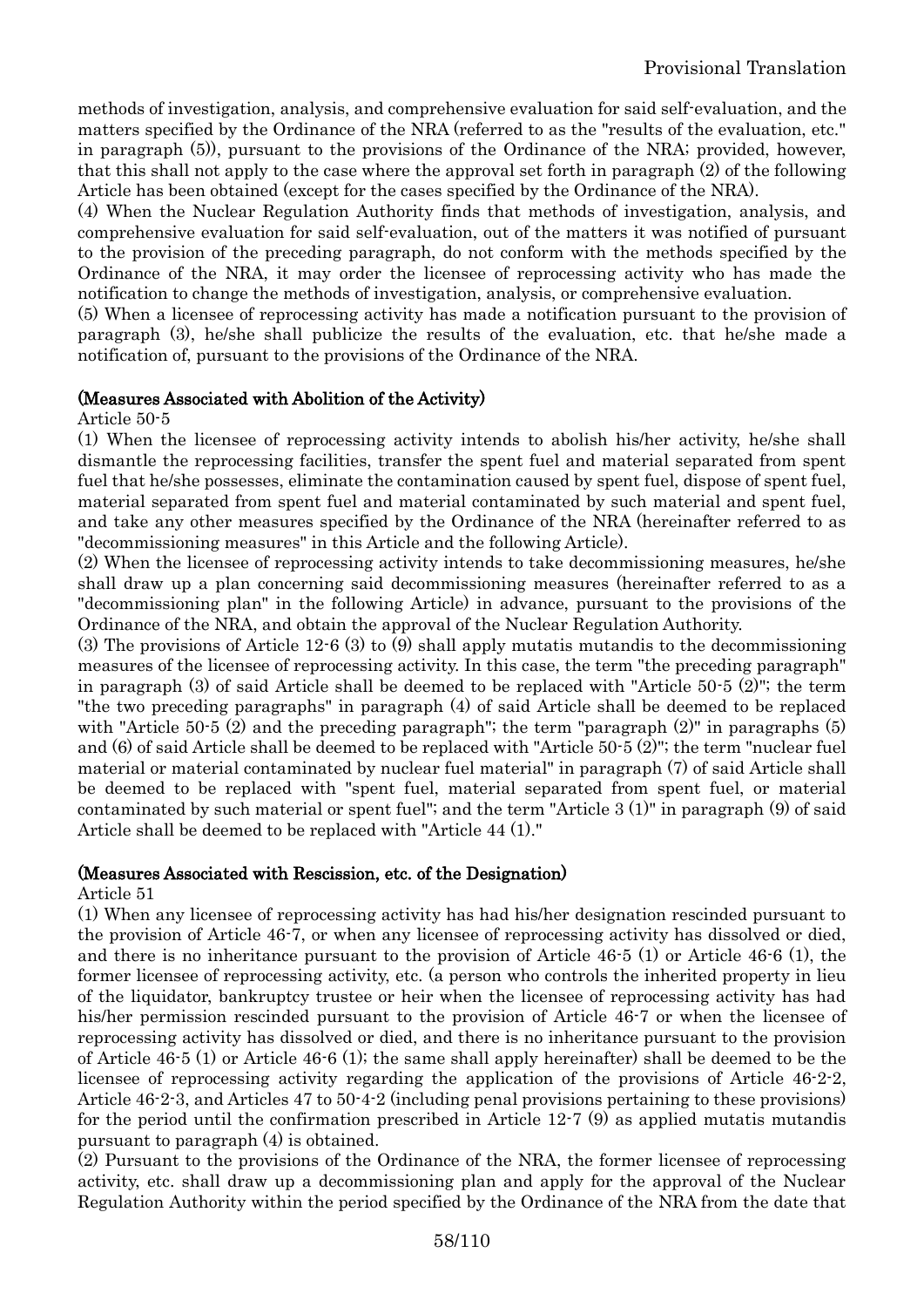his/her designation as a licensee of reprocessing activity was rescinded pursuant to the provision of Article 46-7 or the date of dissolution or death of the licensee of reprocessing activity.

(3) The former licensee of reprocessing activity, etc. shall not take decommissioning measures for the period until he/she obtains the approval set forth in the preceding paragraph.

(4) The provisions of Article 12-7 (4) to (9) shall apply mutatis mutandis to decommissioning measures of the former licensee of reprocessing activity, etc., and the provision of Article 22-9 (4) shall apply mutatis mutandis to the former licensee of reprocessing activity, etc. In this case, the term "paragraph (2)" in these provisions shall be deemed to be replaced with "Article 51 (2)"; the term "paragraph (4) of the preceding Article" in Article 12-7 (5) shall be deemed to be replaced with "paragraph (4) of the preceding Article as applied mutatis mutandis pursuant to Article 50.5 (3)"; the term "nuclear fuel material or material contaminated by nuclear fuel material." in paragraph (8) of said Article shall be deemed to be replaced with "spent fuel, material separated from spent fuel, or material contaminated by such material or spent fuel"; the term "paragraph (8) of the preceding Article" in paragraph (9) of said Article shall be deemed to be replaced with "paragraph (8) of the preceding Article as applied mutatis mutandis pursuant to Article 50-5 (3)"; the term "paragraph (1)" in Article 22-9 (4) shall be deemed to be replaced with "Article 51 (1)," the term "licensee of fabricating or enrichment activity" shall be deemed to be replaced with "licensee of reprocessing activity" and the term "Article 16-4-2, Article 16-5, and Article 22-7-2" shall be deemed to be replaced with "Article 46-2-2, Article 46-2-3, and Article 50-4-2."

# Chapter V-2 Regulations Concerning the Activities of Radioactive Waste Disposal and Storage

#### (Permission for the Activity)

#### Article 51-2

(1) Any person who intends to carry out the activity of radioactive waste disposal or storage (excluding disposal carried out by a licensee of refining activity, licensee of fabricating or enrichment activity, licensee of research and test reactor operation, operator of a foreign nuclear vessel, licensee of power reactor operation, licensee of spent fuel interim storage activity, licensee of reprocessing activity and a person who has obtained the permission set forth in Article 52 (1) at a refining facility, fuel facility, research and test reactor facility, power reactor facility, spent fuel interim storage facility, reprocessing facility or disposal facility prescribed in item (ix) of said paragraph that is associated with a usage facility prescribed in item (vii) of paragraph (2) of said Article) activity falling under any of the following items shall, for each category of waste listed in the following items, obtain the permission of the Nuclear Regulation Authority pursuant to the provisions of Cabinet Order:

(i) Final disposal, based on burial method, of nuclear fuel material or material contaminated by nuclear fuel material, where the radioactivity concentration of the radioactive materials specified by Cabinet Order contained in such materials exceed the criteria specified by Cabinet Order according to each type of said radioactive materials as those which have a possibility of serious impact on the health of humans (hereinafter referred to as "Category 1 waste disposal"),

(ii) Final disposal, based on burial method, of nuclear fuel material or material contaminated by nuclear fuel material other than those prescribed in the preceding item (hereinafter referred to as "Category 2 waste disposal"),

(iii) Storage for the purpose of preventing radiation hazards which will be conducted, for the period until the commencement of Category 1 waste disposal, and Category 2 waste disposal (both, hereinafter referred to as "waste disposal") or other final disposal regarding nuclear fuel material or material contaminated by nuclear fuel material, or the handling or treating specified by Cabinet Order (hereinafter referred to as "radioactive waste storage").

(2) Any person who intends to obtain the permission set forth in the preceding paragraph shall submit an application form containing the following items to the Nuclear Regulation Authority:

(i) The name and address of the applicant and, in the case of a juridical person, the name of its representative,

(ii) The name and address of the place of activity where the waste disposal site and associated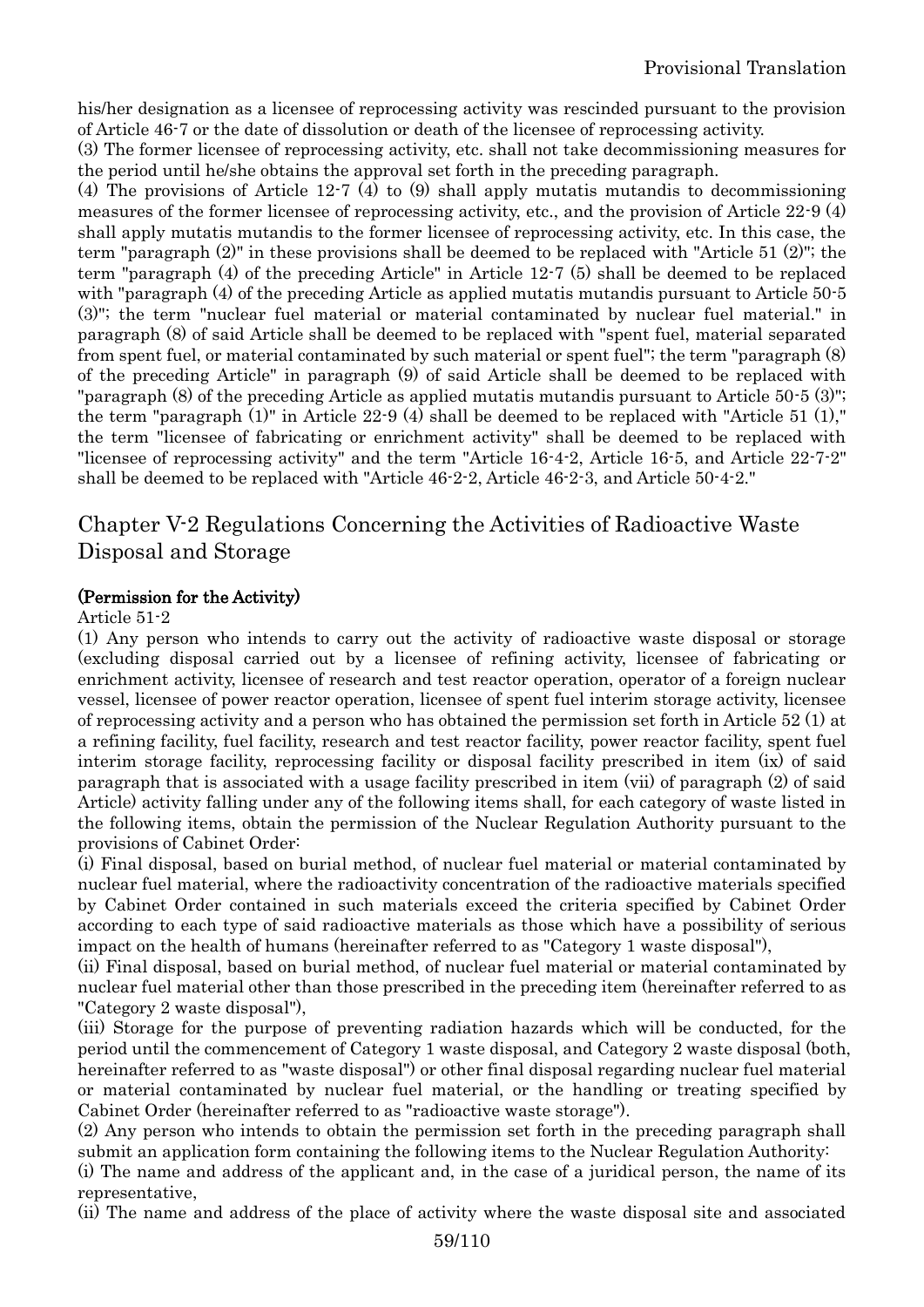facilities (hereinafter referred to as "waste disposal facilities") or the equipment for waste storage facility and associated facilities (hereinafter referred to as "waste storage facility") are to be installed,

(iii) The property and quantity of the nuclear fuel material or material contaminated by nuclear fuel material that are to be disposed of,

(iv) The location, structure and equipment of the waste disposal facilities or waste storage facility, and the methods of disposal or storage,

(v) The timing for amendment of the measures taken for the operational safety of Category 2 waste disposal in accordance with the attenuation of radioactivity,

(vi) A construction plan for the waste disposal facilities or waste storage facilities.

### (Licensing Criteria)

Article 51-3

(1) In the case that an application for the permission set forth in paragraph (1) of the preceding Article is made, the Nuclear Regulation Authority shall not grant the permission set forth in said paragraph unless it finds that the application conforms with both of the following items:

(i) That the applicant has sufficient technical capability and financial basis sufficient for executing the activity appropriately,

(ii) That the location, structure and equipment of the waste disposal facilities or waste storage facilities conform with the standards specified by the Ordinance of the NRA as such that they will not hinder the prevention of disasters resulting from nuclear fuel material or material contaminated by nuclear fuel material.

### (Ineligibility for the Permission)

Article 51-4

Any person who falls under any of the following items shall not be granted the permission set forth in Article 51-2 (1):

(i) A person whose permission set forth in Article 51-2 (1) has been rescinded pursuant to the provision of Article 51-14 (2), and for whom two years have not yet elapsed from the day of the rescission,

(ii) A person who has been sentenced to a penalty consisting of a fine or severer punishment for violating the provisions of this Act or an order pursuant to this Act, and for whom two years have not yet elapsed after the penalty was executed or suspended,

(iii) An adult ward,

(iv) A juridical person whose executive officials fall under any of the three preceding items.

### (Permission for and Notification of Changes)

Article 51-5

(1) When any person who has obtained the permission set forth in Article 51-2 (1) (hereinafter referred to as "licensee of radioactive waste disposal or storage activity") intends to change any matter listed in items (ii) to (v) of paragraph (2) of said Article, he/she shall obtain the permission of the Nuclear Regulation Authority, pursuant to the provisions of Cabinet Order; provided, however, that this shall not apply to a change made to, from among the matters listed in item (ii) of said paragraph, only the name of the place of activity.

(2) When a licensee of radioactive waste disposal or storage activity has changed any matter listed in item (i) or (vi) of Article 51-2 (2), except the case prescribed in Article 51-13 (1), he/she shall notify the Nuclear Regulation Authority of the change within thirty days from the day that the change was made. The same shall apply to a change made to, from among the matters listed in item (ii) of said paragraph, only the name of the place of activity.

(3) The provision of Article 51-3 shall apply mutatis mutandis to the permission set forth in paragraph (1).

### (Confirmation related to Waste Disposal)

Article 51-6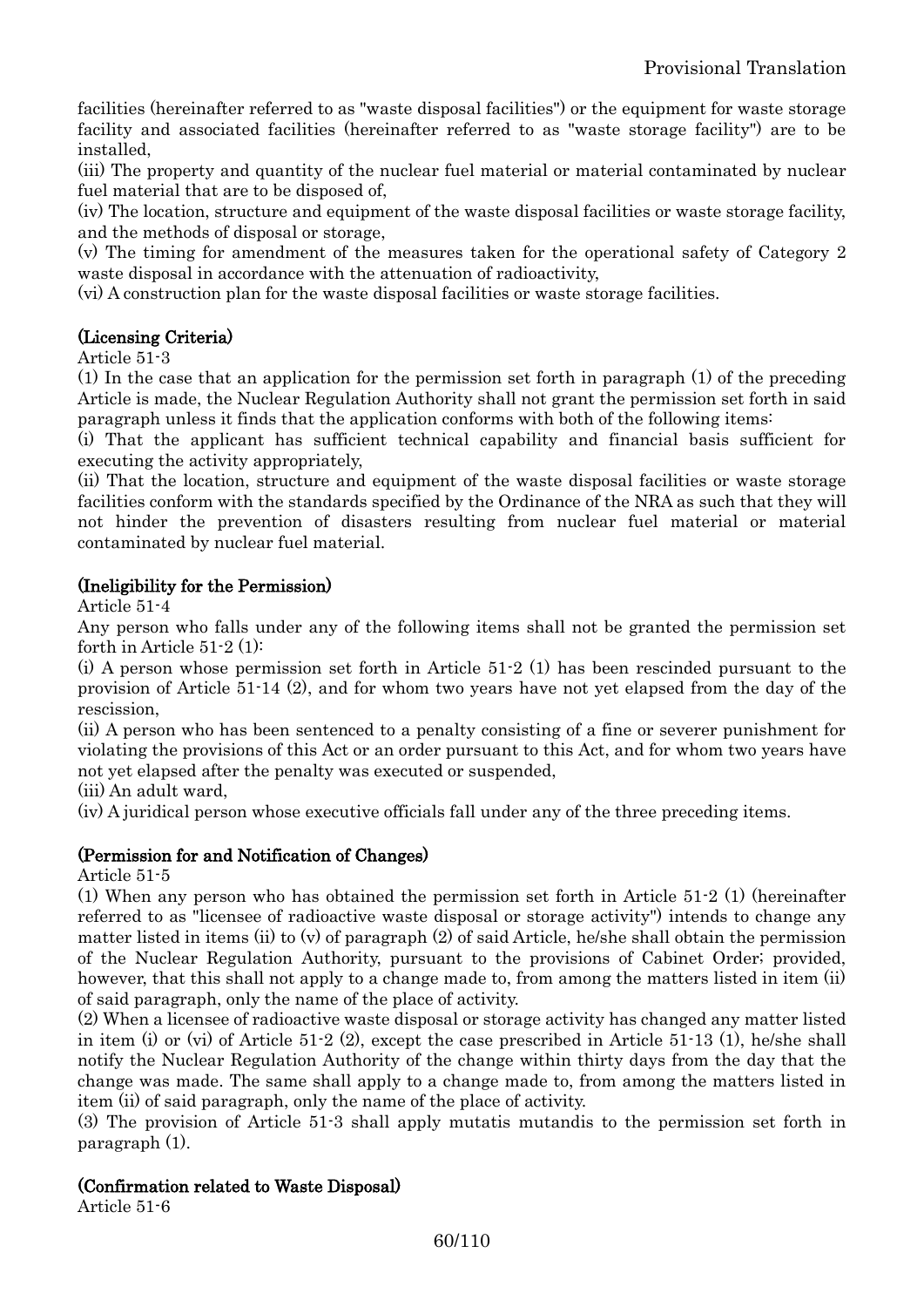(1) In the case that a person who has obtained the permission for conducting a waste disposal activity pursuant to the provision of Article 51-2 (1) (hereinafter referred to as "licensee of waste disposal activity") carries out waste disposal, he/she shall obtain the confirmation of the Nuclear Regulation Authority, pursuant to the provisions of the Ordinance of the NRA, to the compliance of his/her waste disposal facilities (excluding specified waste disposal facilities prescribed in paragraph (1) of the following Article for waste disposal facilities pertaining to the activity of Category 1 waste disposal) and the compliance of related operational safety measures with the technical standards specified by the Ordinance of the NRA.

(2) When the licensee of waste disposal activity carries out waste disposal, he/she shall obtain the confirmation of the Nuclear Regulation Authority, pursuant to the provisions of the Ordinance of the NRA, as to the compliance of the nuclear fuel material or the material contaminated by nuclear fuel material to be disposed of and the compliance of related operational safety measures with the technical standards specified by the Ordinance of the NRA.

#### (Approval of the Design and Construction Method)

Article 51-7

(1) Before commencing construction work on the waste disposal facilities pertaining to the licensee of Category 1 waste disposal activity specified by Cabinet Order (hereinafter referred to as "specified waste disposal facilities") or the facilities for radioactive waste storage specified by Cabinet Order (hereinafter referred to as "specified waste storage facilities"), any licensee of Category 1 waste disposal activity (a person who has obtained the permission for the Category 1 waste disposal activity pursuant to the provision of Article 51-2 (1); the same shall apply hereinafter) or licensee of radioactive waste storage activity (person who has obtained the permission for the radioactive waste storage pursuant to the provision of said paragraph; the same shall apply hereinafter) shall, pursuant to the provisions of the Ordinance of the NRA, obtain the approval of the Nuclear Regulation Authority with respect to the design and construction method of the specified waste disposal facilities or specified waste storage facilities (except for welding methods pertaining to specified waste disposal facilities or specified waste storage facilities prescribed in Article 51-9 (1) that are to be welded; hereinafter the same shall apply in this Article). The same shall apply when making modifications to the specified waste disposal facilities or specified waste storage facilities.

(2) When any licensee of Category 1 waste disposal activity or licensee of radioactive waste storage activity intends to change the design and construction method related to a specified waste disposal facility or specified waste storage facility for which the approval set forth in the preceding paragraph has been obtained, he/she shall obtain the approval of the Nuclear Regulation Authority pursuant to the provisions of the Ordinance of the NRA; provided, however, that this shall not apply to a minor change specified by the Ordinance of the NRA.

(3) When the Nuclear Regulation Authority finds that the application for the approval set forth in the two preceding paragraphs conform with all of the following items, it shall grant the approval set forth in the two preceding paragraphs:

(i) That the design and construction method of the specified waste disposal facilities or specified waste storage facilities are as permitted as set forth in Article 51-2 (1) or Article 51-5 (1), or as notified pursuant to the provision of paragraph (2) of said Article,

(ii) That the design and construction method of the specified waste disposal facilities or specified waste storage facilities conform with the technical standards specified by the Ordinance of the NRA,

(iii) That the person's quality control method pertaining to the design and construction and systems for their inspection conform with the technical standards specified by the Ordinance of the NRA.

(4) When any licensee of Category 1 waste disposal activity or licensee of radioactive waste storage activity has made a minor change to the design and construction method, as specified by the Ordinance of the NRA under the proviso of paragraph (2), of a specified waste disposal facility or specified waste storage facility for which the approval set forth in paragraph (1) has been obtained, he/she shall notify the Nuclear Regulation Authority of the minor change.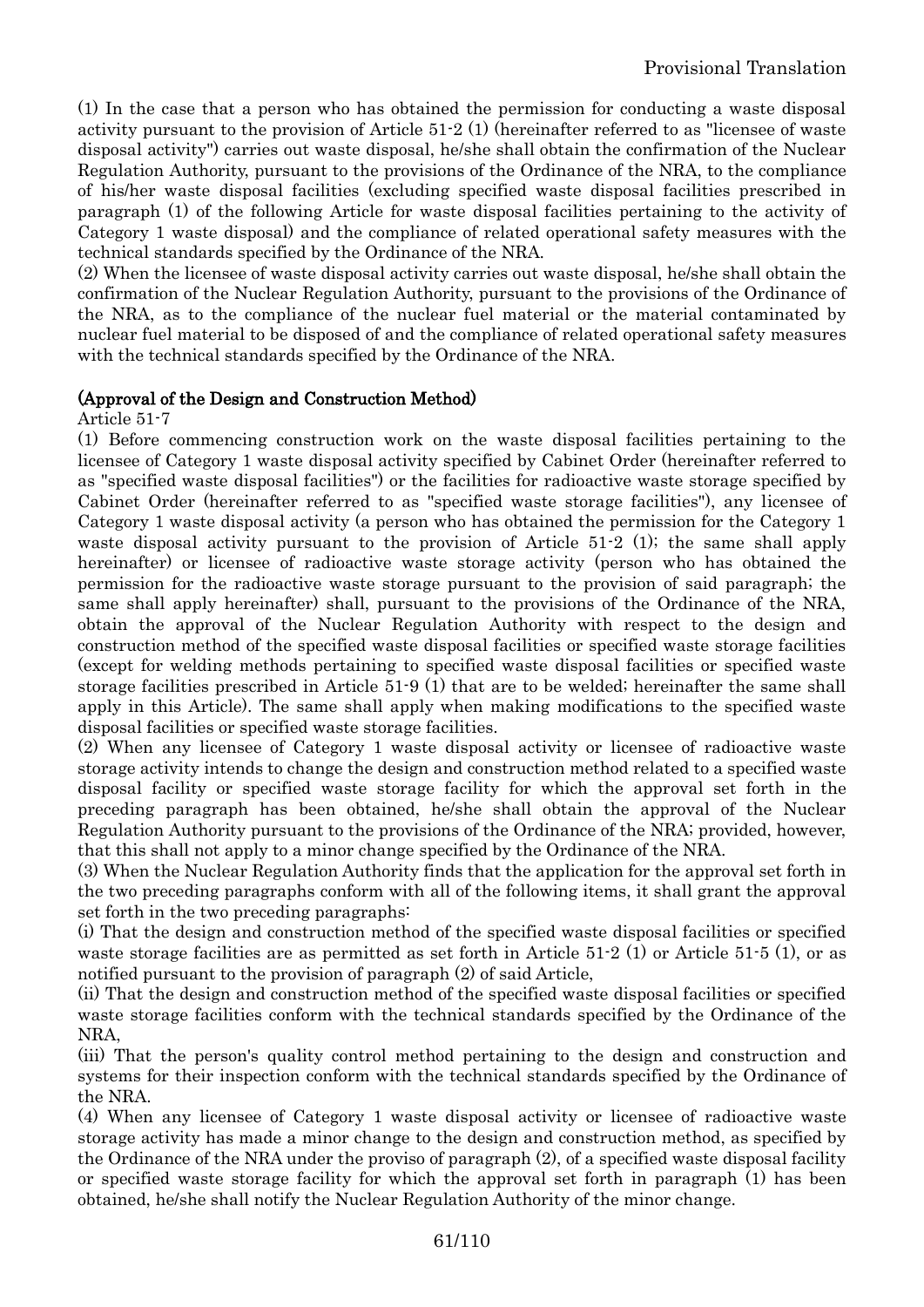#### (Pre-service Inspection)

Article 51-8

(1) Any licensee of Category 1 waste disposal activity or licensee of radioactive waste storage activity shall subject his/her specified waste disposal facilities or specified waste storage facilities to an inspection concerning their construction work (except for the specified waste disposal facilities or specified waste storage facilities prescribed in paragraph (1) of the following Article on which welding is to be performed; hereinafter the same shall apply in the following paragraph) and performance by the Nuclear Regulation Authority, pursuant to the provisions of the Ordinance of the NRA, and shall not use the specified waste disposal facilities or specified waste storage facilities until after they have passed the inspection. The same shall apply when making modifications to the specified waste disposal facilities or specified waste storage facilities.

(2) Specified waste disposal facilities or specified waste storage facilities shall be considered to have passed the inspection set forth in the preceding paragraph when they conform with both of the following items:

(i) That the construction work has been carried out in compliance with the design and method for which the approval set forth in paragraph (1) of the preceding Article (the changed design and method in the case that there has been the approval or notification regarding a change pursuant to the provision of paragraph (2) or (4) of said Article) has been obtained,

(ii) That their performance conforms with the technical standards set forth in Article 51-9-2.

### (Welding Method and Inspection)

#### Article 51-9

(1) Any liquid waste tanks used for storing nuclear fuel material or material contaminated by nuclear fuel material, and any other specified waste disposal facilities or specified waste storage facilities specified by the Ordinance of the NRA that are to be welded shall be inspected by the Nuclear Regulation Authority with respect to the welding, pursuant to the provisions of the Ordinance of the NRA, and the licensee of Category 1 waste disposal activity or licensee of radioactive waste storage activity shall not use such tanks or facilities until after they have passed the inspection; provided, however, that this shall not apply to the case prescribed in paragraph (4) and cases specified by the Ordinance of the NRA.

(2) A person who intends to undergo the inspection set forth in the preceding paragraph shall obtain the approval of the Nuclear Regulation Authority concerning the method of welding, pursuant to the provisions of the Ordinance of the NRA.

(3) Welding shall be considered to have passed the inspection set forth in paragraph (1) when it conforms with both of the following items:

(i) That welding is being carried out in compliance with the method for which the approval set forth in the preceding paragraph has been obtained,

(ii) That welding conforms with the technical standards specified by the Ordinance of the NRA.

(4) Specified waste disposal facilities or specified waste storage facilities involving welding prescribed in paragraph (1) that have been imported shall be inspected by the Nuclear Regulation Authority concerning the welding pursuant to the provisions of the Ordinance of the NRA, and the licensee of Category 1 waste disposal activity or licensee of radioactive waste storage activity shall not use the facilities until after they have passed the inspection.

(5) Welding shall be considered to have passed the inspection set forth in the preceding paragraph when it conforms with the technical standard set forth in item (ii) of paragraph (3).

#### (Maintenance of Performance of Specified Waste Disposal Facilities, etc.)

Article 51-9-2

Any licensee of Category 1 waste disposal activity or licensee of radioactive waste storage activity shall maintain his/her specified waste disposal facilities or specified waste storage facilities, so that the performance of the specified waste disposal facilities or specified waste storage facilities conforms with the technical standards specified by the Ordinance of the NRA; provided, however, that this shall not apply to facilities pertaining to plans for which the approval set forth in Article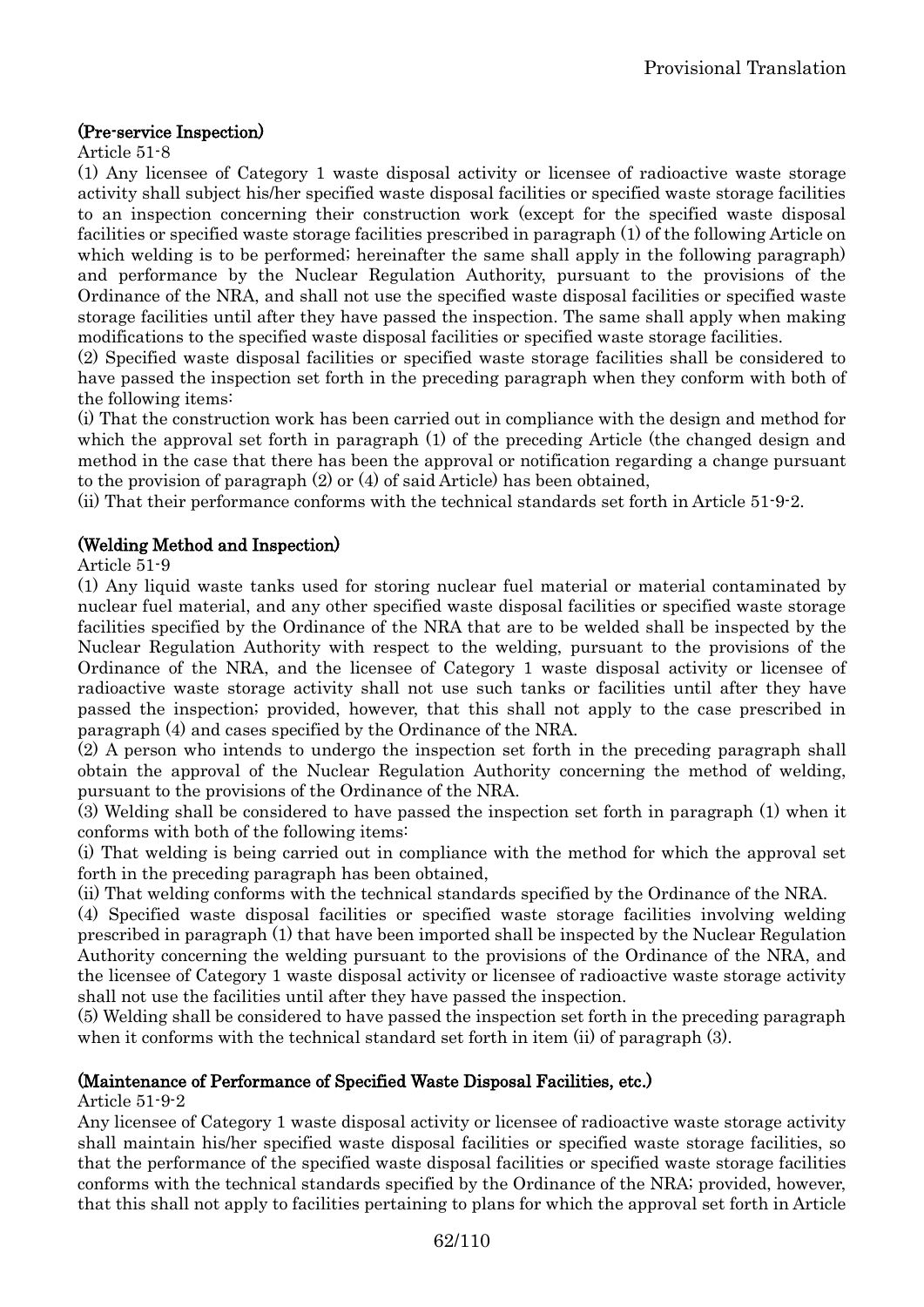51-24-2 (1) or Article 51-25 (2) has been obtained (except for the cases specified by the Ordinance of the NRA).

### (Periodic Facility Inspection)

#### Article 51-10

(1) Any licensee of Category 1 waste disposal activity or licensee of radioactive waste storage activity shall, pursuant to the provisions of the Ordinance of the NRA, undergo an inspection conducted at intervals of not less than one year as specified by the Ordinance of the NRA by the Nuclear Regulation Authority regarding the performance of the specified waste disposal facilities or specified waste storage facilities specified by Cabinet Order; provided, however, that this shall not apply to facilities pertaining to plans for which the approval set forth in Article 51-24-2 (1) or Article 51-25 (2) has been obtained (except for the cases specified by the Ordinance of the NRA). (2) The inspection set forth in the preceding paragraph shall be conducted with regard to whether the performance of the specified waste disposal facilities or specified waste storage facilities conforms with the technical standard set forth in the preceding Article.

### (Notification of Commencement of the Activity, etc.)

Article 51-11

When a licensee of radioactive waste disposal or storage activity has commenced, suspended or restarted his/her activity, he/she shall notify the Nuclear Regulation Authority within fifteen days from the day concerned.

### (Merger and Split)

#### Article 51-12

(1) In the case of a merger of juridical persons who are licensees of radioactive waste disposal or storage activity (except in the case of a merger of a juridical person who is a licensee of radioactive waste disposal or storage activity and a juridical person who is not a licensee of radioactive waste disposal or storage activity, and where the juridical person who is the licensee of radioactive waste disposal or storage activity continues to exist) or in the case of a split of juridical persons who are licensees of radioactive waste disposal or storage activity (limited to the case that the entirety of the radioactive waste disposal or storage activity pertaining to the permission is to be succeeded to), when the approval of the Nuclear Regulation Authority has been obtained for the merger or the split, the juridical person who is to continue to exist after the merger, the juridical person who has been established by the merger, or the juridical person who has succeeded to the entirety of the radioactive waste disposal or storage activity after the split shall succeed to the status of the licensee of radioactive waste disposal or storage activity.

(2) The provisions of item (i) of Article 51-3 and Article 51-4 shall apply mutatis mutandis to the approval set forth in the preceding paragraph.

### (Inheritance)

Article 51-13

(1) In the case of an inheritance with regard to a licensee of radioactive waste disposal or storage activity, the inheritor shall succeed to the status of the licensee of radioactive waste disposal or storage activity.

(2) The inheritor who has succeeded to the status of the licensee of radioactive waste disposal or storage activity pursuant to the provision of the preceding paragraph shall notify the Nuclear Regulation Authority of the inheritance within thirty days from the day of the inheritance, with documents to prove the inheritance.

#### (Rescission, etc. of the Permission)

Article 51-14

(1) When a licensee of radioactive waste disposal or storage activity fails to commence his/her activity within the period specified by the Ordinance of the NRA, or suspends his/her activity for more than one year continuously, without justifiable grounds, the Nuclear Regulation Authority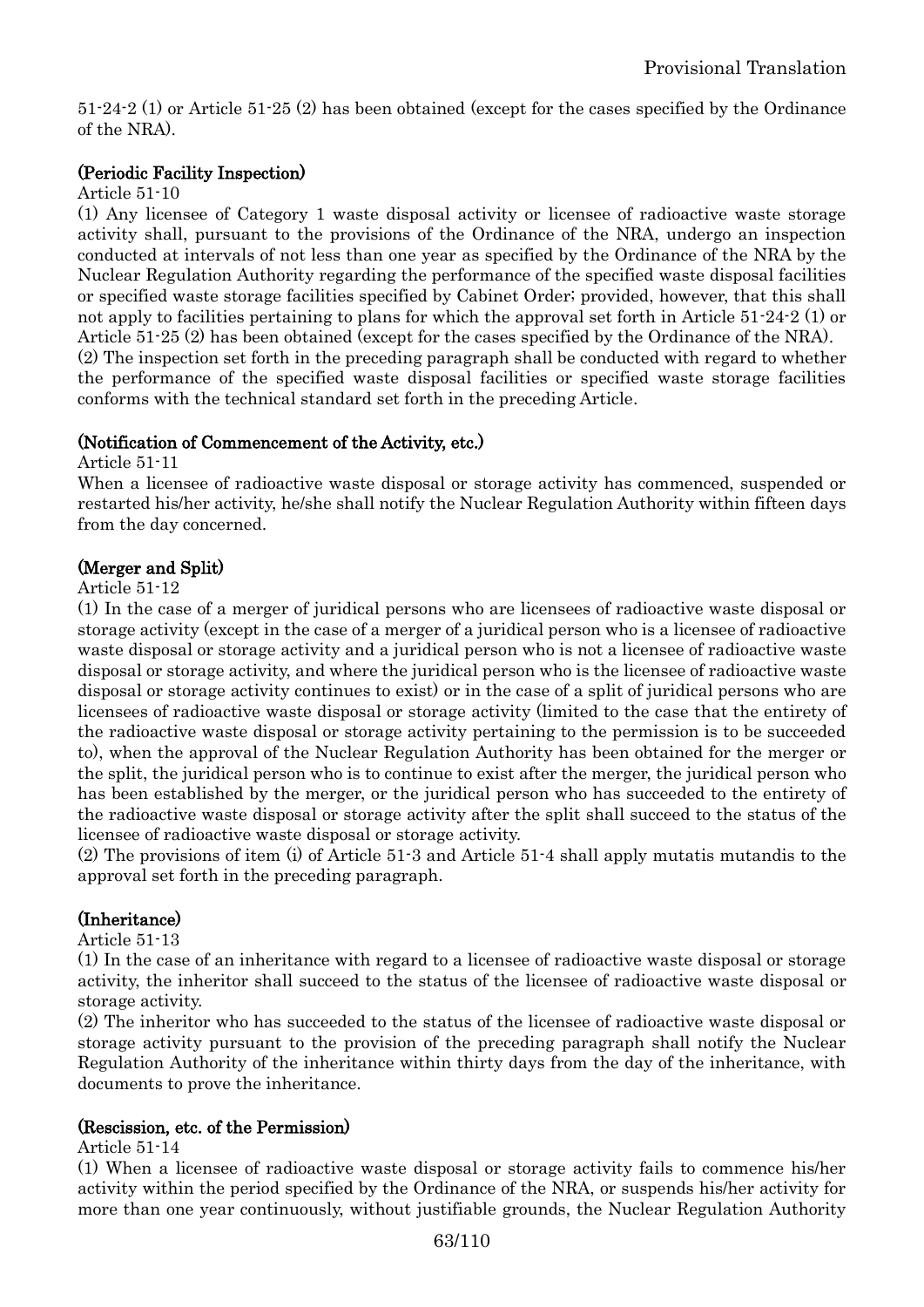may rescind the permission set forth in Article 51-2 (1).

(2) When a licensee of radioactive waste disposal or storage activity falls under any of the following items, the Nuclear Regulation Authority may rescind the permission set forth in Article 51-2 (1), or specify a period not exceeding one year and order suspension of activity for that period: (i) When a licensee of radioactive waste disposal or storage activity falls under any of items (ii) to (iv) of Article 51-4,

(ii) When he/she has changed a matter for which he/she should have obtained the permission pursuant to the provision of Article 51-5 (1), without obtaining the permission,

(iii) When he/she has violated the provision of Article 51-6,

(iv) When he/she has violated an order pursuant to the provision of Article 51-17,

(v) When he/she has violated the provision of Article 51-18 (1) or (4), or has violated an order pursuant to the provision of paragraph (3) of said Article,

(vi) When he/she has violated an order pursuant to the provision of Article 51-22,

(vii) When he/she has violated an order pursuant to the provision of Article 51-23 (1),

(viii) When he/she has violated an order pursuant to the provision of Article 12-2 (3) as applied mutatis mutandis pursuant to Article 51-23 (2),

(ix) When he/she has violated the provision of Article 12-2 (4) as applied mutatis mutandis pursuant to Article 51-23 (2),

(x) When he/she has violated the provision of Article 51-24 (1),

(xi) When he/she has violated an order pursuant to the provision of Article 12-5 as applied mutatis mutandis pursuant to Article 51-24 (2),

(xii) When he/she has violated the provision of Article  $51-24-2$  (1) or (2),

(xiii) When he/she has abolished his/her radioactive waste disposal or storage activity in violation of the provision of Article 51-25 (1),

(xiv) When he/she has violated the provision of Article 51-25 (2),

(xv) When he/she has violated the provision of Article 58 (2), or has violated an order pursuant to the provision of paragraph (3) of said Article,

(xvi) When he/she has violated the provision of Article 59 (2), or has violated an order pursuant to the provision of paragraph (4) of said Article,

(xvii) When he/she has violated the provision of Article 59-2 (2),

(xviii) When he/she has violated the provision of Article 61-8 (1) or (4), or has violated an order pursuant to the provision of paragraph (3) of said Article,

(xix) When he/she has violated the conditions set forth in Article  $62-2$  (1) or (2),

(xx) When he/she has violated the provision of Article 6 of the Act on Compensation for Nuclear Damage,

(xxi) When he/she has violated an order pursuant to the provision of Article 7 (4), Article 8 (5), Article 9 (7), Article 11 (6), or Article 13-2 (2) of the Act on Special Measures Concerning Nuclear Emergency Preparedness.

# (Records)

Article 51-15

Pursuant to the provisions of the Ordinance of the NRA, the licensee of radioactive waste disposal or storage activity shall record the matters specified by the Ordinance of the NRA concerning the execution of the waste disposal or radioactive waste storage, and keep this record at the place of activity.

### (Measures to Be Taken for Operational Safety and Physical Protection of Specified Nuclear Fuel Material)

Article 51-16

(1) Any licensee of Category 1 waste disposal activity shall, pursuant to the provisions of the Ordinance of the NRA, take necessary operational safety measures concerning the following matters:

(i) Maintenance etc. of waste disposal facilities,

(ii) Operation of equipment pertaining to auxiliary facilities at waste disposal sites (hereinafter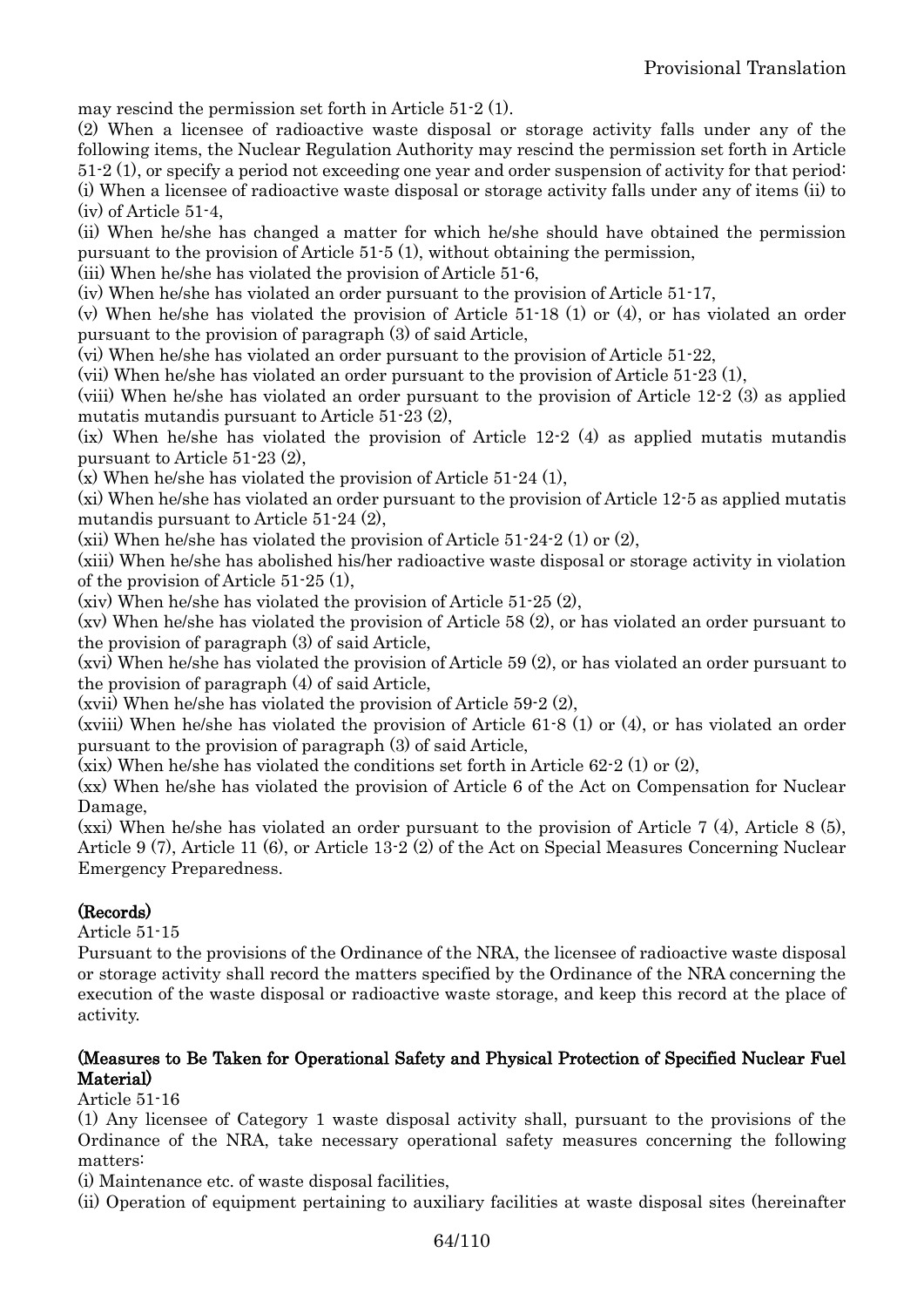referred to as "auxiliary equipment"),

(iii) Shipment or disposal of nuclear fuel material or material contaminated by nuclear fuel material (limited to shipment or disposal conducted in the premises of the place of activity where the waste disposal facilities have been installed).

(2) A person who has obtained the permission for the Category 2 waste disposal activity pursuant to the provision of Article 51-2 (1) (hereinafter referred to as "licensee of Category 2 waste disposal activity") shall take the necessary operational safety measures concerning the following matters, pursuant to the provisions of the Ordinance of the NRA in accordance with the attenuation of radioactivity of nuclear fuel material or material contaminated by nuclear fuel material:

(i) Maintenance etc. of waste disposal facilities,

(ii) Shipment or disposal of nuclear fuel material or material contaminated by nuclear fuel material (limited to shipment or disposal conducted in the premises of the place of activity where waste disposal facilities have been installed).

(3) Any licensee of radioactive waste storage activity shall, pursuant to the provisions of the Ordinance of the NRA, take necessary operational safety measures concerning the following matters:

(i) Maintenance etc. of waste storage facilities,

(ii) Operation of equipment for radioactive waste storage,

(iii) Shipment or disposal of nuclear fuel material or material contaminated by nuclear fuel material (limited to shipment or disposal conducted in the premises of the place of activity where waste storage facilities have been installed).

(4) Any licensee of radioactive waste disposal or storage activity who handles specified nuclear fuel material at the place of activity where waste disposal facilities or waste storage facilities have been installed shall, if specified by Cabinet Order, take physical protection measures pursuant to the provisions of the Ordinance of the NRA.

#### (Suspension, etc. of the Use of Facilities)

Article 51-17

(1) When the Nuclear Regulation Authority finds that any of the location, structure or equipment of the specified waste disposal facilities or specified waste storage facilities does not conform with the standards set forth in item (ii) of Article 51-3, that the performance of the specified waste disposal facilities or specified waste storage facilities does not conform with the technical standards set forth in Article 51-9-2, or that the measures pertaining to the maintenance etc. of waste disposal facilities or waste storage facilities, the operation of the auxiliary equipment or equipment for radioactive waste disposal or storage, or the shipment or disposal of nuclear fuel material or material contaminated by nuclear fuel material (limited to shipment or disposal conducted in the premises of the place of activity where waste disposal facilities or waste storage facilities have been installed) are in violation of the provisions of the Ordinance of the NRA pursuant to the provision of paragraph (1), (2) or (3) of the preceding Article, it may order the relevant licensee of radioactive waste disposal or storage activity to suspend use, remodel, repair or change the location of the waste disposal facilities or waste storage facilities, designate a method for operating the auxiliary equipment or waste storage equipment, or order the necessary operational safety measures to be taken.

(2) When the Nuclear Regulation Authority finds that the physical protection measures are in violation of the provisions of the Ordinance of the NRA pursuant to the provision of paragraph (4) of the preceding Article, it may order the relevant licensee of radioactive waste disposal or storage activity to take corrective measures, etc.

### (Operational Safety Programs)

#### Article 51-18

(1) Any licensee of radioactive waste disposal or storage activity shall, pursuant to the provisions of the Ordinance of the NRA, specify operational safety programs (including rules concerning education on operational safety related to the handling of nuclear fuel material; hereinafter the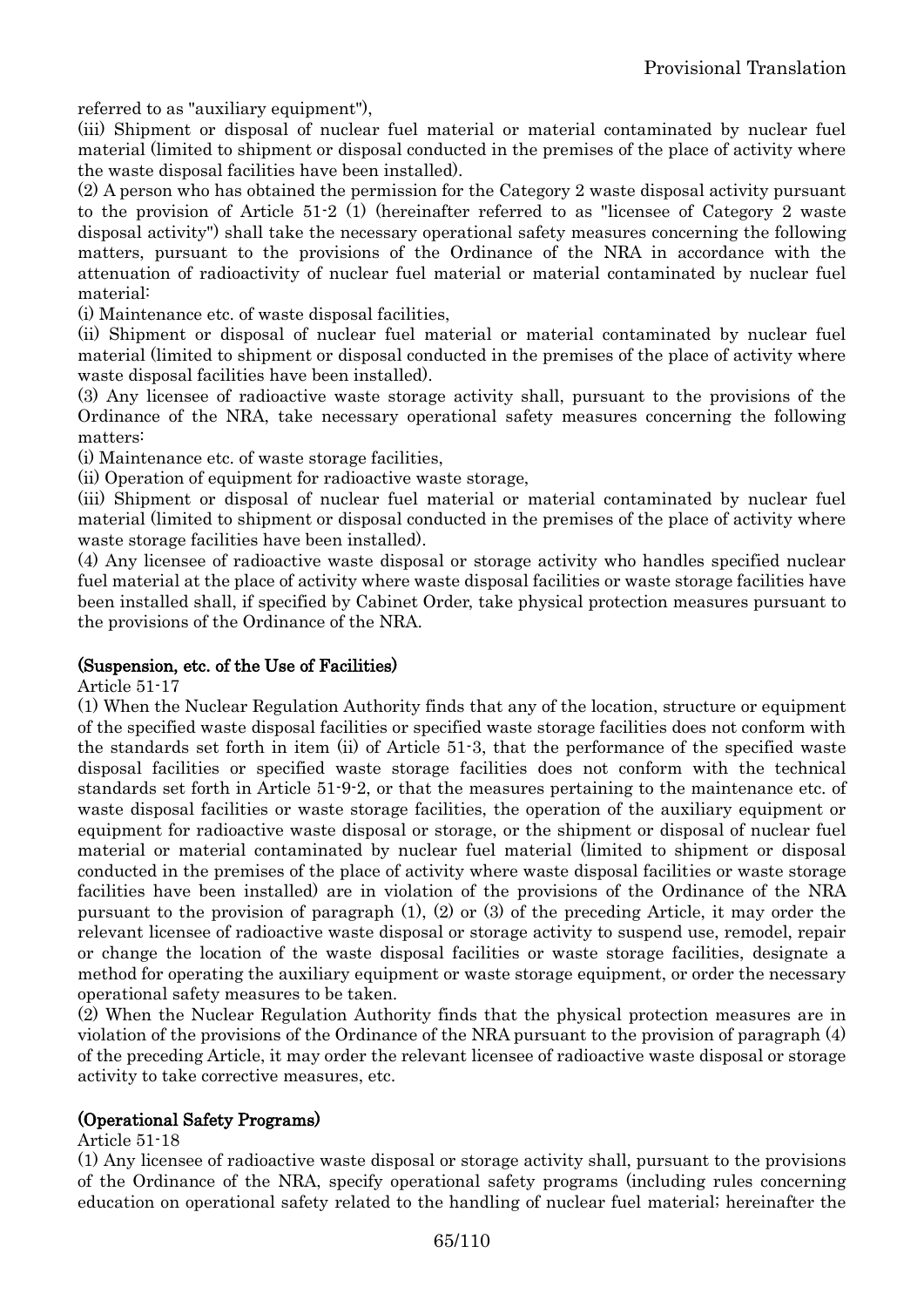same shall apply in this Article) before commencing his/her activity, and obtain the approval of the Nuclear Regulation Authority. The same shall apply when amendments are made to such programs.

(2) When the Nuclear Regulation Authority finds that the operational safety programs are not sufficient for preventing disasters resulting from nuclear fuel material or material contaminated by nuclear fuel material, it shall not grant the approval set forth in the preceding paragraph.

(3) When the Nuclear Regulation Authority finds that the operational safety programs need to be amended for preventing disasters resulting from nuclear fuel material or material contaminated by nuclear fuel material, it may order the relevant licensee of radioactive waste disposal or storage activity to amend the operational safety programs.

(4) Any licensee of radioactive waste disposal or storage activity and his/her employees must observe the operational safety programs.

(5) Any licensee of radioactive waste disposal or storage activity shall, pursuant to the provisions of the Ordinance of the NRA, undergo a periodic inspection conducted by the Nuclear Regulation Authority regarding the compliance with the provision of the preceding paragraph.

(6) The provisions of Article 12 (6) to (8) shall apply mutatis mutandis to the inspection set forth in the preceding paragraph. In this case, the term "the preceding paragraph" in paragraph (6) of said Article shall be deemed to be replaced with "Article 51-18 (5)."

### (Reception, etc. of Waste Disposal Site)

Article 51-19

(1) Any person who intends to receive a waste disposal site or entire facilities that include a waste disposal site from a licensee of waste disposal activity who has installed the repository or such facilities shall obtain the permission of the Nuclear Regulation Authority, pursuant to the provisions of Cabinet Order.

(2) The provisions of Article 51-3 and Article 51-4 shall apply mutatis mutandis to the permission set forth in the preceding paragraph.

(3) A person, with the permission set forth in paragraph (1), has received a waste disposal site or entire facilities that include a waste disposal site from a licensee of waste disposal activity who has installed the waste disposal site or such facilities shall succeed to the status of the licensee of waste disposal activity with respect to the relevant waste disposal site.

### (Chief Engineer of Radioactive Waste)

Article 51-20

(1) Any licensee of radioactive waste disposal or storage activity shall, pursuant to the provisions of the Ordinance of the NRA, appoint a chief engineer of radioactive waste from among persons who are certified chief engineer of nuclear fuel as set forth in Article 22-3 (1) and persons who possess the qualifications specified by the Ordinance of the NRA, and have this person supervise operational safety concerning the handling of nuclear fuel material or material contaminated by nuclear fuel material.

(2) When any licensee of radioactive waste disposal or storage activity has appointed the chief engineer of radioactive waste pursuant to the provision of the preceding paragraph, he/she shall notify the Nuclear Regulation Authority of the appointment within thirty days of the date of appointment. The same shall apply to the dismissal of the chief engineer of radioactive waste.

#### (Duties, etc. of the Chief Engineer of Radioactive Waste)

Article 51-21

(1) The chief engineer of radioactive waste shall execute his/her duties related to the handling of nuclear fuel material or material contaminated by nuclear fuel material in the waste disposal or radioactive waste storage in good faith.

(2) Any person who is engaged in the handling of nuclear fuel material or material contaminated by nuclear fuel material in the waste disposal or radioactive waste storage shall comply with the instructions for safe handling of such nuclear fuel material or material contaminated by nuclear fuel material given by the chief engineer of radioactive waste.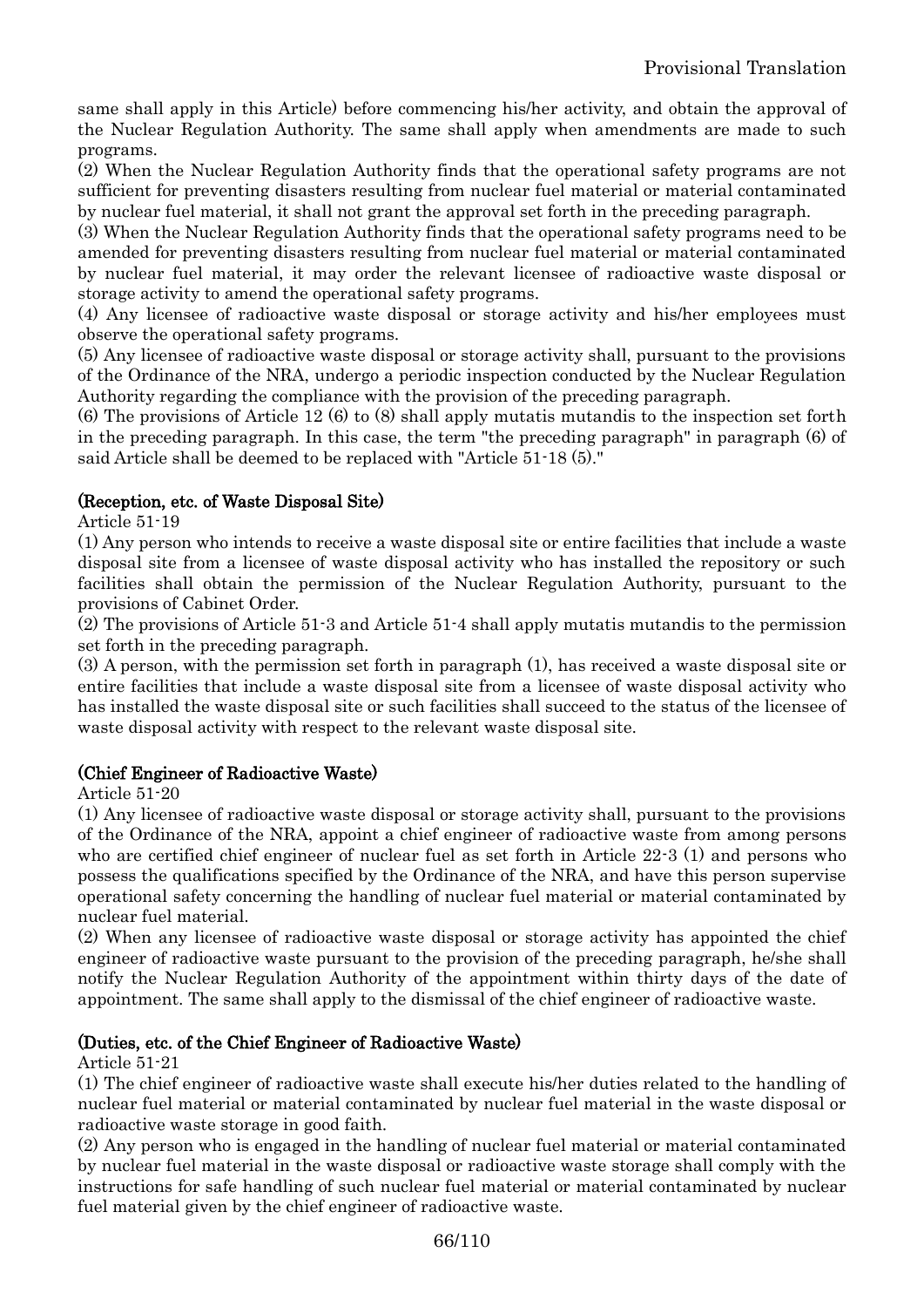# (Order to Dismiss the Chief Engineer of Radioactive Waste)

#### Article 51-22

When the chief engineer of radioactive waste has violated the provisions of this Act or an order pursuant to this Act, the Nuclear Regulation Authority may order the relevant licensee of radioactive waste disposal or storage activity to dismiss the chief engineer of radioactive waste.

#### (Physical Protection Programs)

#### Article 51-23

(1) In the case prescribed in the provision of Article 51-16 (4), the licensee of radioactive waste disposal or storage activity shall, pursuant to the provisions of the Ordinance of the NRA, specify physical protection programs and obtain the approval of the Nuclear Regulation Authority before commencing the handling of specified nuclear fuel material. The same shall apply when amendments are made to such programs.

(2) The provisions of Article 12-2 (2) to (5) shall apply mutatis mutandis to the physical protection programs set forth in the preceding paragraph, and the provisions of paragraphs (6) to (8) of said Article shall apply mutatis mutandis to the inspection set forth in paragraph (5) of said Article as applied mutatis mutandis pursuant to this paragraph. In this case, the term "the preceding paragraph" in paragraph (2) of said Article shall be deemed to be replaced with "Article 51-23 (1)" and the term "licensee of refining activity" in paragraphs (3) to (5) of said Article shall be deemed to be replaced with "licensee of radioactive waste disposal or storage activity."

#### (Physical Protection Manager)

#### Article 51-24

(1) In the case prescribed in the provision of Article 51-16 (4), the licensee of radioactive waste disposal or storage activity shall, pursuant to the provisions of the Ordinance of the NRA, appoint a physical protection manager, from among persons who satisfy the requirements specified by the Ordinance of the NRA related to knowledge, etc. of the handling of specified nuclear fuel material, etc., and have this physical protection manager manage activity related to the physical protection of specified nuclear fuel material in a consistent manner.

(2) The provisions of Article 12-3 (2), Article 12-4 and Article 12-5 shall apply mutatis mutandis to the physical protection manager set forth in the preceding paragraph. In this case, the term "licensee of refining activity" in these provisions shall be deemed to be replaced with "licensee of radioactive waste disposal or storage activity" and the term "refining facilities" shall be deemed to be replaced with "waste disposal facilities or waste storage facilities."

#### (Measures Associated with the Closure of Tunnels)

Article 51-24-2

(1) When any licensee of Category 1 waste disposal activity intends to close a tunnel, he/she shall, pursuant to the provisions of the Ordinance of the NRA, draw up a plan in advance related to the backfilling of the tunnel, blocking of the tunnel opening, and any other measures specified by the Ordinance of the NRA (hereinafter referred to as "closure") (hereinafter such plan shall be referred to as "closure plan") regarding the relevant tunnel, and obtain the approval of the Nuclear Regulation Authority.

(2) Any licensee of Category 1 waste disposal activity shall, pursuant to the provisions of the Ordinance of the NRA, obtain the confirmation of the Nuclear Regulation Authority for each process for closure of a tunnel as specified by the Ordinance of the NRA indicating that the closure that is being taken in compliance with the plan for closure for which the approval set forth in the preceding paragraph was obtained (the amended closure plan in the case that there has been the approval or notification regarding an amendment pursuant to the provision of Article 12-6 (3) or (5) as applied mutatis mutandis pursuant to the following paragraph).

(3) The provisions of Article 12-6 (3) to (7) shall apply mutatis mutandis to the closure of the licensee of Category 1 waste disposal activity. In this case, the term "decommissioning plan" in these provisions shall be deemed to be replaced with "closure plan"; the term "the preceding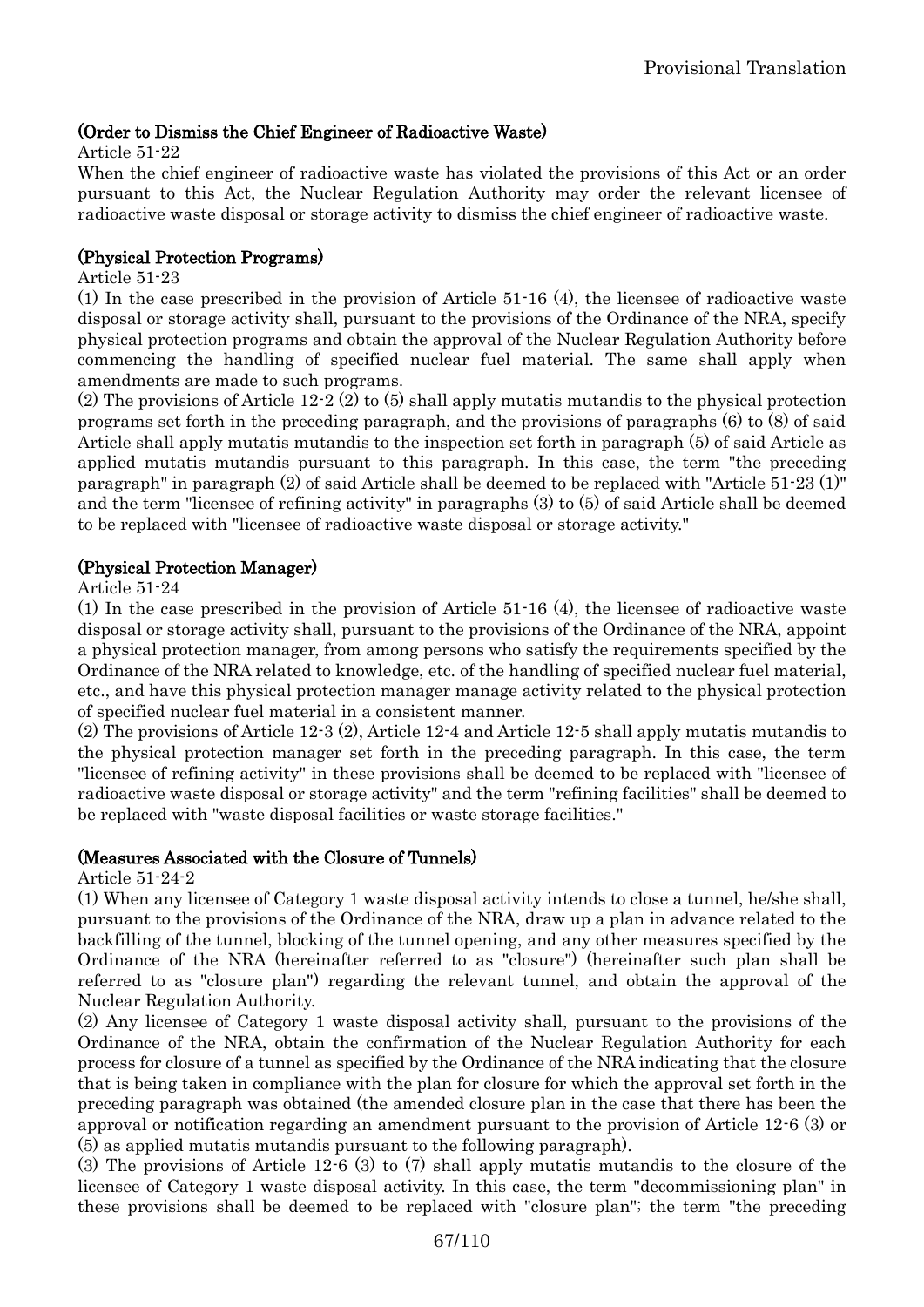paragraph" in paragraph (3) of said Article shall be deemed to be replaced with "Article 51-24-2 (1)"; the term "the two preceding paragraphs" in paragraph (4) of said Article shall be deemed to be replaced with "Article 51-24-2 (1) and the preceding paragraph"; and the term "paragraph (2)" in paragraphs (5) and (6) of said Article shall be deemed to be replaced with "Article 51-24-2 (1)."

#### (Measures Associated with Abolition of the Activity)

#### Article 51-25

(1) When the licensee of radioactive waste disposal or storage activity intends to abolish his/her activity, he/she shall dismantle the facilities for radioactive waste disposal or storage, eliminate the contamination caused by nuclear fuel material, dispose of material contaminated by nuclear fuel material, and take any other measures specified by the Ordinance of the NRA (hereinafter referred to as "decommissioning measures" in this Article and the following Article).

(2) When the licensee of radioactive waste disposal or storage activity intends to take decommissioning measures, he/she shall draw up a plan concerning said decommissioning measures (hereinafter referred to as a "decommissioning plan" in the following Article) in advance, pursuant to the provisions of the Ordinance of the NRA, and obtain the approval of the Nuclear Regulation Authority.

(3) The provisions of Article 12-6 (3) to (9) shall apply mutatis mutandis to the decommissioning measures of the licensee of radioactive waste disposal or storage activity. In this case, the term "the preceding paragraph" in paragraph (3) of said Article shall be deemed to be replaced with "Article 51-25 (2)"; the term "the two preceding paragraphs" in paragraph (4) of said Article shall be deemed to be replaced with "Article 51-25 (2) and the preceding paragraph"; the term "paragraph (2)" in paragraphs (5) and (6) of said Article shall be deemed to be replaced with "Article 51-25 (2)"; and the term "designation set forth in Article 3 (1)" in paragraph (9) of said Article shall be deemed to be replaced with "permission set forth in Article 51-2 (1)."

#### (Measures Associated with Rescission, etc. of the Permission)

Article 51-26

(1) When any licensee of radioactive waste disposal or storage activity has had his/her permission rescinded pursuant to the provision of Article 51-14, or when any licensee of radioactive waste disposal or storage activity has dissolved or died, and there is no inheritance pursuant to the provision of Article 51-12 (1) or Article 51-13 (1), the former licensee of radioactive waste disposal or storage activity, etc. (a person who controls the inherited property in lieu of the liquidator, bankruptcy trustee or heir when the licensee of radioactive waste disposal or storage activity has had his/her permission rescinded pursuant to the provision of Article 51-14 or when the licensee of radioactive waste disposal or storage activity has dissolved or died, and there is no inheritance pursuant to the provision of Article 51-12 (1) or Article 51-13 (1); the same shall apply hereinafter) shall be deemed to be the licensee of radioactive waste disposal or storage activity regarding the application of the provisions of Article 51-9-2, Article 51-10, Articles 51-15 to 51-18 and Articles 51-20 to 51-24-2 (including penal provisions pertaining to these provisions) for the period until the confirmation prescribed in Article 12-7  $(9)$  as applied mutatis mutandis pursuant to paragraph  $(4)$ is obtained.

(2) Pursuant to the provisions of the Ordinance of the NRA, the former licensee of radioactive waste disposal or storage activity, etc. shall draw up a decommissioning plan and apply for the approval of the Nuclear Regulation Authority within the period specified by the Ordinance of the NRA from the date that his/her designation as a licensee of radioactive waste disposal or storage activity was rescinded pursuant to the provision of Article 51-14 or the date of dissolution or death of the licensee of radioactive waste disposal or storage activity.

(3) The former licensee of radioactive waste disposal or storage activity, etc. shall not take decommissioning measures for the period until he/she obtains the approval set forth in the preceding paragraph.

(4) The provisions of Article 12-7 (4) to (9) shall apply mutatis mutandis to decommissioning measures of former licensee of radioactive waste disposal or storage activity, etc., and the provision of Article 22-9 (4) shall apply mutatis mutandis to former licensee of radioactive waste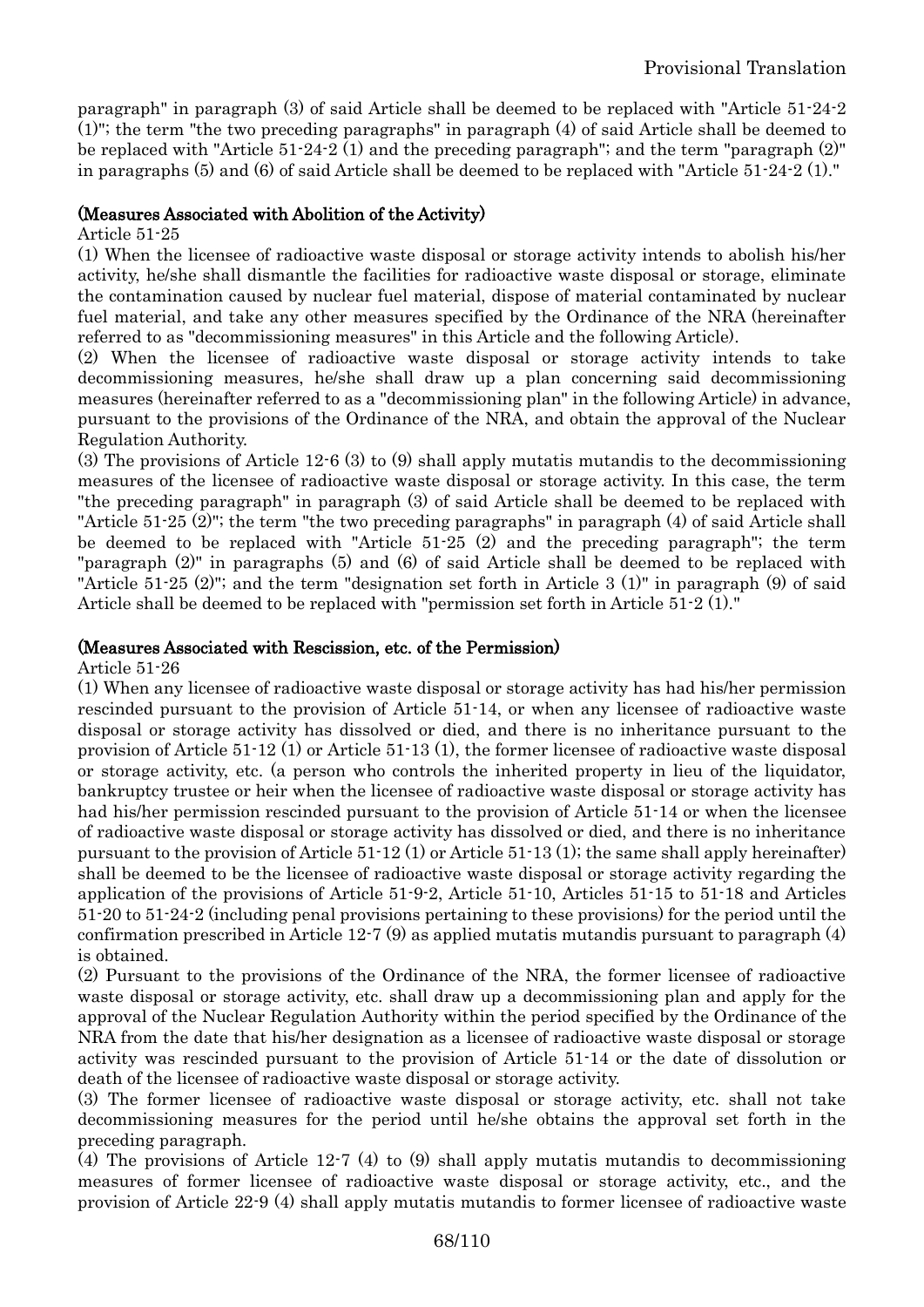disposal or storage activity, etc. (excluding persons concerned with the licensee of Category 2 waste disposal activity). In this case, the term "paragraph (2)" in these provisions shall be deemed to be replaced with "Article 51-26 (2)"; the term "paragraph (4) of the preceding Article" in Article 12-7 (5) shall be deemed to be replaced with "paragraph (4) of the preceding Article as applied mutatis mutandis pursuant to Article 51-25 (3)"; the term "paragraph (8) of the preceding Article" in paragraph (9) of said Article shall be deemed to be replaced with "paragraph (8) of the preceding Article as applied mutatis mutandis pursuant to Article 51-25 (3)"; and the term "paragraph (1)" in Article 22-9 (4) shall be deemed to be replaced with "Article 51-26 (1)," the term "licensee of fabricating or enrichment activity" shall be deemed to be replaced with "licensee of radioactive waste disposal or storage activity (excluding the licensee of Category 2 waste disposal activity)" and the term "Article 16-4-2, Article 16-5, and Article 22-7-2" shall be deemed to be replaced with "Article 51-9-2 and Article 51-10."

# Chapter V-3 Regulations Concerning the Use, etc. of Nuclear Fuel Material, etc.

# (Permission for the Use)

Article 52

(1) Any person who intends to use nuclear fuel material shall, pursuant to the provisions of Cabinet Order, obtain the permission of the Nuclear Regulation Authority; provided, however, that this shall not apply to a case that falls under any of the following items:

(i) Where a licensee of refining activity provides nuclear fuel material in the refining activity,

(ii) Where a licensee of fabricating or enrichment activity provides nuclear fuel material in the fabricating or enrichment activity,

(iii) Where a licensee of research and test reactor operation, operator of a foreign nuclear vessel, and licensee of power reactor operation use nuclear fuel material as fuel for reactors,

(iv) Where a licensee of reprocessing activity provides nuclear fuel material in the reprocessing activity,

(v) Where a type and quantity of nuclear fuel material specified by Cabinet Order is used.

(2) Any person who intends to obtain the permission set forth in the preceding paragraph shall submit to the Nuclear Regulation Authority an application form containing the following matters: (i) The name and address and, in the case of a juridical person, the name of its representative,

(ii) The purpose and method of use,

(iii) The type of nuclear fuel material,

(iv) The location of use,

(v) The estimated period of use and the estimated quantity to be used in one year (in the case that the estimated period is less than one year, the estimated period of use),

(vi) The method of disposition of the spent fuel,

(vii) The location, structure and equipment of facilities in which nuclear fuel material is to be used (hereinafter referred to as "usage facilities"),

(viii) The location, structure and equipment of facilities in which nuclear fuel material is to be stored (hereinafter referred to as "storage facilities"),

(ix) The location, structure and equipment of facilities where nuclear fuel material and material contaminated by nuclear fuel material are to be disposed of (hereinafter referred to as "disposal facilities").

# (Criteria for the Permission)

Article 53

In the case that an application for the permission set forth in paragraph (1) of the preceding Article is made, the Nuclear Regulation Authority shall not grant the permission set forth in said paragraph unless it finds that the application conforms with all of the following items:

(i) That nuclear fuel material will not be utilized for non-peaceful purposes,

(ii) That the location, structure and equipment of the usage facilities, storage facilities or disposal facilities (hereinafter referred to as "usage facilities, etc.") conform with the standards specified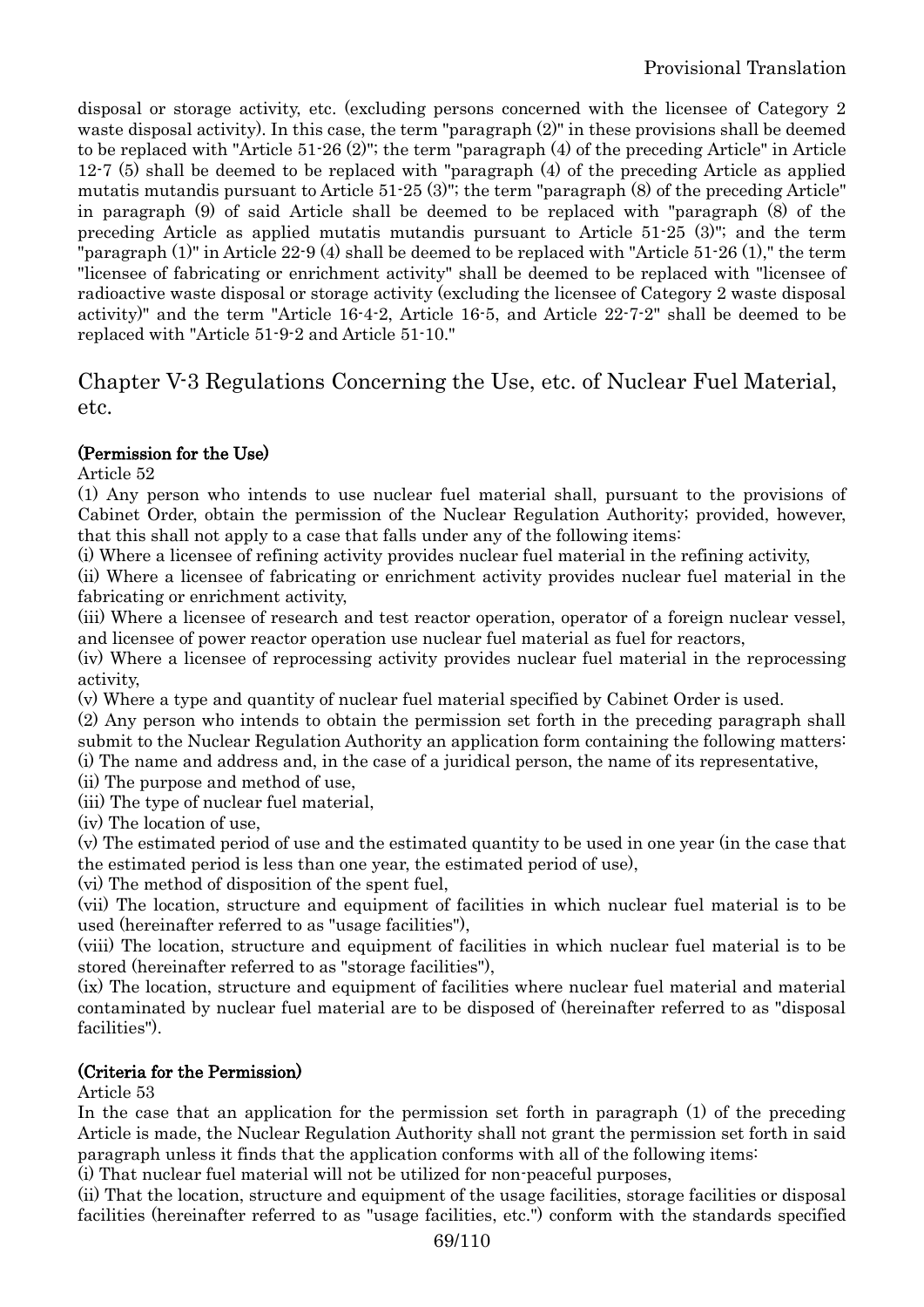by the Ordinance of the NRA as such that they will not hinder the prevention of disasters resulting from nuclear fuel material or material contaminated by nuclear fuel material,

(iii) That the applicant has sufficient technical capability for using nuclear fuel material competently.

#### (Ineligibility for the Permission)

Article 54

Any person who falls under the following items shall not be granted the permission set forth in Article 52 (1):

(i) A person whose permission set forth in Article 52 (1) has been rescinded pursuant to the provision of Article 56, and for whom two years have not yet elapsed from the day of the rescission,

(ii) A person who has been sentenced to a penalty consisting of a fine or severer punishment for violating the provisions of this Act or an order pursuant to this Act, and for whom two years have not yet elapsed after the penalty was executed or suspended,

(iii) An adult ward,

(iv) A juridical person any of whose executive officials falls under any of the three preceding items.

### (Permission for and Notification of Changes)

Article 55

(1) When any person who has obtained the permission set forth in Article 52 (1) (hereinafter referred to as "user") intends to change any matter listed in items (ii) to (iv), or items (vi) to (ix) of paragraph (2) of said Article, he/she shall obtain the permission of the Nuclear Regulation Authority, pursuant to the provisions of Cabinet Order.

(2) When a user has changed any matter listed in item (i) or (y) of Article 52 (2), he/she shall notify the Nuclear Regulation Authority of the change within thirty days from the day that the change was made.

(3) The provision of Article 53 shall apply mutatis mutandis to the permission set forth in paragraph (1).

### (Inspection of Facilities)

Article 55-2

(1) Any user shall, pursuant to the provisions of the Ordinance of the NRA, undergo an inspection by the Nuclear Regulation Authority concerning the construction work of the usage facilities, etc. for nuclear fuel material specified by Cabinet Order (except for welding of usage facilities, etc. prescribed in paragraph (1) of the following Article that are to be welded; hereinafter the same shall apply in the following paragraph), and shall not use said usage facilities, etc. until after they have passed the inspection. The same shall apply to usage facilities, etc. when modifications are made to such usage facilities, etc.

(2) Construction work of the usage facilities, etc. shall be considered to have passed the inspection set forth in the preceding paragraph when it conforms with the technical standards specified by the Ordinance of the NRA.

#### (Welding Inspection)

Article 55-3

(1) Any container used for storing nuclear fuel material and other usage facilities, etc. specified by the Ordinance of the NRA that are to be welded shall be inspected by the Nuclear Regulation Authority when welding is to be performed, pursuant to the provisions of the Ordinance of the NRA, and the user may not use the container or usage facilities, etc. until after they have passed the inspection; provided, however, that this shall not apply to cases specified by the Ordinance of the NRA.

(2) Welding shall be considered to have passed the inspection set forth in the preceding paragraph when it conforms with the technical standards specified by the Ordinance of the NRA.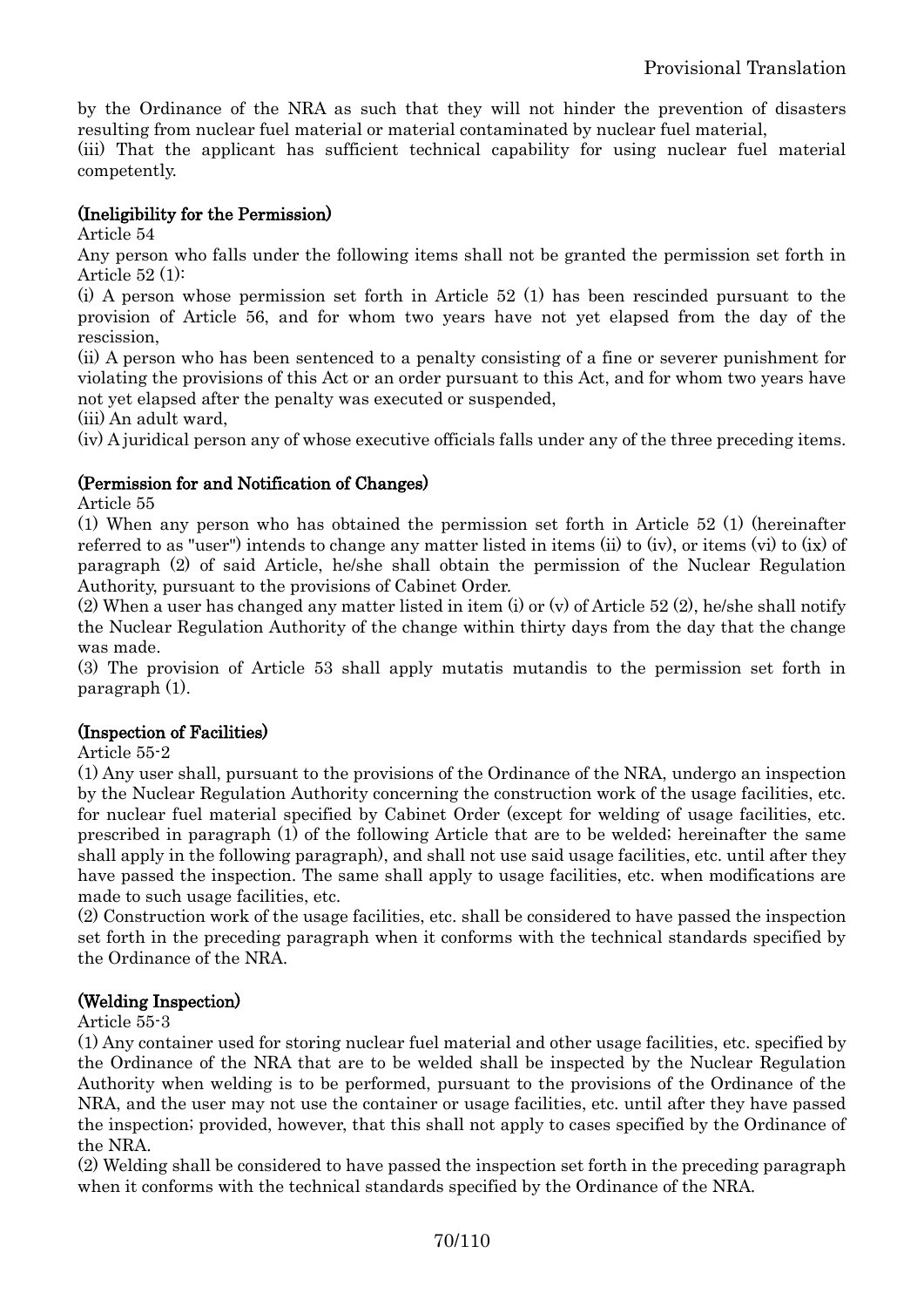# (Rescission, etc. of the Permission)

Article 56

When a user falls under any of the following items, the Nuclear Regulation Authority may rescind the permission set forth in Article 52 (1), or specify a period not exceeding one year and order suspension of the use of nuclear fuel material for that period:

(i) When a user falls under any of items (ii) to (iv) of Article 54,

(ii) When he/she has changed a matter for which he/she should have obtained the permission pursuant to the provision of Article 55 (1), without obtaining the permission,

(iii) When he/she has violated the provision of Article 56-3 (1) or (4), or has violated an order pursuant to the provision of paragraph (3) of said Article,

(iv) When he/she has violated the technical standards set forth in Article 57 (1), Article 57-4 or Article 57-5,

(v) When he/she has violated an order pursuant to the provision of Article 57 (3),

(vi) When he/she has violated the provision of Article 57-2 (1),

(vii) When he/she has violated an order pursuant to the provision of Article 12-2 (3) as applied mutatis mutandis pursuant to Article 57-2 (2),

(viii) When he/she has violated the provision of Article 12-2 (4) as applied mutatis mutandis pursuant to Article 57-2 (2),

(ix) When he/she has violated the provision of Article 57-3 (1),

(x) When he/she has violated an order pursuant to the provision of Article 12-5 as applied mutatis mutandis pursuant to Article 57-3 (2),

(xi) When he/she has abolished all use of nuclear fuel materials in violation of the provision of Article 57-6 (1),

(xii) When he/she has violated the provision of Article 57-6 (2),

(xiii) When he/she has violated the provision of Article 58 (2), or has violated an order pursuant to the provision of paragraph (3) of said Article,

(xiv) When he/she has violated the provision of Article 59 (2), or has violated an order pursuant to the provision of paragraph (4) of said Article,

(xv) When he/she has violated the provision of Article 59-2 (2),

(xvi) When he/she has violated the provision of Article 61-8 (1) or (4), or has violated an order pursuant to the provision of paragraph (3) of said Article,

(xvii) When he/she has violated the conditions set forth in Article 62-2 (1) or (2),

(xviii) When he/she has violated the provision of Article 6 of the Act on Compensation for Nuclear Damage,

(xix) When he/she has violated an order pursuant to the provision of Article 7 (4), Article 8 (5), Article 9 (7), Article 11 (6), or Article 13-2 (2) of the Act on Special Measures Concerning Nuclear Emergency Preparedness.

### (Records)

Article 56-2

Pursuant to the provisions of the Ordinance of the NRA, the user shall record the matters specified by the Ordinance of the NRA concerning the use of nuclear fuel material, and keep this record at the factory or place of activity.

### (Operational Safety Programs)

Article 56-3

(1) When any user uses nuclear fuel material specified by Cabinet Order, he/she shall, pursuant to the provisions of the Ordinance of the NRA, specify operational safety programs (including rules concerning education on operational safety related to the handling of nuclear fuel material; hereinafter the same shall apply in this Article) before using such material, and obtain the approval of the Nuclear Regulation Authority. The same shall apply when amendments are made to such programs.

(2) When the Nuclear Regulation Authority finds that the operational safety programs are not sufficient for preventing disasters resulting from nuclear fuel material or material contaminated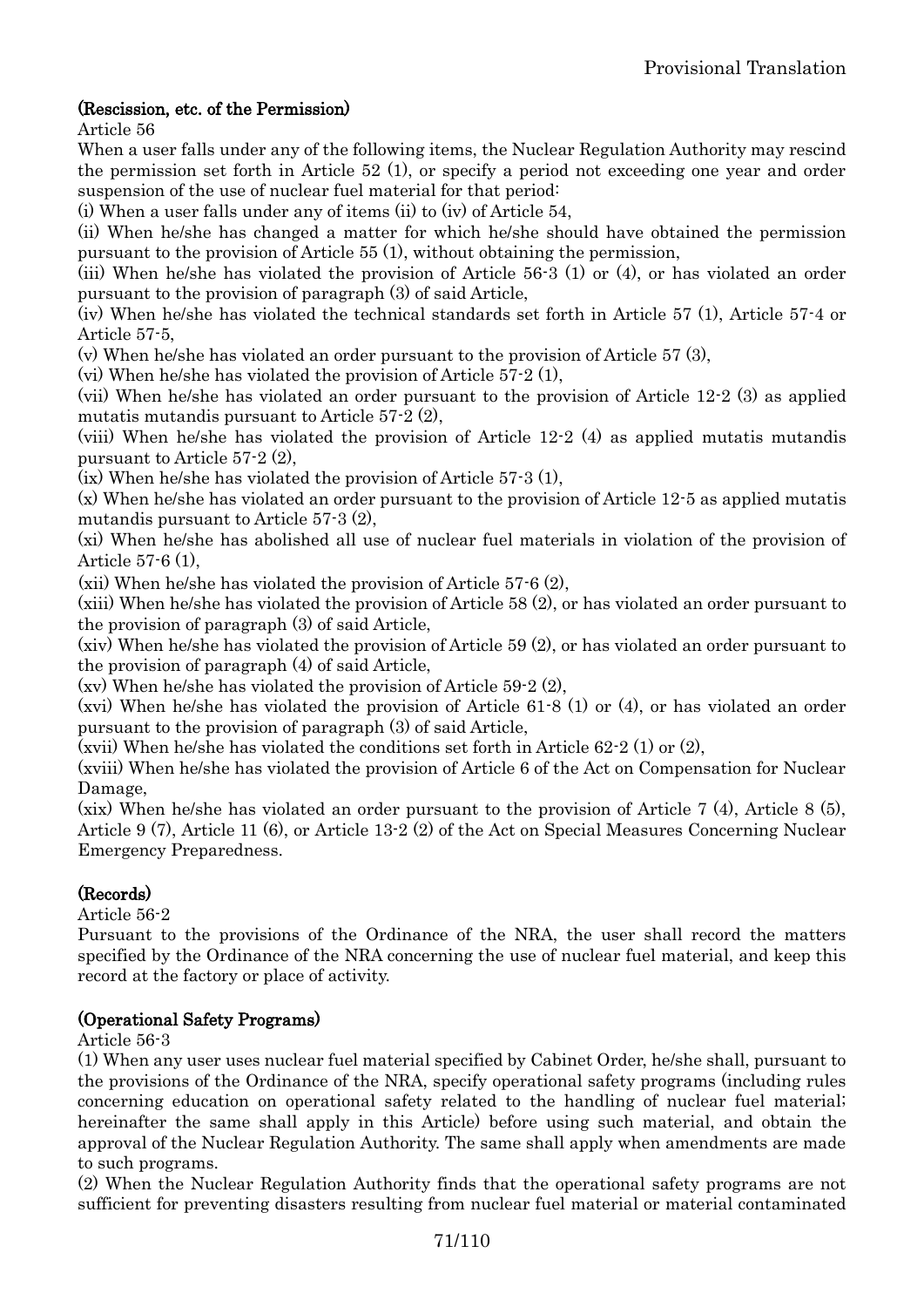by nuclear fuel material, it shall not grant the approval set forth in the preceding paragraph.

(3) When the Nuclear Regulation Authority finds that the operational safety programs need to be amended for preventing disasters resulting from nuclear fuel material or material contaminated by nuclear fuel material, it may order the relevant user to amend the operational safety programs.

(4) Any user and his/her employees shall observe the operational safety programs.

(5) Any user shall, pursuant to the provisions of the Ordinance of the NRA, undergo a periodic inspection conducted by the Nuclear Regulation Authority regarding the compliance with the provision of the preceding paragraph.

(6) The provisions of Article 12 (6) to (8) shall apply mutatis mutandis to the inspection set forth in the preceding paragraph. In this case, the term "the preceding paragraph" in paragraph (6) of said Article shall be deemed to be replaced with "Article 56-3 (5)."

#### (Criteria, etc. for Use and Storage)

Article 57

(1) When any user uses or stores nuclear fuel material, he/she shall take the necessary operational safety measures in compliance with the technical standards specified by the Ordinance of the NRA.

(2) Any user who handles specified nuclear fuel material at a factory or place of activity at which usage facilities, etc. have been installed shall, if specified by Cabinet Order, take physical protection measures pursuant to the provisions of the Ordinance of the NRA.

(3) When the Nuclear Regulation Authority finds that the physical protection measures are in violation of the provisions of the Ordinance of the NRA pursuant to the provision set forth in the preceding paragraph, it may order the relevant user to take corrective actions, etc.

#### (Physical Protection Programs)

Article 57-2

(1) In the case prescribed in the provision of paragraph (2) of the preceding Article, the user shall, pursuant to the provisions of the Ordinance of the NRA, specify physical protection programs and obtain the approval of the Nuclear Regulation Authority before commencing the handling of specified nuclear fuel material. The same shall apply when amendments are made to such programs.

(2) The provisions of Article 12-2 (2) to (5) shall apply mutatis mutandis to the physical protection programs set forth in the preceding paragraph, and the provisions of paragraphs (6) to (8) of said Article shall apply mutatis mutandis to the inspection set forth in paragraph (5) of said Article as applied mutatis mutandis pursuant to this paragraph. In this case, the term "the preceding paragraph" in paragraph (2) of said Article shall be deemed to be replaced with "Article 57-2 (1)," and the term "licensee of refining activity" in paragraphs (3) to (5) of said Article shall be deemed to be replaced with "user."

### (Physical Protection Manager)

Article 57-3

(1) In the case prescribed in the provision of Article 57 (2), the user shall, pursuant to the provisions of the Ordinance of the NRA, appoint a physical protection manager, from among persons who satisfy the requirements specified by the Ordinance of the NRA related to knowledge, etc. of the handling of specified nuclear fuel material, etc., and have this physical protection manager manage the business related to the physical protection of specified nuclear fuel material in a consistent manner.

(2) The provisions of Article 12-3 (2), Article 12-4 and Article 12-5 shall apply mutatis mutandis to the physical protection manager set forth in the preceding paragraph. In this case, the term "licensee of refining activity" in these provisions shall be deemed to be replaced with "user," and the term "refining facilities" shall be deemed to be replaced with "usage facilities, etc."

### (Standards for Disposal)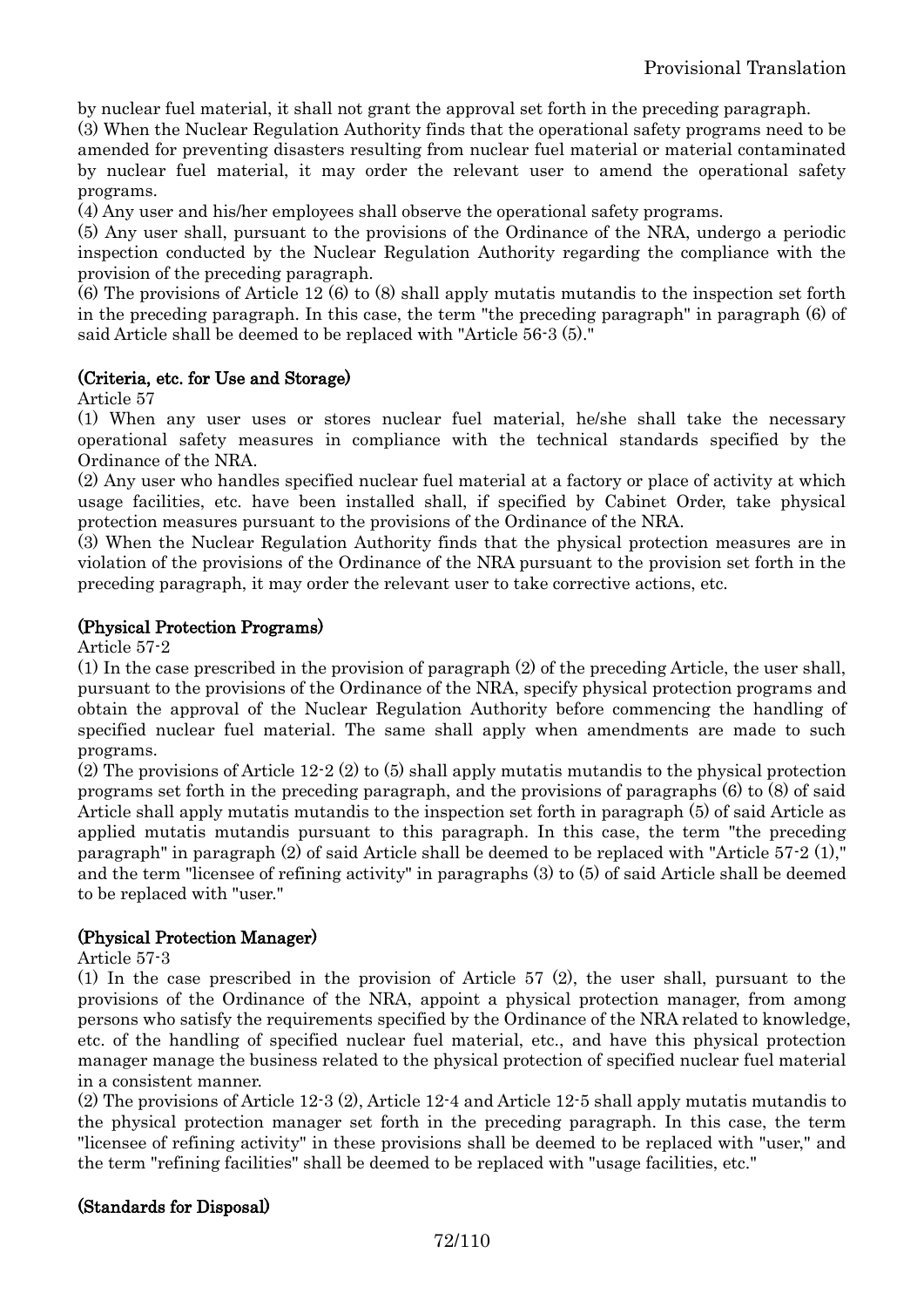### Article 57-4

Any user disposing of nuclear fuel material or material contaminated by nuclear fuel material (limited to disposal conducted at a factory or place of activity where usage facilities, etc. have been installed) shall take the necessary operational safety measures in compliance with the technical standards specified by the Ordinance of the NRA.

#### (Standards for Shipment)

#### Article 57-5

Any user shipping nuclear fuel material or material contaminated by nuclear fuel material (limited to shipment conducted in the premises of the factory or place of activity where usage facilities, etc. have been installed) shall take the necessary operational safety measures in compliance with the technical standards specified by the Ordinance of the NRA.

#### (Measures Associated with Abolition of Use)

Article 57-6

(1) When any user intends to abolish all use of nuclear fuel materials, he/she shall dismantle the usage facilities, etc., transfer the nuclear fuel material that he/she possesses, eliminate the contamination caused by nuclear fuel material, dispose of material contaminated by nuclear fuel material, and take other measures specified by the Ordinance of the NRA (hereinafter referred to as "abolition measures" in this Article and the following Article).

(2) When any user intends to take abolition measures, he/she shall draw up a plan concerning said abolition measures (hereinafter referred to as "abolition plan" in the following Article) in advance, pursuant to the provisions of the Ordinance of the NRA, and obtain the approval of the Nuclear Regulation Authority.

(3) The provisions of Article 12-6 (3) to (9) shall apply mutatis mutandis to the abolition measures of the user. In this case, the term "the preceding paragraph" in paragraph (3) of said Article shall be deemed to be replaced with "Article 57-6 (2)"; the term "the two preceding paragraphs" in paragraph (4) of said Article shall be deemed to be replaced with "Article 57-6 (2) and the preceding paragraph"; the term "paragraph (2)" in paragraphs (5) and (6) of said Article shall be deemed to be replaced with "Article 57-6 (2)"; and the term "designation set forth in Article 3 (1)" in paragraph (9) of said Article shall be deemed to be replaced with "permission set forth in Article  $52(1)$ ."

#### (Measures Associated with Rescission, etc. of the Permission)

#### Article 57-7

(1) When any user has had his/her permission rescinded pursuant to the provision of Article 56, or when any user has dissolved or died, the former user, etc. (the liquidator or bankruptcy trustee when the user has had his/her permission rescinded pursuant to the provision of said Article; or when the user has dissolved, the representative of a juridical person that continues to exist after a merger or is established after a merger, or the heir or a person who controls the inherited property in lieu of the heir in the case of the death of the user; the same shall apply hereinafter) shall be deemed to be the user regarding the application of the provisions of Articles 56-2 to 57-5 (including penal provisions pertaining to these provisions) for the period until the confirmation prescribed in Article 12-7 (9) as applied mutatis mutandis pursuant to paragraph (4) is obtained.

(2) Pursuant to the provisions of the Ordinance of the NRA, the former user, etc. shall draw up a decommissioning plan and apply for the approval of the Nuclear Regulation Authority within the period specified by the Ordinance of the NRA from the date that his/her permission as a user was rescinded pursuant to the provision of Article 56 or the date of dissolution or death of the user.

(3) The former user, etc. shall not take decommissioning measures for the period until he/she obtains the approval set forth in the preceding paragraph.

(4) The provisions of Article 12-7 (4) to (9) shall apply mutatis mutandis to decommissioning measures of former users, etc. In this case, the term "paragraph (2)" in these provisions shall be deemed to be replaced with "Article 57-7 (2)"; the term "paragraph (4) of the preceding Article" in paragraph (5) of said Article shall be deemed to be replaced with "paragraph (4) of the preceding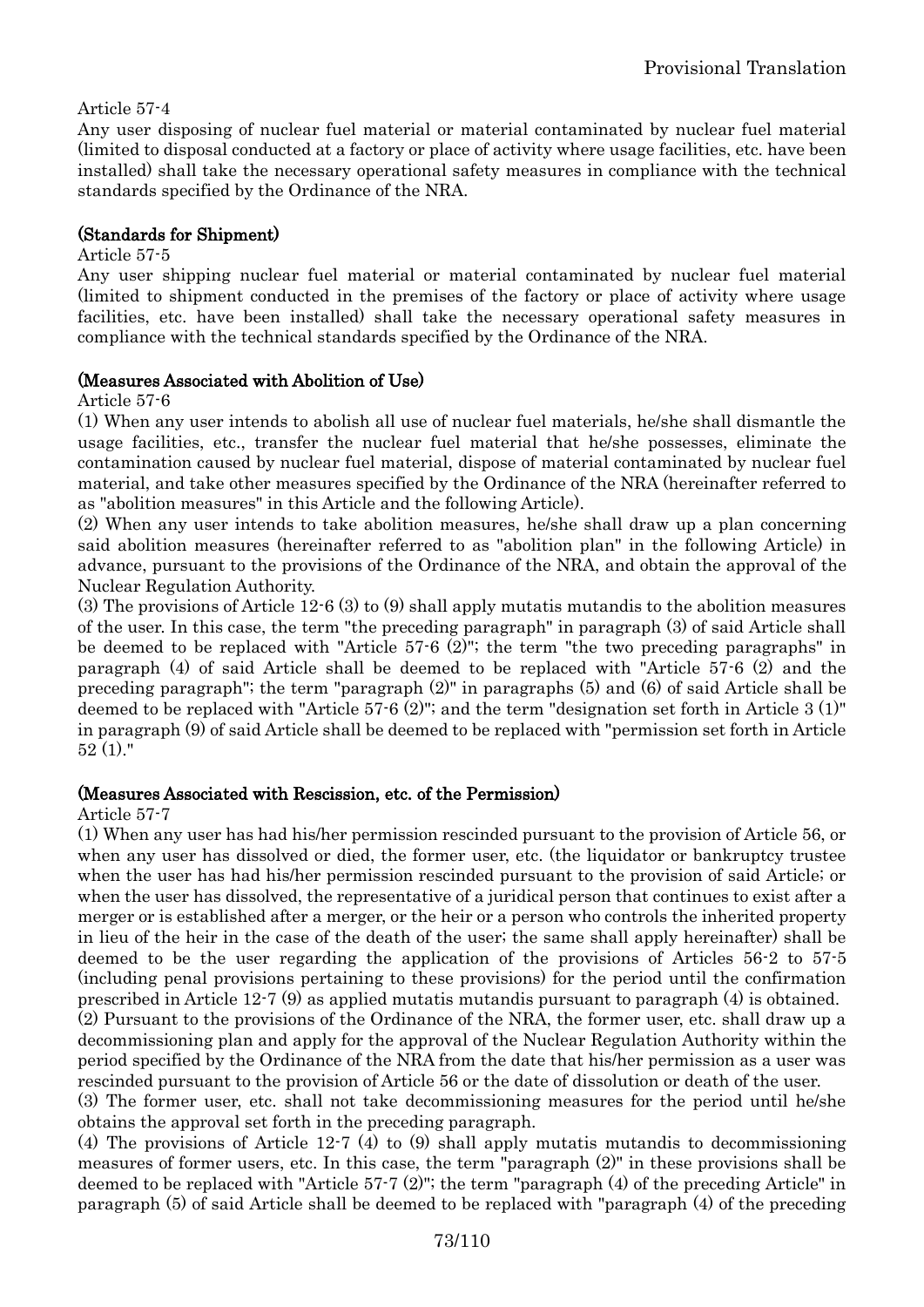Article as applied mutatis mutandis pursuant to Article 57-6 (3)"; and the term "paragraph (8) of the preceding Article" in paragraph (9) of said Article shall be deemed to be replaced with "paragraph (8) of the preceding Article as applied mutatis mutandis pursuant to Article 57-6 (3)."

### (Notification, etc. of the Use of Nuclear Fuel Material)

Article 57-8

(1) Any person who intends to use nuclear source material shall, pursuant to the provisions of Cabinet Order, notify the Nuclear Regulation Authority in advance; provided, however, that this shall not apply to a case that falls under any of the following items:

(i) Where a licensee of refining activity provides nuclear source material in the refining business,

(ii) Where a person who has obtained the permission set forth in Article 61-3 (1) uses nuclear source material, which is international controlled material, for the purpose of use for which said permission was obtained,

(iii) Where nuclear source material of which the density of radioactivity or the quantity of uranium or thorium contained does not exceed the limits specified by Cabinet Order.

(2) Any person who intends to make a notification pursuant to the provision of the preceding paragraph shall submit a written notification containing the following matters to the Nuclear Regulation Authority:

(i) The name and address and, in the case of a juridical person, the name of its representative,

(ii) The purpose and method of use,

(iii) The type of nuclear source material,

(iv) The location of use,

(v) The estimated period of use and the estimated quantity to be used in one year (in the case that the estimated period is less than one year, the estimated period of use),

(vi) A general description of the location, structure and equipment of facilities in which the nuclear source material is to be used.

(3) Any person who has made a notification pursuant to the provision of paragraph (1) (hereinafter referred to as "nuclear source material user") shall notify the Nuclear Regulation Authority without delay when changes are made to a matter listed in any of the items of the preceding paragraph, pursuant to the provisions of Cabinet Order.

(4) Any person who uses nuclear source material shall comply with the technical standards specified by the Ordinance of the NRA when using nuclear source material (excluding the use that falls under item (i) or (iii) of paragraph (1); hereinafter the same shall apply in the following paragraph).

(5) When the Nuclear Regulation Authority finds that the use of nuclear source material does not conform with the standards set forth in the preceding paragraph, it may order the relevant person using nuclear source material to make rectifications so as to conform with the standards.

(6) Any nuclear source material user shall, pursuant to the provisions of the Ordinance of the NRA, record the matters specified by the Ordinance of the NRA concerning the use of nuclear source material, and keep this record at the factory or place of activity.

(7) When any nuclear source material user has abolished all use of nuclear source material pertaining to said notification, he/she shall notify the Nuclear Regulation Authority pursuant to the provisions of the Ordinance of the NRA.

(8) When any nuclear source material user dissolves or dies, the liquidator, the bankruptcy trustee, the representative of a juridical person that continues to exist after a merger or is established after a merger, or the heir or a person who controls the inherited property in lieu of the heir in the case of the death of the nuclear source material user shall notify the Nuclear Regulation Authority pursuant to the provisions of the Ordinance of the NRA.

# Chapter V-4 Responsibility of Licensees of Nuclear Energy Activity, etc.

Article 57-9

A licensee of refining activity, licensee of fabricating or enrichment activity, licensee of research and test reactor operation, operator of a foreign nuclear vessel, licensee of power reactor operation,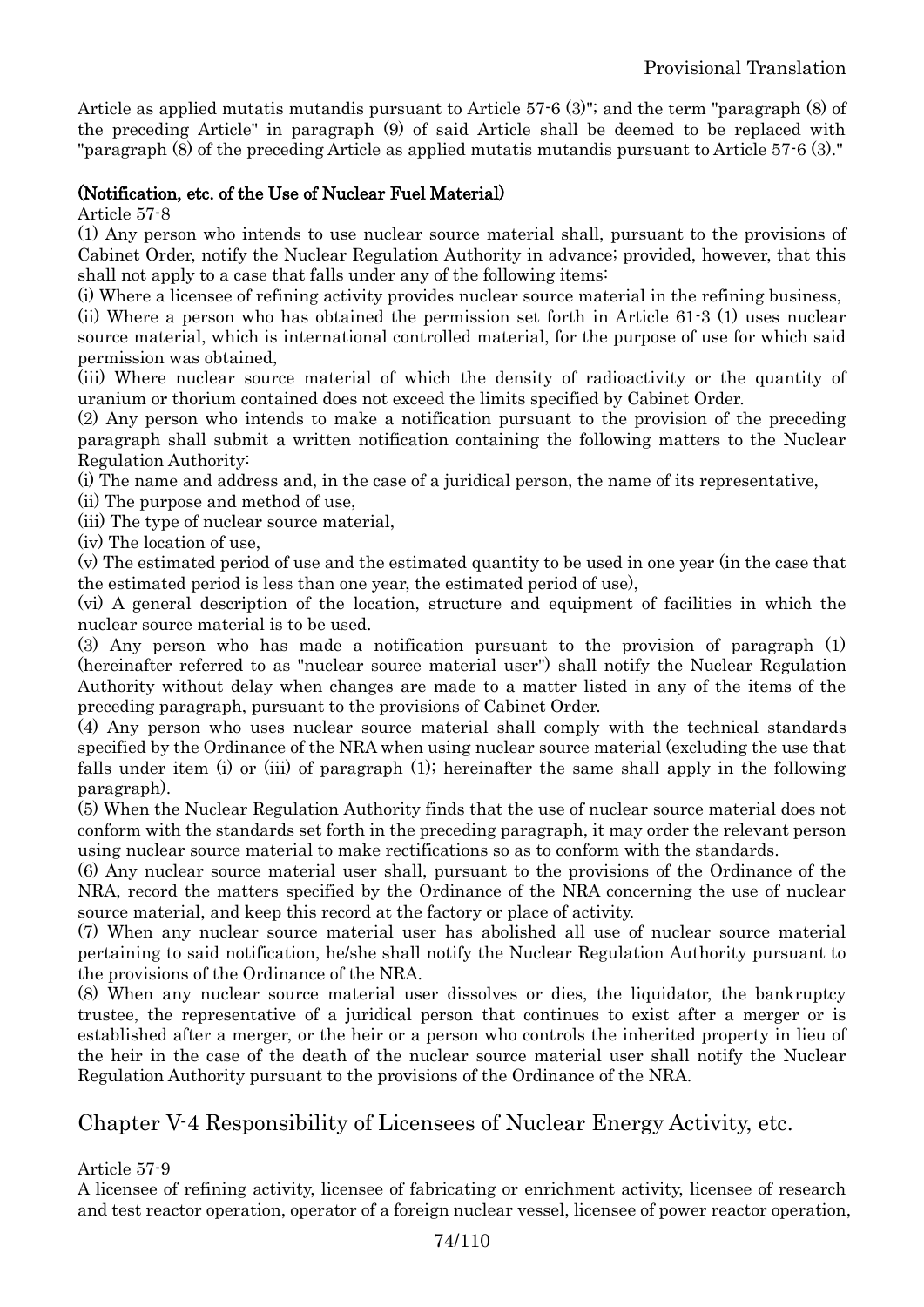licensee of spent fuel interim storage activity, licensee of reprocessing activity, licensee of radioactive waste disposal or storage activity, or user (including former licensee of refining activity, etc., former licensee of fabricating or enrichment activity, etc., former licensee of research and test reactor operation, etc., former licensee of power reactor operation, etc., former licensee of spent fuel interim storage activity, etc., former licensee of reprocessing activity, etc., former licensee of radioactive waste disposal or storage activity, etc., or former user, etc.; hereinafter referred to as "licensee of nuclear energy activity, etc.") shall be responsible for installing equipment or apparatus contributing to the improvement of the safety of nuclear facilities, enhancing education on operational safety, or taking any other necessary measures for preventing disasters resulting from nuclear source material, nuclear fuel material, and reactors, while taking into account the latest knowledge on safety at nuclear facilities, based on the provisions of this Act.

# Chapter VI Regulations, etc. Concerning Licensees of Nuclear Energy Activity, etc.

### (Confirmation, etc. Concerning Disposal)

Article 58

(1) When a licensee of nuclear energy activity, etc. disposes of nuclear fuel material or material contaminated by nuclear fuel material outside of a factory or place of activity where refining facilities, fuel facilities, research and test reactor facilities, power reactor facilities, spent fuel interim storage facilities, reprocessing facilities, waste disposal facilities, waste storage facilities or usage facilities, etc. (including nuclear vessels; referred to as "factories, etc." in paragraph (1) of the following Article, Article 59-2 (1) and Article 61-2 (1)) have been installed, he/she shall take the necessary operational safety measures pursuant to the provisions of the Ordinance of the NRA:

(2) In the case set forth in the preceding paragraph, when applicable to cases specified by Cabinet Order as being particularly necessary in order to prevent disasters resulting from nuclear fuel material or material contaminated by nuclear fuel material, the licensee of nuclear energy activity, etc. shall, pursuant to the provisions of the Ordinance of the NRA, obtain the confirmation of the Nuclear Regulation Authority, as to the compliance of the measures related to disposal with the provisions of the Ordinance of the NRA pursuant to the provision of said paragraph.

(3) In the case set forth in paragraph (1), when the Nuclear Regulation Authority finds that the measures relating to disposal of nuclear fuel material or material contaminated by nuclear fuel material are in violation of the provisions of the Ordinance of the NRA pursuant to the provision of said paragraph, it may order the relevant licensee of nuclear energy activity, etc. to suspend disposal or take other necessary operational safety measures.

### (Confirmation, etc. Concerning Shipment)

Article 59

(1) When an licensee of nuclear energy activity, etc. (including a person to which shipment has been entrusted from an licensee of nuclear energy activity, etc.; hereinafter the same shall apply in this Article) ships nuclear fuel material or material contaminated by nuclear fuel material outside of the factory, etc. (excluding shipment via a vessel or aircraft), he/she shall take the necessary operational safety measures (necessary measures for operational safety and physical protection of specified nuclear fuel material when specified nuclear fuel material specified by Cabinet Order is included in said nuclear fuel material) in compliance with the technical standards specified by the Ordinance of the NRA with respect to the material to be shipped, and with the technical standards specified by the Ordinance of the NRA (the Ordinance of the Ministry of Land, Infrastructure, Transport and Tourism (hereinafter referred to as the "Ordinance of MLIT") for shipment via railway, tram, cableway, trackless train, vehicle and light vehicle) with respect to other matters.

(2) In the case set forth in the preceding paragraph, when applicable to cases specified by Cabinet Order as being particularly necessary for prevention of disasters resulting from nuclear fuel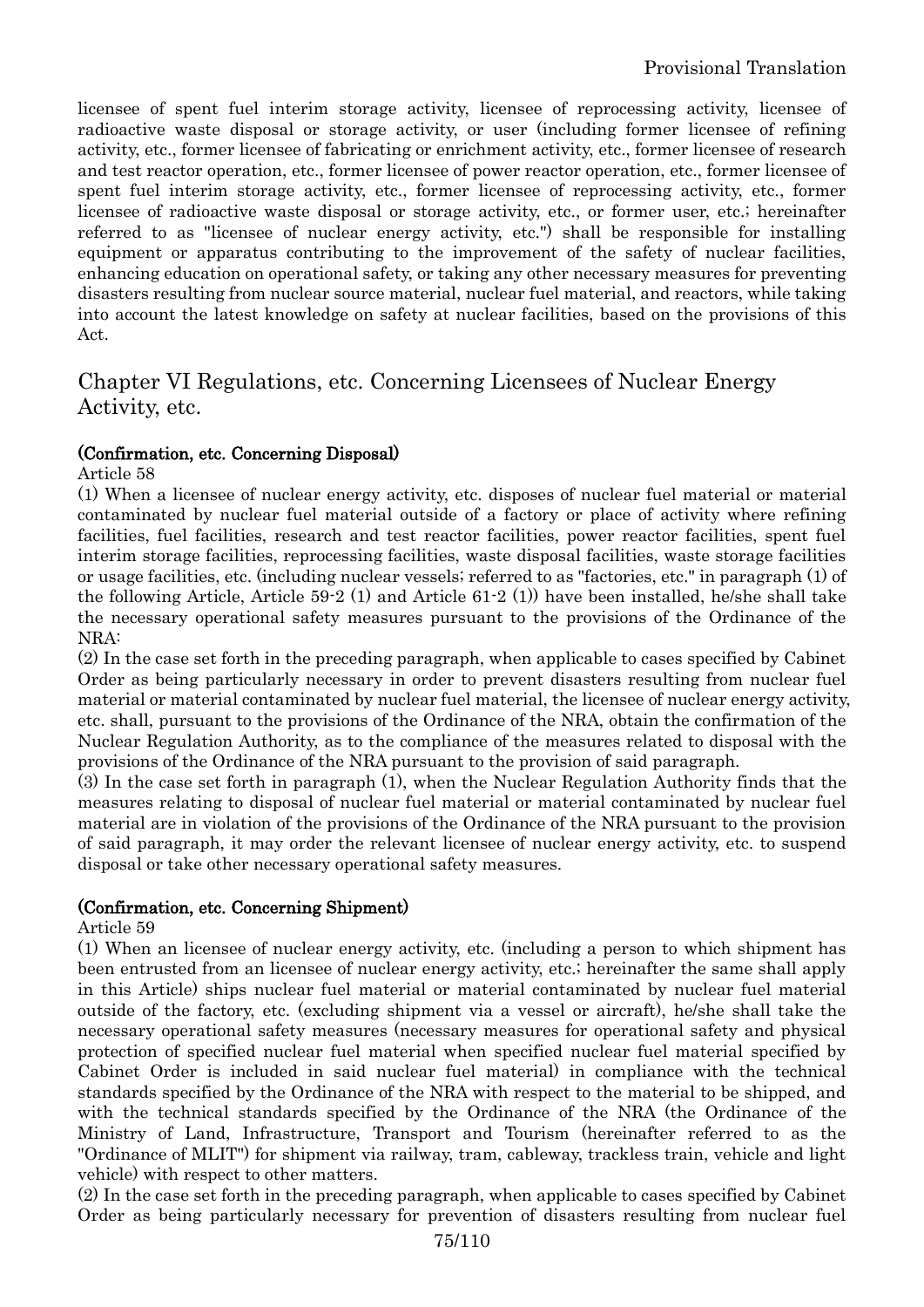material or material contaminated by nuclear fuel material and for physical protection of specified nuclear fuel material, the licensee of nuclear energy activity, etc. shall obtain the confirmation of the Nuclear Regulation Authority, pursuant to the provisions of the Ordinance of the NRA, with respect to the material to be shipped, and the confirmation of the Nuclear Regulation Authority (the Minister of MLIT for shipment via railway, tram, cableway, trackless train, vehicle and light vehicle), pursuant to the provisions of the Ordinance of the NRA (the Ordinance of MLIT for shipment via railway, tram, cableway, trackless train, vehicle and light vehicle) with respect to other matters, as to the compliance of the measures related to shipment with the technical standards set forth in said paragraph.

(3) The licensee of nuclear energy activity, etc., may obtain the approval of the Nuclear Regulation Authority in advance, pursuant to the provisions of the Ordinance of the NRA, concerning the container to be used in shipment. In this case, the container for which the approval of the Nuclear Regulation Authority was obtained shall be deemed as meeting, from among the technical standards set forth in paragraph (1), the standards relating to containers.

(4) In the case set forth in paragraph (1), when the Nuclear Regulation Authority or the Minister of MLIT finds that the measures relating to shipment of nuclear fuel material or material contaminated by nuclear fuel material do not conform with the technical standards set forth in said paragraph, they may order the relevant licensee of nuclear energy activity, etc., to suspend shipment and take any other measures necessary for the operational safety and for the physical protection of specified nuclear fuel material, in accordance with the classifications for such measures prescribed in said paragraph.

(5) In the case set forth in paragraph (1), when applicable to cases specified by Cabinet Order as being particularly necessary for ensuring public safety by preventing disasters resulting from nuclear fuel material or material contaminated by nuclear fuel material or by protecting specified nuclear fuel material, the licensee of nuclear energy activity, etc. shall, pursuant to the provisions of the Cabinet Office Ordinance, notify the prefectural public safety commission and obtain a document certifying the notification (hereinafter referred to as "shipment certificate").

(6) When the notification set forth in the preceding paragraph is made, and the prefectural public safety commission finds it necessary in order to ensure public safety by preventing disasters and protecting specified nuclear fuel material, the prefectural public safety commission may give necessary instructions concerning the date and time of shipment, the route to be used, and any other matters specified by the Cabinet Office Ordinance.

(7) When the prefectural public safety commission gives the instructions set forth in the preceding paragraph, the contents of the instructions shall be listed on the certificate of shipment.

(8) In the case prescribed in the provision of paragraph (1), when any licensee of nuclear energy activity, etc. has obtained a shipment certificate, he/she shall carry said shipment certificate and conduct shipment in compliance with the contents listed on said certificate of shipment.

(9) When a change arises in the matters listed on the certificate shipment, the licensee of nuclear energy activity, etc. shall, without delay, notify the prefectural public safety commission that issued the certificate, pursuant to the provisions of the Cabinet Office Ordinance, and obtain a revised certificate.

(10) When the licensee of nuclear energy activity, etc. has lost or damaged the certificate of shipment, or has had the certificate of shipment stolen, he/she shall, pursuant to the provisions of the Cabinet Office Ordinance, apply to the prefectural public safety commission from which the certificate of shipment was issued for a reissuance of the certificate in writing, describing the reason.

(11) When a police official finds it particularly necessary in order to ensure public safety by preventing disasters resulting from nuclear fuel material or material contaminated by nuclear fuel material that is being shipped by an vehicle or light vehicle, and by protecting specified nuclear fuel material contained in said nuclear fuel material, he/she may stop said vehicle or light vehicle and request the person shipping such materials to present the certificate of shipment and inspect whether shipment is being conducted in compliance with the contents listed on the certificate of shipment, pursuant to the provisions of the Cabinet Office Ordinance, or order the person shipping such materials to change the route and take any other appropriate measures within the limit necessary for implementing the provisions of paragraphs (5), (6) and (8) in order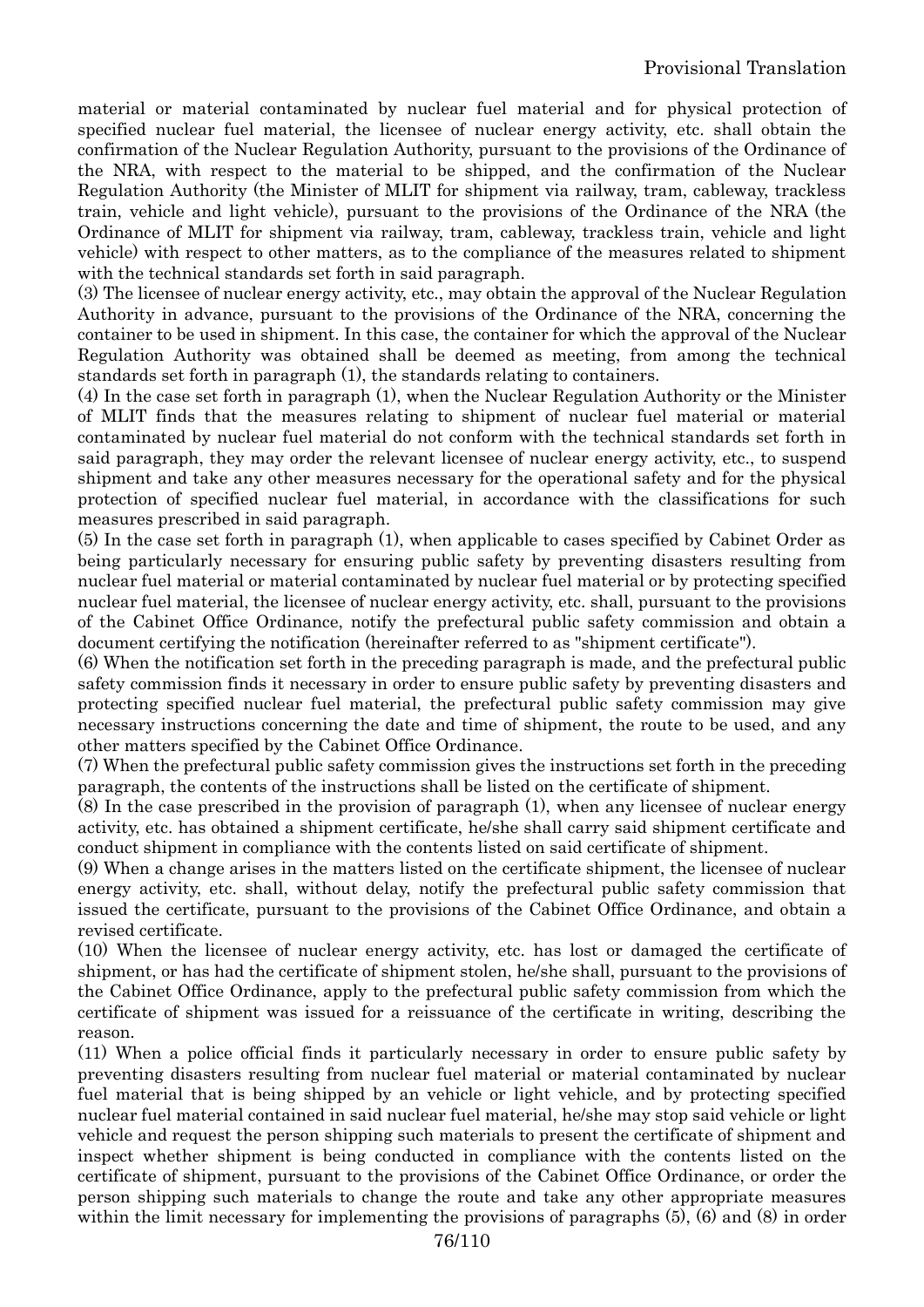to prevent disasters resulting from these materials and to protect specified nuclear fuel material. (12) The authority prescribed in the preceding paragraph shall not be construed as one that is authorized for a criminal investigation.

(13) The necessary liaison between the prefectural public safety commissions pertaining to the notification set forth in paragraph (5), the instructions set forth in paragraph (6) and issuing, revising, reissuing and returning a certificate shipment of in the case that the return of a certificate of shipment that is no longer required and shipment concern two or more prefectural public safety commissions shall be specified by Cabinet Order. Article 59-2

(1) In a case specified by Cabinet Order where specified nuclear fuel material is shipped from the factory, etc. of an licensee of nuclear energy activity, etc. or shipped from a factory, etc. in a foreign state to a factory, etc. of said licensee of nuclear energy activity, etc., the licensee of nuclear energy activity, etc. shall, before commencing shipment, clarify the person responsible (including any person responsible for shipment of said specified nuclear fuel material outside of Japan) for shipment of said specified nuclear fuel material from the time when it leaves the factory, etc. of the sender to the time when it arrives at the factory, etc. of the receiver, and take measures so that agreement can be concluded among the sender, the person responsible for shipment of said specified nuclear fuel material and the receiver regarding the specifying time and place at which the responsibility pertaining to the shipment of said specified nuclear fuel material is transferred as well as any other matters specified by the Ordinance of the NRA.

(2) In the case set forth in the preceding paragraph, the licensee of nuclear energy activity, etc. shall obtain the confirmation of the Nuclear Regulation Authority before commencing the shipment set forth in said paragraph, pursuant to the provisions of the Ordinance of the NRA, regarding the conclusion of the agreement prescribed in said paragraph.

# (Storage Contractor)

Article 60

(1) When any person (hereinafter referred to as "storage contractor") entrusted with the storage of nuclear fuel material (excluding interim storage of spent fuel) from a licensee of nuclear energy activity, etc. (excluding operators of a foreign nuclear vessel, licensee of spent fuel interim storage activity and licensee of radioactive waste disposal or storage activity (including former licensee of spent fuel interim storage activity, etc. and former licensee of radioactive waste disposal or storage activity, etc.)) stores said nuclear fuel material, he/she shall take the necessary operational safety measures in compliance with the technical standards specified by the Ordinance of the NRA.

(2) In the case of any storage contractor stores specified nuclear fuel material specified by Cabinet Order, he/she shall take physical protection measures pursuant to the provisions of the Ordinance of the NRA.

(3) When the Nuclear Regulation Authority finds that the physical protection measures are in violation of the provisions of the Ordinance of the NRA pursuant to the provision of the preceding paragraph, it may order the relevant storage contractor to rectify measures pertaining to areas for the physical protection of specified nuclear fuel material, rectify methods for storing specified nuclear fuel material and take any other measures necessary for the physical protection of specified nuclear fuel material.

### (Restrictions on Transfer and Reception)

#### Article 61

Nuclear fuel material shall not be transferred or received in any case other than those that fall under any of the following items; provided, however, that this shall not apply to a case where the State receives or transfers nuclear fuel material based on an international agreement, or where nuclear fuel material is received from the State:

(i) Where a licensee of refining activity transfers nuclear fuel material to a licensee of fabricating or enrichment activity, licensee of research and test reactor operation, licensee of power reactor operation, licensee of reprocessing activity, licensee of radioactive waste disposal or storage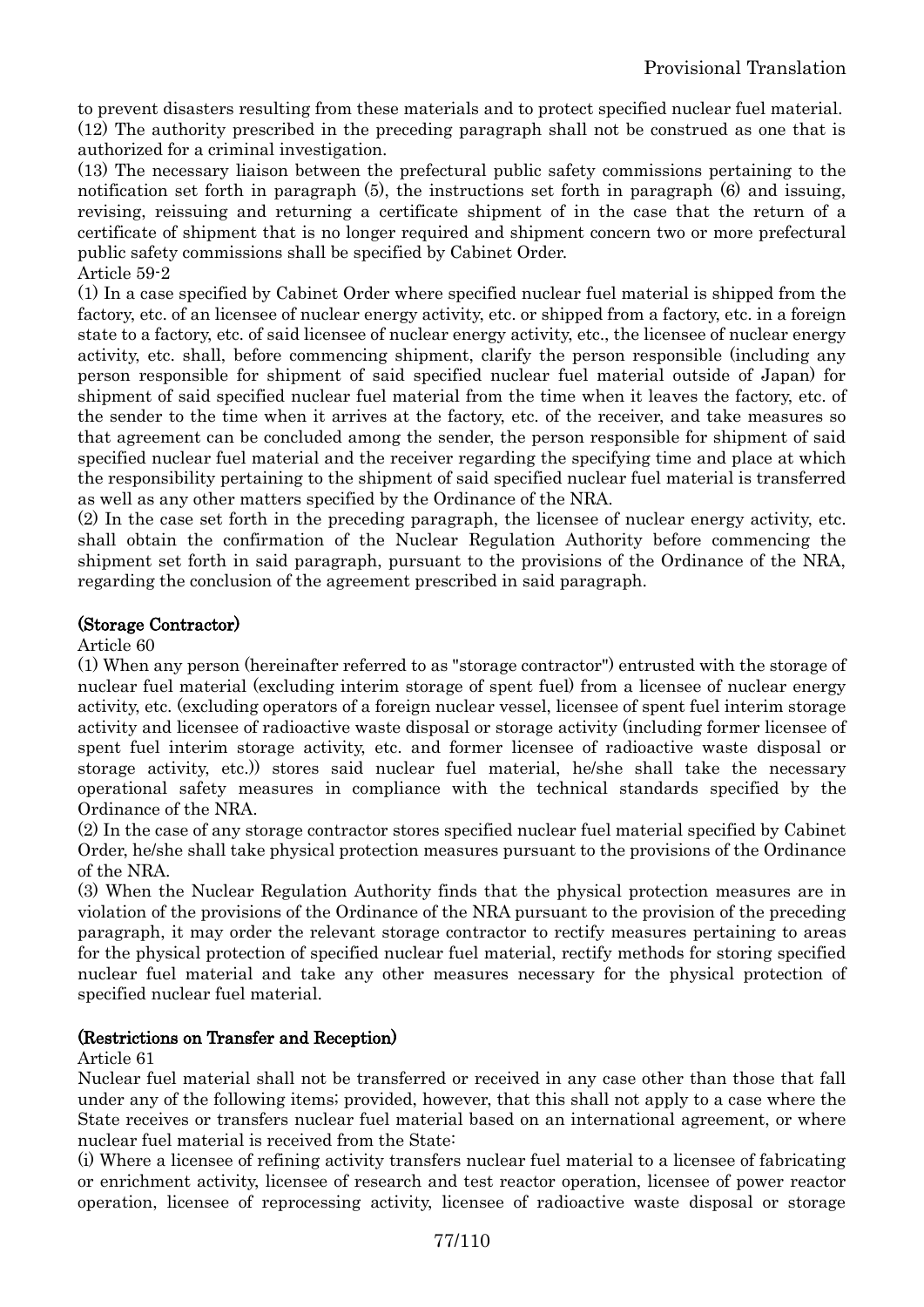activity, user or other licensee of refining activity, or receives nuclear fuel material from such persons,

(ii) Where a licensee of fabricating or enrichment activity transfers nuclear fuel material to a licensee of refining activity, licensee of research and test reactor operation, licensee of power reactor operation, licensee of reprocessing activity, licensee of radioactive waste disposal or storage activity, user or other licensee of fabricating or enrichment activity, or receives nuclear fuel material from such persons,

(iii) Where a licensee of research and test reactor operation transfers nuclear fuel material to a licensee of refining activity, licensee of fabricating or enrichment activity, licensee of power reactor operation, licensee of reprocessing activity, licensee of radioactive waste disposal or storage activity, user or other licensee of research and test reactor operation, or receives nuclear fuel material from such persons,

(iv) Where a licensee of power reactor operation transfers nuclear fuel material to a licensee of refining activity, licensee of fabricating or enrichment activity, licensee of research and test reactor operation, licensee of reprocessing activity, licensee of radioactive waste disposal or storage activity, user, or other licensee of power reactor operation, or receives nuclear fuel material from such persons,

(v) Where a licensee of reprocessing activity transfers nuclear fuel material to a licensee of refining activity, licensee of fabricating or enrichment activity, licensee of research and test reactor operation, licensee of power reactor operation, licensee of radioactive waste disposal or storage activity, user or other licensee of reactor operation, or receives nuclear fuel material from such persons,

(vi) Where a licensee of radioactive waste disposal or storage activity transfers nuclear material to a licensee of refining activity, licensee of fabricating or enrichment activity, licensee of research and test reactor operation, licensee of power reactor operation, licensee of reprocessing activity, user or other licensee of radioactive waste disposal or storage activity, or receives nuclear fuel material from such persons,

(vii) Where a user transfers nuclear material to a licensee of refining activity, licensee of fabricating or enrichment activity, licensee of research and test reactor operation, licensee of power reactor operation, licensee of reprocessing activity, licensee of radioactive waste disposal or storage activity or other user, or receives from such persons a type of nuclear fuel material for which the permission set forth in Article 52 (1) (including the permission set forth in Article 55 (1)) has been obtained,

(viii) Where a licensee of refining activity, licensee of fabricating or enrichment activity, licensee of research and test reactor operation, licensee of power reactor operation, licensee of reprocessing activity, licensee of radioactive waste disposal or storage activity or user transfers or receives nuclear fuel material of a type and quantity specified by the Cabinet Order set forth in item (v) of Article 52 (1), or where such nuclear fuel material is transferred to or received from such persons, (ix) Where a licensee of refining activity, licensee of fabricating or enrichment activity, licensee of research and test reactor operation, licensee of power reactor operation, licensee of reprocessing activity, licensee of radioactive waste disposal or storage activity or user exports or imports nuclear fuel material,

(x) Where a former licensee of refining activity, etc., former licensee of fabricating or enrichment activity, etc., former licensee of research and test reactor operation, former licensee of power reactor operation, etc., former licensee of reprocessing activity, etc., former licensee of radioactive waste disposal or storage activity, etc. or former user, etc. transfers or receives nuclear fuel material in compliance with the decommissioning plan for which the approval set forth in Article 12-7 (2), Article 22-9 (2), Article 43-3-3 (2), Article 43-3-34 (2), Article 51 (2), Article 51-26 (2) or Article 57-7 (2) has been obtained (the amended decommissioning plan in the case that there has been the approval or notification regarding an amendment pursuant to the provision of Article  $12-7$  (4) or (6) (including the cases where the provisions of these paragraphs are applied mutatis mutandis pursuant to Article 22-9 (5), Article 43-3-3 (4), Article 43-3-34 (4), Article 51 (4), Article 51-26 (4) and Article 57-7 (4))),

(xi) Where nuclear fuel material is transferred in accordance with an order pursuant to the provision of Article 61-9.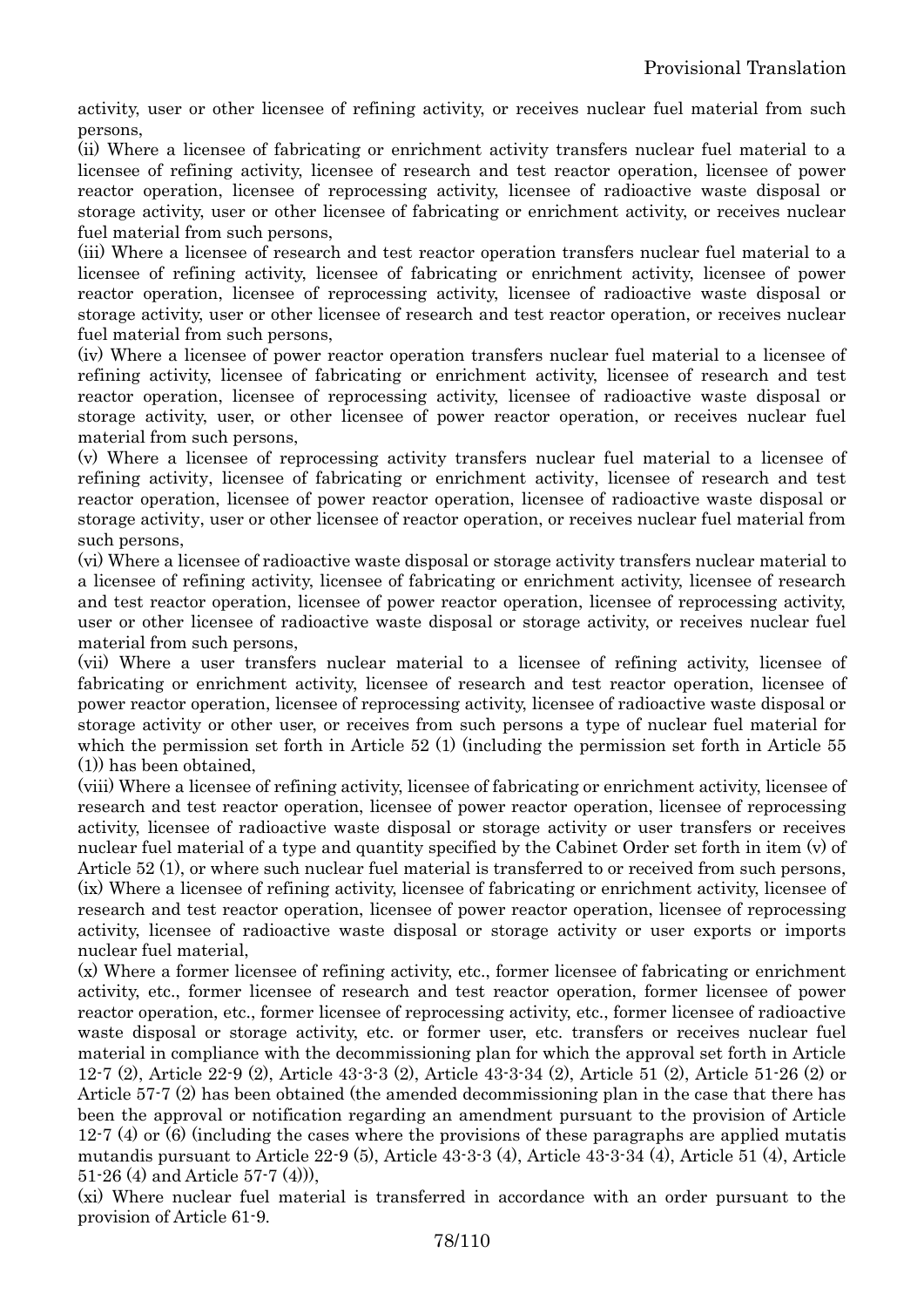### (Confirmation, etc. Concerning Radioactivity Concentration)

#### Article 61-2

(1) Any licensee of nuclear energy activity, etc. may obtain the confirmation of the Nuclear Regulation Authority as to the radioactivity concentration of radioactive material contained in the material and other material used at the factory, etc. not exceeding the criteria specified by the Ordinance of the NRA for not requiring measures for prevention of radiation hazards, pursuant to the provisions of the Ordinance of the NRA.

(2) Any person who intends to obtain the confirmation set forth in the preceding paragraph shall measure and evaluate the radioactivity concentration of the radioactive material contained in the material for which he/she is intending to obtain the confirmation, based on the methods for measuring and evaluating radioactivity concentration for which the approval of the Nuclear Regulation Authority was obtained in advance pursuant to the provisions of the Ordinance of the NRA, and submit an application form that lists the results of the measurement and evaluation and any other documents specified by the Ordinance of the NRA to the Nuclear Regulation Authority.

(3) Material for which the confirmation of the Nuclear Regulation Authority has been obtained pursuant to the provision of paragraph (1) shall be handled as material that has not been contaminated by nuclear fuel material by this Act, the Waste Disposal and Cleaning Act (Act No. 137 of 1970) and other laws and regulations specified by Cabinet Order.

# Chapter VI-2 Regulations, etc. Concerning the Use, etc. of International Controlled Material

Section 1 Regulations Concerning the Use, etc. of International Controlled Material

### (Permission and Notification, etc. of Use)

Article 61-3

(1) Any person who intends to use international controlled material shall, pursuant to the provisions of Cabinet Order, obtain the permission of the Nuclear Regulation Authority; provided, however, that this shall not apply to a case that falls under any of the following items:

(i) Where a licensee of refining activity provides international controlled material for the refining activity,

(ii) Where a licensee of fabricating or enrichment activity provides international controlled material for the fabricating or enrichment activity,

(iii) Where a licensee of reactor operation provides international controlled material to install or operate reactors,

(iv) Where a licensee of reprocessing activity provides international controlled material for the reprocessing activity,

(v) Where a user uses international controlled material for a use for which the permission set forth in Article 52 (1) was obtained,

(vi) Where a former licensee of refining activity, etc., former licensee of fabricating or enrichment activity, etc., former licensee of reactor operation, etc., former licensee of reprocessing activity, etc. or former user, etc. uses international controlled material during the period up until he/she obtains the confirmation pursuant to the provision of Article 12-7 (9) (including the cases where applied mutatis mutandis pursuant to Article 22-9 (5), Article 43-3-3 (4), Article 51 (4) and Article  $57-7(4)$ .

(2) Any person who intends to obtain the permission set forth in the preceding paragraph shall submit an application form containing the following matters to the Nuclear Regulation Authority: (i) The name and address and, in the case of a juridical person, the name of its representative,

(ii) The purpose and method of use,

(iii) The type and quantity of international controlled material,

(iv) The location of use,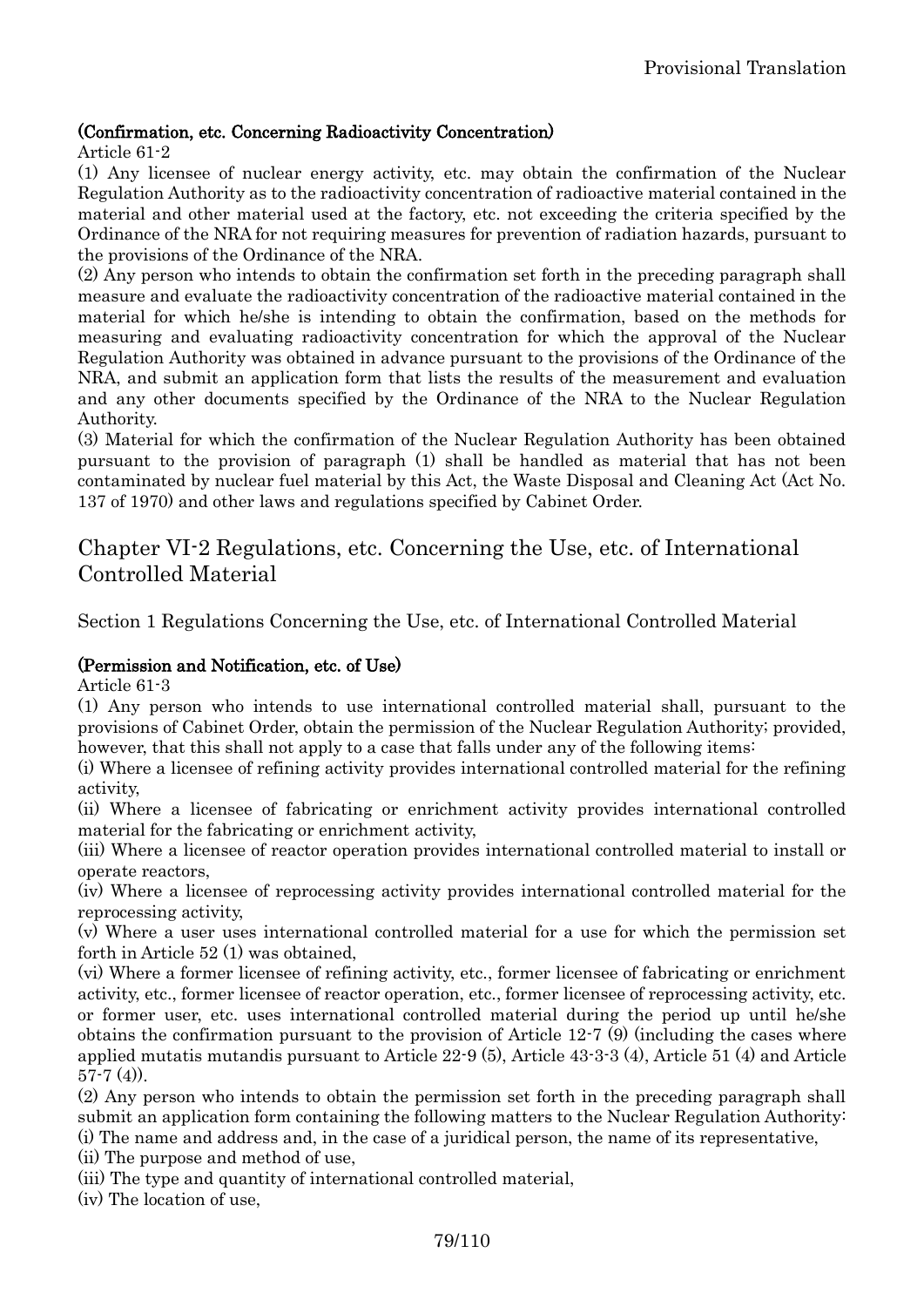(v) The estimated period of use.

(3) Any person who intends to obtain the permission set forth in paragraph (1) concerning nuclear source material shall attach a document listing the matters set forth in item (vi) of Article 57-8 (2) to the application form set forth in the preceding paragraph; provided, however, that this shall not apply to any case that falls under item (iii) of paragraph (1) of said Article.

(4) If any person falls under any of the items (i) to (v) of paragraph (1), he/she shall, pursuant to the provisions of the Ordinance of the NRA notify the Nuclear Regulation Authority of the type and quantity of the international controlled material and the estimated period of use in advance.

(5) When any licensee of spent fuel interim storage activity intends to store international controlled material, he/she shall, pursuant to the provisions of the Ordinance of the NRA, notify the Nuclear Regulation Authority of the type and quantity of the international controlled material to be stored and the estimated period of storage in advance.

(6) When any licensee of radioactive waste disposal or storage activity intends to dispose of international controlled material, he/she shall, pursuant to the provisions of the Ordinance of the NRA, notify the Nuclear Regulation Authority of the type and quantity of the international controlled material that is to be disposed of and the estimated period of disposal in advance.

(7) When any former licensee of refining activity, etc., former licensee of fabricating or enrichment activity, etc., former licensee of reactor operation, etc., former licensee of reprocessing activity, etc. or former user, etc., falls under item (vi) of paragraph (1), he/she shall, pursuant to the provisions of the Ordinance of the NRA, notify the Nuclear Regulation Authority of the type and quantity of the international controlled material and the estimated period of use, within the period specified by the Ordinance of the NRA from the day that his/her designation as a licensee of refining activity or licensee of reprocessing activity was rescinded pursuant to the provision of Article 10 or Article 46-7, from the day that his/her permission as a licensee of fabricating or enrichment activity, licensee of reactor operation or user was rescinded pursuant to the provision of Article 20, Article 33 (1) or (2) or Article 56, or from the day of dissolution or death of the licensee of refining activity, licensee of fabricating or enrichment activity, licensee of reactor operation, licensee of reprocessing activity or user.

(8) In the case that a former licensee of spent fuel interim storage activity, etc. stores international controlled material during the period until he/she obtains the confirmation pursuant to the provision of Article 12-7 (9) as applied mutatis mutandis pursuant to Article 43-28 (4), he/she shall, pursuant to the provisions of the Ordinance of the NRA, notify the Nuclear Regulation Authority of the type and quantity of the international controlled material to be stored and the estimated period of storage, within the period specified by the Ordinance of the NRA from the day that his/her permission as a licensee of spent fuel interim storage activity was rescinded pursuant to the provision of Article 43-16 or from the day of dissolution or death of the licensee of spent fuel interim storage activity.

(9) In the case that a former licensee of radioactive waste disposal or storage activity, etc., disposes of international controlled material during the period until he/she obtains the confirmation pursuant to the provision of Article 12-7 (9) as applied mutatis mutandis pursuant to Article 51-26 (4), he/she shall, pursuant to the provisions of the Ordinance of the NRA, notify the Nuclear Regulation Authority of the type and quantity of the international controlled material to be disposed of and the estimated period of disposal, within the period specified by the Ordinance of the NRA from the day that his/her permission as a licensee of radioactive waste disposal or storage activity was rescinded pursuant to the provision of Article 51-14 or from the day of dissolution or death of the licensee of radioactive waste disposal or storage activity.

#### (Ineligibility for the Permission)

#### Article 61-4

Any person who falls under any of the following items shall not be granted the permission set forth in paragraph (1) of the preceding Article:

(i) A person whose permission set forth in paragraph (1) of the preceding Article has been rescinded pursuant to the provision of Article 61-6, and for whom two years have not yet elapsed from the day of the rescission,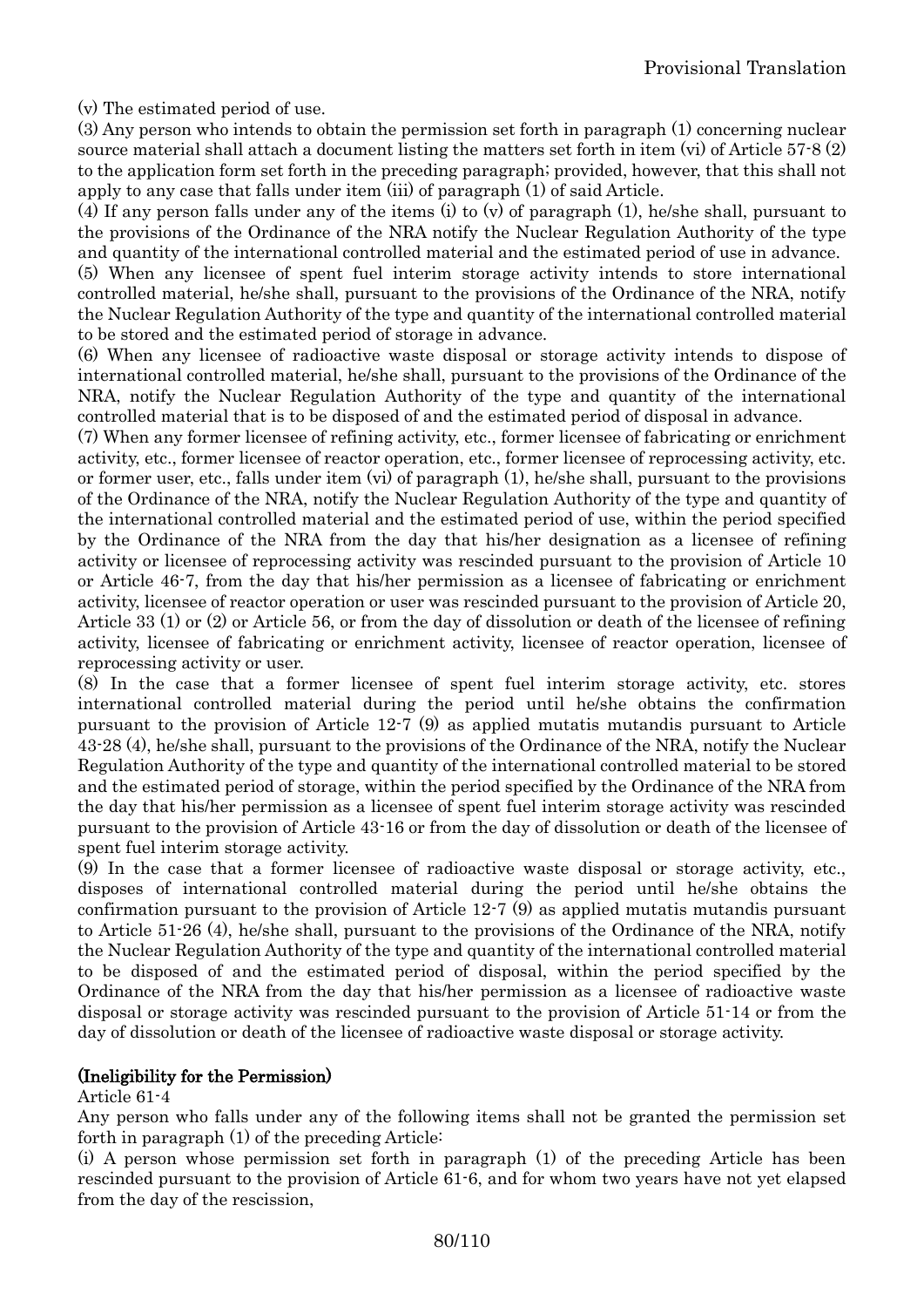(ii) A person who has been sentenced to a penalty consisting of a fine or severer punishment for violating the provisions of this Act or an order pursuant to this Act, and for whom two years have not yet elapsed after the penalty was executed or suspended,

(iii) An adult ward,

(iv) A juridical person any of whose executive officials falls under any of the three preceding items.

### (Notification of Change)

#### Article 61-5

(1) When a person who has obtained the permission set forth in Article 61-3 (1) (hereinafter referred to as "international controlled material user") intends to change any matter listed in items (ii) to (iv) of paragraph (2) of said Article, he/she shall notify the Nuclear Regulation Authority of the change in advance, pursuant to provisions of the Ordinance of the NRA.

(2) When an international controlled material user has changed any matter listed in item (i) or (v) of Article 61-3 (2) he/she shall notify the Nuclear Regulation Authority within thirty days of the day that the change was made.

#### (Rescission, etc. of the Permission)

Article 61-6

When an international controlled material user falls under any of the following items, the Nuclear Regulation Authority may rescind the permission set forth in Article 61-3 (1) or specify a period not exceeding one year and order suspension of the use of international controlled material for that period:

(i) When an international controlled material user falls under any of items (ii) to (iv) of Article 61-4,

(ii) When he/she has changed a matter for which he/she should have made a notification pursuant to the provision of paragraph (1) of the preceding Article, without making a notification,

(iii) When he/she has violated the provision of Article 61-8 (1) or (4), or has violated an order pursuant to the provision of paragraph (3) of said Article,

(iv) When he/she has violated the conditions set forth in Article 62-2 (2).

### (Records)

Article 61-7

Pursuant to the provisions of the Ordinance of the NRA, any person using international controlled material (including a licensee of spent fuel interim storage activity storing international controlled material (including former licensee of spent fuel interim storage activity, etc.; hereinafter the same shall apply in this Article) and a licensee of radioactive waste disposal or storage activity disposing of international controlled material (including former licensee of radioactive waste disposal or storage activity, etc.; hereinafter the same shall apply in this Article); hereinafter the same shall apply in Article 61-9, 67 (1), Article 68 (11) to (14), item (xxix) of Article 78 and item (x) of Article 80) shall record the matters specified by the Ordinance of the NRA concerning the use of international controlled material (including storage of international controlled material by a licensee of spent fuel interim storage activity and disposal of international controlled material by a licensee of radioactive waste disposal or storage activity; hereinafter the same shall apply in paragraph (1) of the following Article and Article 61-10), and keep this record at the factory or place of activity (or vessel, in cases pertaining to reactors to be installed on a vessel; hereinafter the same shall apply to item (i) of Article  $61-8-2$  (2), Article 61-23-7 (3), Article 68 (excluding paragraphs (2) and (3)), Article 71 (3) and Article 72 (3)).

#### (Accounting Provisions)

#### Article 61-8

(1) Any international controlled material user, any person falling under any of the items of Article 61-3 (1) (excluding item (i)) and any person prescribed in paragraphs (5), (6), (8) and (9) of said Article (hereinafter referred to as "international controlled material user, etc.") shall, in order to ensure proper measurement and management of international controlled material, specify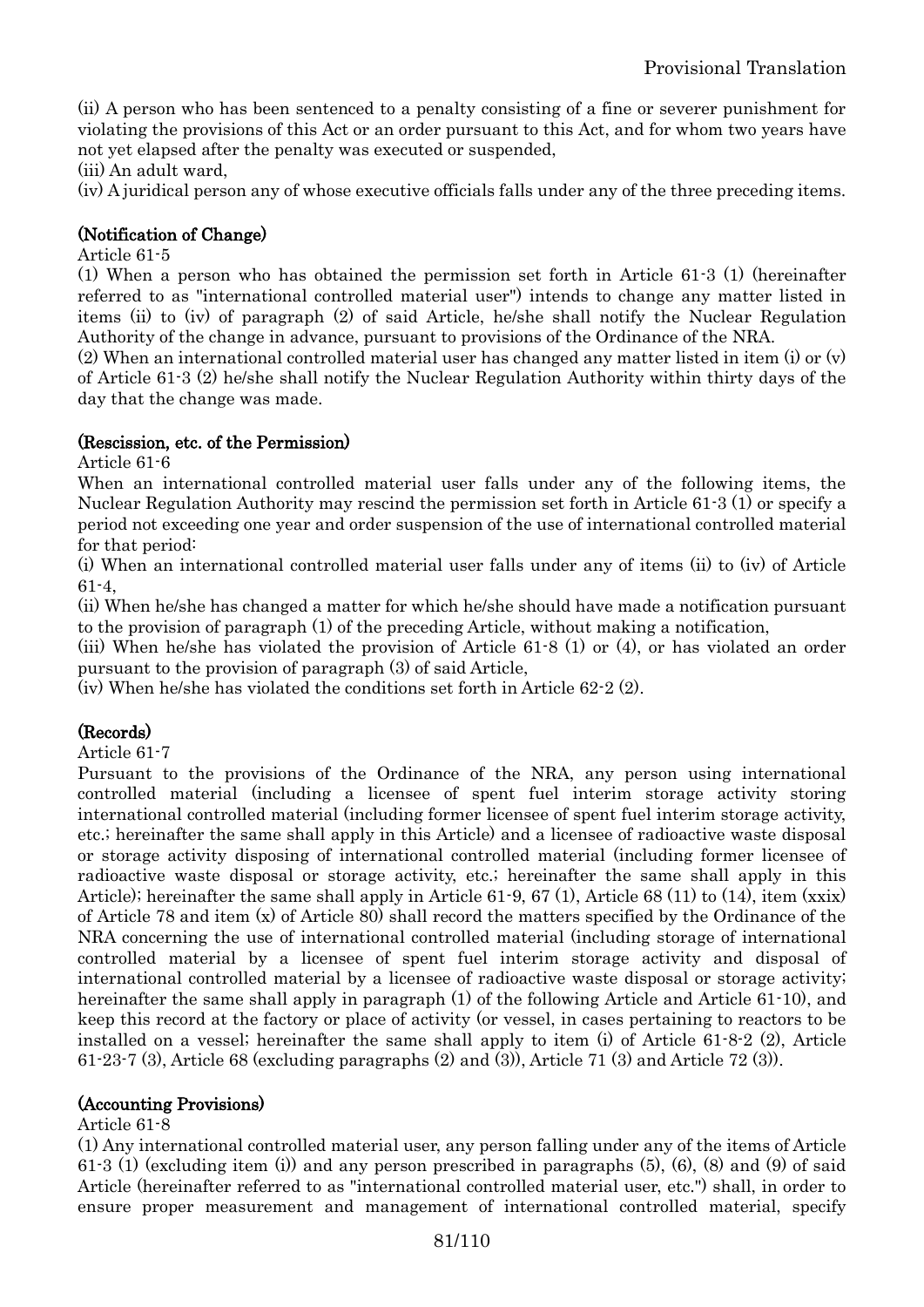accounting provisions, pursuant to the provisions of the Ordinance of the NRA, and obtain the approval of the Nuclear Regulation Authority before commencing the use of international controlled material. The same shall apply when amendments are made to such provisions.

(2) When the Nuclear Regulation Authority finds that the accounting provisions are not sufficient for ensuring proper measurement and management of international controlled material, it shall not grant the approval set forth in the preceding paragraph.

(3) When the Nuclear Regulation Authority finds it necessary in order to ensure proper measurement and management of international controlled material, it may order the relevant international controlled material user, etc. to amend the accounting provisions.

(4) Any international controlled material user, etc. and his/her employees shall observe the accounting provisions.

### (Safeguards Inspection)

### Article 61-8-2

(1) Any international controlled material user, etc. shall, pursuant to the provisions of the Ordinance of the NRA, undergo a periodic inspection conducted by the Nuclear Regulation Authority regarding the state of measurement and management of international controlled material within the scope necessary for implementing safeguards based on safeguards agreements.

(2) In conducting the inspection set forth in the preceding paragraph (hereinafter referred to as "safeguards inspection"), any official designated by the Nuclear Regulation Authority may carry out the matters listed below as specified by the Ordinance of the NRA:

(i) Enter the office, factory or place of activity,

(ii) Inspect books, documents and any other necessary property,

(iii) Request the submission of nuclear source material, nuclear fuel material or any other necessary samples (limited to the minimum amount necessary for examination),

(iv) Affix any seals or install any devices necessary for monitoring the movement of international controlled material.

(3) When the official enters pursuant to the provision of item (i) of the preceding paragraph, he/she shall carry an identification card and produce it when requested by people concerned.

(4) The authority pursuant to the provision of paragraph (2) shall not be construed as one that is authorized for a criminal investigation.

(5) No person shall remove or damage any seal or device affixed or installed pursuant to the provision of item (iv) of paragraph (2) without justifiable grounds.

### (Order to Return, etc.)

Article 61-9

The Nuclear Regulation Authority may order any international controlled material user, etc. to return or transfer international controlled material when any of the following applies:

(i) When the international agreement is suspended or abolished, or the period of the international agreement has expired,

(ii) When any government of the State (including international organizations; the same shall apply hereinafter) that has supplied international controlled material based on the international agreement has exercised its purchasing priority.

### (Notification of Abolition, etc. of Use)

Article 61-9-2

(1) When any international controlled material user, etc. has abolished all use of international controlled material, he/she shall, pursuant to the provisions of the Ordinance of the NRA, notify the Nuclear Regulation Authority.

(2) When a notification pursuant to the provision of the preceding paragraph has been made, the permission set forth in Article 61-3 (1) shall cease to be effective.

(3) The liquidator or bankruptcy trustee in the case of a dissolution of the international controlled material user, etc., the representative of a juridical person that continues to exist after a merger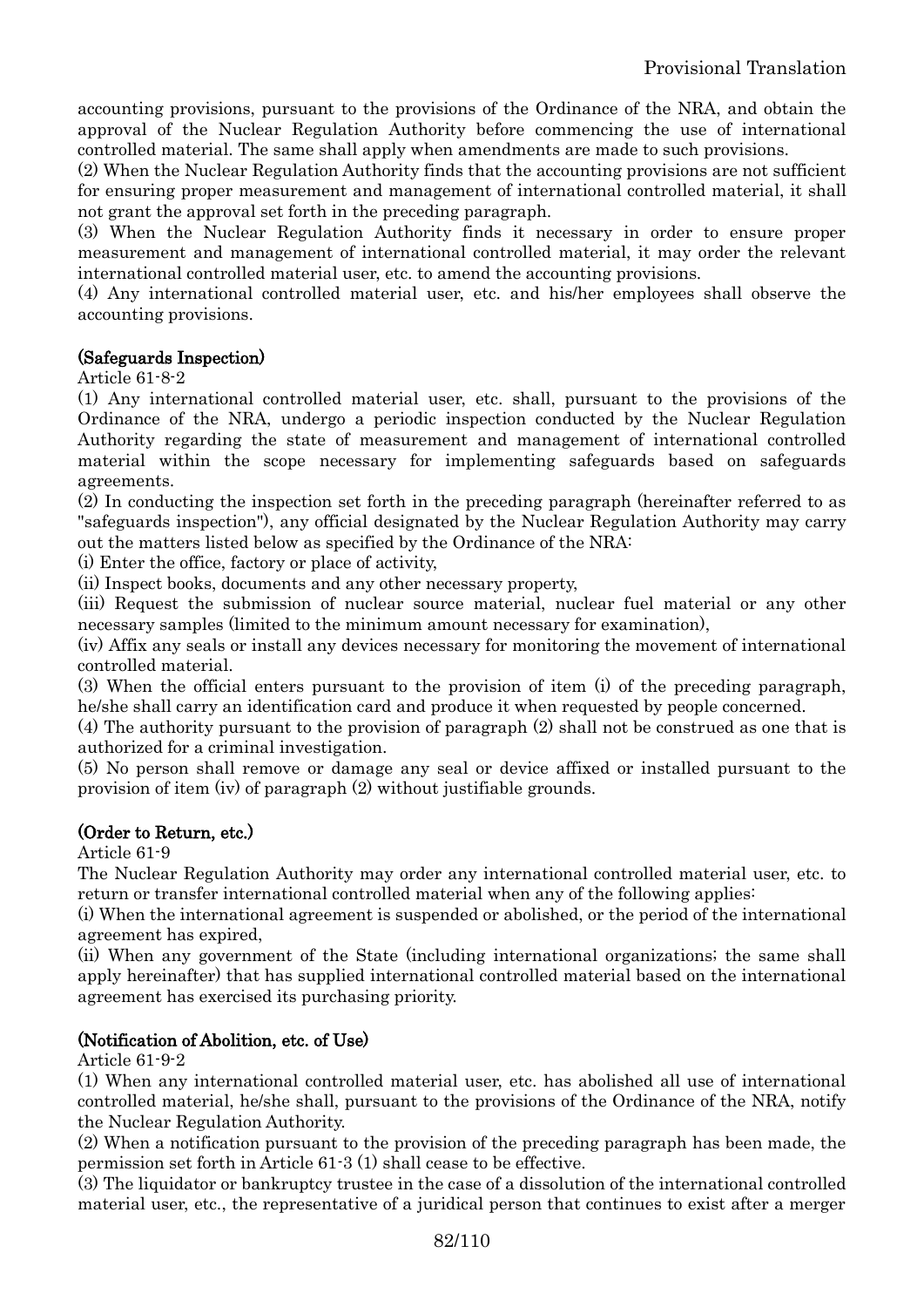or is established after a merger, or the heir or a person who controls the inherited property in lieu of the heir in the case of the death of the international controlled material user, etc. shall, pursuant to the provisions of the Ordinance of the NRA, notify the Nuclear Regulation Authority of the dissolution, merger or death of the international controlled material user, etc.

#### (Measures Associated with Abolition, etc. of Use)

Article 61-9-3

(1) Any former international controlled material user, etc. (an international controlled material user whose permission has been rescinded pursuant to the provision of Article 61-6, or a person who shall make a notification pursuant to the provision of paragraph (1) or (3) of the preceding Article; hereinafter the same shall apply in the following paragraph) shall, pursuant to the provisions of the Ordinance of the NRA, take measures for transferring, etc. international controlled material.

(2) Any former international controlled material user, etc. shall report the measures taken pursuant to the provision of the preceding paragraph to the Nuclear Regulation Authority within thirty days from the date that his/her permission as an international controlled material user has been rescinded pursuant to the provision of Article 61-6, the date that all use of international controlled material was abolished, or the date of the dissolution or death of the international controlled material user.

### (Notification of International Specified Activities)

Article 61-9-4

(1) Any person who conducts international specified activities shall, pursuant to the provisions of Cabinet Order, notify the Nuclear Regulation Authority within thirty days of commencing the international specified activities; provided, however, that this shall not apply to international specified activities conducted based on the use of international controlled material.

(2) Any person who intends to make a notification pursuant to the provision of the preceding paragraph shall submit a written notification containing the following matters to the Nuclear Regulation Authority:

(i) The name and address of the applicant and, in case of a juridical person, the name of its representative,

(ii) The type of international specified activities,

(iii) The scale of the international specified activities and other descriptions specified by the Ordinance of the NRA,

(iv) The location where the international specified activities are to be conducted,

(v) The estimated activity period.

(3) When a person who has made a notification pursuant to the provision of paragraph (1) (hereinafter referred to as "international specified activities implementer") has changed any matter listed in the items of the preceding paragraph, he/she shall notify the Nuclear Regulation Authority of the change within thirty days of the day that the change was made.

(4) When any international specified activities implementer has completed all international specified activities pertaining to said notification, he/she shall, pursuant to the provisions of the Ordinance of the NRA, notify the Nuclear Regulation Authority.

(5) The liquidator or bankruptcy trustee in the case of a dissolution of the international specified activities implementer, the representative of a juridical person that continues to exist after a merger or is established after a merger, or the heir or a person who controls the inherited property in lieu of the heir in the case of the death of the international specified activities implementer shall, pursuant to the provisions of the Ordinance of the NRA, notify the Nuclear Regulation Authority of the dissolution, merger or death of the international specified activities implementer.

Section 2 Designated Information Processing Organizations

### (Entrustment of Information Processing Work)

Article 61-10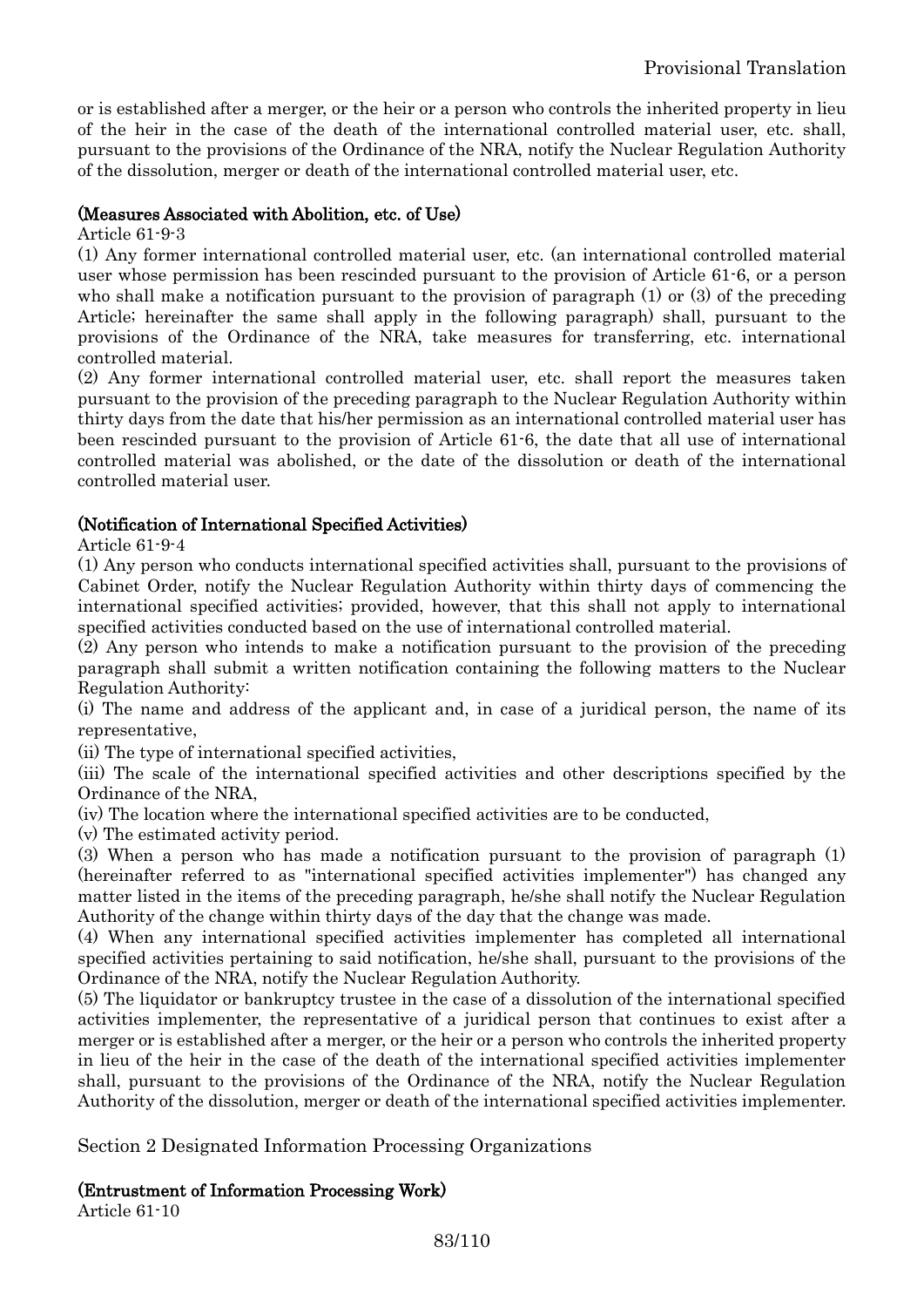When the Nuclear Regulation Authority finds that it contributes to the proper implementation of safeguards based on international agreements, it may, pursuant to the provisions of Cabinet Order, entrust a person whom it designates (hereinafter referred to as "designated information processing organization") with the analysis of information and other processing work (hereinafter referred to as "information processing work") concerning the conditions of use of international controlled material.

# (Designation)

#### Article 61-11

The designation set forth in the preceding Article shall be made based on the applications from persons who intend to conduct information processing work.

### (Criteria for the Designation)

Article 61-12

When applications for the designation set forth in Article 61-10 are made, the Nuclear Regulation Authority shall not grant the designation set forth in said Article unless it finds that an application conforms with the following items:

(i) That the applicant has sufficient technical capability and financial basis for executing the information processing work competently,

(ii) That the applicant is a general incorporated association or general incorporated foundation whose composition of officers or members is not likely to obstruct the fair execution of information processing work,

(iii) If the applicant is engaged in work other than information processing work, that such work is not likely to hinder the appropriate execution of information processing work,

(iv) That granting the designation is not likely to impede the appropriate and smooth implementation of safeguards based on international agreements.

### (Ineligibility for the Designation)

Article 61-13

No person who falls under any of the following items shall be granted the designation set forth in Article 61-10:

(i) A person whose designation under Article 61-10 has been rescinded pursuant to the provision of Article 61-21, and for whom two years have not yet elapsed from the day of the rescission,

(ii) A person who has been sentenced to a penalty consisting of a fine or severer punishment for violating the provisions of this Act or an order pursuant to this Act, and for whom two years have not yet elapsed after the penalty was executed or suspended,

(iii) A person any of whose executive officials falls under any of the preceding items.

### (Change of Name, etc.)

Article 61-14

Any designated information processing organization that intends to change its name, address or the location of the office where it conducts information processing work shall notify the Nuclear Regulation Authority in advance.

### (Duty to Implement Work)

Article 61-15

When any designated information processing organization is requested by the Nuclear Regulation Authority to conduct information processing work, it shall, without delay, conduct the information processing work, with the exception of cases where there are justifiable grounds.

# (Work Rules)

#### Article 61-16

(1) The designated information processing organization shall specify rules relating to information processing work (hereinafter referred to as "work rules" in this Section) and obtain the approval of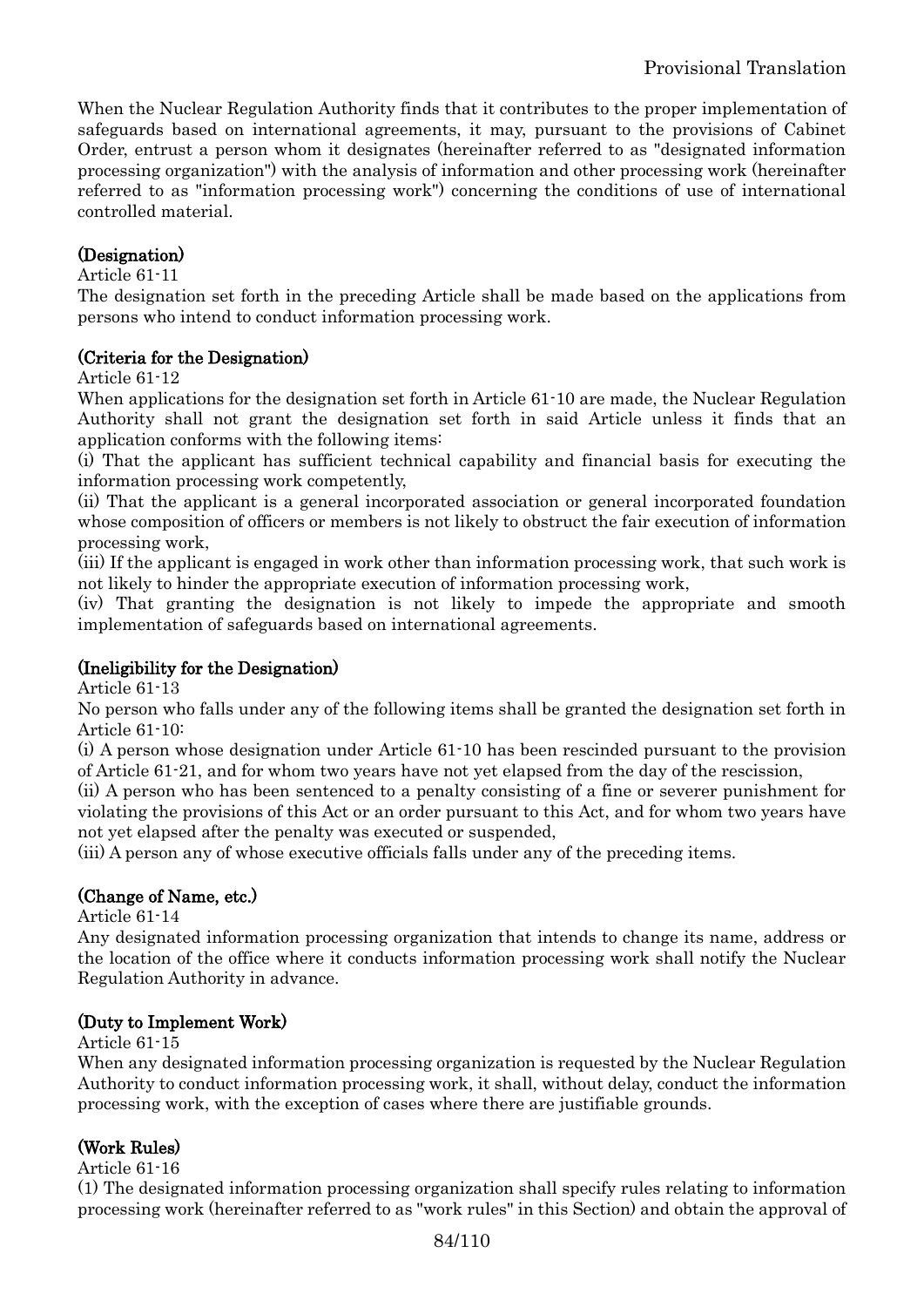the Nuclear Regulation Authority. The same shall apply when amendments are made to such rules.

(2) The matters that should be specified in the work rules shall be specified by the Ordinance of the NRA.

(3) When the Nuclear Regulation Authority finds that the work rules for which the approval set forth in paragraph (1) was granted have become inappropriate for properly executing information processing work, it may order the relevant designated information processing organization to amend the rules.

#### (Business Plan, etc.)

#### Article 61-17

(1) The designated information processing organization shall, before the start of every business year (in the business year of the day on which the organization has been designated, after its designation without delay), create a business plan and a budget for revenues and expenditures for the business year and obtain the approval of the Nuclear Regulation Authority. The same shall apply when amendments are made to such business plan and budget.

(2) The designated information processing organization shall, within three months after each business year has passed, create a business report and statement of accounts for revenues and expenditures for the business year, and submit them to the Nuclear Regulation Authority.

#### (Secrecy Obligation)

#### Article 61-18

Any officer or personnel of a designated information processing organization, or any person who has held such posts, shall not divulge any secret that he/she has learned with respect to information processing work.

#### (Conformance Order)

#### Article 61-19

When the Nuclear Regulation Authority finds that a designated information processing organization has ceased to conform with items (i) to (iii) of Article 61-12, it may order the relevant designated information processing organization to take the measures necessary to conform with these provisions.

#### (Suspension or Abolition of Work)

Article 61-20

Any designated information processing organization shall not suspend or abolish all or part of its information processing work without obtaining the permission of the Nuclear Regulation Authority.

#### (Rescission, etc. of the Designation)

Article 61-21

When any designated information processing organization falls under any of the following items, the Nuclear Regulation Authority may rescind the designation set forth in Article 61-10, or specify a period not exceeding one year and order suspension of all or part of its information processing work for that period:

(i) When a designated information processing organization falls under item (ii) or (iii) of Article 61-13,

(ii) When it has violated the provision of Article 61-14, Article 61-15, Article 61-17 or the preceding Article,

(iii) When it has conducted information processing work without following the work rules for which the approval set forth in Article 61-16 (1) was obtained,

(iv) When it has violated an order pursuant to the provision of Article 61-16 (3) or Article 61-19.

### (Public Notice)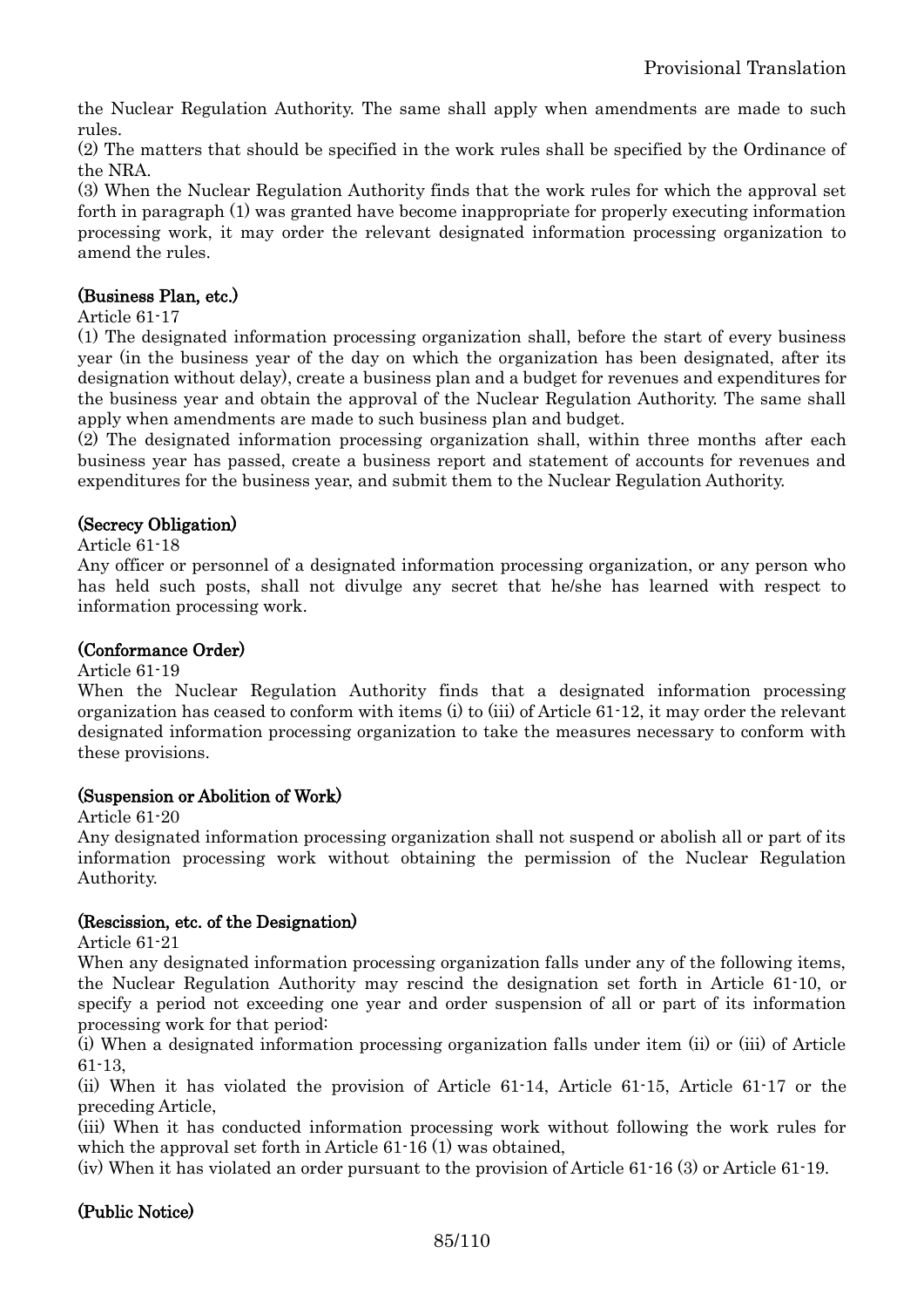Article 61-22

The Nuclear Regulation Authority shall place a public announcement in the Official Gazette in the following cases:

(i) When the Nuclear Regulation Authority has granted the designation set forth in Article 61-10, (ii) When the Nuclear Regulation Authority has granted the permission set forth in Article 61-20, (iii) When the Nuclear Regulation Authority has rescinded the designation pursuant to the provision of the preceding Article.

### (Collection of Reports, etc.)

Article 61-23

(1) The Nuclear Regulation Authority may request a designated information processing organization, within the limit necessary for ensuring appropriate execution of information processing work by the designated information processing organization, to submit a report relating to its work or accounting, or allow its official to enter the office or place of activity of said organization and inspect the books, documents and other necessary property of said organization, or question the people concerned.

(2) When the official enters the office or place of activity pursuant to the provision of the preceding paragraph, he/she shall carry an identification card and produce it when requested by people concerned.

(3) The authority for inspection pursuant to the provision of paragraph (1) shall not be construed as one that is authorized for a criminal investigation.

Section 3 Designated Organizations Implementing Safeguards Inspections, etc.

### (Designated Organizations Implementing Safeguards Inspections, etc.)

Article 61-23-2

The Nuclear Regulation Authority may, pursuant to the provisions of the Ordinance of the NRA, designate persons (hereinafter referred to as "designated organization implementing safeguards inspections, etc.") to conduct all or part of the work listed below (hereinafter referred to as "work implemented for safeguards inspections, etc."):

(i) A safeguards inspection conducted pursuant to the implementation instructions prescribed in Article 61-23-7 (1),

(ii) Examination of samples that were submitted pursuant to the provision of item (iii) of Article 61-8-2 (2), samples that were removed pursuant to the provision of Article 68 (5) or samples that were removed pursuant to the provision of paragraph (1) of said Article (limited to those that were removed for the purpose of implementing safeguards pursuant to a safeguards agreement or additional protocol) and the confirmation of records based on devices installed pursuant to the provision of item (iv) of Article 61-8-2 (2), Article 68 (11) or (12),

(iii) Research and study related to technical inspections necessary for proper implementation of safeguards pursuant to a safeguards agreement or additional protocol, and other work specified by Cabinet Order.

# (Designation)

Article 61-23-3

(1) The designation set forth in the preceding Article shall be made based on applications from persons who intend to conduct work implemented for safeguards inspections, etc.

(2) A person who intends to submit the application set forth in the preceding paragraph shall attach the documents specified by the Ordinance of the NRA to an application form containing the following matters, and submit them to the Nuclear Regulation Authority:

(i) The name and address of the applicant, and the name of its representative,

(ii) The address of the place of activity where work implemented for safeguards inspections, etc. is to be carried out,

(iii) Other matters in addition to those listed in the two preceding items that are specified by the Ordinance of the NRA as being necessary for the designation set forth in the preceding Article.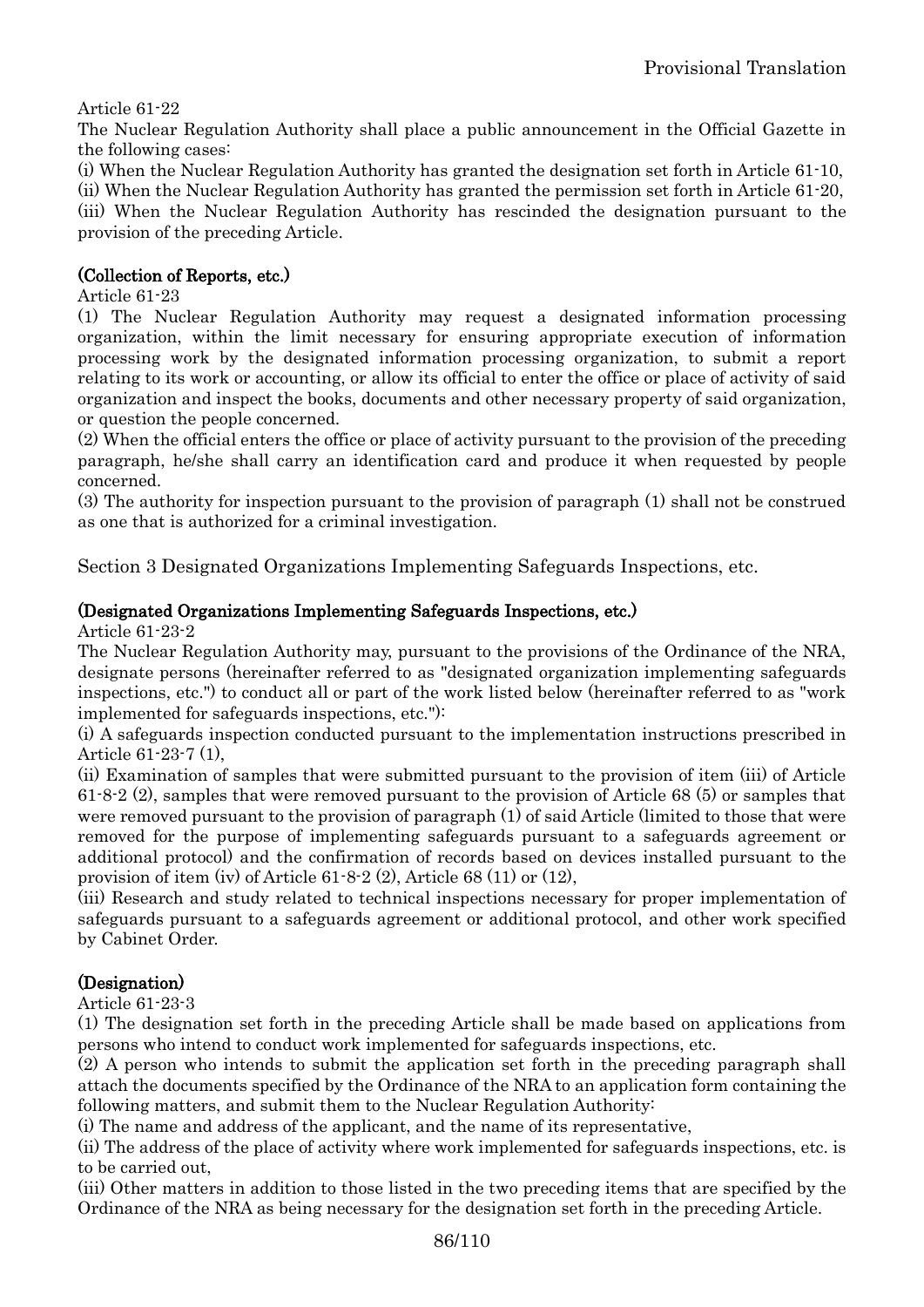(3) When the Nuclear Regulation Authority grants the designation set forth in the preceding Article, it shall not conduct the safeguards inspection to be carried out by the designated organization implementing safeguards inspections, etc.

### (Criteria for the Designation)

Article 61-23-4

When applications for the designation set forth in paragraph (1) of the preceding Article is made, the Nuclear Regulation Authority shall not grant the designation set forth in Article 61-23-2 unless it finds that an application conforms with the following items:

(i) That the safeguards inspection is carried out by persons who have knowledge and experience conforming with the conditions specified by the Ordinance of the NRA, and the number of persons is not less than the number specified by the Ordinance of the NRA,

(ii) That the applicant has sufficient technical capability and financial basis for appropriately executing work implemented for safeguards inspections, etc.,

(iii) That the applicant is a general incorporated association or general incorporated foundation whose composition of officers or members is not likely to obstruct the appropriate execution of work implemented for safeguards inspections, etc.,

(iv) If the applicant is engaged in business other than work implemented for safeguards inspections, etc., that such work is not likely to hinder the appropriate execution of work implemented for safeguards inspections, etc.,

(v) That granting the designation is not likely to impede the appropriate and smooth implementation of safeguards pursuant to safeguards agreements and additional protocols.

#### (Ineligibility for the Designation)

Article 61-23-5

Any person who falls under any of the following items shall not be granted the designation set forth in Article 61-23-2:

(i) A person whose designation under Article 61-23-2 has been rescinded, pursuant to the provision of Article 61-23-16, and for whom two years have not yet elapsed from the day of the rescission,

(ii) A person who has been sentenced to a penalty consisting of a fine or severer punishment for violating the provisions of this Act or an order pursuant to this Act, and for whom two years have not yet elapsed after the penalty was executed or suspended, or

(iii) A juridical person any of whose executive officials falls under any of the following:

(a) A person who falls under the preceding item,

(b) A person who has been dismissed based on an order pursuant to the provision of Article 61-23-12, and for whom two years have not yet elapsed from the day of the dismissal.

### (Change of Name, etc.)

Article 61-23-6

Any designated organization implementing safeguards inspections, etc. that intends to change its name, address or the location of the place of activity where work implemented for safeguards inspections, etc. is carried out shall notify the Nuclear Regulation Authority in advance.

#### (Implementation of Safeguards Inspections)

Article 61-23-7

(1) When the Nuclear Regulation Authority intends to request t a designated organization implementing safeguards inspections, etc. to conduct a safeguards inspection, it shall issue implementation instructions that list the date, time and location of the relevant safeguards inspection as well as any other matters specified by the Ordinance of the NRA (including target objects and their locations on which seals and devices should be affixed or installed pursuant to the provision of item (iv) of Article 61-8-2 (2)). In such a case, the contents listed on the implementation instructions shall clarify the matters prescribed in said paragraph that should be carried out with regard to the relevant safeguards inspection, and should also include the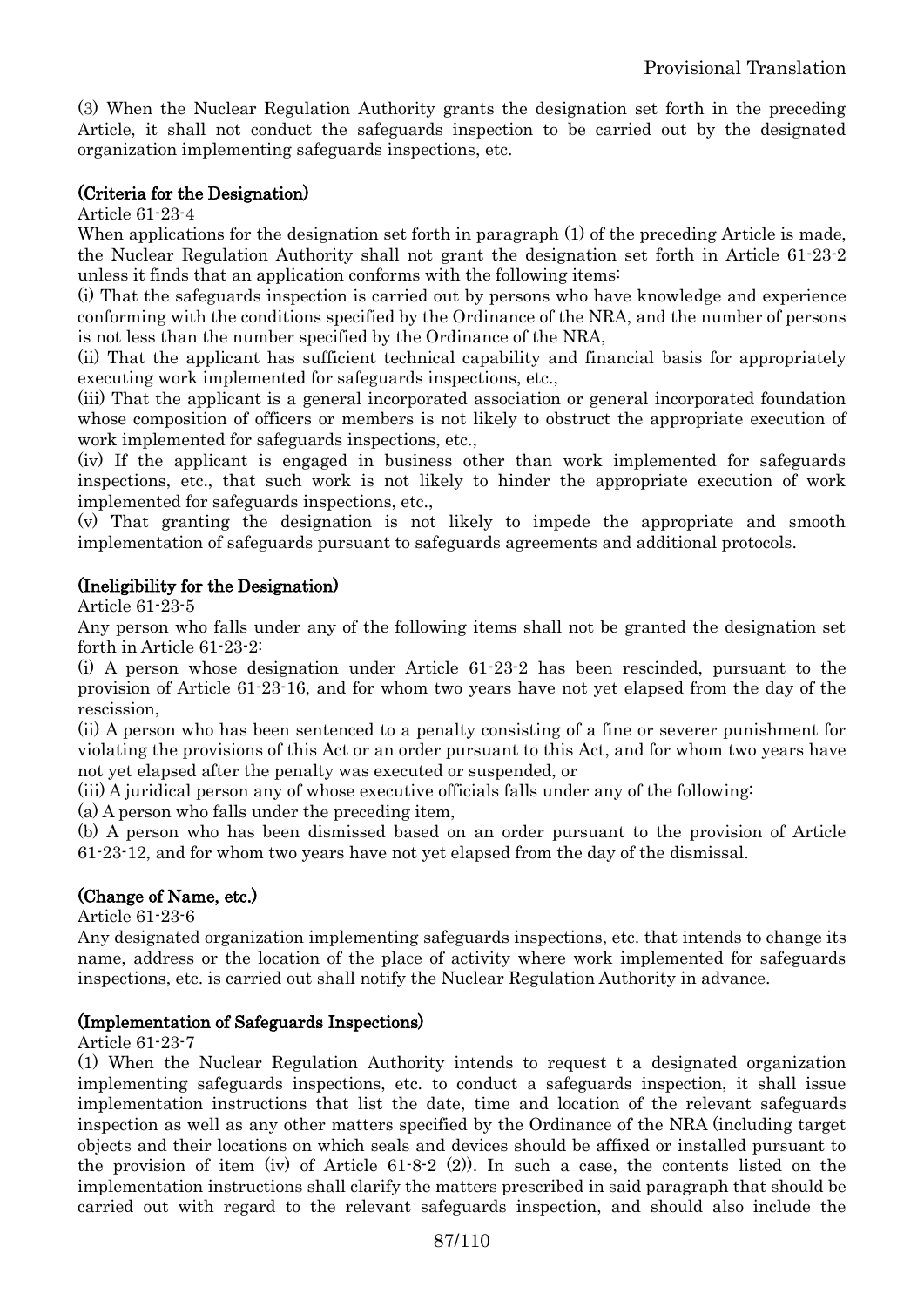instruction that in the event that it becomes necessary to handle a matter not listed, the official designated by the Nuclear Regulation Authority should be notified immediately.

(2) When any designated organization implementing safeguards inspections, etc. is issued the implementation instructions set forth in the preceding paragraph, the organization shall make the person prescribed in item (i) of Article 61-23-4 (hereinafter referred to as "safeguards inspector") implement the relevant safeguards inspection in compliance with the contents listed in said implementation instructions.

(3) When the safeguards inspector from the designated organization implementing safeguards inspections, etc. enters the office, factory or place of activity of any international controlled material user, etc., he/she shall carry the implementation instructions set forth in paragraph (1) or a copy of said implementation instructions, and produce them when requested by people concerned.

(4) When any designated organization implementing safeguards inspection, etc. has conducted a safeguards inspection, it shall, without delay, notify the Nuclear Regulation Authority of the results of the relevant safeguards inspection, pursuant to the provisions of the Ordinance of the NRA.

# (Work Rules)

#### Article 61-23-8

(1) The designated organization implementing safeguards inspections, etc. shall specify rules relating to the work implemented for safeguards inspections, etc. (hereinafter referred to as "work rules" in this Section), and obtain the approval of the Nuclear Regulation Authority. The same shall apply when amendments are made to such rules.

(2) The matters that should be specified in the work rules shall be specified by the Ordinance of the NRA.

(3) When the Nuclear Regulation Authority finds that the work rules for which the approval set forth in paragraph (1) was granted have become inappropriate for properly executing work implemented for safeguards inspections, etc., it shall order the designated organization implementing safeguards inspections, etc. to amend the work rules.

### (Categorized Accounting)

#### Article 61-23-9

Any designated organization implementing safeguards inspections, etc. shall categorize accounting pertaining to work implemented for safeguards inspections, etc. as separate from other accounting.

### (Subsidies)

#### Article 61-23-10

The State may issue a subsidy equivalent to all or part of the costs required for work implemented for safeguards inspections, etc. to any designated organization implementing safeguards inspections, etc., within the scope of its budget.

### (Appointment and Dismissal, etc. of Officers)

Article 61-23-11

(1) The appointment and dismissal of officers of any designated organization implementing safeguards inspections, etc. shall not take effect unless the approval of the Nuclear Regulation Authority is obtained.

(2) The appointment of a safeguards inspector at a designated organization implementing safeguards inspections, etc. shall not take effect unless the approval of the Nuclear Regulation Authority is obtained.

### (Order to Dismiss)

Article 61-23-12 When an officer or a safeguards inspector of any designated organization implementing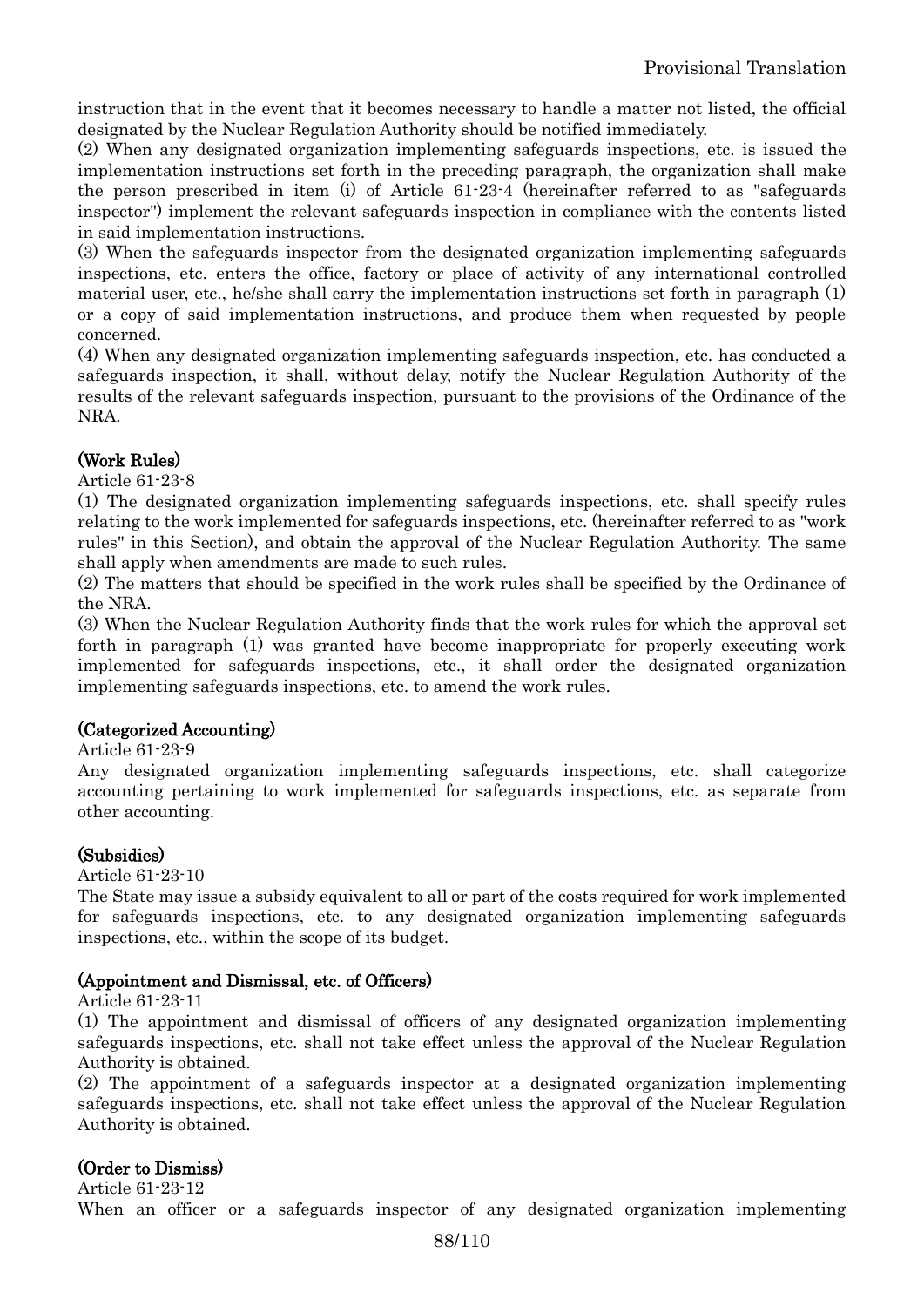safeguards inspections, etc. has violated this Act, an order pursuant to this Act or the work rules, or when such a person is considered to be inappropriate for conducting his/her duties, the Nuclear Regulation Authority may order the relevant designated organization implementing safeguards inspections, etc. to dismiss said officer or safeguards inspector.

# (Status of Officers and Personnel)

#### Article 61-23-13

The officers and personnel of any designated organization implementing safeguards inspections, etc. engaged in work implemented for safeguards inspections, etc. shall be deemed as personnel engaged in public services by laws and regulations with regard to the application of the Penal Code (Act No. 45 of 1907) and other penal provisions.

# (Order for Supervision)

#### Article 61-23-14

The Nuclear Regulation Authority may give any orders to the designated organization implementing safeguards inspections, etc. necessary for supervision related to work implemented for safeguards inspections, etc., within the limit necessary for enforcing the provisions set forth in this Section.

### (Suspension or Abolition of Work)

Article 61-23-15

Any designated organization implementing safeguards inspections, etc. shall not suspend or abolish all or part of the work implemented for safeguards inspections, etc. without obtaining the permission of the Nuclear Regulation Authority.

### (Rescission, etc. of the Designation)

Article 61-23-16

When any designated organization implementing safeguards inspections, etc. falls under any of the items below, the Nuclear Regulation Authority may rescind the designation set forth in Article 61-23-2, or specify a period not exceeding one year and order suspension of all or part of the work implemented for safeguards inspections, etc. for that period:

(i) When a designated organization implementing safeguards inspections, etc. has violated the provisions of this Section,

(ii) When it falls under either item (ii) or (iii) of Article 61-23-5,

(iii) When it has conducted work implemented for safeguards inspections, etc. without following the work rules for which the approval set forth in Article 61-23-8 (1) was obtained,

(iv) When it has violated an order pursuant to the provision of Article 61-23-8 (3), Article 61-23-12 or Article 61-23-14,

(v) When it has obtained the designation set forth in Article 61-23-2 through wrongful means,

(vi) When it has violated the conditions set forth in Article 62-2 (1).

### (Entries in Books)

Article 61-23-17

(1) Any designated organization implementing safeguards inspections, etc. shall keep books and record the matters specified by the Ordinance of the NRA concerning work implemented for safeguards inspections, etc.

(2) The books set forth in the preceding paragraph shall be stored pursuant to the provisions of the Ordinance of the NRA.

### (Safeguards Inspection by the Nuclear Regulation Authority)

Article 61-23-18

(1) When any designated organization implementing safeguards inspections, etc. has obtained the permission set forth in Article 61-23-15 and suspended all or part of the work for safeguards inspections, when the Nuclear Regulation Authority has ordered any designated organization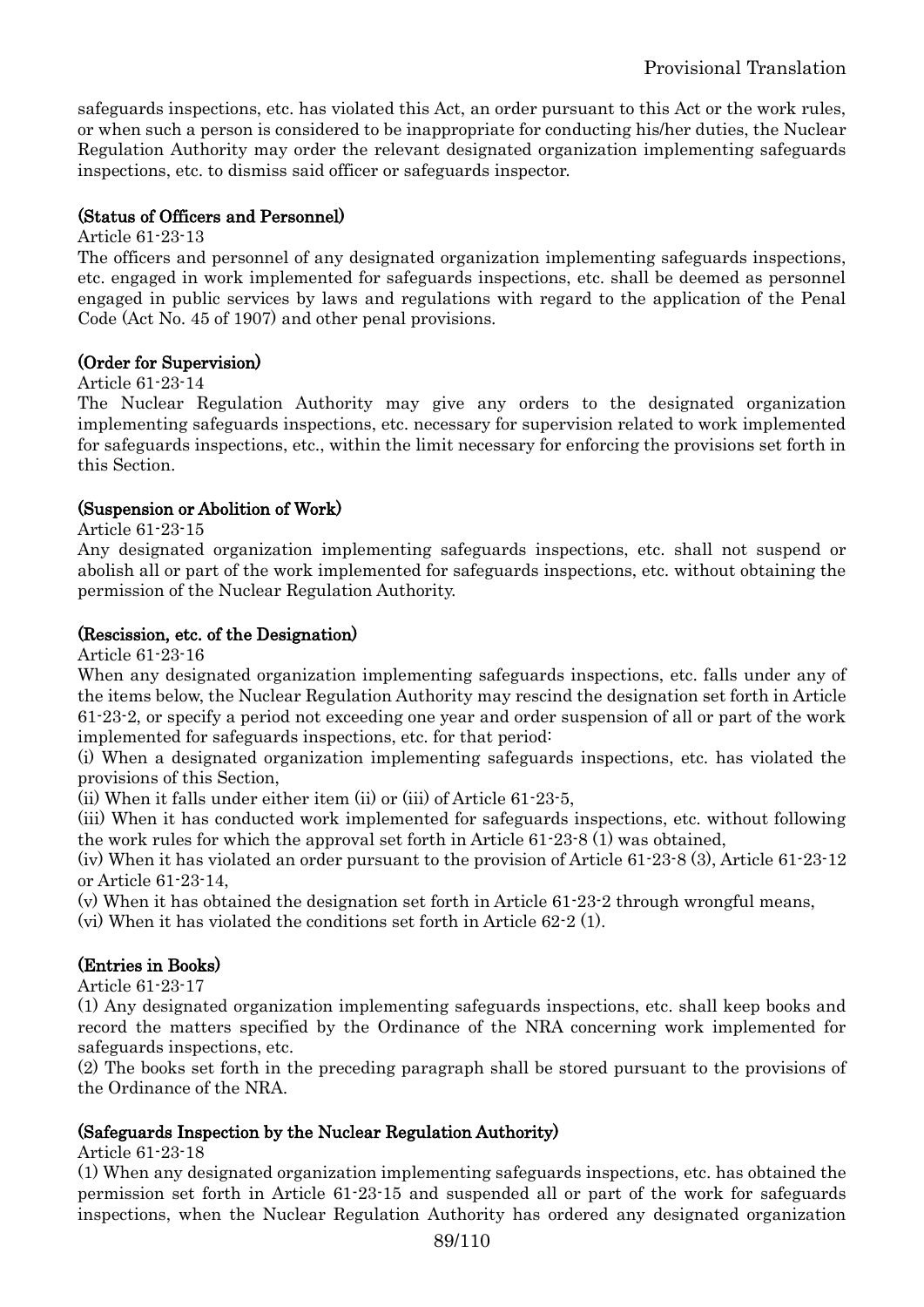implementing safeguards inspections, etc. to suspend all or part of the work for safeguards inspections, pursuant to the provision of Article 61-23-16, or when the Nuclear Regulation Authority finds it necessary in the event that it has become difficult for any designated organization implementing safeguards inspections, etc. to implement work for safeguards inspections due to a natural disaster or other reason, the Nuclear Regulation Authority shall itself conduct all or part of the work for the relevant safeguards inspection.

(2) The succession of work for safeguards inspections and any other necessary matters in the case that the Nuclear Regulation Authority itself conducts all or part of the work for a safeguards inspection pursuant to the provision of the preceding paragraph, or any designated organization implementing safeguards inspections, etc. has obtained the permission set forth in Article 61-23-15 and abolished all or part of the work for safeguards inspections, or the Nuclear Regulation Authority has rescinded the designation of any designated organization implementing safeguards inspections, etc. pursuant to the provision of Article 61-23-16 shall be specified by the Ordinance of the NRA.

# (Public Notice)

Article 61-23-19

The Nuclear Regulation Authority shall place a public announcement in the Official Gazette in the following cases:

(i) When the Nuclear Regulation Authority has granted the designation set forth in Article 61-23-2,

(ii) When the Nuclear Regulation Authority has received a notification (limited to one pertaining to the name or address) pursuant to the provision of Article 61-23-6,

(iii) When the Nuclear Regulation Authority has granted the permission set forth in Article 61-23-15 (limited to one pertaining to safeguards inspections),

(iv) When the Nuclear Regulation Authority has rescinded a designation pursuant to the provision of Article 61-23-16, or has ordered the suspension of all or part of the work for a safeguards inspection,

(v) When the Nuclear Regulation Authority has decided to conduct all or part of the work for a safeguards inspection by itself pursuant to the provision of paragraph (1) of the preceding Article, or to not conduct all or part of the work for a safeguards inspection that it had been conducting.

# (Application Mutatis Mutandis)

Article 61-23-20

The provisions set forth in Article 61-17, Article 61-18 and Article 61-23 shall apply mutatis mutandis to designated organizations implementing safeguards inspections, etc. In this case, the term "information processing work" in Article 61-18 shall be deemed to be replaced with "work for a safeguards inspection," and the term "information processing work" in Article 61-23 (1) shall be deemed to be replaced with "work implemented for safeguards inspections, etc."

# (Delegation to the Ordinance of the NRA)

Article 61-23-21

In addition to the matters specified in this Section, matters relating to the finance and accounting of designated organizations implementing safeguards inspections, etc., and any other necessary matters pertaining to designated organizations implementing safeguards inspections, etc. shall be specified by the Ordinance of the NRA.

# Chapter VII Miscellaneous Provisions

# (Restriction of Disposal at Sea)

Article 62

(1) Nuclear source material, nuclear fuel material, or material contaminated by such materials shall not be disposed of at sea; provided, however, that this shall not apply to cases that are inevitable for ensuring the safety of human life, vessel, aircraft, or artificial marine structure.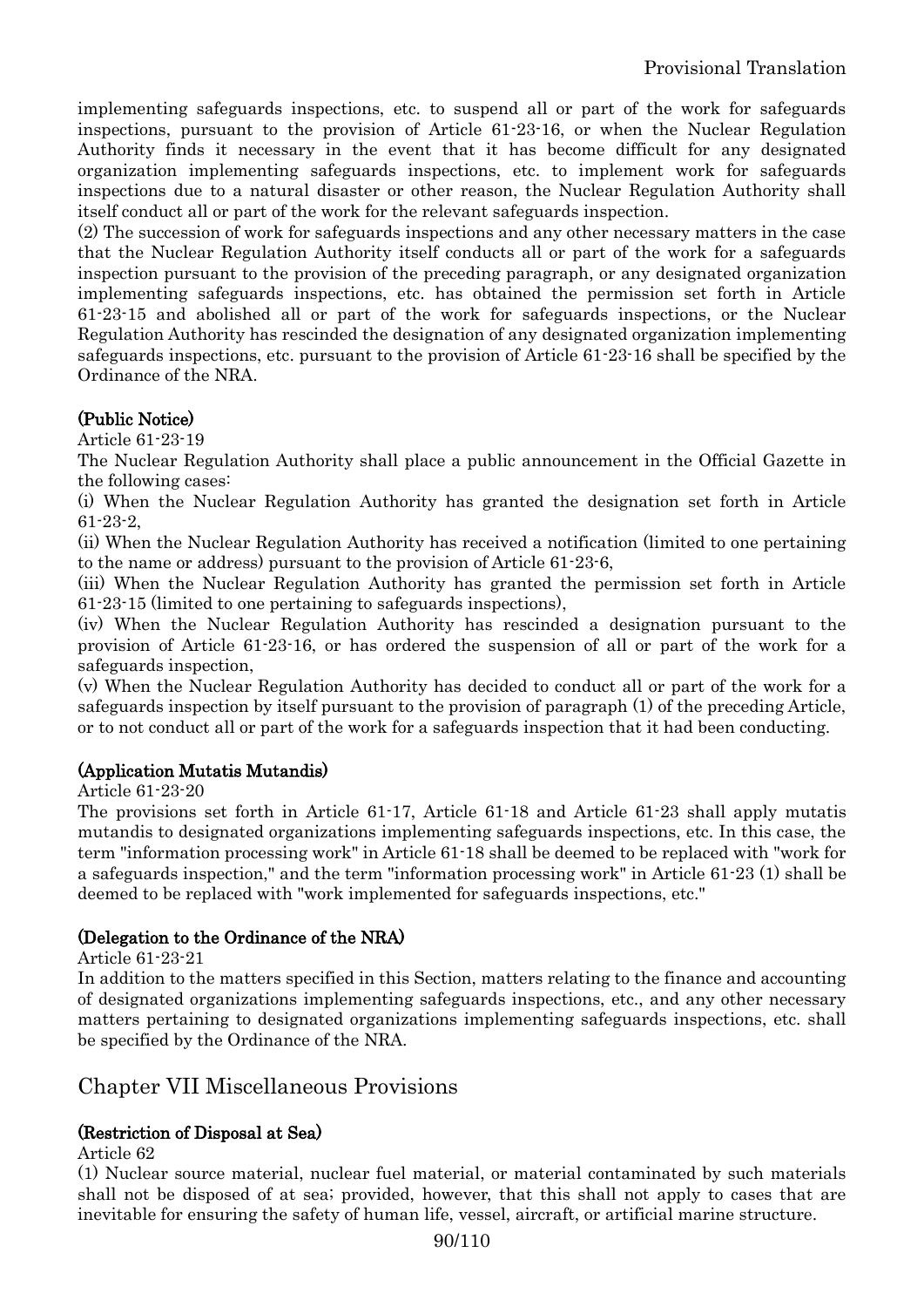(2) The term "disposal at sea" as used in the preceding paragraph shall mean the disposal of material from a vessel, aircraft, or artificial marine structure into the sea, or the combustion of material on a vessel or artificial marine structure for the purpose of disposing of the material; provided, however, that this shall not apply to disposal of material from a vessel, aircraft or artificial marine structure that is generated from the operation of said vessel, aircraft, artificial marine structure or any equipment installed on such facilities into the sea, or to combustion of material on a vessel or artificial marine structure that is generated from the operation of said vessel, artificial marine structure or any equipment installed on such facilities with the purpose of disposing of the material.

#### (Conditions for Designation or Permission)

#### Article 62-2

(1) Conditions may be attached to the designation or permission as specified by this Act, with the exception of the cases specified in the following paragraph.

(2) Limitations on the usage or transfer of international controlled material, and any other conditions necessary for implementing international agreements may be attached to the designation set forth in Article 3 (1) or Article 44 (1), or to the permission set forth in Article 13 (1), Article 23 (1), Article 43-3-5 (1), Article 43-4 (1), Article 51-2 (1), Article 52 (1) or Article 61-3 (1).

(3) The conditions set forth in the two preceding paragraphs shall be limited to the minimum necessary to ensure the enforcement of matters pertaining to the designation or permission, and shall not impose an undue obligation on the person obtaining the designation or permission.

#### (Report to Competent Ministers, etc.)

Article 62-3

If the case, at a refining facility, fuel facility, research and test reactor facility, power reactor facility, spent fuel interim storage facility, reprocessing facility, waste disposal facility or waste storage facility, usage facility, etc., or facility pertaining to the use of nuclear source material (hereinafter referred to as "refining facilities, etc."), an accident that has caused impairment to a human being (including an accident that may cause impairment to a human being), a malfunction of the refining facilities, etc., or another event specified by the Ordinance of the competent ministry (order issued by the minister or the authority prescribed respectively in the following items (hereinafter referred to as "competent minister") in accordance with the classifications for licensees of nuclear energy activity, etc. listed in said items (Cabinet Order in the case that a notification pursuant to the provision of Article 59 (5) was made); hereinafter the same shall apply in this Article) occurs, the licensee of nuclear energy activity, etc. (including nuclear source material users; hereinafter the same shall apply in this Article) shall, pursuant to the provisions of the Ordinance of the competent ministry, report on the state of the event and any other matters specified by the Ordinance of the competent ministry to the competent minister (or the prefectural public safety commission if a notification pursuant to the provision of said paragraph is made), without delay:

(i) A licensee of refining activity, licensee of fabricating or enrichment activity, licensee of research and test reactor operation, operator of a foreign nuclear vessel, licensee of power reactor operation, licensee of spent fuel interim storage activity, licensee of reprocessing activity, licensee of radioactive waste disposal or storage activity, and user (including former licensee of refining activity, etc., former licensee of fabricating or enrichment activity, etc., former licensee of research and test reactor operation, etc., former licensee of power reactor operation, etc., former licensee of spent fuel interim storage activity, etc., former licensee of reprocessing activity, etc., former licensee of radioactive waste disposal or storage activity, etc., and former user, etc.): The Nuclear Regulation Authority (the Nuclear Regulation Authority and the Minister of MLIT in cases pertaining to the shipment prescribed in Article 59 (1); the Minister of MLIT in cases pertaining to shipment via vessel or aircraft),

(ii) A nuclear source material user: The Nuclear Regulation Authority.

#### (Notification to Police Officials, etc.)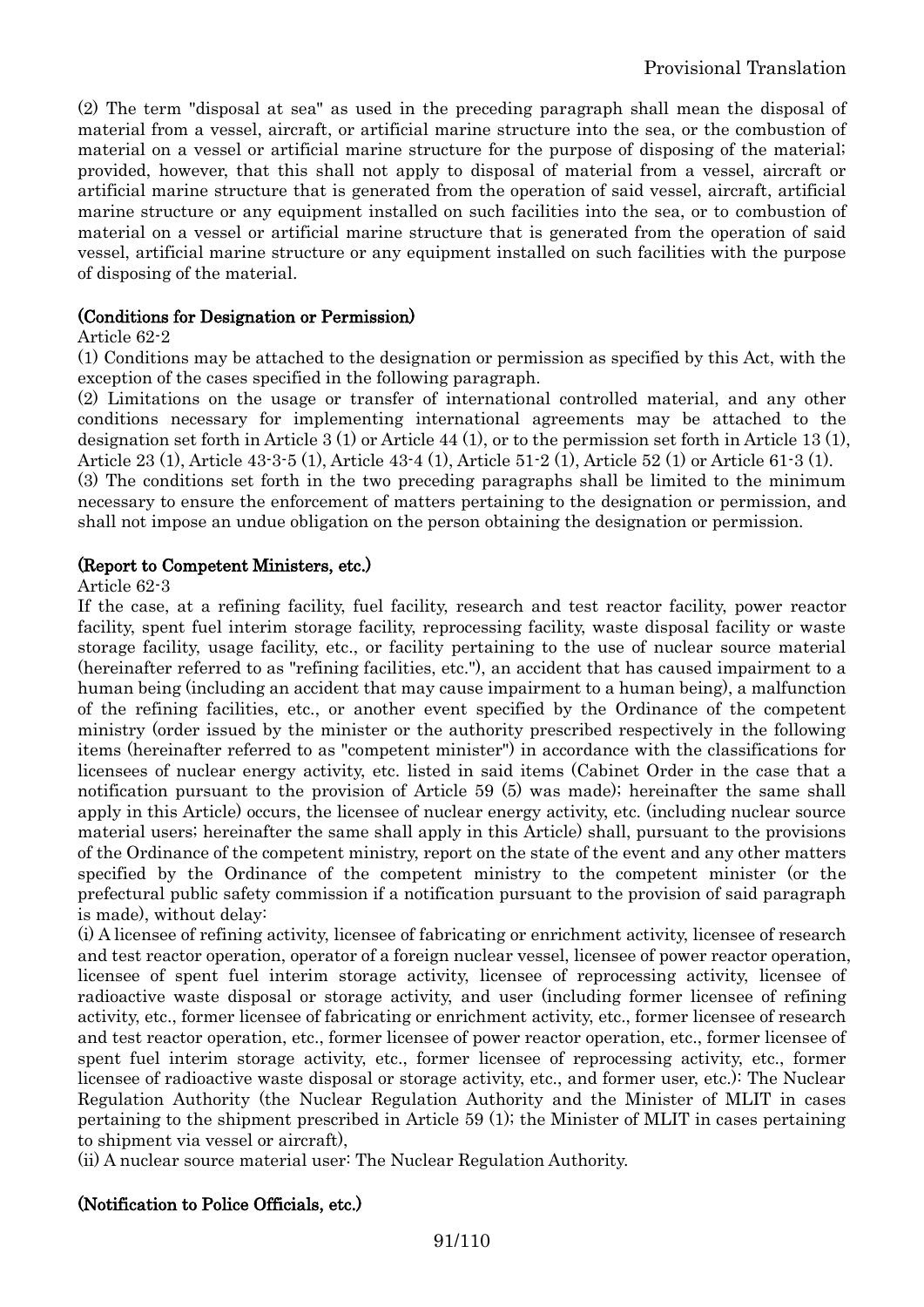### Article 63

When the nuclear fuel material that an licensee of nuclear energy activity, etc. (including a person entrusted with shipment from a licensee of nuclear energy activity, etc. and a commissioned storage contractor) possesses is stolen or lost, or any other event has occurred, the licensee of nuclear energy activity, etc. shall notify a police official or a Coast Guard Officer without delay.

#### (Emergency Measures)

#### Article 64

(1) When an earthquake, fire or any other disaster occurs and threatens to cause or causes a disaster involving nuclear fuel material, material contaminated by nuclear fuel material, or reactors that a licensee of nuclear energy activity, etc. possesses (including a person entrusted with shipment from an licensee of nuclear energy activity, etc. and a storage contractor; hereinafter the same shall apply in this Article and paragraphs (1) and (2) of the following Article), the licensee of nuclear energy activity, etc. shall take emergency measures immediately, pursuant to the provisions of the Ordinance of the competent ministry (order issued by the minister or the authority prescribed respectively in items of paragraph (3) in accordance with the classifications for licensees of nuclear energy activity, etc. listed in said items).

(2) Any person who discovers the situation set forth in the preceding paragraph shall notify a police official or a Coast Guard Officer immediately.

(3) In the case set forth in paragraph (1) or in the case that there is an urgent risk of the occurrence of disasters resulting from nuclear fuel material, material contaminated by nuclear fuel material, or reactors, when the Nuclear Regulation Authority or the Minister of MLIT finds it urgently necessary in order to prevent disasters resulting from nuclear fuel material, material contaminated by nuclear fuel material, or reactors, they may order the person prescribed in said paragraph to suspend use of the refining facility, fuel facility, research and test reactor facility, power reactor facility, spent fuel interim storage facility, reprocessing facility, waste disposal facility or waste storage facility, or usage facility, in accordance with the classifications for licensees of nuclear energy activity, etc. listed below, move the nuclear fuel material or material contaminated by nuclear fuel material, or take any other measures necessary for preventing disasters resulting from nuclear fuel material, material contaminated by nuclear fuel material, or reactors:

(i) A licensee of refining activity, licensee of fabricating or enrichment activity, licensee of research and test reactor operation, operator of a foreign nuclear vessel, licensee of power reactor operation, licensee of spent fuel interim storage activity, licensee of reprocessing activity, licensee of radioactive waste disposal or storage activity, and user (including former licensee of refining activity, etc., former licensee of fabricating or enrichment activity, etc., former licensee of research and test reactor operation, etc., former licensee of power reactor operation, etc., former licensee of spent fuel interim storage activity, etc., former licensee of reprocessing activity, etc., former licensee of radioactive waste disposal or storage activity, etc., and former user, etc.), and a person entrusted with shipment from such persons: The Nuclear Regulation Authority (the Nuclear Regulation Authority or the Minister of MLIT in cases pertaining to the shipment prescribed in Article 59 (1), in accordance with the classifications prescribed in said paragraph; the Minister of MLIT in cases pertaining to shipment via vessel or aircraft),

(ii) A storage contractor: The Nuclear Regulation Authority.

### (Designation of Specified Nuclear Facilities)

#### Article 64-2

(1) In the case that a licensee of nuclear energy activity, etc. has taken the measures set forth in paragraph (1) of the preceding Article (including measures taken upon receiving an order pursuant to the provision of paragraph (3) of said Article) at the refining facility, fuel facility, research and test reactor facility, power reactor facility, spent fuel interim storage facility, reprocessing facility, waste disposal facility, waste storage facility, or usage facility that he/she installed, when the Nuclear Regulation Authority finds it particularly necessary to manage said installed facility in an appropriate manner in accordance with the situation of said facility, in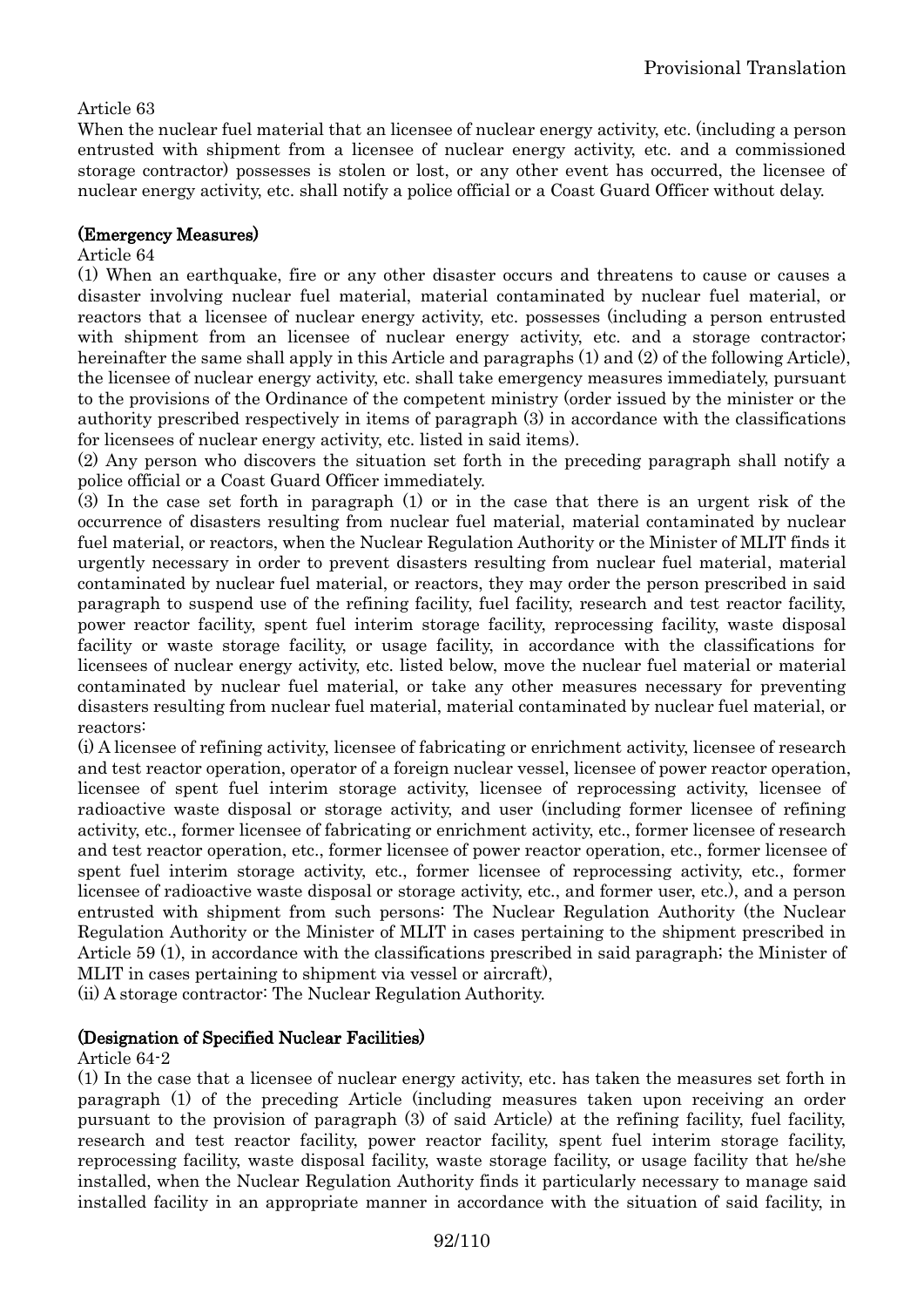order to prevent disasters resulting from nuclear fuel material, material contaminated by nuclear fuel material, or reactors, or to protect specified nuclear fuel material, it may designate said facility as a facility requiring special measures for operational safety or physical protection of specified nuclear fuel material (hereinafter referred to as a "specified nuclear facility").

(2) When the Nuclear Regulation Authority has designated a specified nuclear facility, it shall immediately require the licensee of nuclear energy activity, etc. pertaining to said specified nuclear facility (referred to as the "licensee of the specified nuclear facility, etc." in the following Article) to submit a plan to implement measures for operational safety or physical protection of specified nuclear fuel material (hereinafter referred to as an "implementation plan") with regard to said specified nuclear facility, while indicating matters for which the measures should be taken and the time limit therefor.

(3) When the Nuclear Regulation Authority finds that the grounds for the designation prescribed in paragraph (1) no longer exist with regard to the relevant specified nuclear facility, it shall rescind the designation prescribed in said paragraph with regard to said specified nuclear facility. (4) When the Nuclear Regulation Authority has designated a specified nuclear facility pursuant to the provision of paragraph (1) or has rescinded a designation of a specified nuclear facility pursuant to the provision of the preceding paragraph, it shall place a public announcement in the Official Gazette.

#### (Implementation Plan)

#### Article 64-3

(1) When the designation set forth in paragraph (1) of the preceding Article has been granted, a licensee of the specified nuclear facility, etc. shall create an implementation plan with regard to the matters indicated pursuant to the provision of paragraph (2) of said Article and submit the plan to the Nuclear Regulation Authority by the time limit indicated pursuant to the provision of said paragraph to obtain the approval thereof.

(2) The licensee of the specified nuclear facility, etc. who has obtained the approval set forth in the preceding paragraph shall obtain the approval of the Nuclear Regulation Authority when he/she intends to amend the approved implementation plan.

(3) When the Nuclear Regulation Authority finds that the implementation plan is not sufficient for preventing disasters resulting from nuclear fuel material, material contaminated by nuclear fuel material, or reactors, or for protecting specified nuclear fuel material, it shall not grant the approval set forth in the two preceding paragraphs.

(4) When the Nuclear Regulation Authority finds it necessary for preventing disasters resulting from nuclear fuel material, material contaminated by nuclear fuel material, or reactors, or for protecting specified nuclear fuel material, it may order the relevant licensee of the specified nuclear facility, etc. to amend the implementation plan.

(5) Any licensee of the specified nuclear facility, etc. shall implement measures for the operational safety of specified nuclear facilities or for the physical protection of specified nuclear fuel material in compliance with an implementation plan.

(6) When the Nuclear Regulation Authority finds that measures for the operational safety of specified nuclear facilities or for the physical protection of specified nuclear fuel material are in violation of the provision of the preceding paragraph or are not sufficient for preventing disasters resulting from nuclear fuel material, material contaminated by nuclear fuel material, or reactors, or for protecting specified nuclear fuel material, it may order the relevant licensee of the specified nuclear facility, etc. to take measures necessary for the operational safety of specified nuclear facilities or for the physical protection of specified nuclear fuel material.

(7) Any licensee of the specified nuclear facility, etc. shall undergo an inspection conducted by the Nuclear Regulation Authority, as provided for in the implementation plan, regarding whether the measures for the operational safety of specified nuclear facilities or for the physical protection of specified nuclear fuel material are implemented in compliance with the implementation plan.

(8) The provisions of paragraphs (6) to (8) of Article 12 shall apply mutatis mutandis to an inspection set forth in the preceding paragraph. In this case the term "the preceding paragraph" in paragraph (6) of said Article shall be deemed to be replaced with "Article 64-3 (7)" and the term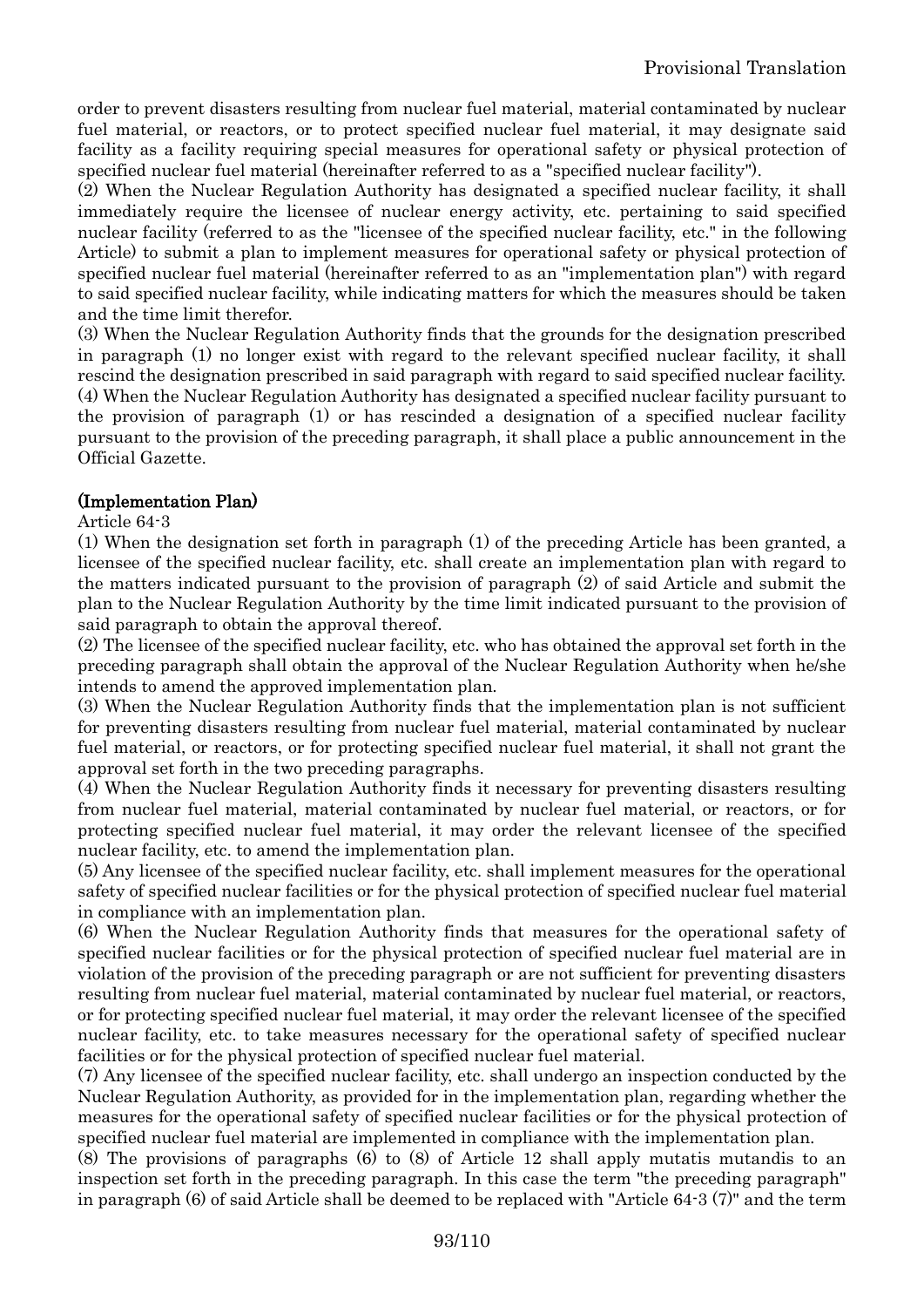"the matters listed below as specified by the Ordinance of the NRA" shall be deemed to be replaced with "the matters listed below as specified by the Nuclear Regulation Authority."

#### (Special Provisions for Specified Nuclear Facilities)

Article 64-4

Only where it is ensured that measures for operational safety or physical protection of specified nuclear fuel material are implemented properly in compliance with the implementation plan, shall it be allowed to apply only part of the provisions of this Act to specified nuclear facilities, pursuant to the provisions of Cabinet Order. In this case, necessary matters shall be specified by Cabinet Order.

#### (Allegation to the Nuclear Regulation Authority)

Article 66

(1) In the case that there is a fact that any licensee of nuclear energy activity, etc. (excluding operators of a foreign nuclear vessel; hereinafter the same shall apply in this Article) has violated the provisions of this Act or an order pursuant to this Act, any employee of the licensee of nuclear energy activity, etc. may allege this fact to the Nuclear Regulation Authority.

(2) The licensee of nuclear energy activity, etc. shall not dismiss an employee, or give an employee other disadvantageous treatment by reason of such employee's having made an allegation set forth in the preceding paragraph.

#### (Collection of Reports)

Article 67

(1) The Nuclear Regulation Authority, the Nuclear Regulation Authority, the Minister of MLIT or the prefectural public safety commission may request, within the limit necessary for enforcing this Act (the provision of Article 59 (6) in the case of the prefectural public safety commission), any licensee of nuclear energy activity, etc. (including nuclear source material users, persons using international controlled material and international specified activities implementers) to submit a report relating to his/her activity, in accordance with the classifications for licensees of nuclear energy activity, etc. listed in the items of Article 64 (3) (notwithstanding said classifications set forth in the items of said paragraph, the Nuclear Regulation Authority shall make this request to nuclear source material users, persons using international controlled material and international specified activities implementers, and the prefectural public safety commission shall make this request in the case that the notification prescribed in Article 59 (5) has been made).

(2) In addition to the collection of reports pursuant to the provision of the preceding paragraph, in the case that any licensee of nuclear energy activity, etc. (excluding operators of a foreign nuclear vessel, and in the case of users and former users, etc., limited to those who were required to specify operational safety programs pursuant to the provision of Article 56-3 (1); hereinafter the same shall apply in this paragraph) was requested to submit a report, and when the Nuclear Regulation Authority or the Minister of MLIT finds it particularly necessary for preventing disasters resulting from nuclear fuel material, material contaminated by nuclear fuel material, or reactors, they may request, within the limit necessary for enforcing this Act, the relevant licensee of nuclear energy activity, etc. who has installed and conducted maintenance and inspection of a refining facility, fuel facility, reactor facility, spent fuel interim storage facility, reprocessing facility, waste disposal facility, waste storage facility or usage facility, etc., to submit a necessary report.

(3) The Nuclear Regulation Authority may, in addition to the collection of reports pursuant to the provision of paragraph (1), request a necessary report from the relevant person who has obtained the designation for the type of specified equipment with certified type design pursuant to the provision of Article 43-3-31 (1) or the relevant person who has obtained the designation for the type of specified container, etc. with certified type design pursuant to the provision of Article 43-26-3 (1), within the limit necessary for enforcing the provisions of Article 43-3-31 (1) and Article 43-26-3 (1).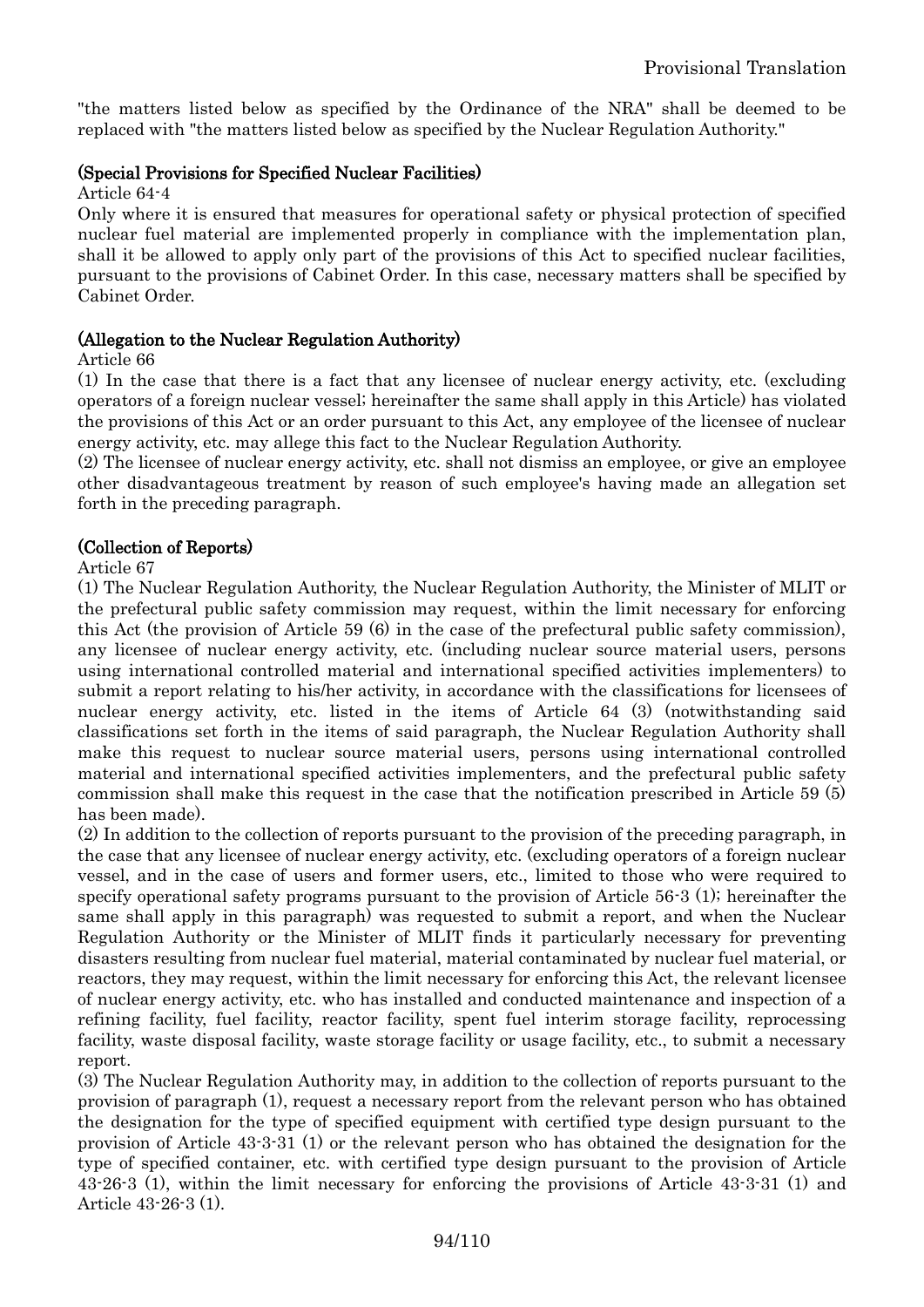(4) The Nuclear Regulation Authority and the Minister of MLIT may, in addition to the collection of reports pursuant to the provisions of paragraph (1), request the relevant captain of a vessel or other people concerned to make a necessary report, within the limit necessary for enforcing the provision of Article 62 (1).

(5) The Nuclear Regulation Authority may, in addition to the collection of reports pursuant to the provision of paragraph (1), request the relevant person using international controlled material or other people concerned to make a report related to the matters pertaining to requests by the International Atomic Energy Agency and any other matters specified by Cabinet Order, within the limit necessary for making a report or explanation to the International Atomic Energy Agency pursuant to the provisions of additional protocols.

### (Nuclear Facility Inspector, Nuclear Safety Inspector and Physical Protection Inspector)

Article 67-2

(1) A nuclear facility inspector, nuclear safety inspector and physical protection inspector shall be assigned in the Nuclear Regulation Authority.

(2) The nuclear facility inspector shall engage in affairs pertaining to the inspection set forth in Article 16-3 (1), Article 16-4 (1) or (4), Article 16-5 (1), Article 28 (1), Article 28-2 (1) or (4), Article 29 (1), Article 43-3-11 (1), Article 43-3-12 (1) or (4), Article 43-3-15, Article 43-9 (1), Article 43-10 (1) or (4), Article 43-11 (1), Article 46 (1), Article 46-2 (1) or (4), Article 46-2-3 (1), Article 51-8 (1), Article 51-9 (1) or (4), Article 51-10 (1), Article 55-2 (1), Article 55-3 (1), or Article 64-3 (7) (limited to the portion pertaining to facilities) or the examination set forth in Article 43-3-13 (3) or Article 43-3-16 (4).

(3) The nuclear safety inspector shall engage in affairs pertaining to the inspection set forth in Article 12 (5), Article 22 (5), Article 37 (5), Article 43-3-24 (5), Article 43-20 (5), Article 50 (5), Article 51-18 (5), Article 56-3 (5), or Article 64-3 (7) (limited to the portion pertaining to measures for operational safety).

(4) The physical protection inspector shall engage in affairs pertaining to the inspection set forth in Article 12-2 (5) (including the cases where applied mutatis mutandis pursuant to Article 22-6 (2), Article 43-2 (2), Article 43-3-27 (2), Article 43-25 (2), Article 50-3 (2), Article 51-23 (2), and Article 57-2 (2)) or Article 64-3 (7) (limited to the portion pertaining to measures for physical protection of specified nuclear fuel material).

(5) The necessary matters related to the fixed number and qualifications of the nuclear facility inspector, nuclear safety inspector and physical protection inspector shall be specified by Cabinet Order.

#### (On-site Inspections, etc.)

Article 68

(1) The Nuclear Regulation Authority, the Minister of MLIT or the prefectural public safety commission may, within the limit necessary for enforcing this Act (for the Nuclear Regulation Authority or the Minister of MLIT, the provisions of this Act in accordance with the classifications for licensees of nuclear energy activity, etc. listed in the items of Article 64 (3) (the Nuclear Regulation Authority for nuclear source material users, international controlled material users, persons prescribed in the items of Article 61-3 (1) in the case that any of said items are applicable, and persons prescribed in paragraphs (5), (6), (8) and (9) of said Article and international specified activities implementers, notwithstanding said classifications set forth in the items of Article 64 (3)); for the prefectural public safety commission, the provision of Article 59 (6)), allow their official (a police official in the case of the prefectural public safety commission) to enter the office, factory or place of activity of any licensee of nuclear energy activity, etc. (including nuclear source material users, international controlled material users, persons prescribed in the items of Article  $61-3$  (1) in the case that any of said items are applicable, persons prescribed in paragraphs  $(5)$ ,  $(6)$ , (8) and (9) of said Article and international specified activities implementers), inspect books, documents and any other necessary property, and question the people concerned, or request the submission of nuclear source material, nuclear fuel material or any other necessary samples, limited to the minimum amount necessary for examination.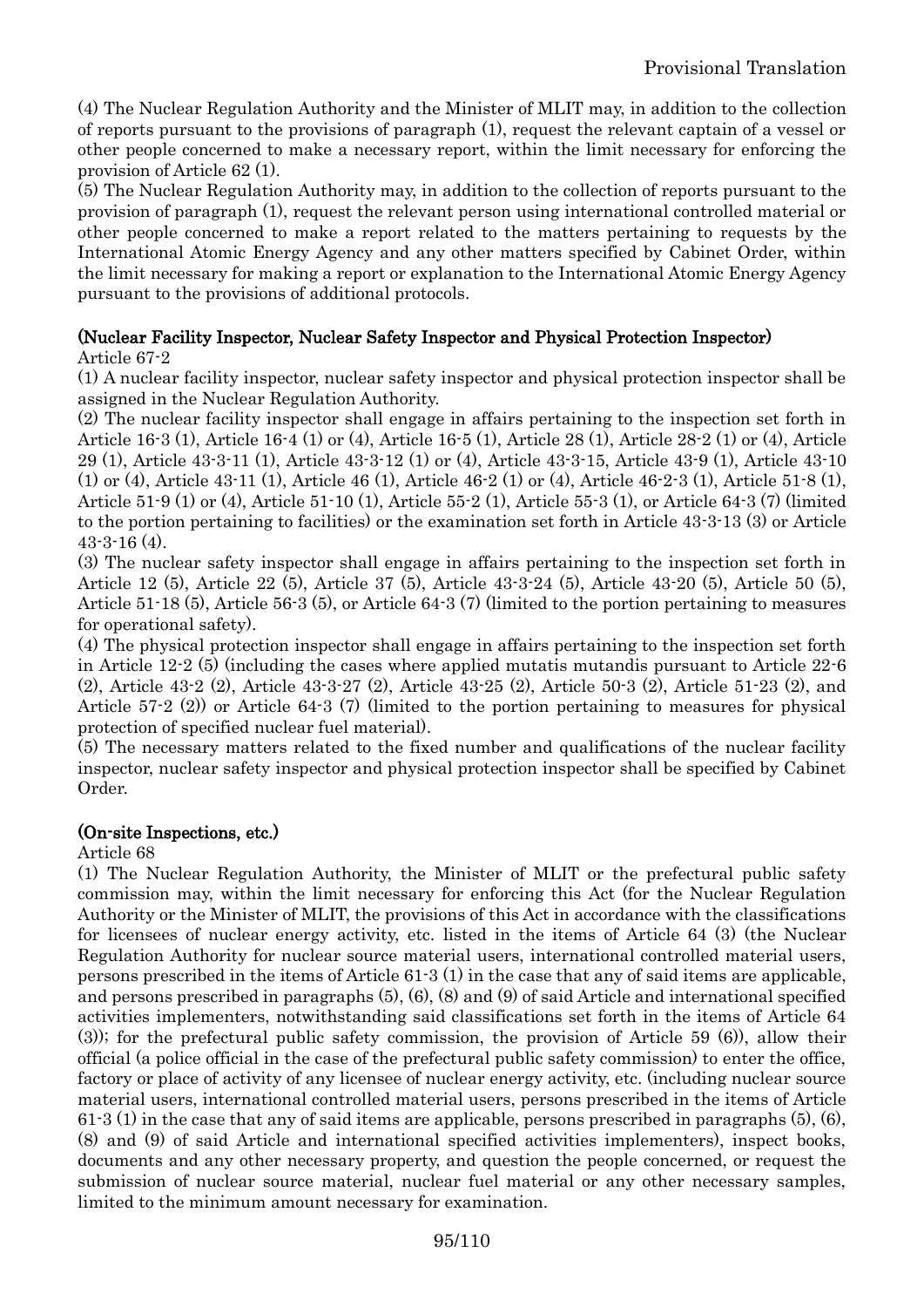(2) The Nuclear Regulation Authority may, within the limit necessary for enforcing this Act, allow its official to enter the office, factory or place of activity of any person welding a facility prescribed in Article 16-4 (1), Article 28-2 (1), Article 43-3-13 (1), Article 43-10 (1), Article 46-2 (1), Article 51-9 (1) or Article 55-3 (1), inspect books, documents and any other necessary property, or question the people concerned.

(3) The Nuclear Regulation Authority may, in addition to the on-site inspection prescribed in paragraph (1), allow its official to enter the office, factory, or place of activity of a person who designs or constructs nuclear facilities (excluding refining facilities and usage facilities; hereinafter the same shall apply in this paragraph) or manufactures equipment of nuclear facilities or of other people concerned, inspect books, documents and any other necessary property, or question the people concerned, within the limit necessary for enforcing the provisions of Article 16-2 (1), Article 16-3 (1), Article 16-4 (1), Article 16-5 (1), Article 22 (5), Article 27 (1), Article 28 (1), Article 28-2 (1), Article 29 (1), Article 37 (5), Article 43-3-9 (1), Article 43-3-10 (1), Article 43-3-11 (1), Article 43-3-12 (1), Article 43-3-13 (1), Article 43-3-15, Article 43-3-16 (1), Article 43-3-24 (5), Article 43-3-31 (1), Article 43-8 (1), Article 43-9 (1), Article 43-10 (1), Article 43-11 (1), Article 43-20 (5), Article 43-26-3 (1), Article 45 (1), Article 46 (1), Article 46-2 (1), Article 46-2-3 (1), Article 50 (5), Article 51-7 (1), Article 51-8 (1), Article 51-9 (1), Article 51-10 (1) and Article 51-18 (5).

(4) The Nuclear Regulation Authority may, in addition to the on-site inspection prescribed in paragraph (1), and within the limit necessary for enforcing the provision of Article 62 (1), allow its official to enter a vessel, inspect books, documents and any other necessary property, and question the people concerned, or request the submission of nuclear source material, nuclear fuel material or any other necessary samples, limited to the minimum amount necessary for examination.

(5) The Nuclear Regulation Authority may, in addition to the on-site inspection prescribed in paragraph (1), and within the limit necessary for providing an explanation to the International Atomic Energy Agency pursuant to the provisions of additional protocols or for ensuring the implementation of an on-site inspection pursuant to the provision of paragraph (9), allow its official to enter the office, factory, place of activity or any other location of any international controlled material user, etc., inspect books, documents and any other necessary property, and question the people concerned, or request the submission of nuclear source material, nuclear fuel material or any other necessary samples, limited to the minimum amount necessary for examination.

(6) When the official enters pursuant to the provision of each of the preceding paragraphs, he/she shall carry an identification card and produce it when requested by people concerned.

(7) The authority pursuant to the provisions of paragraphs (1) to (5) shall not be construed as one that is authorized for a criminal investigation.

(8) A person designated by the International Atomic Energy Agency or a person designated by the government of the State supplying international controlled material may, under the attendance of an official designated by the Nuclear Regulation Authority) or a safeguards inspector who conducts safeguards inspections pursuant to the provision of Article 61-23-7 (2), and within the scope provided for in international agreements, enter the office, factory or place of activity of any international controlled material user, any person prescribed in the items of Article 61-3 (1) in the case that any of said items are applicable or any person prescribed in paragraph (5), (6), (8) or (9) of said Article, inspect books, documents and any other necessary property, and question the people concerned, or request the submission of nuclear source material, nuclear fuel material or any other necessary samples, limited to the minimum amount necessary for examination.

(9) A person designated by the International Atomic Energy Agency may, in addition to the on-site inspection prescribed in the preceding paragraph, and under the attendance of an official designated by the Nuclear Regulation Authority (in cases specified by Cabinet Order, an official designated by the Nuclear Regulation Authority and an official designated by the Minister of Foreign Affairs; hereinafter the same shall apply in paragraph (14)), enter the office, factory, place of activity of any international controlled material user, or any other location designated by the International Atomic Energy Agency and inspect books, documents and any other necessary property, or request the submission of nuclear source material, nuclear fuel material or any other necessary samples, limited to the minimum amount necessary for examination, within the scope prescribed in additional protocols.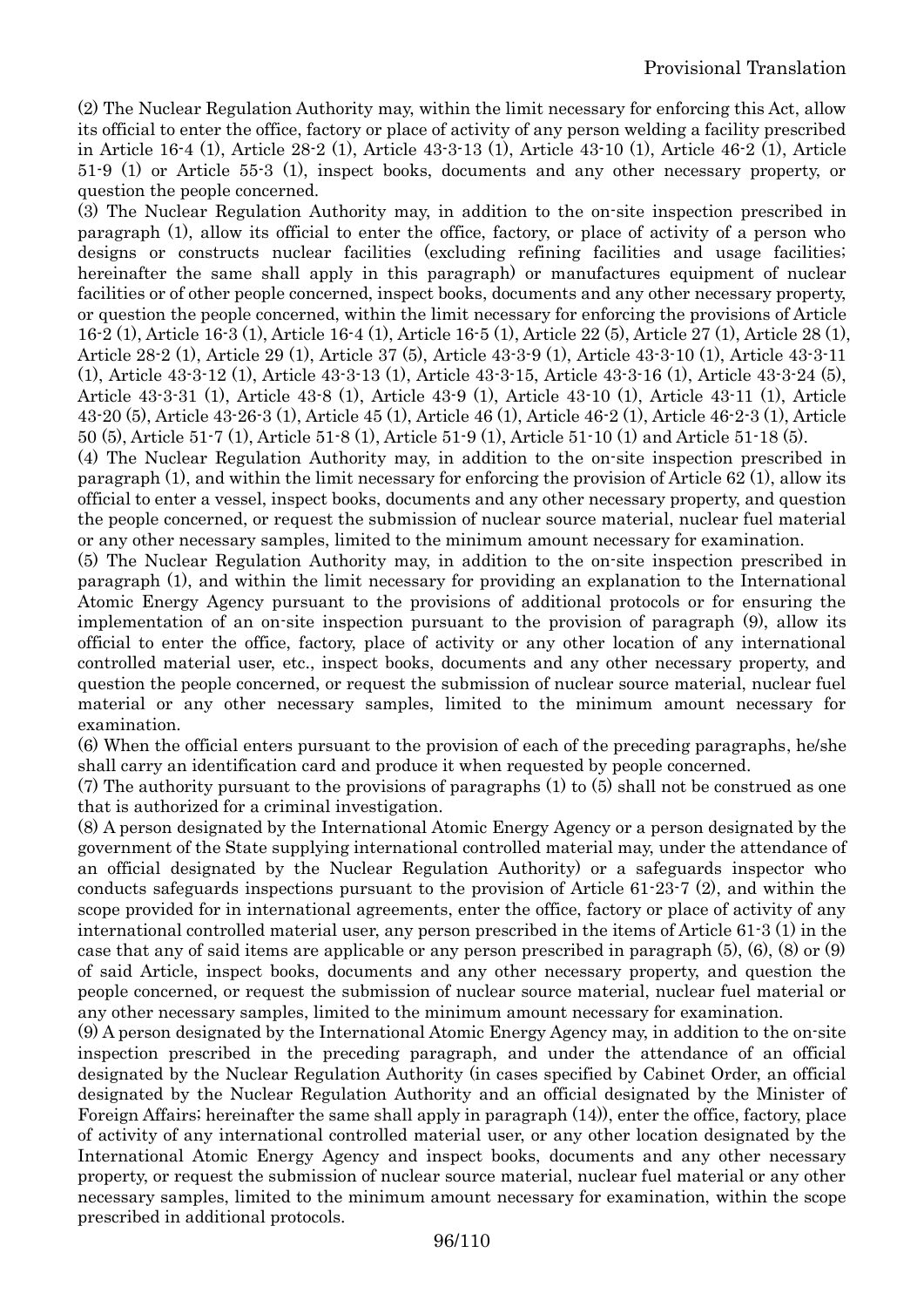(10) The provision of paragraph (6) shall apply mutatis mutandis to cases where an official designated by the Minister of Foreign Affairs pursuant to the provision of the preceding paragraph is in attendance.

(11) The Nuclear Regulation Authority may, within the limit necessary for implementing safeguards based on safeguards agreements, and pursuant to the provisions of the Ordinance of the NRA, allow its official to affix any seals or install any devices necessary for monitoring the movement of international controlled material in the premises of the factory or place of activity of any person using international controlled material.

(12) The Nuclear Regulation Authority may, in addition to affixing any seals or installing any devices pursuant to the provision of the preceding paragraph, and within the limit necessary for implementing safeguards based on additional protocols, allow its official to affix any seals or install any devices necessary for monitoring the movement of international controlled material and any other materials within the factory, place of activity, or any other location of any person using international controlled material.

(13) A person designated by the International Atomic Energy Agency may, under the attendance of an official designated by the Nuclear Regulation Authority or a safeguards inspector who conducts safeguards inspections pursuant to the provision of Article 61-23-7 (2), and within the scope specified by safeguards agreements, affix any seals or install any devices necessary for monitoring the movement of international controlled material in the premises of the factory or place of activity of any person using international controlled material.

(14) A person designated by the International Atomic Energy Agency may, in addition to affixing any seals or installing any devices pursuant to the provision of the preceding paragraph, and under the attendance of an official designated by the Nuclear Regulation Authority, affix any seals or install any devices necessary for monitoring the movement of international controlled material and other material within the factory, place of activity or any other location of any person using international controlled material, within the scope specified by additional protocols. (15) No person shall remove or damage any seal or device affixed or installed pursuant to the provisions of paragraphs (11) to the preceding paragraph without justifiable grounds.

### (Secrecy Obligation)

#### Article 68-2

(1) Any licensee of nuclear energy activity, etc. (including a person entrusted with shipment from a licensee of nuclear energy activity, etc. and storage contractor; hereinafter the same shall apply in the following paragraph), any employee of a licensee of nuclear energy activity, etc. and any person who was previously a licensee of nuclear energy activity, etc. or an employee of one shall not, without justifiable grounds, divulge any secret that he/she has learned with respect to the physical protection of specified nuclear fuel material.

(2) Any person who has been entrusted with work related to the physical protection of specified nuclear fuel material from the State or a licensee of nuclear energy activity, etc., any employee of such a person, any person who had been previously entrusted with such work and any previous employee of such a person shall not, without justifiable grounds, divulge any secret that he/she has learned with respect to the physical protection of specified nuclear fuel material related to the work with which he/she has been entrusted.

(3) Any employee of a national government administrative organ or a local government, or any such former employee who was able to learn a secret related to the physical protection of specified nuclear fuel material in the course of duties shall not, without justifiable grounds, divulge this secret.

### (Special Provisions for Hearings)

### Article 69

(1) When the Nuclear Regulation Authority intends to issue an order for suspending the activity, suspending the operation of research and test reactors or power reactors, suspending the use of nuclear fuel material or international controlled material, or suspending all or part of information processing work prescribed in Article 10 (2), Article 20 (2), Article 33 (2), Article 43-3-20 (2),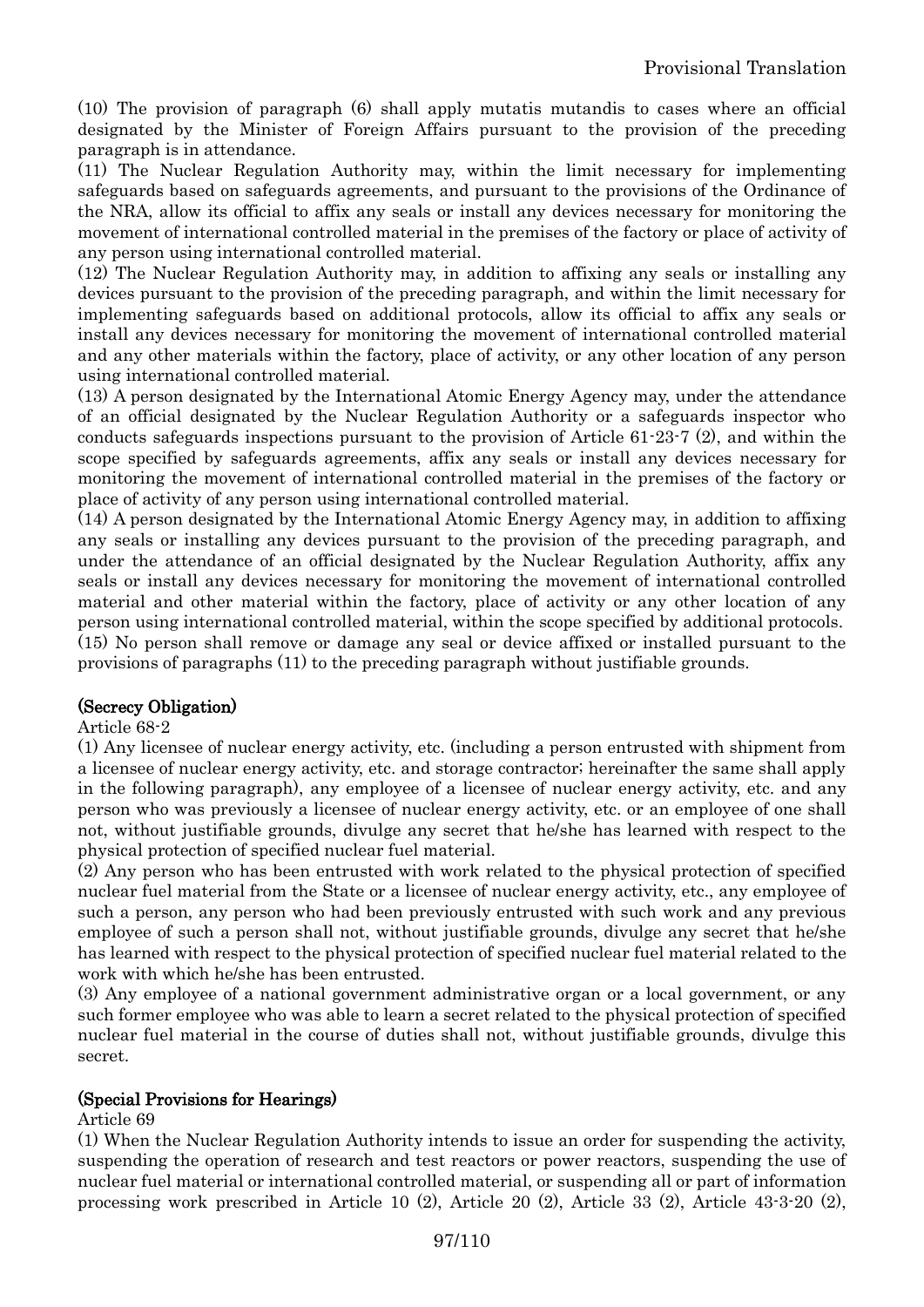Article 43-16 (2), Article 46-7 (2), Article 51-14 (2), Article 56, Article 61-6 or Article 61-21, they shall hold a hearing, notwithstanding the classifications for procedures for the statement of opinions pursuant to the provision of Article 13 (1) of the Administrative Procedure Act (Act No. 88 of 1993).

(2) The proceedings on the date of the hearing pertaining to the disposition specified in Article 10, Article 12-5 (including the cases where applied mutatis mutandis pursuant to Article 22-7 (2), Article 43-3 (2), Article 43-3-28 (2), Article 43-26 (2), Article 50-4 (2), Article 51-24 (2) and Article 57-3 (2)), Article 20, Article 22-3 (3), Article 33, Article 41 (3), Article 43-3-20, Article 43-16, Article 46-7, Article 51-14, Article 56, Article 61-6, Article 61-21 or Article 61-23-16 shall be open to the public.

(3) When a person who has an interest in a disposition requests to participate in procedures related to the hearing set forth in the preceding paragraph pursuant to the provision of Article 17 (1) of the Administrative Procedure Act, the person presiding over said hearing shall grant the permission for such participation.

# (Appeals, etc.)

Article 70

(1) Any person who is dissatisfied with the disposition pertaining to the safeguards inspections conducted by a designated organization implementing safeguards inspections, etc. may apply for examination pursuant to the provisions of the Administrative Appeal Act (Act No. 160 of 1962) to the Nuclear Regulation Authority.

(2) A lawsuit for revocation of a disposition pursuant to the provisions of this Act (excluding Article 22-3 (1) and (2) and Article 41 (1) and (2)) shall not be instituted until after a decision is made on the filing of the objection regarding said disposition (determination on the application for examination for a disposition where it is possible to apply for examination pursuant to the provision of the preceding paragraph).

(3) The provision of Article 27 (2) of the Administrative Procedure Act shall not apply to dispositions pursuant to the provisions of this Act.

# (Opinion, etc. Regarding Permission, etc.)

Article 71

(1) When the Nuclear Regulation Authority grants the permission pursuant to the provision of Article 23 (1), Article 23-2 (1), Article 26 (1), Article 26-2 (1), Article 39 (1) or (2), Article 43-3-35 (1), Article 43-3-8 (1), or Article 43-3-25 (1), or grants the approval pursuant to the provision of Article 31 (1) or Article 43-3-18 (hereinafter referred to as "where granting the permission, etc." in this paragraph), it shall, in accordance with the classifications for cases listed in the following items, hear the opinion of the minister prescribed respectively in said items in advance:

(i) Where granting the permission, etc. pertaining to power reactors: the Minister of METI; (where granting the permission pertaining to research and test reactors: the Minister of MEXT and the Minister of METI)

(ii) Where granting the permission, etc. pertaining to reactors installed on a vessel: The Ministry of Land, Infrastructure, Transport and Tourism; (where granting the permission pertaining to research and test reactors: The Minister of MEXT and the Minister of MLIT)

(iii) Where granting the permission, etc. pertaining to research and test reactors (excluding those prescribed in the two preceding items): The Minister of MEXT.

(2) When the Nuclear Regulation Authority grants the designation pursuant to the provision of Article 3 (1) or Article 44 (1), grants the permission pursuant to the provision of Article 6 (1), Article 13 (1), Article 16 (1), Article 43-4 (1), Article 43-7 (1), Article 44-4 (1), Article 51-2 (1), Article 51-5, (1), or Article 51-19 (1), or grants the approval pursuant to the provision of Article 8 (1), Article 18 (1), Article 43-14 (1), Article 46-5 (1), or Article 51-12 (1), it shall hear the opinion of the Minister of METI in advance.

(3) The Minister of MEXT, the Minister of METI or the Minister of MLIT may, when he/she finds it particularly necessary to conduct an investigation relating to the matters for which he/she was requested to state his/her opinion as set forth in the two preceding paragraphs, request the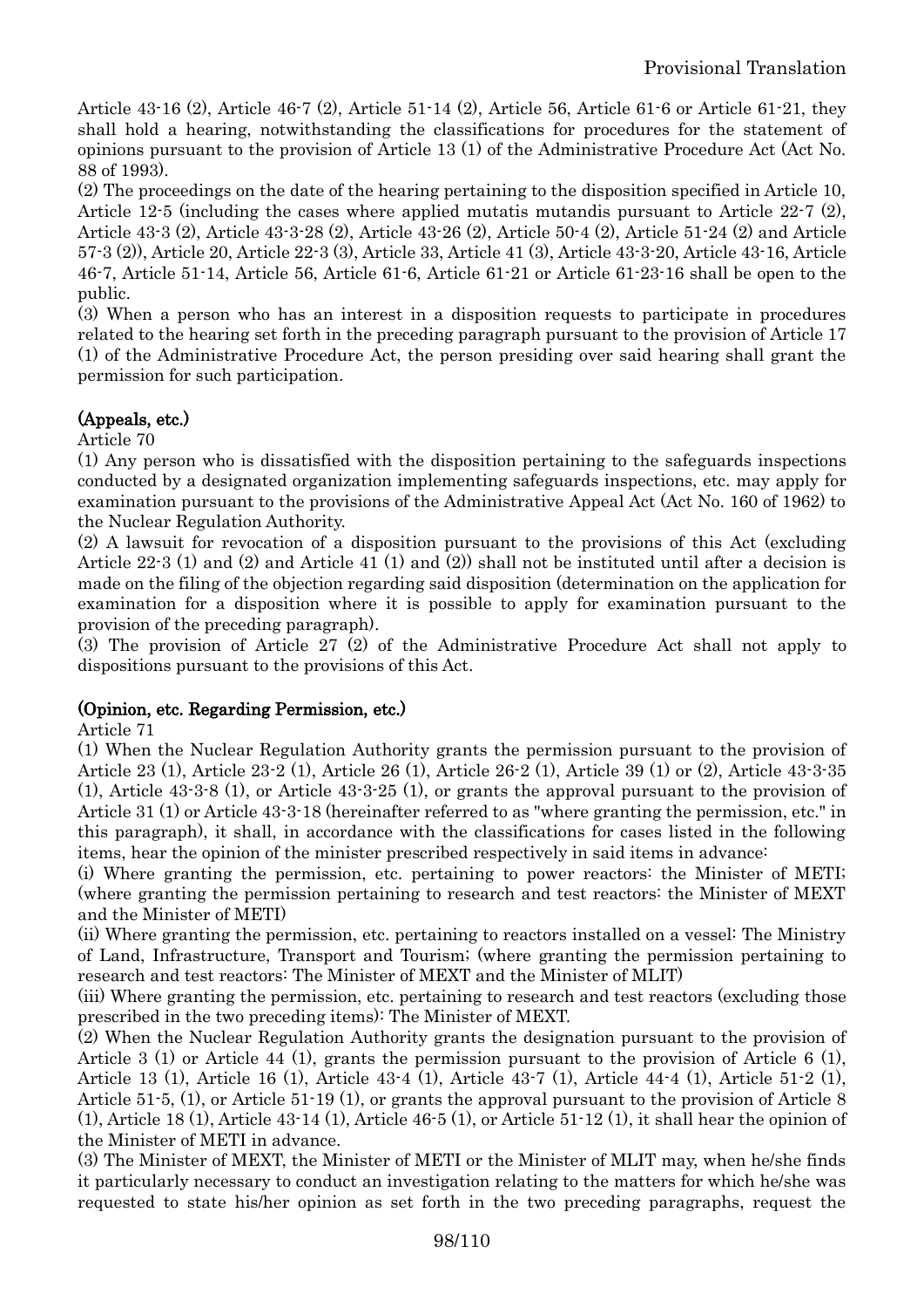relevant licensee of refining activity, licensee of fabricating or enrichment activity, licensee of research and test reactor operation, operator of a foreign nuclear vessel, licensee of power reactor operation, licensee of spent fuel interim storage activity, licensee of reprocessing activity, or licensee of radioactive waste disposal or storage activity (including any applicant for the designation set forth in Article 3 (1) or Article 44 (1) or the permission set forth in Article 13 (1), Article 23 (1), Article 23-2 (1), Article 39 (1) or (2), Article 43-3-5 (1), Article 43-3-25 (1), Article 43-4 (1), or Article 51-2 (1)) to submit any necessary reports, or allow their official to enter the office, factory or place or activity of said licensee of refining activity, licensee of fabricating or enrichment activity, licensee of research and test reactor operation, operator of a foreign nuclear vessel, licensee of power reactor operation, licensee of spent fuel interim storage activity, licensee of reprocessing activity, or licensee of radioactive waste disposal or storage activity, inspect books, documents and any other necessary property, and question the people concerned.

(4) The provisions of Article 68 (6) and (7) shall apply mutatis mutandis to an on-site inspection pursuant to the provision of the preceding paragraph.

(5) When the Nuclear Regulation Authority makes a disposition pursuant to the provision of Article 33, Article 36 (1), Article 43-3-8 (6), Article 43-3-20, Article 43-3-23 (1), or Article 64 (3) (limited to an order for suspending the use of research and test reactor facilities in the case of the disposition pursuant to the provision of Article 36 (1), an order suspending the use of power reactor facilities in the case of the disposition pursuant to the provision of Article 43-3-23 (1), and an order suspending the use of research and test reactor facilities or power reactor facilities in the case of the disposition pursuant to the provision of Article 64 (3)), it shall notify the minister prescribed respectively in the items of paragraph (1) in accordance with the classifications for cases listed in said items in advance.

(6) In addition to the matters specified by this Act, notifications to the Nuclear Regulation Authority, the Minister of METI or the Minister of MLIT and any other procedures in the case that the Nuclear Regulation Authority or the Minister of MLIT has made a disposition, received a notification or taken any other act (limited to those specified by Cabinet Order) pursuant to the provisions of this Act shall be specified by Cabinet Order.

#### (Relationship with the National Public Safety Commission, etc.)

#### Article 72

(1) When the Nuclear Regulation Authority grants the approval set forth in Article 12-2 (1), Article 22-6 (1), Article 43-2 (1), Article 43-3-27 (1), Article 43-25 (1), Article 50-3 (1), Article 51-23 (1), Article 57-2 (1), or Article 64-3 (1) or (2) (limited to the approval pertaining to measures necessary for the physical protection of specified nuclear fuel material), it shall hear the opinion of the National Public Safety Commission or the Commandant of the Japan Coast Guard in advance, pursuant to the provisions of Cabinet Order.

(2) When the National Public Safety Commission or the Commandant of the Japan Coast Guard finds it particularly necessary for maintaining public safety or for maintaining maritime safety, said Commission or Commandant may, pursuant to the provisions of Cabinet Order, state their opinion to the Nuclear Regulation Authority for matters related to the enforcement of the provisions of Article 11-2 (1), Article 12-2 (3) or (5) (including the cases where these provisions are applied mutatis mutandis pursuant to Article 22-6 (2), Article 43-2 (2), Article 43-3-27 (2), Article 43-25 (2), Article 50-3 (2), Article 51-23 (2), and Article 57-2 (2)), Article 12-3 (1), Article 21-2 (2), Article 22-7 (1), Article 35 (2), Article 43-3 (1), Article 43-3-22 (2), Article 43-3-28 (1), Article 43-18 (2), Article 43-26 (1), Article 48 (2), Article 50-4 (1), Article 51-16 (4), Article 51-24 (1), Article 57 (2), Article 57-3 (1), Article 60 (2), or Article 64-3 (5).

(3) The National Public Safety Commission or the Commandant of the Japan Coast Guard may, within the limit necessary for enforcing the provisions of the two preceding paragraphs, allow an officer (officer of the National Police Agency in the case of the National Public Safety Commission) to enter the office, factory or place of activity of any licensee of nuclear energy activity, etc. and inspect books, documents and any other necessary property, or question the people concerned.

(4) The provisions of Article 68 (6) and (7) shall apply mutatis mutandis to on-site inspections pursuant to the provision of the preceding paragraph.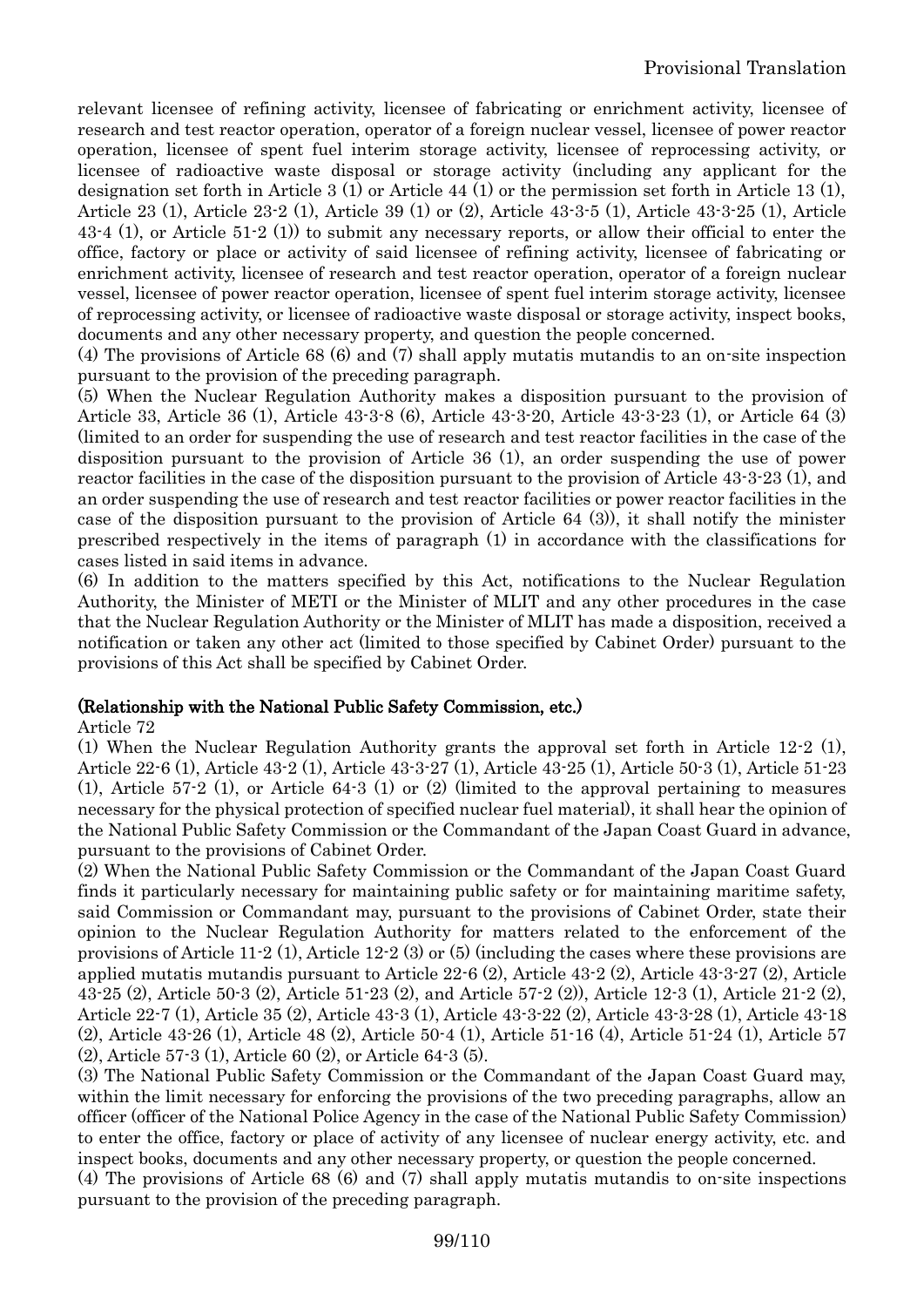(5) When the Nuclear Regulation Authority has granted the designation set forth in Article 3 (1), Article 44 (1) or Article 64-2 (1), granted the permission set forth in Article 6 (1), Article 13 (1), Article 16 (1), Article 23 (1), Article 23-2 (1), Article 26 (1), Article 26-2 (1), Article 39 (1) or (2), Article 43-3-5 (1), Article 43-3-8 (1), Article 43-3-25 (1), Article 43-4 (1), Article 43-7 (1), Article 44-4 (1), Article 51-2 (1), Article 51-5 (1), Article 51-19 (1), Article 52 (1) or Article 55 (1), rescinded the designation pursuant to the provision of Article 10, Article 46-7, or Article 64-2 (3), rescinded the permission pursuant to the provision of Article 20, Article 33, Article 43-3-20, Article 43-16, Article 51-14 or Article 56, granted the approval set forth in Article 12-2 (1), Article 22-6 (1), Article 43-2 (1), Article 43-3-27 (1), Article 43-25 (1), Article 50-3 (1), Article 51-23 (1), Article 57-2 (1), or Article 64-3 (1) or (2), carried out the confirmation set forth in Article 12-6 (8) (including cases applied mutatis mutandis pursuant to Article 22-8 (3), Article 43-3-2 (3), Article 43-3-33 (3), Article 43-27 (3), Article 50-5 (3), Article 51-25 (3) and Article 57-6 (3)) or Article 12-7 (9) (including the cases where applied mutatis mutandis pursuant to Article 22-9 (5), Article 43-3-3 (4), Article 43-3-34 (4), Article 43-28 (4), Article 51 (4), Article 51-26 (4) and Article 57-7 (4)), carried out the inspection set forth in Article 12-2 (5) (including the cases where applied mutatis mutandis pursuant to Article 22-6 (2), Article 43-2 (2), Article 43-3-27 (2), Article 43-25 (2), Article 50-3 (2), Article 51-23 (2) and Article 57-2 (2)) or Article 64-3 (7), or received a notification pursuant to the provision of Article 12-3 (2) (including the cases where applied mutatis mutandis pursuant to Article 22-7 (2), Article 43-3 (2), Article 43-3-28 (2), Article 43-26 (2), Article 50-4 (2), Article 51-24 (2) and Article 57-3 (2)) or Article 57-8 (1) or (3), it shall, without delay, liaise with the National Public Safety Commission or the Commandant of the Japan Coast Guard.

Article 72-2 The National Public Safety Commission, the Nuclear Regulation Authority and the Minister of MLIT shall cooperate together with respect to the regulations for the physical protection of specified nuclear fuel material pursuant to this Act.

# (Relationship with the Minister of the Environment)

#### Article 72-2-2

(1) When the Minister of the Environment finds it particularly necessary for ensuring proper disposal of waste (waste as prescribed in Article 2 (1) of the Waste Disposal and Cleaning Act; hereinafter the same shall apply in paragraph (3)), he/she may state his/her opinion related to the enforcement of the provision of Article 61-2 (1) or (2) to the Nuclear Regulation Authority.

(2) When the Nuclear Regulation Authority has carried out the confirmation set forth in Article 61-2 (1) or granted the approval set forth in paragraph (2) of said Article, it shall, without delay, liaise with the Minister of the Environment.

(3) The Nuclear Regulation Authority may request necessary cooperation from the Minister of the Environment regarding the disposal of waste when material for which the confirmation set forth in Article 61-2 (1) has been obtained is deemed as being waste.

Article 73 Deletion [Act No. 47 of June 2012]

### (Transitional Measures)

Article 74

(1) When an order is enacted, revised or abolished based on the provisions of this Act, the required transitional measures (including transitional measures related to penal provisions; hereinafter the same shall apply in the following paragraph) may be specified, within the scope determined as being reasonably necessary for the enactment, revision or abolishment of said order.

(2) In addition to the matters prescribed in the preceding paragraph, in the case that the scope of international controlled material is changed based on procedures specified in international agreements, or in the case that the activities listed in Annex I of additional protocols are changed based on procedures specified in the additional protocol, the required transitional measures may be specified by Cabinet Order, within the scope determined as being reasonably necessary for such changes.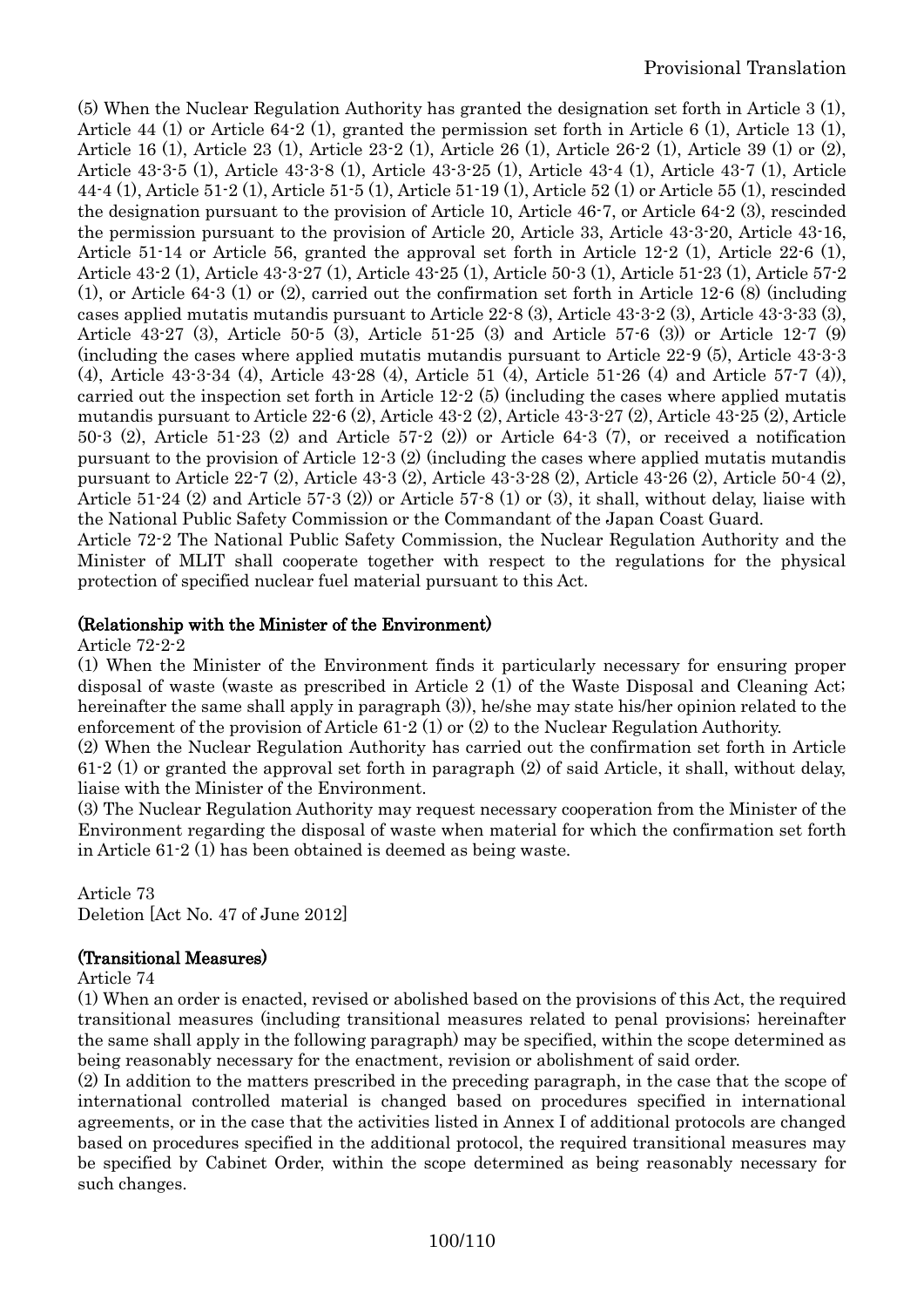# (Payment of Fees)

Article 75

(1) Any person who falls under any of the following items shall pay a fee of the amount specified by Cabinet Order by considering the actual cost into consideration:

(i) A person who intends to obtain the designation set forth in Article 3 (1) or Article 44 (1),

(ii) A person who intends to obtain the permission set forth in Article 6 (1), Article 13 (1), Article 16 (1), Article 23 (1), Article 23-2 (1), Article 26 (1), Article 26-2 (1), Article 39 (1) or (2), Article 43-3-5 (1), Article 43-3-8 (1), Article 43-3-25 (1), Article 43-4 (1), Article 43-7 (1), Article 44-4 (1), Article 51-2 (1), Article 51-5 (1), Article 51-19 (1), Article 52 (1), Article 55 (1) or Article 61-3 (1),

(iii) A person who intends to obtain the approval set forth in Article 12-6 (2) or (3) (including cases applied mutatis mutandis to Article 22-8 (3), Article 43-3-2 (3), Article 43-3-33 (3), Article 43-27 (3), Article 50-5 (3), Article 51-24-2 (3), Article 51-25 (3) and Article 57-6 (3)), Article 12-7 (2) or (4) (including the cases where applied mutatis mutandis pursuant to Article 22-9 (5), Article 43-3-3 (4), Article 43-3-34 (4), Article 43-28 (4), Article 51 (4), Article 51-26 (4) and Article 57-7 (4)), Article 16-2 (1) or (2), Article 22-8 (2), Article 22-9 (2), Article 27 (1) or (2), Article 43-3-2 (2), Article 43-3-3 (2), Article 43-3-9 (1) or (2), Article 43-3-32 (4), Article 43-3-33 (2), Article 43-3-34 (2), Article 43-8 (1) or (2), Article 43-27 (2), Article 43-28 (2), Article 45 (1) or (2), Article 50-5 (2), Article 51 (2), Article 51-7 (1) or (2), Article 51-24-2 (1), Article 51-25 (2), Article 51-26 (2), Article 57-6 (2), Article 57-7 (2) or Article 61-2 (2),

(iv) A person who intends to undergo the inspection set forth in Article 16-3 (1), Article 16-4 (1) or (4), Article 16-5 (1), Article 28 (1), Article 28-2 (1) or (4), Article 29 (1), Article 43-3-11 (1), Article 43-3-12 (1) or (4), Article 43-3-15, Article 43-9 (1), Article 43-10 (1) or (4), Article 43-11 (1), Article 46 (1), Article 46-2 (1) or (4), Article 46-2-3 (1), Article 51-8 (1), Article 51-9 (1) or (4), Article 51-10 (1), Article 55-2 (1) or Article 55-3 (1),

(v) A person who intends to undergo the examination set forth in Article 43-3-13 (3) or Article  $43 - 3 - 16(4)$ 

(vi) A person who intends to obtain the confirmation set forth in Article 12-6 (8) (including the cases where applied mutatis mutandis pursuant to Article 22-8 (3), Article 43-3-2 (3), Article 43-3-33 (3), Article 43-27 (3), Article 50-5 (3), Article 51-25 (3) and Article 57-6 (3)), Article 12-7 (9) (including the cases where applied mutatis mutandis pursuant to Article 22-9 (5), Article 43-3-3 (4), Article 43-3-34 (4), Article 43-28 (4), Article 51 (4), Article 51-26 (4) and Article 57-7 (4)), Article 51-6 (1) or (2), Article 51-24-2 (2), Article 58 (2), Article 59 (2) or Article 61-2 (1), or the approval set forth in Article 59 (3),

(vii) A person who intends to obtain the type certification set forth in Article 43-3-30 (1) or Article 43-26-2 (1), or the designation set forth in Article 43-3-31 (1) or Article 43-26-3 (1),

(viii) A person who intends to undergo the examination for chief engineer of nuclear fuel set forth in item (i) of Article 22-3 (1) or a person who intends to undergo the examination for chief technician of reactors set forth in item (i) of Article 41 (1),

(ix) Any person who intends to have his/her certification for chief engineer of nuclear fuel or license for chief engineer of reactors reissued.

(2) The fee set forth in the preceding paragraph shall be deemed as income for the national treasury.

(3) The provision of paragraph (1) shall not apply to an incorporated administrative agency prescribed in Article 2 (1) of the Act of General Rules for Incorporated Administrative Agencies (Act No. 103 of 1999) that is also specified by Cabinet Order by considering the contents of its activity and other circumstances into consideration.

### (Application to the State)

Article 76

The provisions of this Act, excluding the provision of the preceding Article and the provisions of the following Chapter, shall apply to the State. In this case, the terms "designation" and "permission" shall be deemed to be replaced with "approval."

Chapter VIII Penal Provisions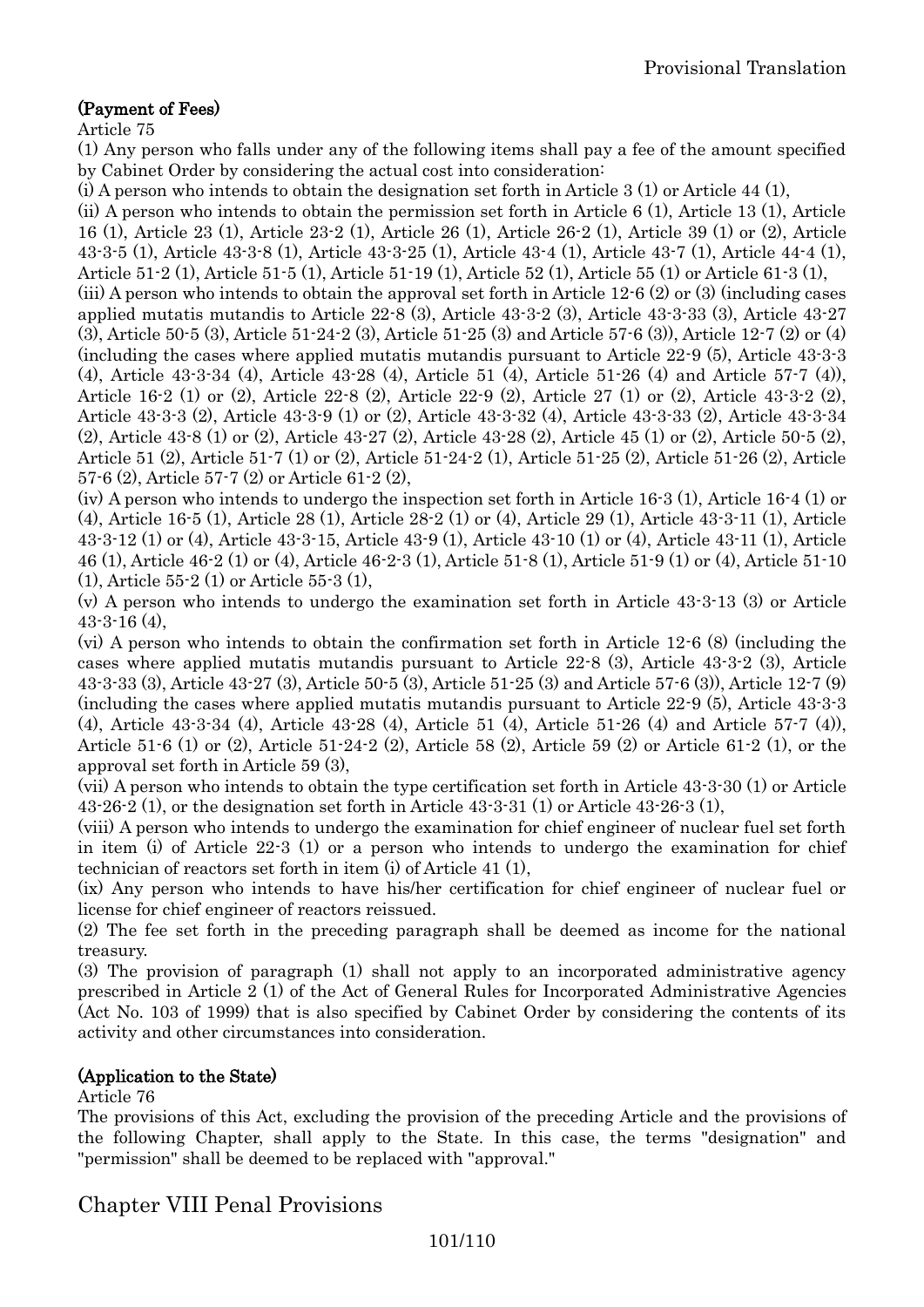Article 77

Any person who falls under any of the following items shall be punished by imprisonment with work for not more than three years, a fine of not more than three million yen, or both:

(i) A person who has carried out the refining activity without obtaining the designation set forth in Article 3 (1),

(ii) A person who has violated an order for suspension of activity pursuant to the provision of Article 10 (2), Article 20 (2), Article 43-16 (2), Article 46-7 (2) or Article 51-14 (2),

(iii) A person who has carried out the fabricating or enrichment activity without obtaining the permission set forth in Article 13 (1),

(iv) A person who has installed a research and test reactor without obtaining the permission set forth in Article 23 (1),

(iv)-2 A person who has maintained the matters listed in Article 23-2 (1) without obtaining the permission set forth in said paragraph,

(v) A person who has violated an order for suspension of the operation of research and test reactors pursuant to the provision of Article 33 (2),

(vi) A person who has received research and test reactors or entire facilities that include research and test reactors (including nuclear vessels) without obtaining the permission set forth in Article 39 (1) or a person who has received a reactor vessel without obtaining the permission set forth in paragraph (2) of said Article,

(vi)-2 A person who has installed a power reactor without obtaining the permission set forth in Article 43-3-5 (1),

(vi)-3 A person who has violated an order for suspension of the operation of power reactors pursuant to the provision of Article 43-3-20 (2),

(vi)-4 A person who has received a power reactor or entire facilities that include a power reactor without obtaining the permission set forth in Article 43-3-25 (1),

(vi)-5 A person who has carried out the activity of interim storage of spent fuel without obtaining the permission set forth in Article 43-4 (1),

(vii) A person who has carried out the reprocessing activity without obtaining the designation set forth in Article 44 (1),

(vii)-2 A person who has carried out the waste disposal or waste storage activity without obtaining the permission set forth in Article 51-2 (1),

(vii)-3 A person who has received a waste disposal site or entire facilities that include a waste disposal site without obtaining the permission set forth in Article 51-19 (1),

(viii) A person who has used nuclear fuel material without obtaining the permission set forth in Article 52 (1),

(ix) A person who has violated an order for suspension of the use of nuclear fuel material pursuant to the provision of Article 56.

Article 78

Any person who falls under any of the following items shall be punished by imprisonment with work for not more than one year, a fine of not more than one million yen, or both:

(i) A person who, with regard to a matter for which the permission must be obtained pursuant to the provision of Article 6 (1), has, without obtaining the permission set forth in said paragraph, changed a matter listed in item (ii) or (iii) of Article 3 (2),

(i)-2 A person who has violated an order pursuant to the provision of Article 11-2 (2), Article 21-3 (2), Article 36 (2), Article 43-3-23 (2), Article 43-19 (2), Article 49 (2), Article 51-17 (2), Article 57 (3), Article 59 (4) (limited to the portion pertaining to measures necessary for the physical protection of specified nuclear fuel material) or Article 60 (3),

(ii) A person who has violated the provision of Article 12 (1), Article 22 (1), Article 37 (1), Article 43-3-24 (1), Article 43-20 (1), Article 50 (1), Article 51-18 (1) or Article 56-3 (1),

(iii) A person who has violated an order pursuant to the provision of Article 12 (3), Article 22 (3), Article 37 (3), Article 43-3-24 (3), Article 43-20 (3), Article 50 (3), Article 51-18 (3) or Article 56-3 (3),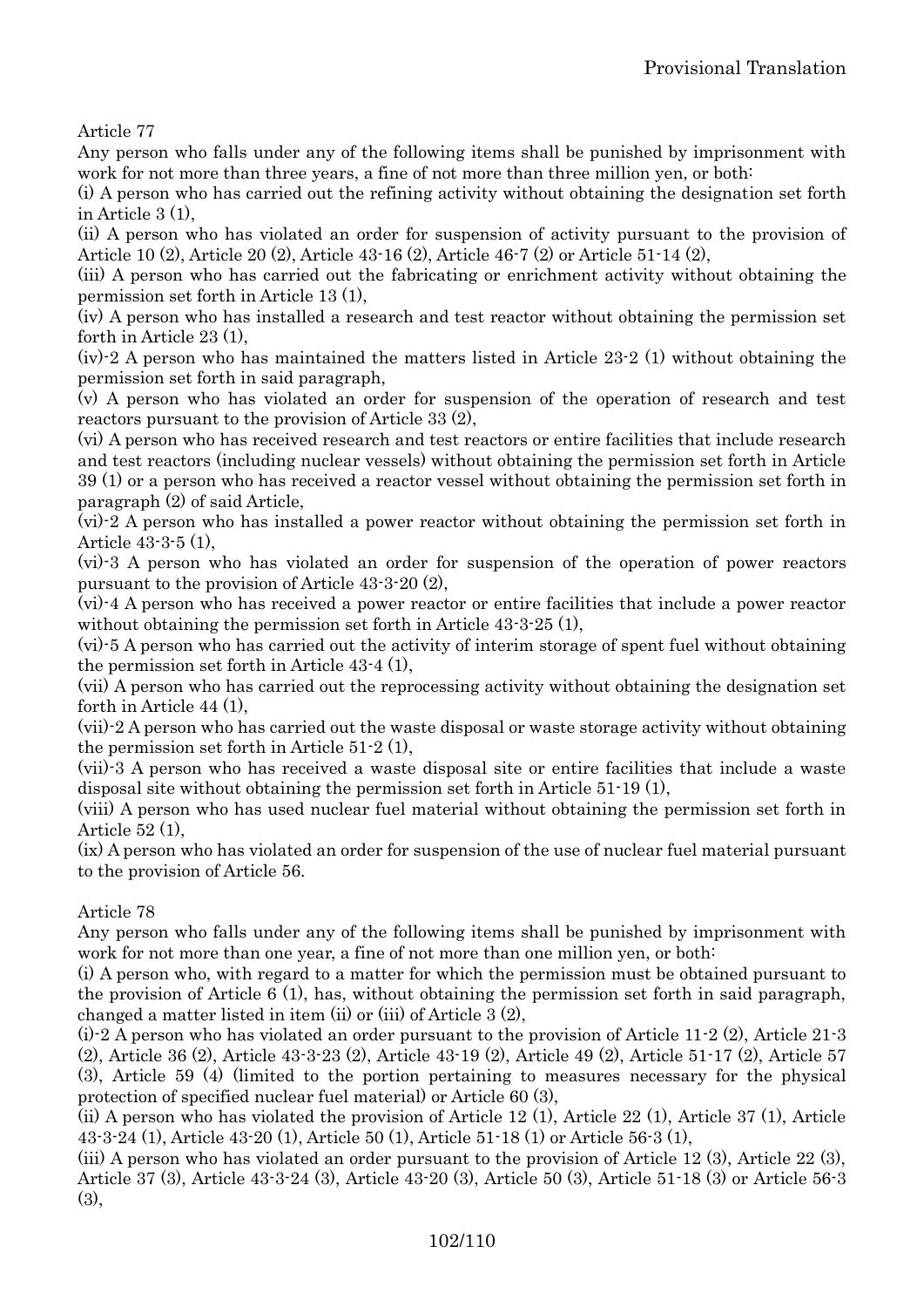(iv) A person who has refused, obstructed or challenged an entrance, inspection or submission of samples pursuant to the provision of Article 12 (6) (including the cases where applied mutatis mutandis pursuant to Article 22 (6), Article 37 (6), Article 43-3-24 (6), Article 43-20 (6), Article 50  $(6)$ , Article 51-18  $(6)$ , Article 56-3  $(6)$ , or Article 64-3  $(8)$ ), or has not given a statement or has given a false statement in response to a question,

(iv)-2 A person who has violated the provision of Article 12-2 (1), Article 22-6 (1), Article 43-2 (1), Article 43-3-27 (1), Article 43-25 (1), Article 50-3 (1), Article 51-23 (1) or Article 57-2 (1),

(iv)-3 A person who has violated an order pursuant to the provision of Article 12-2 (3) (including the cases where applied mutatis mutandis pursuant to Article 22-6 (2), Article 43-2 (2), Article 43-3-27 (2), Article 43-25 (2), Article 50-3 (2), Article 51-23 (2) and Article 57-2 (2)),

(iv)-4 A person who has refused, obstructed or challenged an entrance, inspection or submission of samples pursuant to the provision of Article 12-2 (6) (including the cases where applied mutatis mutandis pursuant to Article 22-6 (2), Article 43-2 (2), Article 43-3-27 (2), Article 43-25 (2), Article 50-3 (2), Article 51-23 (2) and Article 57-2 (2)), or has not given a statement or has given a false statement in response to a question,

(v) A person who has violated the provision of Article 12-3 (1), Article 22-7 (1), Article 43-3 (1), Article 43-3-28 (1), Article 43-26 (1), Article 50-4 (1), Article 51-24 (1) or Article 57-3 (1),

(v)-2 A person who has abolished the refining activity in violation of the provision of Article 12-6  $(1)$ ,

(v)-3 A person who has taken decommissioning measures in violation of the provision of Article 12-6 (2), Article 22-8 (2), Article 43-3-2 (2), Article 43-3-33 (2), Article 43-27 (2), Article 50-5 (2), Article 51-25 (2) or Article 57-6 (2),

(v)-4 A person who has violated an order pursuant to the provision of Article 12-6 (7) (including the cases where applied mutatis mutandis pursuant to Article 22-8 (3), Article 43-3-2 (3), Article 43-3-33 (3), Article 43-27 (3), Article 50-5 (3), Article 51-24-2 (3), Article 51-25 (3) and Article 57-6  $(3)$ )

(v)-5 A person who has violated the provision of Article 12-7 (2), Article 22-9 (2), Article 43-3-3 (2), Article 43-3-34 (2), Article 43-28 (2), Article 51 (2), Article 51-26 (2) or Article 57-7 (2),

(v)-6 A person who has violated the provision of Article 12-7 (3), Article 22-9 (3), Article 43-3-3 (3), Article 43-3-34 (3), Article 43-28 (3), Article 51 (3), Article 51-26 (3) or Article 57-7 (3),

(v)-7 A person who has violated an order pursuant to the provision of Article 12-7 (8) (including the cases where applied mutatis mutandis pursuant to Article 22-9 (5), Article 43-3-3 (4), Article 43-3-34 (4), Article 43-28 (4), Article 51 (4), Article 51-26 (4) and Article 57-7 (4)),

(vi) A person who, with regard to a matter for which the permission must be obtained pursuant to the provision of Article 16 (1), has, without obtaining the permission set forth in said paragraph, changed a matter listed in item (ii), (iii), (v), or (vi) of Article 13  $(2)$ ,

(vii) A person who has used fuel facilities in violation of the provision of Article 16-3 (1) or Article  $16-4(1)$  or  $(4)$ .

(viii) A person who has refused, obstructed or challenged an inspection pursuant to the provision of Article 16-5 (1), Article 29 (1), Article 43-3-15, Article 43-11 (1), Article 46-2-3 (1) or Article  $51-10(1)$ ,

(viii)-2 A person who has violated an order pursuant to the provision of Article 21-3 (1), Article 36 (1), Article 43-3-23 (1), Article 43-19 (1), Article 49 (1), Article 51-17 (1), Article 58 (3) or Article 59 (4) (excluding the portion pertaining to measures necessary for the physical protection of specified nuclear fuel material),

(ix) A person who has violated the provision of Article 22-2 (1),

(ix)-2 A person who has abolished the fabricating or enrichment activity in violation of the provision of Article 22-8 (1),

(x) A person who, with regard to a matter for which the permission must be obtained pursuant to the provision of Article 26 (1), has, without obtaining the permission set forth in said paragraph, changed a matter listed in items (ii) to  $(v)$  or  $(vii)$  of Article 23 (2),

(xi) A person who has changed or maintained the matters as set forth in Article 26-2 (1) without obtaining the permission set forth in said paragraph,

(xii) A person who has used research and test reactor facilities in violation of the provision of Article 28 (1) or Article 28-2 (1) or (4),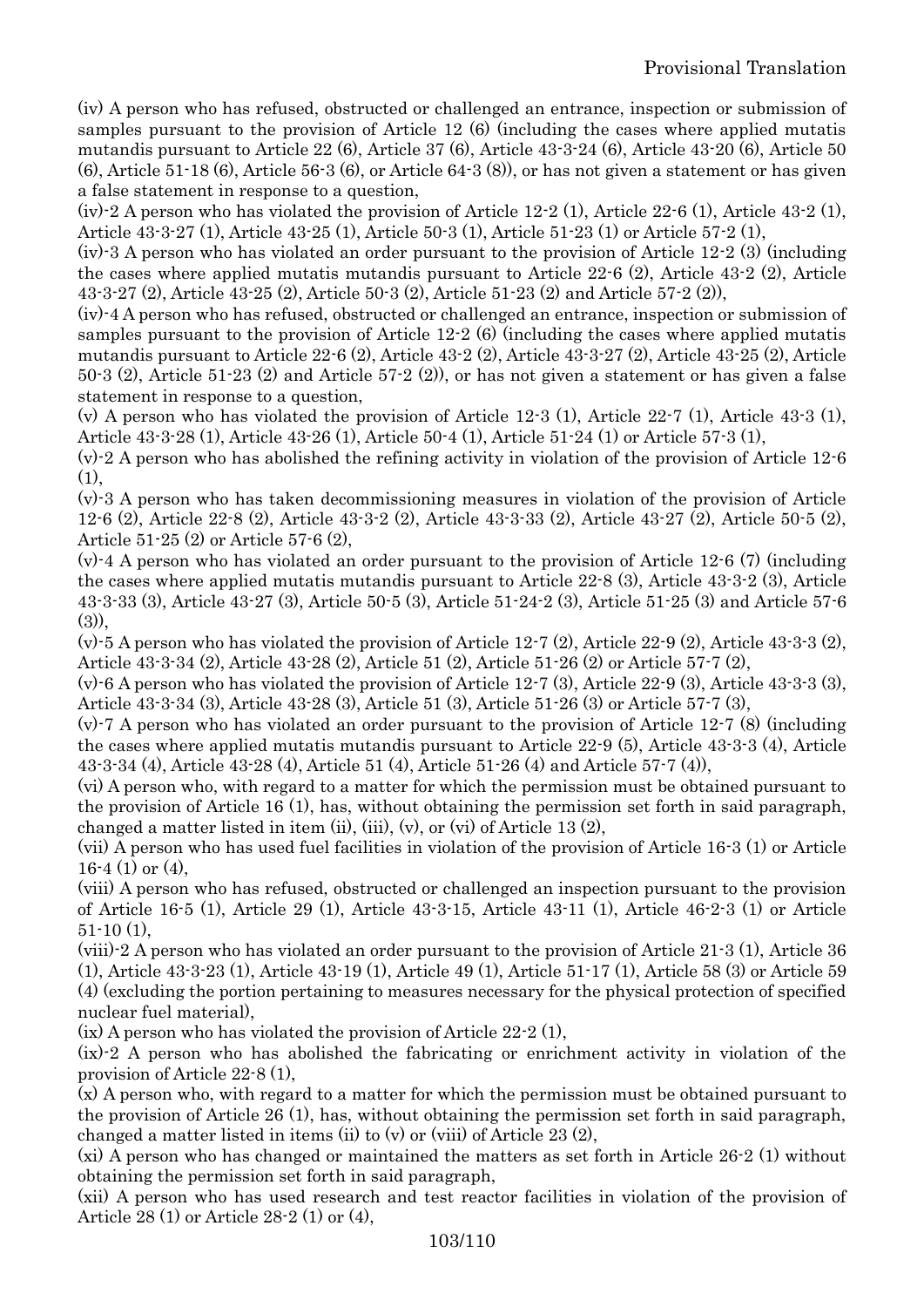(xiii) A person who has violated the provision of Article 40 (1),

(xiii)-2 A person who has abolished a research and test reactor in violation of the provision of Article 43-3-2 (1),

(xiii)-3 A person who, with regard to a matter for which the permission must be obtained pursuant to the provision of Article 43-3-8 (1), has, without obtaining the permission set forth in said paragraph, changed a matter listed in items (ii) to  $(v)$  or (viii) to  $(x)$  of Article 43-3-5 (2),

(xiii)-4 A person who has used power reactor facilities in violation of the provision of Article  $43 - 3 - 11(1)$ ,

(xiii)-5 A person who has used a fuel assembly in violation of the provision of Article 43-3-12 (1) or  $(4)$ ,

(xiii)-6 A person who has not recorded matters, has made false records, or has not kept records, or has not made the report or has made a false report, in violation of the provision of Article 43-3-13 (1), or Article 43-3-16 (1) or (3),

(xiii)-7 A person who has refused, obstructed or challenged an examination pursuant to the provision of Article 43-3-13 (3) or Article 43-3-16 (4),

(xiii)-8 A person who has violated the provision of Article 43-3-26 (1),

(xiii)-9 A person who has abolished a power reactor in violation of the provision of Article 43-3-33  $(1)$ ,

(xiv) A person who, with regard to a matter for which the permission must be obtained pursuant to the provision of Article 43-7 (1), has, without obtaining the permission set forth in said paragraph, changed a matter listed in items (ii) to (iv) or (vi) of Article 43-4 (2),

(xv) A person who has spent fuel interim storage facilities in violation of the provision of Article 43-9 (1) or Article 43-10 (1) or (4),

(xvi) A person who has violated the provision of Article 43-22 (1),

(xvi)-2 A person who has abolished the activity of interim storage of spent fuel in violation of the provision of Article 43-27 (1),

(xvii) A person who, with regard to a matter for which the permission must be obtained pursuant to the provision of Article 44-4 (1), has, without obtaining the permission set forth in said paragraph, changed a matter listed in items (ii) to (iv) or (vi) to (viii) of Article 44 (2),

(xviii) A person who has used reprocessing facilities in violation of the provision of Article 46 (1) or Article 46-2 (1) or (4),

(xix) A person who has violated the provision of Article 50-2 (1),

(xix)-2 A person who has abolished the reprocessing activity in violation of the provision of Article  $50-5(1)$ ,

(xx) A person who, with regard to a matter for which the permission must be obtained pursuant to the provision of Article 51-5 (1), has, without obtaining the permission set forth in said paragraph, changed a matter listed in items (ii) to (v) of Article 51-2 (2),

(xxi) A person who has used specified waste disposal facilities or specified waste storage facilities in violation of the provision of Article  $51-8(1)$  or Article  $51-9(1)$  or  $(4)$ ,

(xxii) A person who has violated the provision of Article 51-20 (1),

(xxii)-2 A person who has taken closing measures in violation of the provision of Article 51-24-2 (1),

(xxii)-3 A person who has abolished the waste disposal activity in violation of the provision of Article 51-25 (1),

(xxiii) A person who has changed a matter listed in items (ii) to (iv) or (vi) to (ix) of Article 52 (2) without obtaining the permission set forth in Article 55 (1).

(xxiv) A person who has used usage facilities, etc. in violation of the provision of Article 55-2 (1) or Article 55-3 (1),

(xxiv)-2 A person who has abolished all use of nuclear fuel material in violation of the provision of Article 57-6 (1),

(xxv) A person who has violated the provision of Article 61,

(xxvi) A person who has violated the provision of Article 62 (1) (excluding persons prescribed in Article 78-4),

(xxvi)-2 A person who has not made the report set forth in Article 62-3 (excluding the portion pertaining to nuclear source material users) or has made a false report,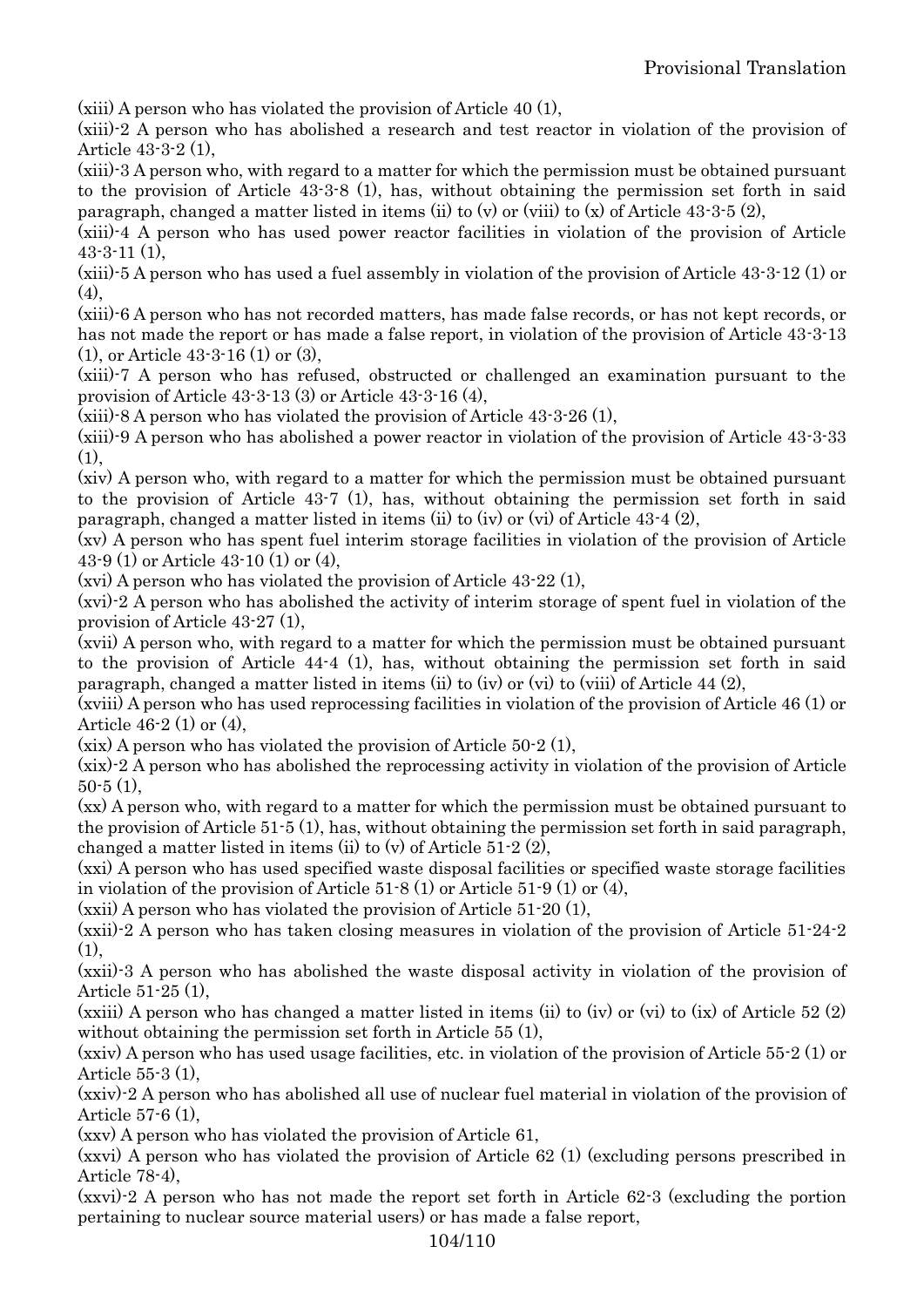(xxvii) A person who has violated the provision of Article 64 (1) or an order pursuant to the provision of paragraph (3) of said Article,

(xxvii)-2 A person who has not submitted an implementation plan in violation of the provision of Article 64-3 (1),

(xxvii)-3 A person who has violated an order pursuant to the provision of Article 64-3 (4),

(xxvii)-4 A person who has violated an order pursuant to the provision of Article 64-3 (6),

(xxviii) A person who has violated the provision of Article 66 (2),

(xxix) A person who has not made the report set forth in Article 67 (1) (excluding the portion pertaining to nuclear source material users, persons using international controlled material and international specified activities implementers) or has made a false report,

(xxx) A person who has refused, obstructed or challenged an entrance, inspection or submission of samples pursuant to the provision of Article 68 (1) (excluding the portion pertaining to nuclear source material users, international controlled material users, persons who fall under any of the items of Article 61-3 (1) in the case that said items apply, persons prescribed in paragraphs (5), (6), (8) and (9) of said Article and international specified activities implementers), or has not given a statement or has given a false statement in response to a question,

(xxxi) A person who has violated the provision of Article 68-2,

(xxxii) A person who has refused, obstructed or challenged an entrance or inspection pursuant to the provision of Article 72 (3), or has not given a statement or has given a false statement in response to a question.

Article 78-2

Any person who has violated the provision of Article 61-18 (including the cases where applied mutatis mutandis pursuant to Article 61-23-20) shall be punished by imprisonment with work for not more than one year or a fine of not more than five hundred thousand yen.

Article 78-3

In the case that an order for suspension of information processing work pursuant to the provision of Article 61-21 or work implemented for safeguards inspections, etc. pursuant to the provision of Article 61-23-16 has been violated, the officers or personnel of the designated information processing organization or designated organization implementing safeguards inspections, etc. that has committed the violation shall be punished by imprisonment with work for not more than one year or a fine of not more than five hundred thousand yen. Article 78-4

Any person who has violated the provision of Article 62 (1) on a foreign vessel (any vessel other than Japanese vessels as prescribed in Article 1 of the Ship Act; the same shall apply hereinafter) situated in waters outside of Japanese territorial waters shall be punished by a fine of not more than ten million yen.

Article 79

Any person who falls under any of the following items shall be punished by a fine of not more than three million yen:

(i) A person who has not recorded matters or has made false records, or has not kept records, in violation of the provision of Article 11, Article 21, Article 34, Article 43-3-21, Article 43-17, Article 47, Article 51-15 or Article 56-2,

(ii) A person who has placed a reactor vessel in a port without making a notification pursuant to the provision of Article 36-2 (1) or (2), or has violated an order pursuant to the provision of paragraph (4) of said Article,

(iii) A person who has carried out waste burial without obtaining the confirmation pursuant to the provision of Article 51-6,

(iii)-2 A person who has taken closure measures without obtaining the confirmation pursuant to the provision of Article 51-24-2 (2),

(iv) A person who has violated the provision of Article 57 (1), Article 57-4, Article 57-5 or Article 60  $(1)$ ,

(v) A person who has used nuclear source material without making a notification pursuant to the provision of Article 57-8 (1), or who has violated an order pursuant to the provision of paragraph (5) of said Article,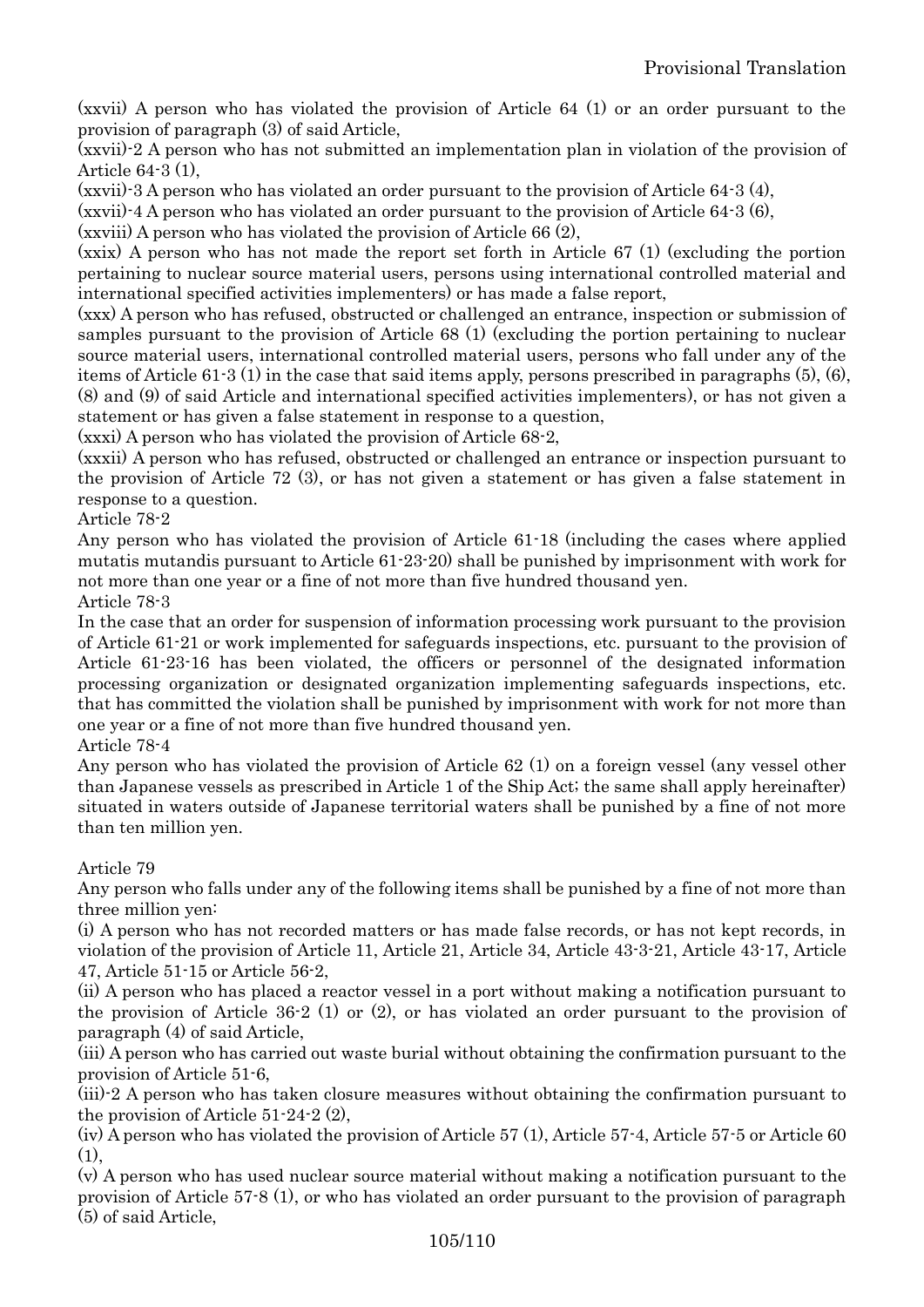(vi) A person who has disposed of nuclear fuel material or material contaminated by nuclear fuel material without obtaining the confirmation pursuant to the provision of Article 58 (2),

(vii) A person who has shipped nuclear fuel material or material contaminated by nuclear fuel material without obtaining the confirmation pursuant to the provision of Article 59 (2), without making a notification pursuant to the provision of paragraph (5) of said Article or by making a false notification,

(viii) A person who has violated the provision of Article 59 (8),

(ix) A person who has used international controlled material without obtaining the permission set forth in Article 61-3 (1),

(x) A person who has violated an order for the suspension of use of international controlled material pursuant to the provision of Article 61-6,

(xi) A person who has violated the provision of Article 61-8 (1) or an order pursuant to the provision of paragraph (3) of said Article,

(xii) A person who has violated an order pursuant to the provision of Article 61-9,

(xiii) A person who has violated the provision of Article 61-9-3 (1),

 $(xiv)$  A person who has violated the conditions set forth in Article 62-2 (1) or (2).

#### Article 80

Any person who falls under any of the following items shall be punished by a fine of not more than one million yen:

(i) A person who has not made a notification concerning a change in any matter listed in items (ii) to (iv) or (vi) of Article 57-8 (2) pursuant to the provision of paragraph (3) of said Article, or has made a false notification,

(ii) A person who has not made a notification pursuant to the provision of Article 57-8 (7) or (8), Article 61-9-2 (1) or (3), Article 61-9-4 (1), (3), (4) or (5) or Article 63, or has made a false notification,

(iii) A person who has not complied with an order to stop by a police official pursuant to the provision of Article 59 (11), and who has refused a request to present documents, refused or obstructed an inspection, or who has not complied with an order pursuant to the provision of said paragraph,

(iv) A person who has used international controlled material without making a notification pursuant to the provision of Article 61-3 (4) or (7), who has stored international controlled material without making a notification pursuant to the provision of paragraph (5) or (8) of said Article, or who has disposed of international controlled material without making a notification pursuant to the provision of paragraph (6) or (9) of said Article,

(v) A person who has changed a matter listed in items (ii) to (iv) of Article 61-3 (2) without making a notification pursuant to the provision of Article 61-5 (1),

(vi) A person who has not recorded matters or made false records, or has not kept records, in violation of the provision of Article 61-7,

(vii) A person who has refused, obstructed or challenged an entrance, inspection or submission of samples pursuant to the provision of Article 61-8-2 (2),

(viii) A person who has violated the provision of Article 61-8-2 (5) or Article 68 (15),

(ix) A person who has not made the report set forth in Article 62-3 (limited to the portion pertaining to nuclear source material users), or has made a false report,

 $(x)$  A person who has not made the report set forth in Article 67 (excluding paragraph  $(1)$ ) (excluding the portion pertaining to nuclear source material users, persons using international controlled material and international specified activities implementers)) or has made a false report,

(xi) A person who has refused, obstructed or challenged an entrance, inspection or submission of samples pursuant to the provision of Article 68 (1) (limited to the portion pertaining to nuclear source material users, international controlled material users, persons prescribed in the items of Article 61-3 (1) in the case that said items apply, persons prescribed in paragraphs (5), (6), (8) and (9) of said Article and international specified activities implementers), (2) to (5), or (8), or has not given a statement or has given a false statement in response to a question,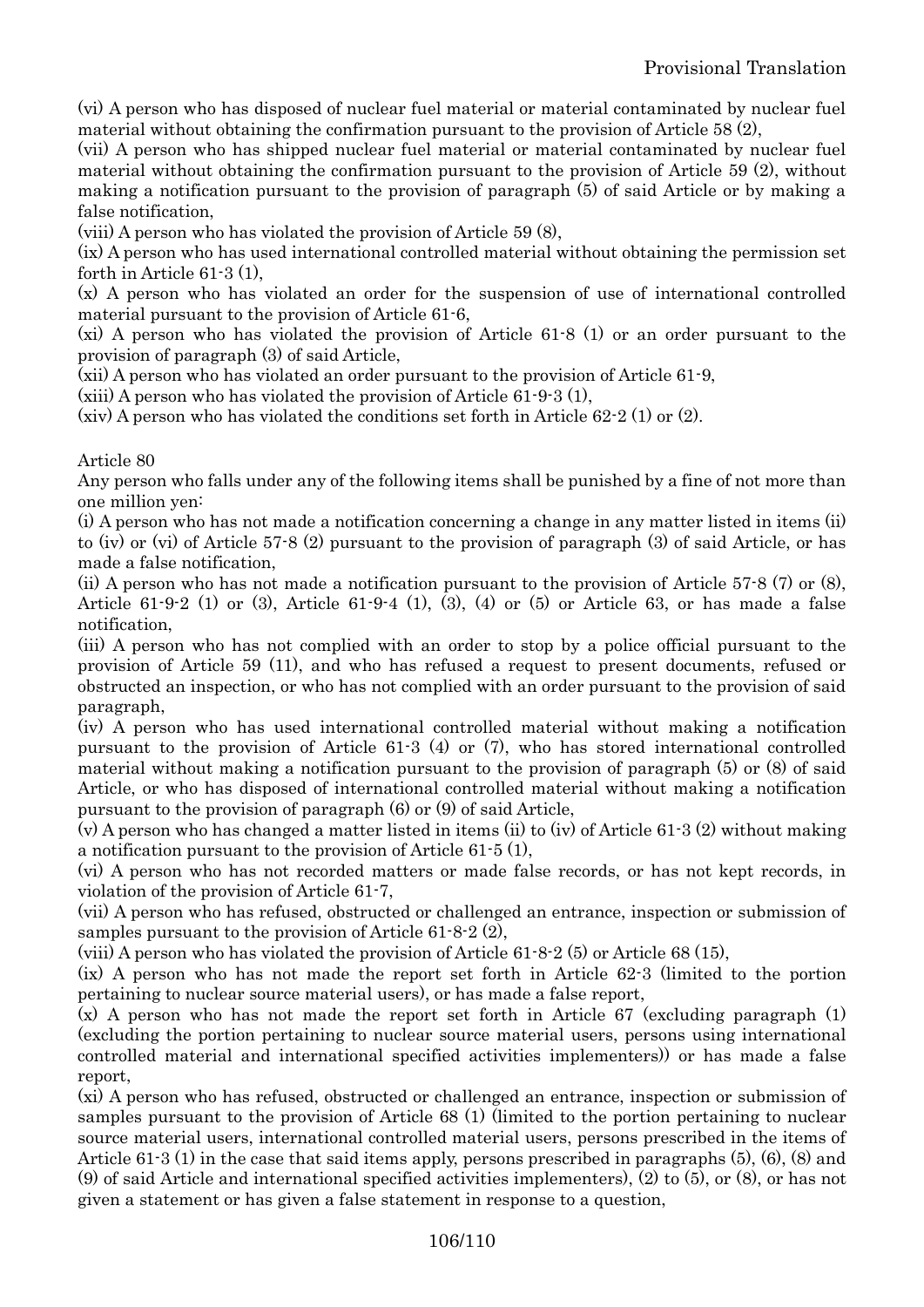(xii) A person who has refused, obstructed or challenged an entrance, inspection or submission of samples pursuant to the provision of Article 68 (9).

Article 80-2

When a violation listed in any of the following items has been committed, the officers or personnel of the designated information processing organization that has committed the violation shall be punished by a fine of not more than five hundred thousand yen:

(i) When all of the information processing work has been abolished without obtaining the permission set forth in Article 61-20,

(ii) When the report set forth in Article 61-23 (1) has not been made, or a false report has been made,

(iii) When an entry or inspection pursuant to the provision of Article 61-23 (1) has been refused, obstructed or challenged, or when a statement has not been made or a false statement has been made in response to a question.

Article 80-3

When a violation listed in any of the following items has been committed, the officers or personnel of the designated organization implementing safeguards inspections, etc. that has committed the violation shall be punished by a fine of not more than five hundred thousand yen:

(i) When all of the work implemented for safeguards inspections, etc. has been abolished without obtaining the permission set forth in Article 61-23-15,

(ii) When books have not been kept, entries in books have not been made or false entries have been made, in violation of the provision of Article 61-23-17 (1),

(iii) When books have not been stored in violation of the provision of Article 61-23-17 (2),

(iv) When the report set forth in Article 61-23 (1) as applied mutatis mutandis pursuant to Article 61-23-20 has not been made, or a false report has been made,

(v) When an entry or inspection pursuant to the provision of Article 61-23 (1) as applied mutatis mutandis pursuant to Article 61-23-20 has been refused, obstructed or challenged, or when a statement has not been made or a false statement has been made in response to a question. Article 80-4

The provision of item (xxxi) of Article 78 shall apply to any person who has committed the crime set forth in the same item outside of Japan.

#### Article 81

When a representative of a juridical person, or an agent or other employee of a juridical person or individual has violated the provisions listed in the following items relating to the act of said juridical person or individual, not only the offender shall be punished but also said juridical person shall be punished by the fine prescribed in the respective items, and said individual shall be punished by the fine prescribed in the respective Articles:

(i) Items (i) to (iii), item (iv) (excluding the portion pertaining to persons who have installed a reactor to be installed on a vessel (excluding a reactor being in the stage of research and development) and a reactor other than power reactors (hereinafter referred to as "licensee of research and test reactor operation") in this Article), item  $(iv)$ -2, item  $(v)$  (excluding the portion pertaining to licensees of research and test reactor operation), or items (vi) to (vii)-3 of Article 77: Fine of not more than three hundred million yen,

(ii) Item (i), item (ii) (excluding the portion pertaining to licensees of research and test reactor operation and users), item (iii) (excluding the portion pertaining to licensees of research and test reactor operation and users), item (iv) (excluding the portion pertaining to licensees of research and test reactor operation and users), item (vi), item (vii), item (viii) (excluding the portion pertaining to licensees of research and test reactor operation), item (viii)-2 (excluding the portion pertaining to licensees of research and test reactor operation and users), item  $(x)$  (excluding the portion pertaining to licensees of research and test reactor operation), item (xi), item (xii) (excluding the portion pertaining to licensees of research and test reactor operation), items (xiii)-3 to (xiii)-7, item (xiv), item (xv), item (xvii), item (xviii), item (xx), item (xxi), item (xxvi)-2 (excluding the portion pertaining to licensees of test and research reactor operation and users), items (xxvii)-2 to (xxvii)-4, item (xxviii) (excluding the portion pertaining to licensees of research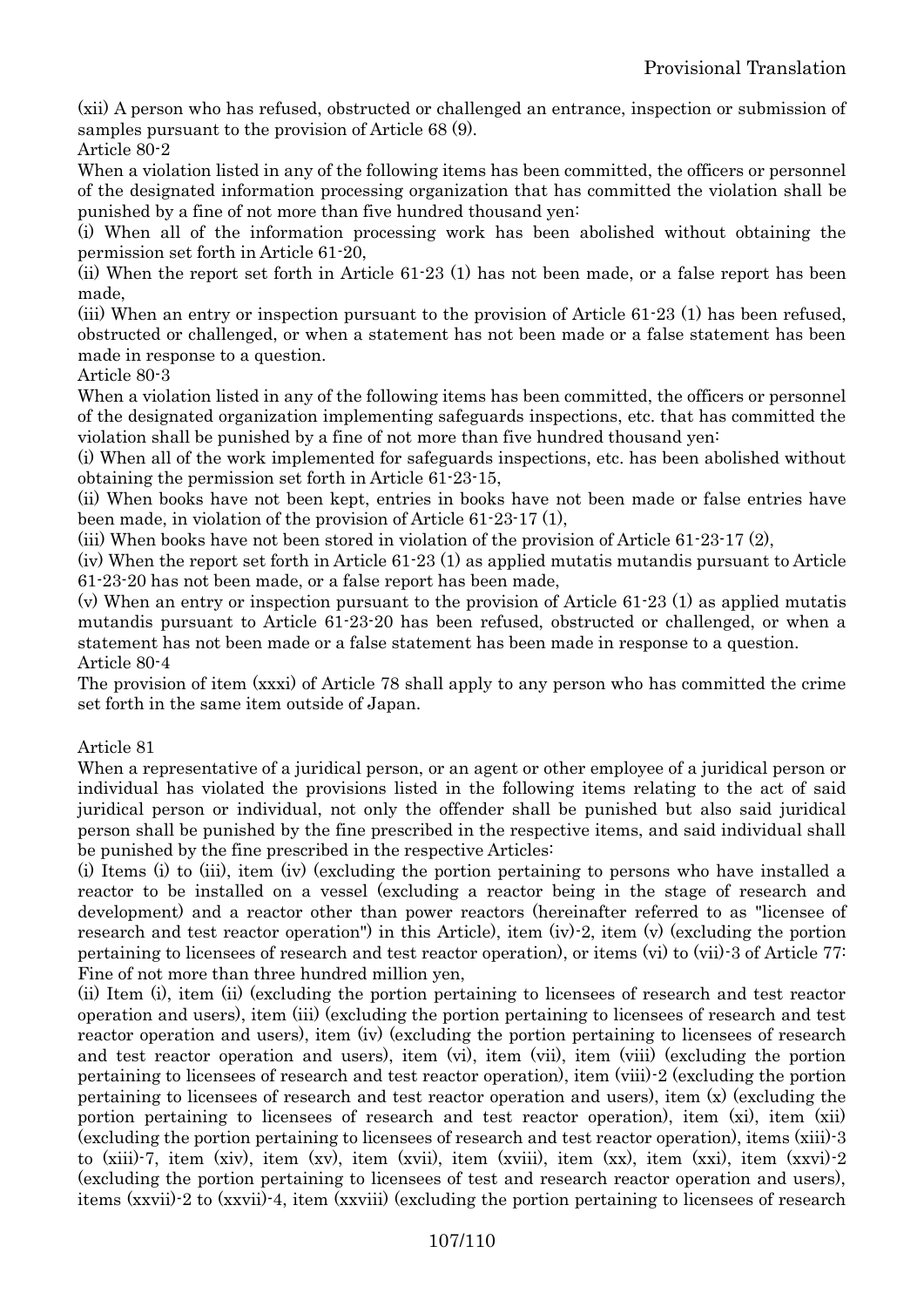and test reactor operation and users), item (xxix) (excluding the portion pertaining to licensees of research and test reactor operation and users), or item (xxx) (excluding the portion pertaining to licensees of research and test reactor operation and users) of Article 78: Fine of not more than one hundred million yen,

(iii) Article 77 (excluding the portion pertaining to the provisions listed in item (i)), Article 78 (excluding the portion pertaining to the provisions listed in the preceding item), Article 79 or Article 80: Fine prescribed in the respective Articles.

### Article 82

Any person who falls under any of the following items shall be punished by a non-penal fine of not more than one hundred thousand yen:

(i) A person who has not made a notification pursuant to the provision of Article 7, Article 17, Article 43-12, Article 46-3 or Article 51-11, or has made a false notification,

(ii) A person who has neglected to make a notification pursuant to the provision of Article 12-3 (2) (including the cases where applied mutatis mutandis pursuant to Article 22-7 (2), Article 43-3 (2), Article 43-3-28 (2), Article 43-26 (2), Article 50-4 (2), Article 51-24 (2) and Article 57-3 (2)),

(iii) A person who has neglected to make a notification pursuant to the provision of Article 22-2 (2) (including the cases where applied mutatis mutandis pursuant to Article 50-2 (2)),

(iv) A person who has failed to return, without justifiable grounds, his/her license for chief technician of nuclear fuel in violation of an order pursuant to the provision of Article 22-3 (3),

(iv-2) A person who has not made a notification pursuant to the provision of Article 22-7-2 (3), Article 43-3-29 (3), or Article 50-4-2 (3), or has made a false notification,

(iv-3) A person who has violated an order pursuant to the provision of Article 22-7-2 (4), Article 43-3-29 (4), or Article 50-4-2 (4),

(iv-4) A person who has not publicized the results of the evaluation, etc. pursuant to the provision of Article 22-7-2 (5), Article 43-3-29 (5), or Article 50-4-2 (5), or has publicized false information.

(v) A person who has not made a notification pursuant to the provision of Article 30, Article 43-3-17, Article 43-13 or Article 46-4, or has made a false notification,

(vi) A person who has neglected to make a notification pursuant to the provision of Article 40 (2) (including the cases where applied mutatis mutandis pursuant to Article 43-3-26 (2)),

(vii) A person who has failed to return, without justifiable grounds, his/her license for chief technician of reactors in violation of an order pursuant to the provision of Article 41 (3),

(vii)-2 A person who has neglected to make a notification pursuant to the provision of Article 43-22 (2),

(viii) A person who has neglected to make a notification pursuant to the provision of Article 51-20  $(2)$ .

(ix) A person who has violated the provision of Article 59-2 (2),

(x) A person who has not made the report specified in Article 61-9-3 (2), or has made a false report.

### Article 83

Any person who has neglected to make a notification pursuant to the provision of Article 6 (2), Article 9 (2), Article 16 (2), Article 19 (2), Article 26 (2) or (3), Article 26-2 (2), Article 32 (2), Article 43-3-8 (3), Article 43-3-19 (2), Article 43-7 (2), Article 43-15 (2), Article 44-4 (2), Article 46-6 (2), Article 51-5 (2), Article 51-13 (2), Article 55 (2), Article 57-8 (3) (limited to the portion pertaining to changes in any matter listed in item (i) or (v) of paragraph (2) of said Article) or Article 61-5 (2) shall be punished by a non-penal fine of not more than fifty thousand yen.

### (Special Provisions for Jurisdiction of the First Instance)

Article 84

A jurisdiction of the first instance of a suit pertaining to the crime set forth in Article 78-4 shall also rest with a district court.

Chapter IX Release, etc. of Foreign Vessels Subject to Security Money, etc.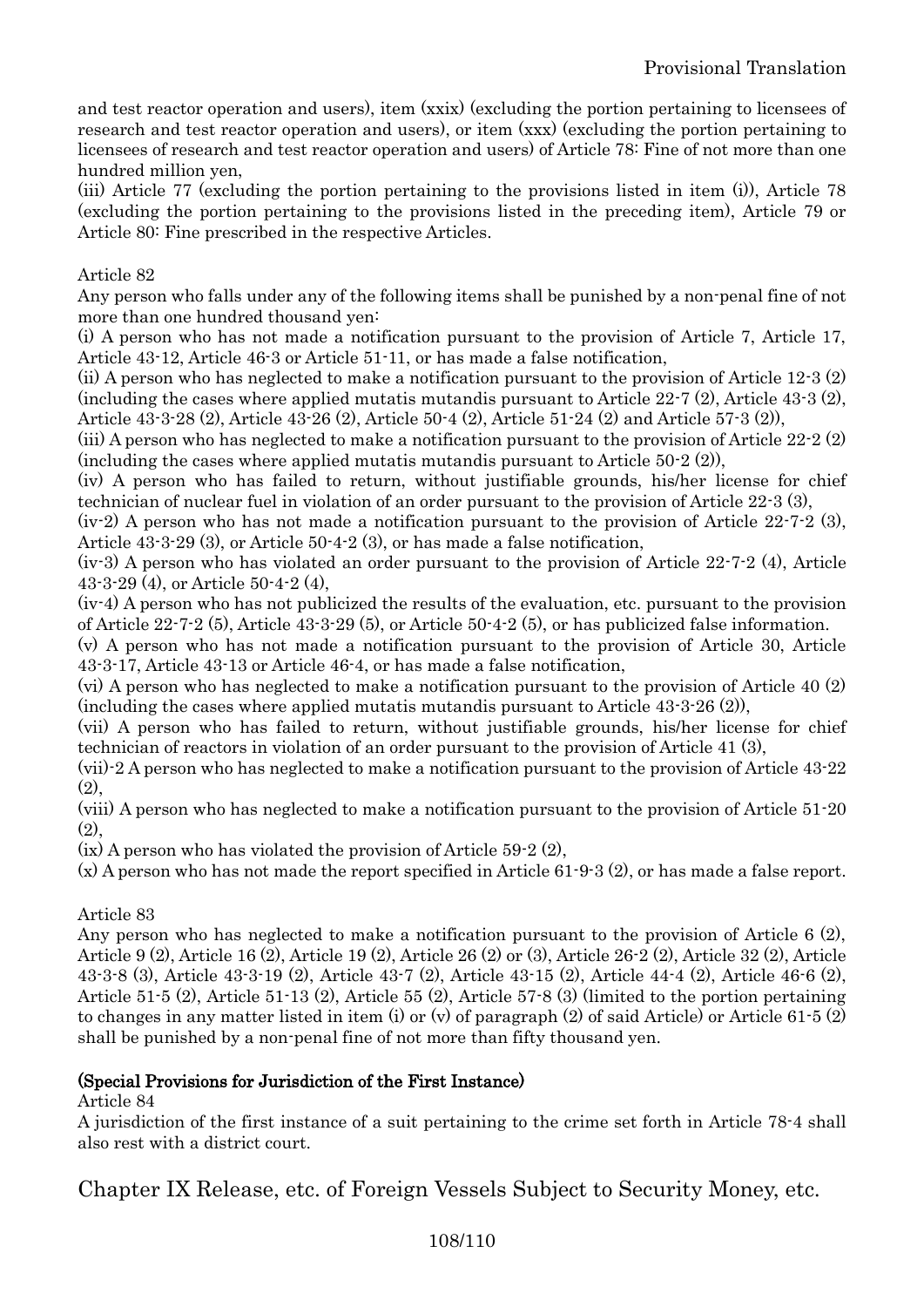# (Release, etc. of Foreign Vessels Subject to Security Money, etc.)

#### Article 85

(1) A person specified by Cabinet Order who is a judicial police officer (hereinafter referred to as "regulating officer") shall, in any of the following cases, announce the matters listed in the following paragraph without delay to the captain of the relevant vessel (including any person who carries out duties in lieu of the captain) and the offender (limited to the crew of the relevant vessel; the same shall apply hereinafter):

(i) Where the captain of a vessel and/or any other crew members have been arrested in an incident involving a foreign vessel (hereinafter referred to as "incident") on account of any crime set forth in Article 78 (limited to the portion pertaining to Article 62 (1)), Article 78-4, Article 80 (limited to the portion pertaining to Article 67 (1) and (4) and Article 68 (1) and (4)) or Article 81 (limited to the portion pertaining to Article 62 (1), Article 67 (1) and (4) and Article 68 (1) and (4)),

(ii) When, in addition to the case listed in the preceding item, a vessel, any document verifying the nationality of a vessel, or any other document necessary for navigation of a vessel (hereinafter referred to as "certificate of nationality of vessel, etc.") has been seized in connection with an incident, and it is deemed that there is a reasonable ground to believe that the captain of the vessel and/or any other crew members have committed any such crime as prescribed in said item. (2) The matters that shall be announced pursuant to the provision of the preceding paragraph shall include the following:

(i) That, upon providing security money or a document certifying the payment thereof to the competent minister, pursuant to the provisions of the Cabinet Order set forth in paragraph (1) of the following Article, the offender shall be released, and the vessel, certificate of nationality of vessel, etc. and any other seized article (hereinafter referred to as "seized articles") shall be returned without delay,

(ii) The amount of security money that should be provided.

(3) The amount of security money set forth in item (ii) of the preceding paragraph shall be determined by the regulating officer, in accordance with the classifications, manners and other conditions of the incidents and in compliance with the standards specified by the competent minister, pursuant to the provisions of Cabinet Order.

# Article 86

(1) When the security money of the amount announced pursuant to the provision of paragraph (1) of the preceding Article or a document certifying the payment thereof has been provided to the competent minister, pursuant to the provisions of Cabinet Order, the competent minister shall notify the regulating officer or public prosecutor without delay.

(2) When the regulating officer has received notice pursuant to the provision of the preceding paragraph, he/she shall, without delay, release the offender and return the seized articles.

(3) When the public prosecutor has received notice pursuant to the provision of paragraph (1), he/she shall, without delay, take necessary measures related to the release of the offender and the return of seized articles.

# Article 87

(1) The security money shall be retained by the competent minister.

(2) If, in any proceedings connected to an incident, any offender fails to appear at the specified location on the specified date, or if any seized article that was returned and that was requested to be resubmitted is not submitted at the specified location on the specified date, the security money shall belong to the national treasury on the day on which one month has elapsed from the day following the specified date; provided, however, that this shall not apply to cases where an offer was made before the day on which one month has elapsed from the day following the specified date, for the appearance of the offender or the submission of said seized articles on a given day within three months from the day following the specified date.

(3) If, in the case of the proviso of the preceding paragraph, the offender fails to appear or said seized articles are not submitted on the specified date pertaining to said offer, the security money shall belong to the national treasury on the day following the specified date.